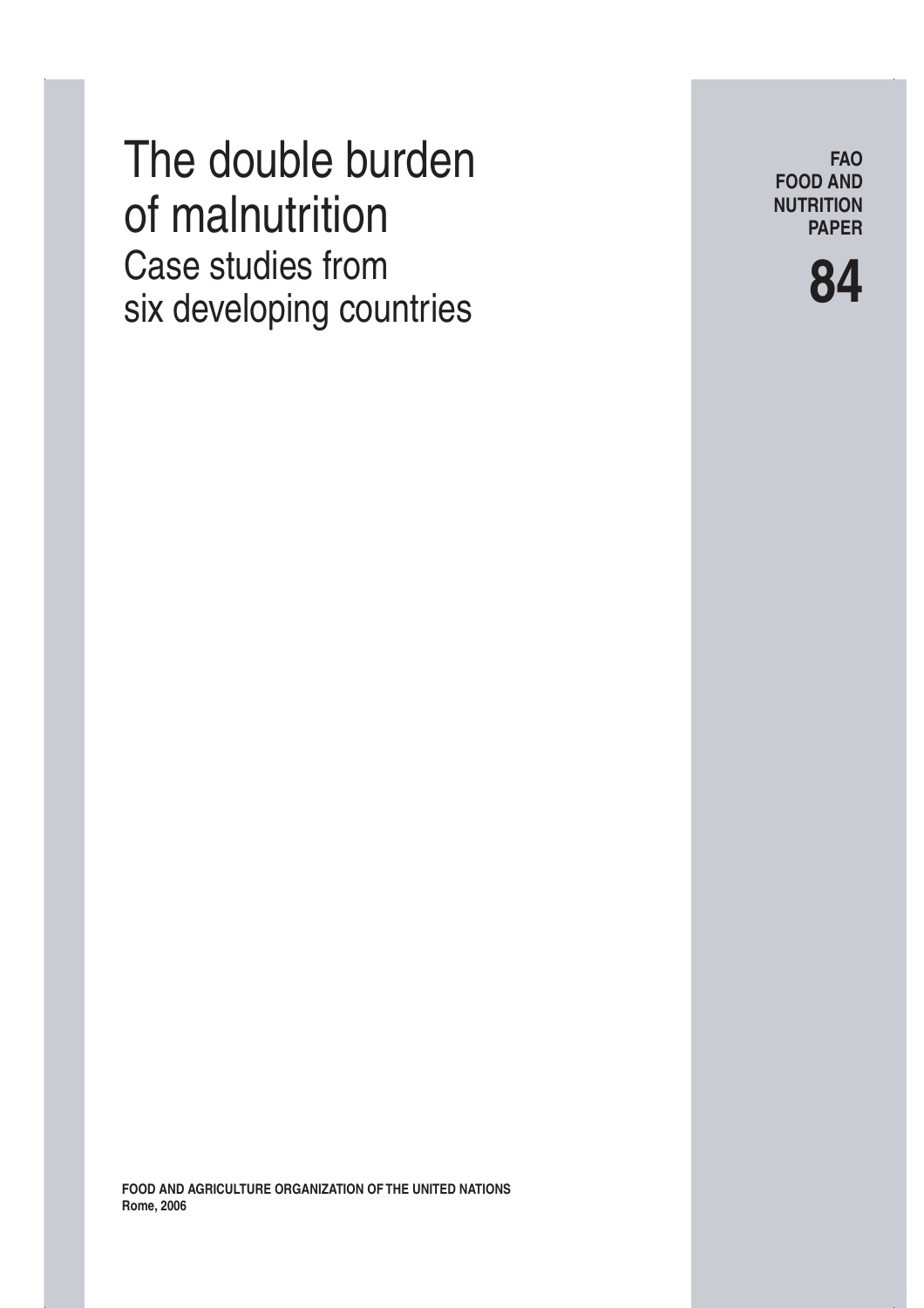The designations employed and the presentation of material In this information product do not imply the expression of any opinion whatsoever on the part of the Food and Agriculture Organization of the United Nations concerning the legal or development status of any country, territory, city or area or of Interaction of the state of the state of the state of the state of the state of the state of the state of the state of the state of the state of the state of the state of the state of the state of the state of the state of boundaries.

ISBN 92-5-105489-4

All rights reserved. Reproduction and dissemination of material in this information product for educational or other non-commercial purposes are authorized without any prior written permission from the copyright holders provided the source is fully acknowledged. Reproduction of material in this information product for resale or other commercial purposes is prohibited without written permission of the copyright holders. Applications for such permission should be addressed to the Chief, Publishing Management Service, Information Division, FAO, Viale delle Terme di Caracalla, 00100 Rome, Italy or by e-mail to copyright@fao.org

 $@$  **FAO** 2006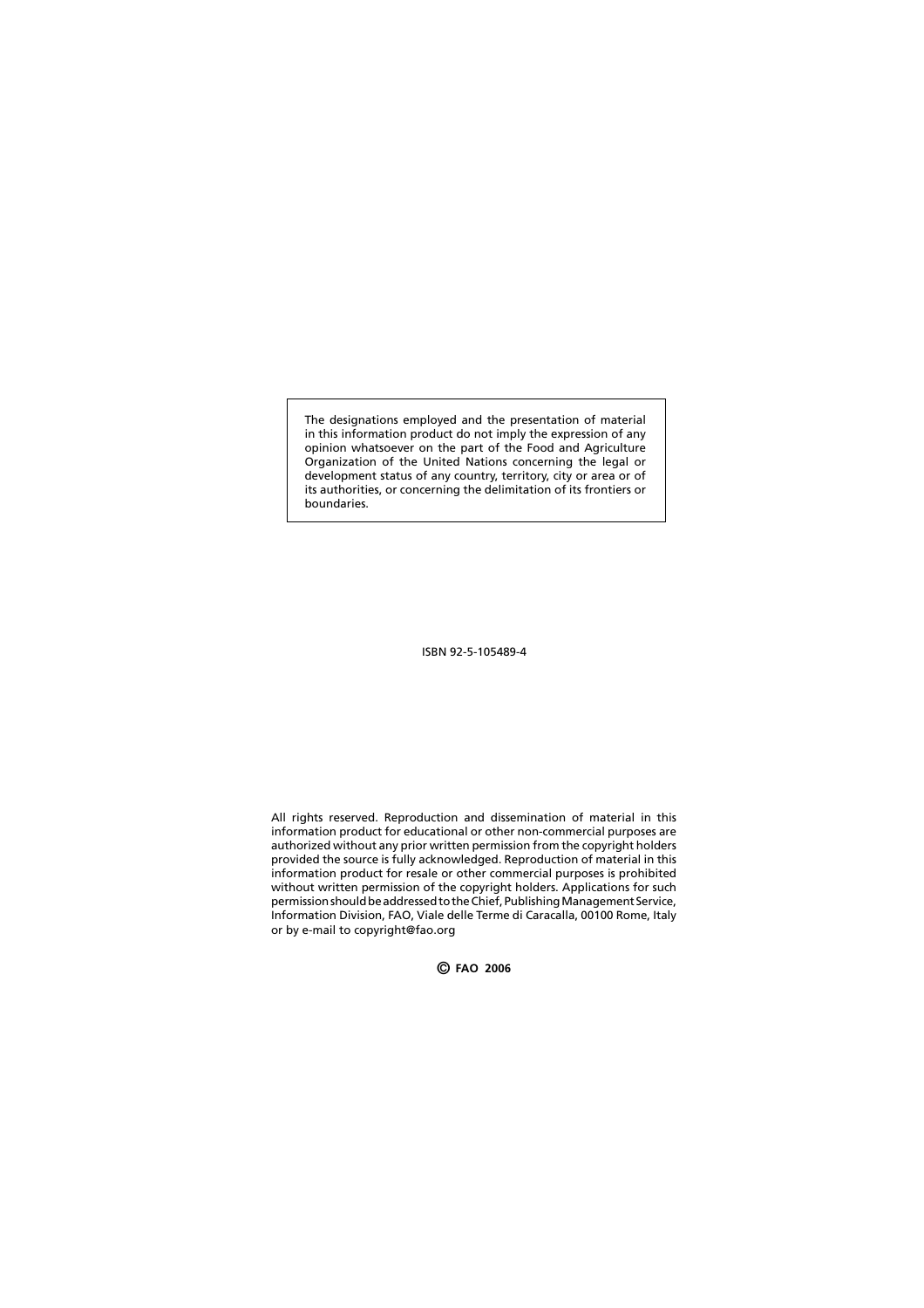# **CONTENTS**

| Foreword<br>Acroynms                                                                                                                      | $\mathsf{V}$<br>vii |
|-------------------------------------------------------------------------------------------------------------------------------------------|---------------------|
| Assessment of the double burden of malnutrition in six case study countries                                                               | 1                   |
| The double burden of malnutrition in China, 1989 to 2000                                                                                  | 21                  |
| Assessment of dietary changes and their health implications<br>in countries facing the double burden of malnutrition: Egypt, 1980 to 2005 | 43                  |
| The double burden of malnutrition in India                                                                                                | 99                  |
| Food consumption, food expenditure, anthropometric status and<br>nutrition-related diseases in Mexico                                     | 161                 |
| Dietary changes and their health implications in the Philippines                                                                          | 205                 |
| Dietary changes and the health transition in South Africa:<br>implications for health policy                                              | 259                 |
| Trends towards overweight in lower- and middle-income countries:<br>some causes and economic policy options                               | 305                 |
| <b>Workshop recommendations</b>                                                                                                           | 327                 |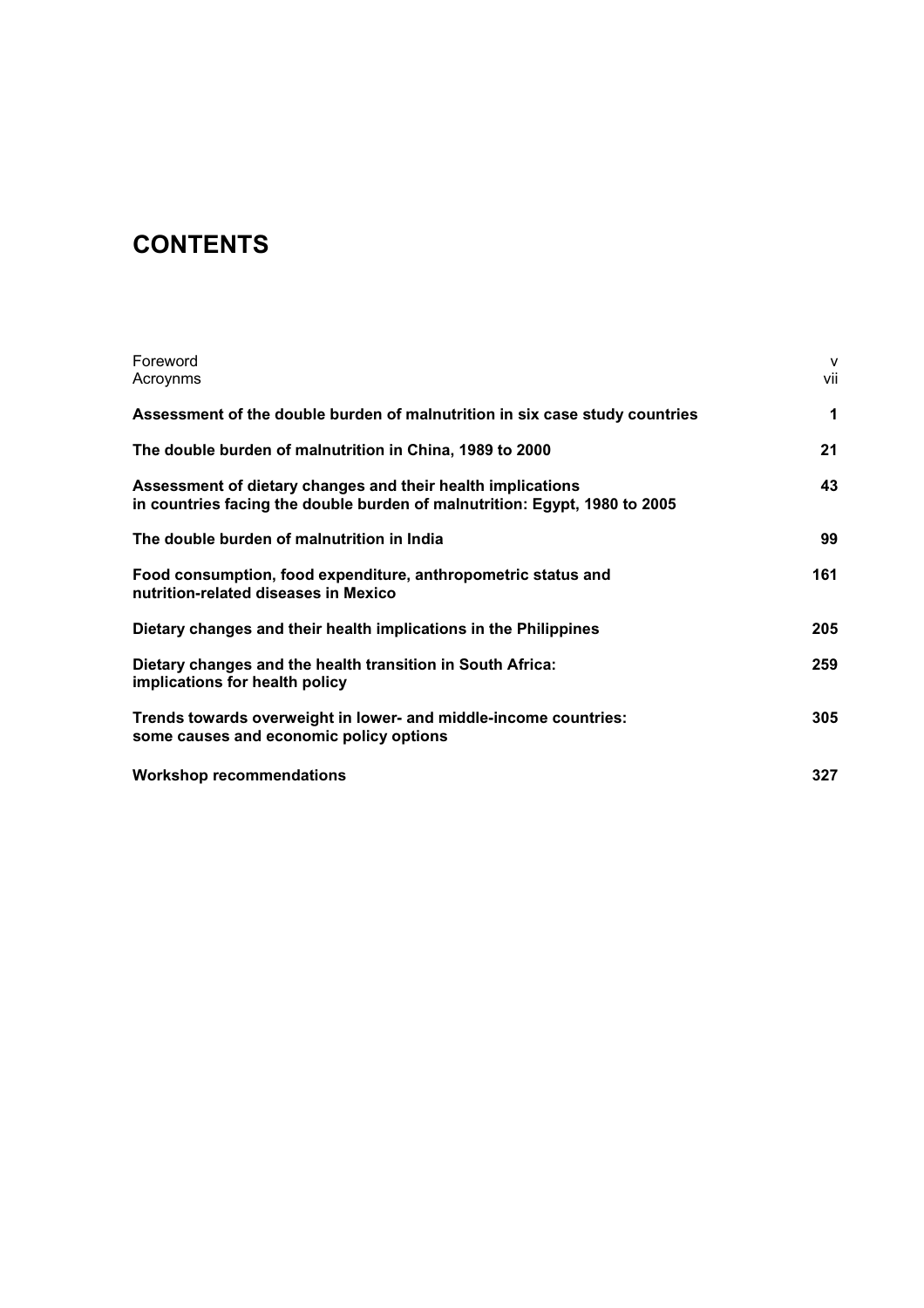# **Foreword**

There is growing recognition of the emergence of a "double burden" of malnutrition with under- and overnutrition occurring simultaneously among different population groups in developing countries. This phenomenon is not limited to upper-income developing countries, but is occurring across the globe in countries with very different cultures and dietary customs. There is accumulating evidence that when economic conditions improve, obesity and dietrelated non-communicable diseases may escalate in countries with high levels of undernutrition. There is also evidence to indicate that undernutrition *in utero* and early childhood may predispose individuals to greater susceptibility to some chronic diseases.

Historically the menu of programmes to address nutrition problems in developing countries has focused primarily on reducing undernutrition and has met with varying degrees of success. There are only a handful of programmes, mainly in high-income countries, which have had some success in reducing the burgeoning growth of overweight, obesity and associated noncommunicable diseases. It is now being understood that more aggressive strategies are needed and that attention to both under- and overnutrition should be incorporated into nutrition action plans and programmes.

This publication is the result of a multi-country effort to assess the extent of the double burden of malnutrition in six case study countries and identify programmes currently in place or needed to prevent and manage nutritional problems. The work represents ongoing efforts by FAO to document changes in diet and monitor population-level nutritional status and the prevalence of diet-related non-communicable diseases.

The case studies presented in this publication were prepared using existing secondary data in China, Egypt, India, Mexico, the Philippines and South Africa. Collaborating institutes include the Chinese Center for Disease Control and Prevention, the National Nutrition Institute, Egypt, the Nutrition Foundation of India, the National Institute of Public Health, Mexico, the Food and Nutrition Research Institute, the Philippines and the Medical Research Council, South Africa. The project was supported financially by the FAO-Norway Partnership Programme.

For many of those involved in preparing the case studies, this was a valuable opportunity to reassess priority nutrition problems and review programmes in place to address the problems. Some of the case study countries were already systematically monitoring patterns of dietary intake, nutritional status and risk factors related to non-communicable diseases, while others acknowledged a need to improve monitoring efforts. Most recognized the need to intensify efforts to prevent and manage overweight and obesity and disease processes associated with overnutrition, while maintaining efforts to eliminate undernutrition and micronutrient deficiencies.

> Kraisid Tontisirin Director Nutrition and Consumer Protection Division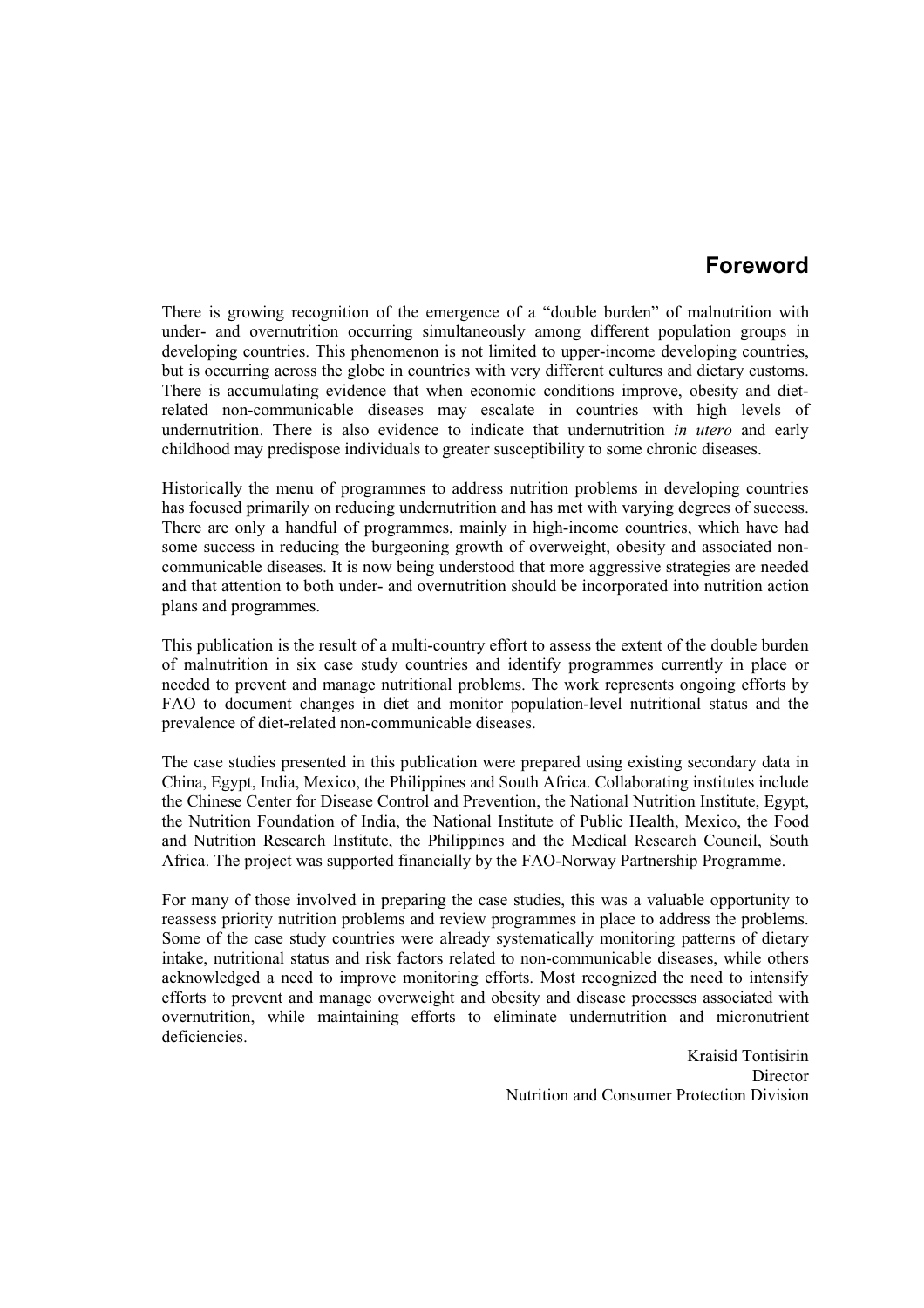# *Aknowledgements*

Special thanks go to all of the authors whose papers appear in this publication. Particular acknowledgement is due to Dr Osman Galal, School of Public Health, University of California Los Angeles for his considerable assistance and contribution to the Egypt case study. We would also like to thank Terri Ballard, Ruth Charrondiere and Cristina Lopriore, Food and Agriculture Organization; Pirjo Pietinen, Department of Nutrition, National Public Health Institute, Finland; Dr David Sanders and Thandi Puoane, School of Public Health, University of the Western Cape and Dr Veronica Tuffrey, Centre for Public Health Nutrition, University of Westminster for their assistance in reviewing one or more of the papers in this publication.

*vi*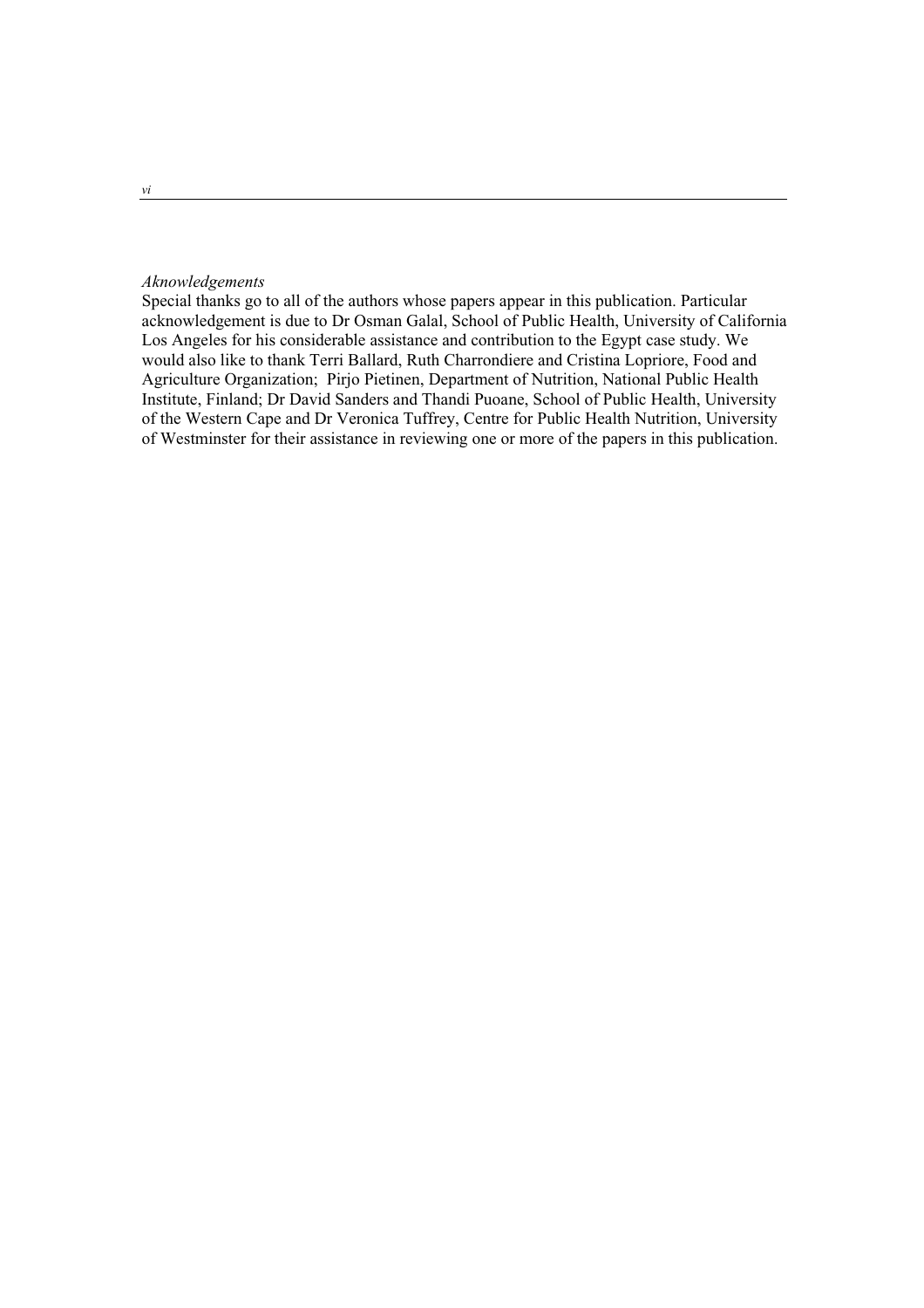# **Acronyms**

| 24HDR         | 24-hour dietary recall                                        |
|---------------|---------------------------------------------------------------|
| AE            | adult equivalent                                              |
| <b>AIS</b>    | acquired immune deficiency syndrome                           |
| <b>ARC</b>    | Agriculture Research Centre (Egypt)                           |
| <b>ASR</b>    | age-standardized incidence rate                               |
| <b>ASSA</b>   | Actuarial Society of South Africa                             |
| <b>BHS</b>    | barangay health station (the Philippines)                     |
| <b>BMD</b>    | bone mass density                                             |
| BMI           | body mass index                                               |
| <b>BP</b>     | blood pressure                                                |
| <b>CAPMAS</b> | Central Agency for Public Mobilization and Statistics (Egypt) |
| <b>CED</b>    | chronic energy deficiency                                     |
| <b>CHD</b>    | coronary heart diseases                                       |
| <b>CHNS</b>   | China Economic, Population, Nutrition and Health Survey       |
| CU            | consumption unit                                              |
| <b>CVD</b>    | cardiovascular disease                                        |
| <b>DALY</b>   | disability-adjusted life year                                 |
| <b>DES</b>    | dietary energy supply                                         |
| <b>DLHS</b>   | District-Level Household Survey (India)                       |
| <b>DR-NCD</b> | diet-related non-communicable disease                         |
| <b>DWCD</b>   | Department of Women and Child Development (China)             |
| <b>EDHS</b>   | <b>Egypt Demographic and Health Survey</b>                    |
|               |                                                               |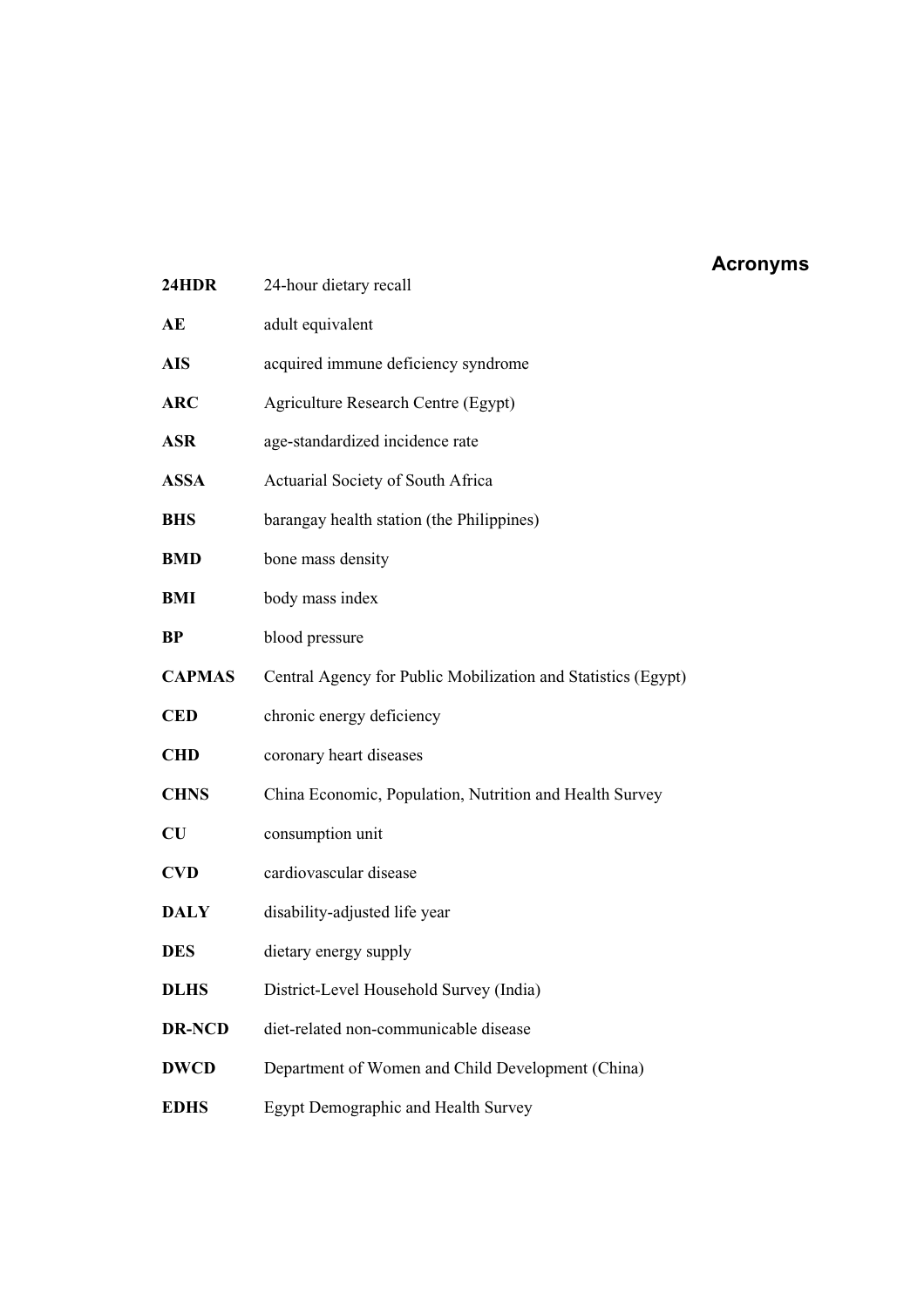#### *viii*

| <b>EHDR</b>     | Egypt Human Development Report                                                                             |
|-----------------|------------------------------------------------------------------------------------------------------------|
| <b>EMR</b>      | East Mediterranean Region                                                                                  |
| <b>FAO</b>      | Food and Agriculture Organization of the United Nations                                                    |
| <b>FBG</b>      | fasting blood glucose                                                                                      |
| <b>FCT</b>      | Food Composition Table (the Philippines)                                                                   |
| <b>FHSIS</b>    | Field Health Service Information System (the Philippines)                                                  |
|                 | FNRI-DOST Food and Nutrition Research Institute, Department of Science and Technology<br>(the Philippines) |
| <b>FTRI</b>     | Food Technology Research Institute (Egypt)                                                                 |
| <b>GDP</b>      | gross domestic product                                                                                     |
| <b>GDI</b>      | gender development index                                                                                   |
| <b>GNP</b>      | gross national product                                                                                     |
| <b>HCV</b>      | hepatitis C virus                                                                                          |
| HDI             | human development index                                                                                    |
| <b>HES</b>      | Health Examination Survey (Egypt)                                                                          |
| <b>HIV/AIDS</b> | human immunodeficiency virus/acquired immunodeficiency syndrome                                            |
| <b>HPE</b>      | Health Profile of Egypt                                                                                    |
| <b>HSRC</b>     | Human Sciences Research Council (South Africa)                                                             |
| <b>IARC</b>     | International Agency for Research on Cancer                                                                |
| <b>ICCIDD</b>   | International Council for Control of Iodine Deficiency Disorders                                           |
| <b>ICD</b>      | <b>International Classification of Diseases</b>                                                            |
| <b>ICMR</b>     | Indian Council of Medical Research                                                                         |
| <b>ICN</b>      | International Conference on Nutrition (Rome, December 1992, FAO and<br>WHO)                                |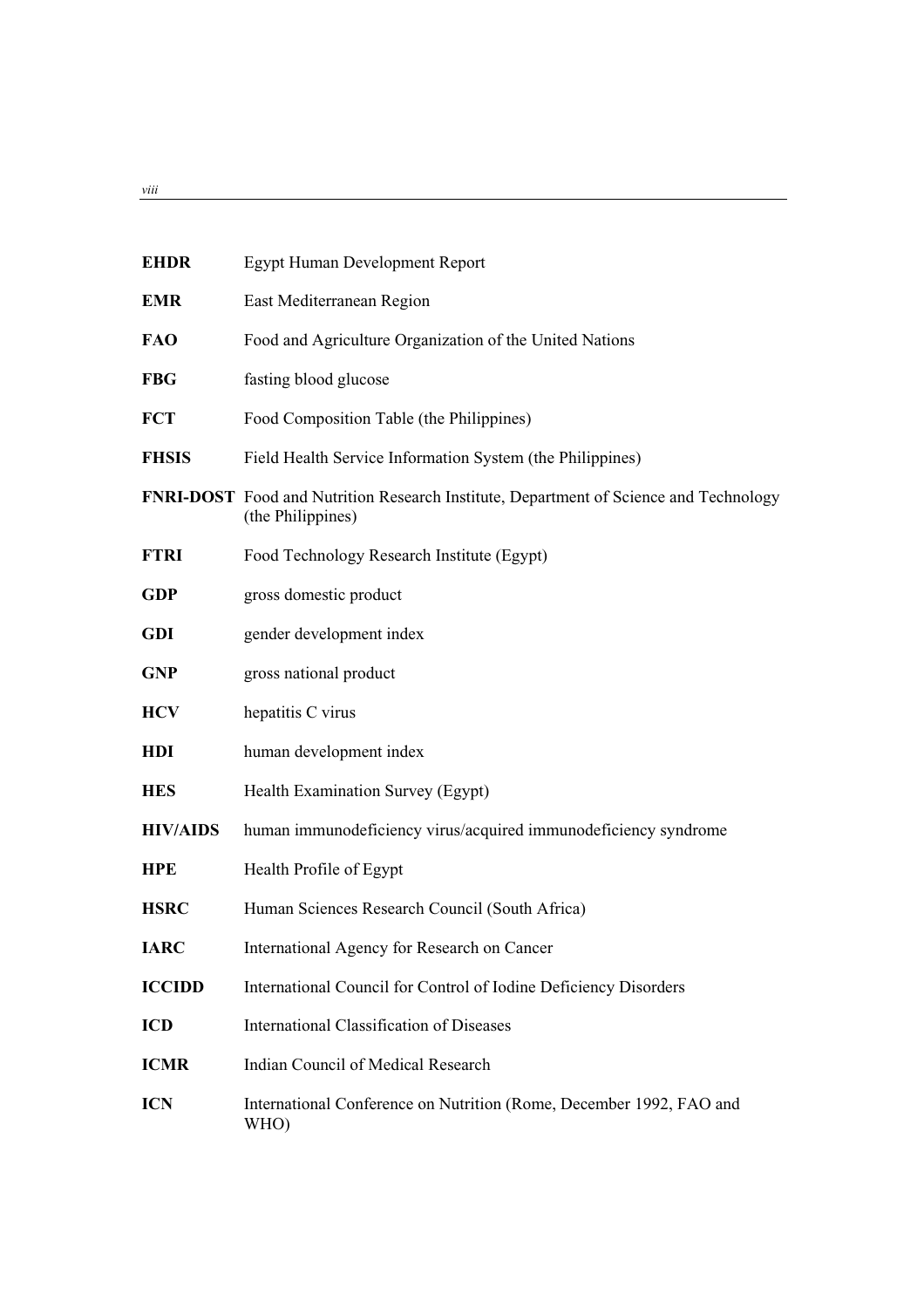| <b>IDA</b>    | iron-deficiency anaemia                                              |
|---------------|----------------------------------------------------------------------|
| <b>IDD</b>    | iodine deficiency disorder                                           |
| <b>IFPRI</b>  | <b>International Food Policy Research Institute</b>                  |
| <b>IGT</b>    | impaired glucose tolerance                                           |
| <b>IIPS</b>   | International Institute of Population Sciences                       |
| <b>INEGI</b>  | National Institute of Informatics, Statistics and Geography (Mexico) |
| <b>INP</b>    | <b>India Nutrition Profile</b>                                       |
| <b>ISCC</b>   | inter-sectoral coordinating committee/council                        |
| <b>IUGR</b>   | intrauterine growth retardation                                      |
| <b>LAC</b>    | Latin America and the Caribbean (region)                             |
| <b>LBW</b>    | low birth weight                                                     |
| <b>LPE</b>    | Lipid Profile among Egyptians                                        |
| <b>MCDS</b>   | Mexican Chronic Diseases Survey                                      |
| <b>MDG</b>    | Millennium Development Goal                                          |
| <b>MECC</b>   | Middle East Cancer Consortium                                        |
| <b>MHIES</b>  | Mexican Household Income and Expenditure Survey                      |
| <b>MHS</b>    | Mexican Health Survey                                                |
| <b>MISS</b>   | Mexican Institute of Social Security                                 |
| <b>MNE</b>    | multinational enterprise                                             |
| <b>MNS</b>    | <b>Mexican Nutrition Survey</b>                                      |
| <b>MOHP</b>   | Ministry of Health and Population (Egypt)                            |
| <b>MPCE</b>   | monthly per capita expenditure                                       |
| <b>MTPPAN</b> | Medium-Term Philippine Plan of Action for Nutrition                  |
|               |                                                                      |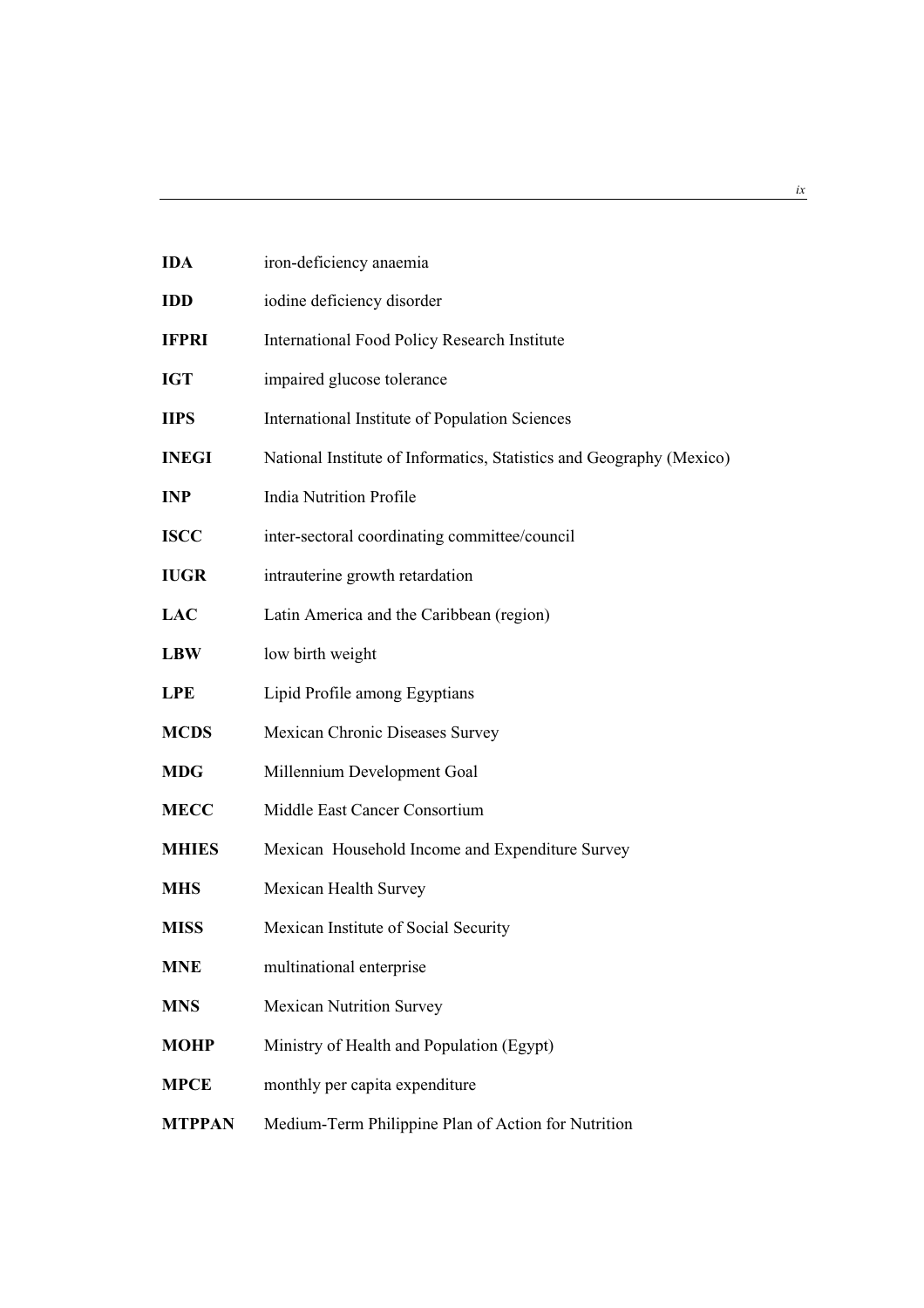| <b>NAP</b>  | National Agricultural Policy (India)                   |
|-------------|--------------------------------------------------------|
| <b>NCD</b>  | non-communicable disease                               |
| <b>NCHS</b> | National Center for Health Statistics                  |
| <b>NCI</b>  | National Cancer Institute (Egypt)                      |
| <b>NCPR</b> | National Cancer Registry Programme (India)             |
| <b>NFCS</b> | National Food Consumption Survey (South Africa)        |
| <b>NFHS</b> | National Family Health Survey (India)                  |
| <b>NFI</b>  | Nutrition Foundation of India                          |
| <b>NGO</b>  | non-governmental organization                          |
| <b>NHP</b>  | National Hypertension Project (Egypt)                  |
| <b>NIN</b>  | National Institute of Nutrition (India)                |
| <b>NNC</b>  | National Nutrition Council (the Philippines)           |
| <b>NNI</b>  | National Nutrition Institute (Egypt)                   |
| <b>NNMB</b> | National Nutrition Monitoring Board (India)            |
| <b>NNS</b>  | National Nutrition Survey (China, the Philippines)     |
| <b>NPNL</b> | non-pregnant, non-lactating                            |
| <b>NSSO</b> | National Sample Survey Organization (India)            |
| <b>OECD</b> | Organisation for Economic Co-operation and Development |
| PA          | physical activity                                      |
| <b>PAHO</b> | Pan-American Health Organization                       |
| <b>PBMI</b> | percentile body mass index for age                     |
| <b>PDS</b>  | public distribution system                             |
| <b>PEM</b>  | protein-calorie malnutrition                           |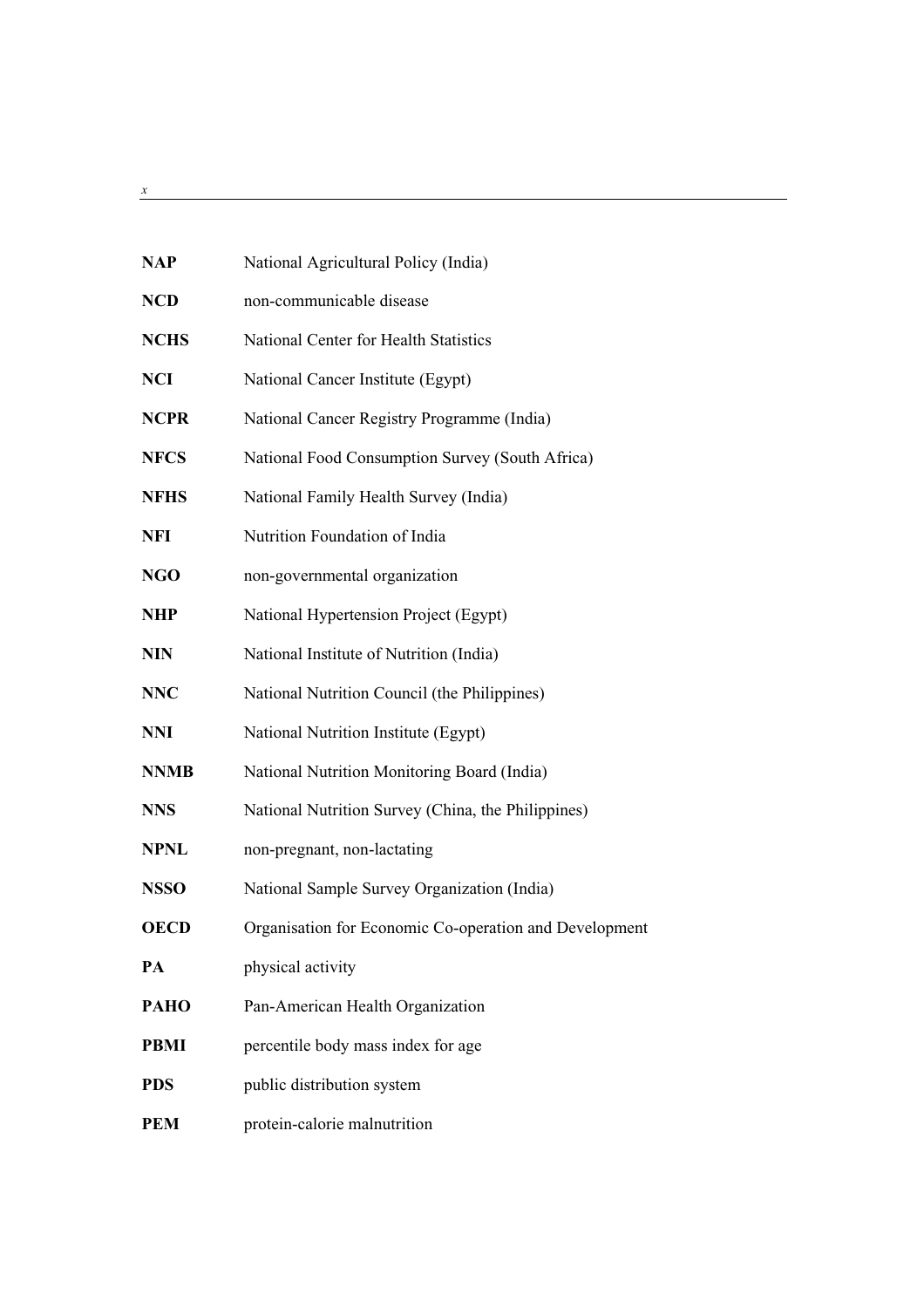| <b>PHS</b>     | Philippine Health Statistics                                           |
|----------------|------------------------------------------------------------------------|
| <b>PPP</b>     | purchasing power parity                                                |
| <b>PPY</b>     | percentage points a year                                               |
| <b>RDA</b>     | recommended dietary allowance                                          |
| <b>RENI</b>    | recommended energy and nutrient intake                                 |
| <b>RGI</b>     | Registrar General of India                                             |
| <b>RHU</b>     | rural health unit (the Philippines)                                    |
| <b>RNI</b>     | recommended nutrient intake                                            |
| <b>SADHS</b>   | South African Demographic and Health Survey                            |
| <b>SAMRC</b>   | South African Medical Research Council                                 |
| <b>SANBDS</b>  | South African National Burden of Disease Study                         |
| <b>SAVACG</b>  | South African Vitamin A Consultative Group                             |
| <b>SR</b>      | serum retinol                                                          |
| <b>STD</b>     | sexually transmitted disease                                           |
| TB             | tuberculosis                                                           |
| <b>TGR</b>     | total goitre rate                                                      |
| <b>TPDS</b>    | targeted public distribution system                                    |
| U5MR           | under-five mortality rate                                              |
| <b>UIE</b>     | urinary iodine excretion                                               |
| <b>UNDP</b>    | United Nations Development Programme                                   |
| <b>UNESCAP</b> | United Nations Economic and Social Commission for Asia and the Pacific |
| <b>UNICEF</b>  | United Nations Children's Fund                                         |
| <b>UNU</b>     | United Nations University                                              |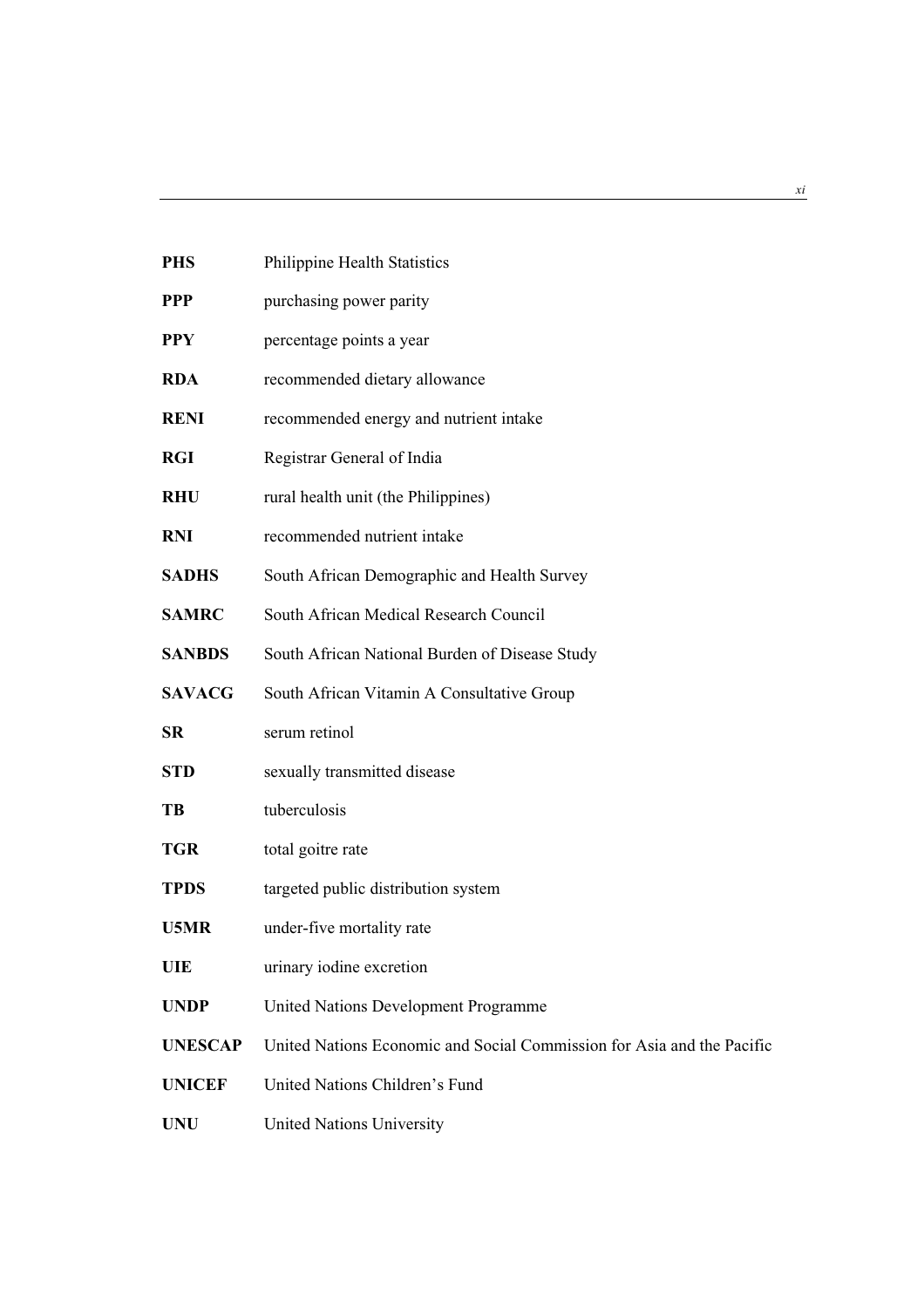| USDA        | United States Department of Agriculture   |
|-------------|-------------------------------------------|
| <b>VAD</b>  | vitamin A deficiency                      |
| WС          | waist circumference                       |
| WFP         | World Food Programme                      |
| WHO         | World Health Organization                 |
| WHR         | waist-to-hip ratio                        |
| YLL         | year of life lost                         |
| <b>YRBS</b> | Youth Risk Behaviour Study (South Africa) |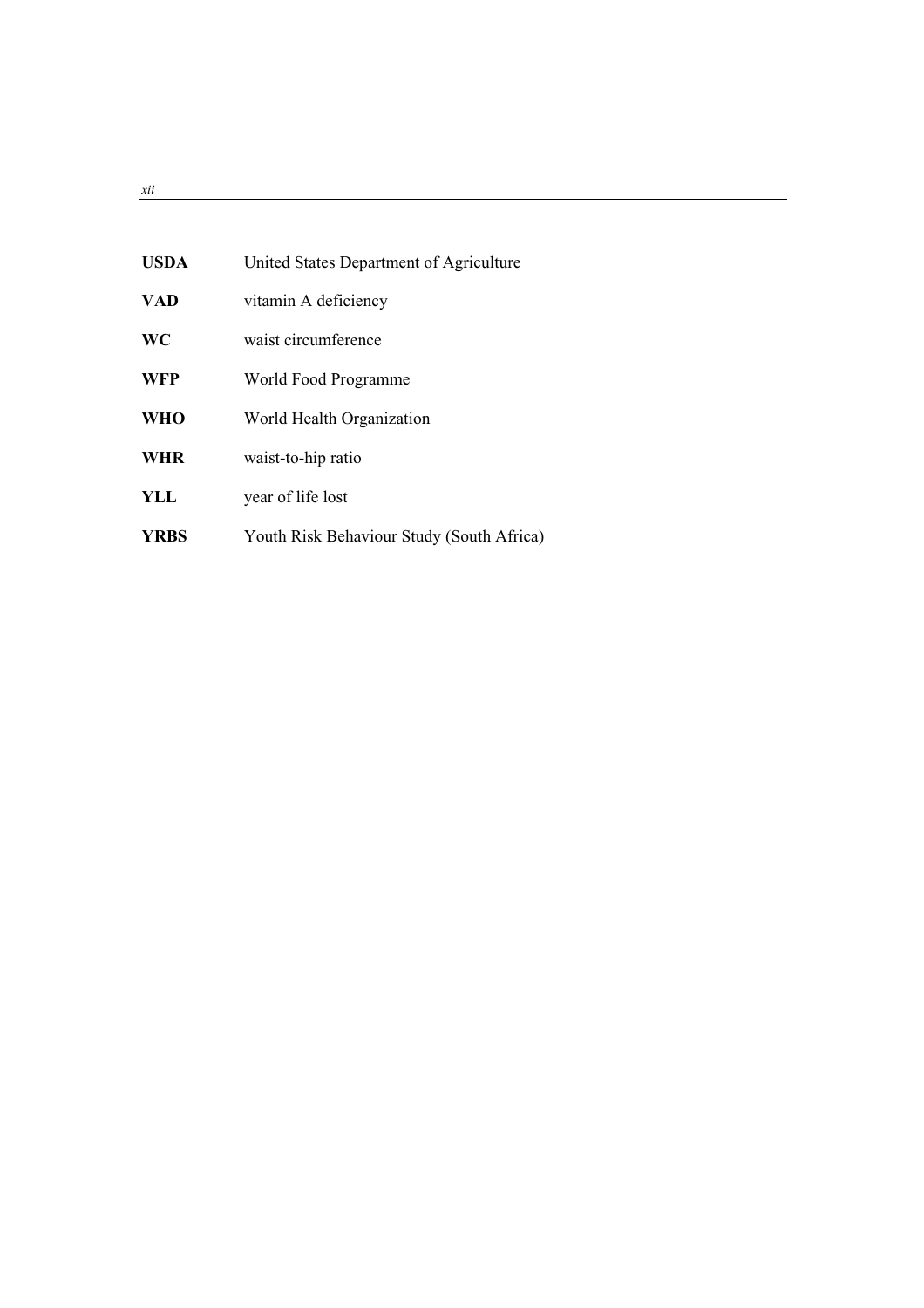# **Assessment of the double burden of malnutrition in six case study countries**

G. Kennedy, G. Nantel and P. Shetty, Nutrition Planning, Assessment and Evaluation Service, Food and Agriculture Organization of the United Nations

# **INTRODUCTION**

The concepts of nutrition transition and the double burden of malnutrition have been introduced over the past decade. There is documentation of the occurrence of each in many developing countries that are in rapid economic transition (Shetty and Gopalan, 1998; Shetty and McPherson, 1997; *Public Health Nutrition*, 2002; Gillespie and Haddad, 2003) This paper draws on evidence from six countries (China, Egypt, India, Mexico, the Philippines and South Africa) to document the nutrition transition and the double burden by summarizing the trends in dietary changes and accompanying changes in nutritional status and disease burden experienced in the past 20 years. Many contributory factors have influenced these processes, including urbanization, demographic shifts, sedentary lifestyles and the liberalization of markets. In-depth discussion of these drivers has been reviewed extensively in recent literature (FAO, 2004; *Development Policy Review*, 2003).

# **Double burden of malnutrition**

The double burden of malnutrition refers to the dual burden of under- and overnutrition occurring simultaneously within a population. Historically, undernutrition has been associated with higher prevalence of infectious diseases; as populations move into epidemiologic and demographic transition, increases in overweight and obesity begin to appear, while undernutrition and infectious disease become past problems. Today, the burden of disease and malnutrition does not fit neatly into the classic stages of transition, but reflects a modified pattern referred to as the protracted-polarized model, where infectious and chronic diseases coexist over long periods of time (Frenk *et al.,* 1989 in Chopra, 2004a). Evidence of this has been documented in countries as diverse as China (Cook and Dummer, 2003) and South Africa (Chopra, 2004a).

The protracted-polarized model represents a change in the documented pattern of the epidemiologic transition that occurred in Europe and North America in the nineteenth century. The classic pattern of "epidemiologic transition" constitutes a shift from high mortality and fertility patterns to lower mortality followed by lower fertility. Improvements in water and sanitation, and more effective public health services such as immunization result in an associated shift in disease burden from high rates of infectious disease to increasing non-communicable disease (NCD). In tandem with this shift, life expectancy increases and the demographic profile shifts towards lower child-to-adult dependency ratios and greater numbers of elderly in the population, with NCD becoming more predominant as longevity increases.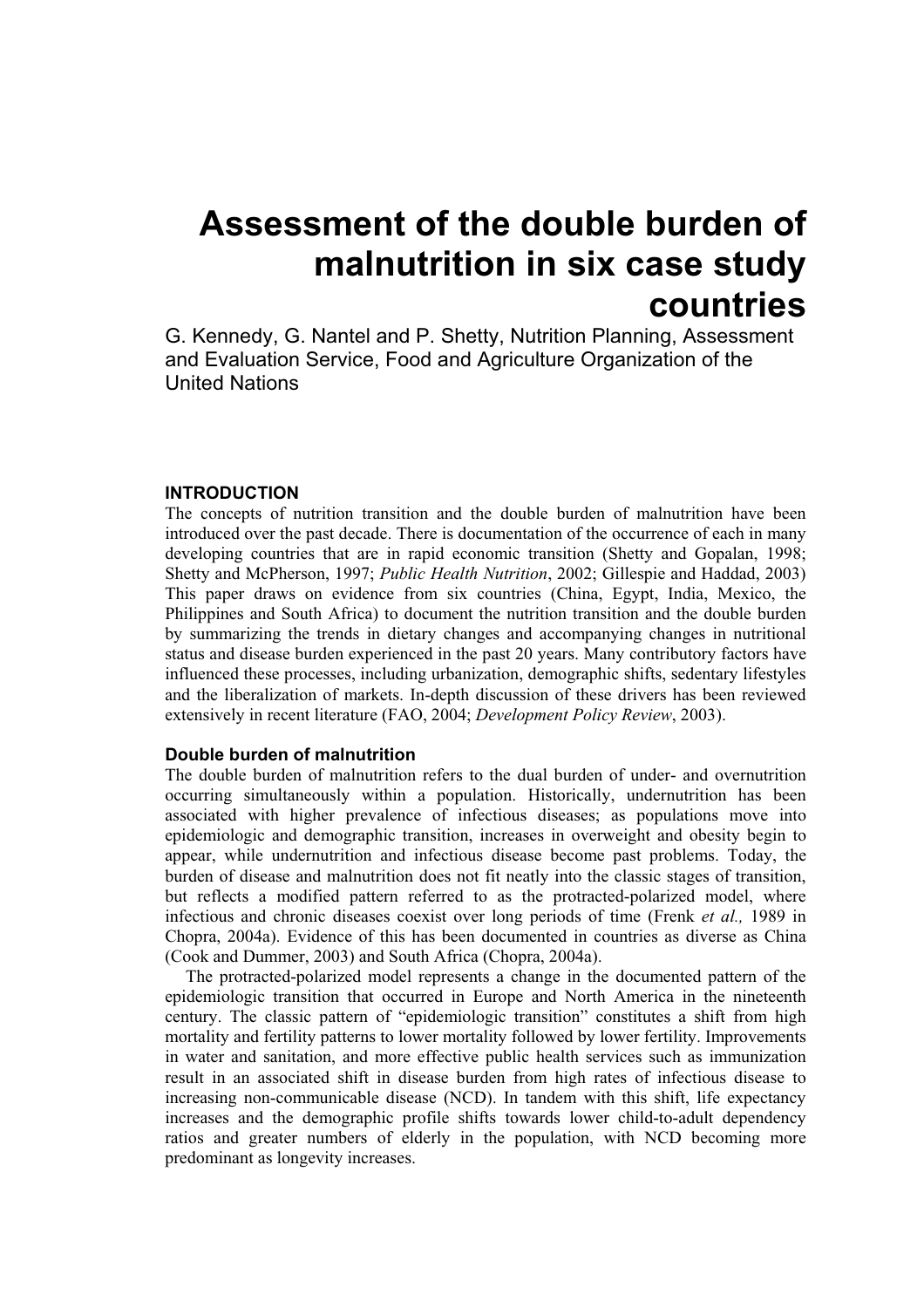Underweight and obesity are both among the top ten leading risk factors for the global burden of disease (WHO, 2002). The current double burden of malnutrition seen in many developing countries is brought about by a coupling of risk factors. Progress in improving water and sanitation systems has been slow and the development of sound public health systems weak, thwarting efforts to reduce undernutrition. At the same time, increasing urbanization and changing dietary patterns and lifestyles are contributing to a rapid rise in overweight and diet-related chronic diseases.

Although there seems to be clear evidence of a double burden of malnutrition and disease at the global level, it is not clear how critical the issue is at the national level and to what extent developing countries need to concern themselves with the seemingly incongruous problems of under- and overnutrition and infectious and chronic disease. Some countries, such as South Africa and the United Republic of Tanzania, report no decline in numbers of cases of infectious diseases including tuberculosis (TB), malaria and HIV/AIDS, while the incidences of coronary heart disease (CHD), diabetes and stroke are on the rise (Kitange, no date). The protracted-polarized model of epidemiologic transition has been documented in South Africa, with poor people suffering increased mortality from infectious, chronic and accidental/violent causes (Chopra, 2004b). Regarding malnutrition, there is increasing documentation of rising rates of overweight and obesity among children and adults, and slow progress in reducing undernutrition, particularly in children under five years of age. This paper attempts to summarize and evaluate the problem of the double burden of malnutrition and disease as reported in the six country case studies, and discusses potential options for addressing both sides of the problem.

# **Characteristics of the nutrition transition**

The nutrition transition refers to changes in the composition of the diet, usually accompanied by changes in physical activity levels. Popkin (2003) has characterized the nutrition transition into three stages: receding famine, degenerative disease, and behavioural change. In the first stage, diets are primarily derived from plant-based food sources, tend to be monotonous and are based more on home food production that requires high levels of physical activity related to planting, harvesting and processing. The second stage encompasses dietary changes that generally include more animal source foods, higher intakes of fat – both vegetable oils and saturated fat from animal products – increased use of sugar and other sweeteners, and higher reliance on food produced and processed outside the home or immediate community. Mandatory physical activity to produce food and procure water and fuelwood, including agriculture-based labour and household labour, is often also reduced. The final stage involves a shift to a diet with less saturated fat and decreasing reliance on processed foods. Typically, this stage encompasses increased intakes of whole grains, fruits and vegetables and decreased consumption of saturated fat, with a preference for animal source foods with lower saturated fat content (fish and poultry). Intensive physical labour related to agricultural production is not reintroduced, but non-obligatory physical activity is increased.

The diets of most of the world's population lie somewhere between the first and second stages of nutrition transition, while subsections of populations in North America and northern and southern Europe may be moving into the third stage. In most of the case study countries there is evidence of a rapid movement from primarily plant-based diets to diets with greater proportions of energy derived from meat, milk products, animal fats and vegetable oils.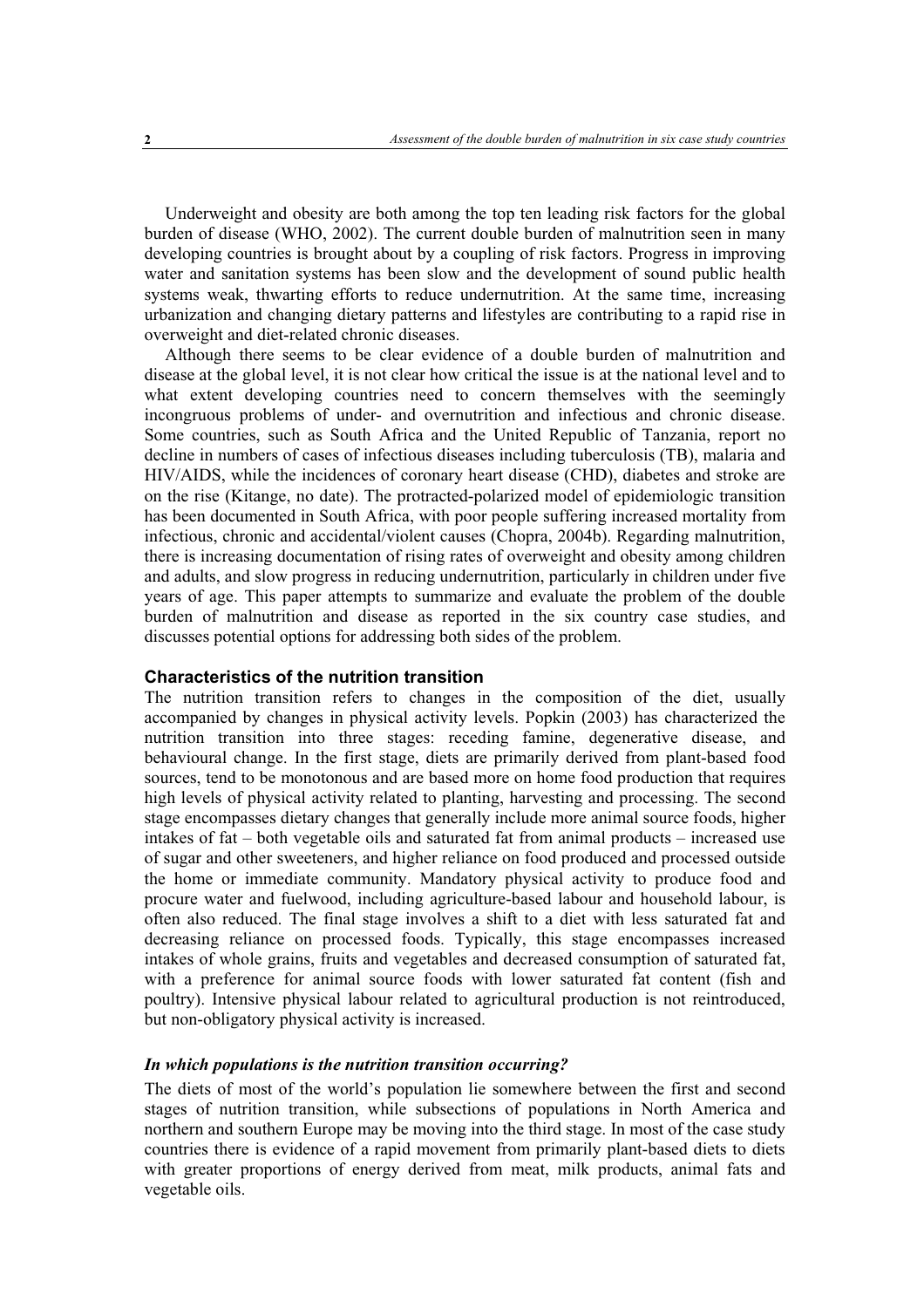Urban populations are typically the first to begin incorporating more fats, animal source foods and processed products into the diet. Dietary changes are not however limited to urban areas, nor to wealthier population groups. Research by Mendez, Du and Popkin (2004) on dietary transition in China used a scale of "urbanicity", which considered access to health care, housing, communications and transport in urban and rural areas. They found increasing intakes of animal source foods and edible oils in low urbanicity urban areas and more urbanized rural areas. In low-income areas of Brazil, processed bakery products, processed meat products, sweets and soft drinks were among the most commonly consumed foods (Sawaya, Martins and Martins, 2004). Falling prices are another stimulus for dietary changes. A high-fat diet is much more affordable today than it was 30 years ago (Popkin, 2002). In China, over a period of six years in the 1990s, the relative prices of fish, pork and oil all decreased (Mendez, Du and Popkin, 2004).

# **KEY DEVELOPMENT INDICATORS AND LINKAGES TO THE DOUBLE BURDEN OF MALNUTRITION IN THE CASE STUDY COUNTRIES**

Economic, health and social indicators for each of the case study countries are presented in Table 1. Rapid urbanization has been linked to dietary change and obesity in developing countries (Mendez and Popkin, 2004). There is a wide range in the proportions of urban population among the case study countries, with Mexico being the most urbanized and India the least. Low birth weight (less than 2 500 g) has been identified as a risk factor for developing NCDs in later life (Barker, 2004). Among the case study countries, India has the highest percentage of infants born with low birth weight, followed by the Philippines and South Africa. The demographic transition, particularly the ageing of the population and longer life expectancy, can also contribute to increased incidence of NCD. Of the case study countries, China appears to be ageing the fastest, with the largest percentage of adults aged 65 years and older and the smallest of children up to 14 years. High adult literacy rates and improvements in water and sanitation contribute to decreasing undernutrition, particularly among children under five years of age. Mexico, the Philippines and China have adult literacy rates of more than 90 percent, infant mortality rates of less than 35 per 1 000 live births, and life expectancy of more than 70 years. HIV prevalence is a grave public health concern in South Africa and is reflected in this country having the lowest life expectancies for both men and women.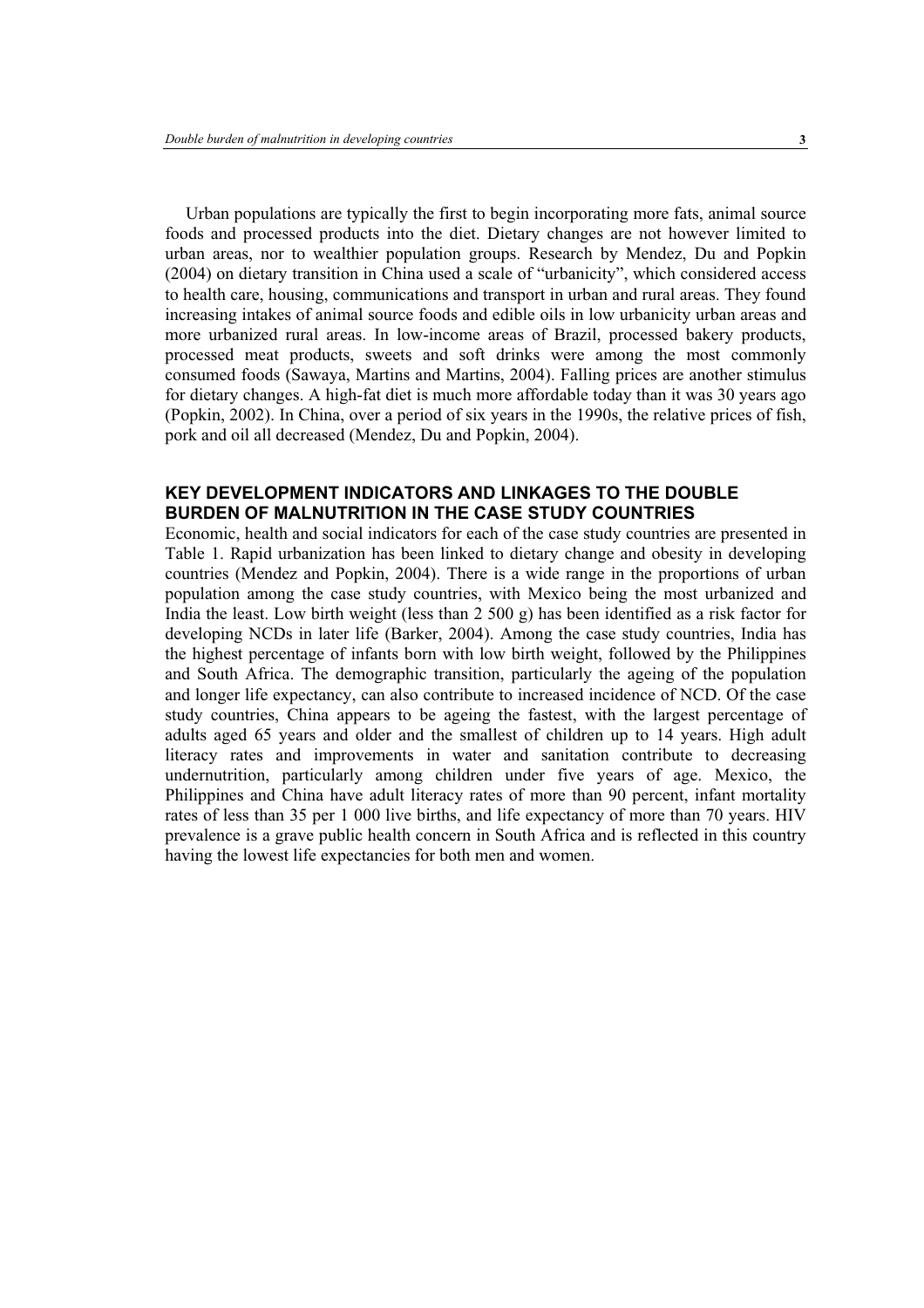| <b>Indicator</b>                                                  | China   | Egypt   | India       | Mexico  | <b>Philippines</b> | <b>South Africa</b> |
|-------------------------------------------------------------------|---------|---------|-------------|---------|--------------------|---------------------|
| Annual population growth rate (%)                                 | 1.2     | 2.2     | 1.9         | 2.0     | 2.3                | 2.0                 |
| Percentage urban population                                       | 37.7    | 42.1    | 28.1        | 75.2    | 60.2               | 56.5                |
| Population aged 0-14 years (%)                                    | 23.7    | 35.2    | 33.3        | 32.8    | 36.6               | 33.2                |
| Population aged $\geq 65$ years (%)                               | 7.1     | 4.6     | 5.1         | 5.0     | 3.7                | 3.9                 |
| Infants with low birth weight (%)                                 | 6       | 12      | 30          | 9       | 20                 | 15                  |
| Infant mortality rate (per 1 000 live births)                     | 31      | 35      | 67          | 24      | 29                 | 52                  |
| HIV prevalence (%)                                                | .01     | < 0.1   | $0.4 - 1.3$ | 0.3     | < 0.1              | 21.5                |
| Life expectancy (overall)                                         | 71      | 68.8    | 63.9        | 73.4    | 70                 | 47.7                |
| Life expectancy (female)                                          | 73.2    | 70.8    | 64.4        | 76.3    | 71.9               | 51.9                |
| Life expectancy (male)                                            | 68.8    | 66.6    | 63.1        | 70.3    | 67.9               | 46                  |
| Adult literacy (%)                                                | 90.9    | 55.6    | 61.3        | 90.5    | 92.6               | 86                  |
| Population with access to improved<br>sanitation $(\%)^{\dagger}$ | 40      | 98      | 28          | 74      | 83                 | 87                  |
| Population with access to an improved<br>water source $(\%)^2$    | 75      | 97      | 84          | 88      | 86                 | 86                  |
| GDP per capita (US\$)                                             | 989     | 1 3 5 4 | 487         | 6 3 2 0 | 975                | 2 2 9 9             |
| GDP per capita (PPP US\$)                                         | 4 8 5 0 | 3810    | 2670        | 8970    | 4 1 7 0            | 10 070              |
| Population with less than US\$1/day (%)                           | 16.6    | 3.1     | 34.7        | 9.9     | 14.6               | 7.1                 |

# TABLE 1 **Economic, health and social development indicators**

<sup>1</sup> Access to safe sanitation is defined as access to adequate excreta disposal facilities such as a connection to a sewer or septic tank system, a pour-flush latrine, simple pit latrine or ventilated improved pit latrine. An excreta disposal system is considered adequate if it is private or shared and if it can prevent human, animal and insect contact with excreta.

<sup>2</sup> Access to safe water is defined as reasonable access to any of the following water supplies used for drinking: household connection, public standpipe, borehole, protected well, protected spring and rainwater collection.

*Source:* UNDP, 2004.

# **REVIEW OF TRENDS IN FOOD AVAILABLE FOR CONSUMPTION IN THE SIX CASE STUDY COUNTRIES**

# **Trends in food availability using FAOSTAT data**

The Food and Agriculture Organization of the United Nations (FAO) maintains a comprehensive database of food production from 1960 to the present. Country-specific food balance sheets provide information on the supply and utilization of many different commodities. Factors accounting for food supply include production, imports, stock changes and exports. The per capita supply of energy, protein and fats for many food commodities can be calculated by extrapolating from these data.

When analysing FAO food supply statistics it is important to consider the application of the per capita measurements. These figures are based on population totals for all ages and represent *average, not actual,* per capita availability. Actual food availability may vary by region, socio-economic level and season. Certain difficulties are encountered when estimating trade, production and stock changes on an annual scale. In order to reduce these errors, three-year averages should be calculated. This paper uses three-year averages for 1970–1972, 1980–1982, 1990–1992 and 2000–2002.

# **Trends in availability of dietary energy**

Between 1970 and the present, per capita dietary energy supply increased in all the case study countries (Figure 1), although rates of growth were different. The largest absolute increase in caloric availability was in Egypt, and the largest percentage increase over the period from 1970–1972 to 2000–2002 occurred in China (49 percent). Over the same period, Egypt and the Philippines experienced increases of 41 and 30 percent, respectively.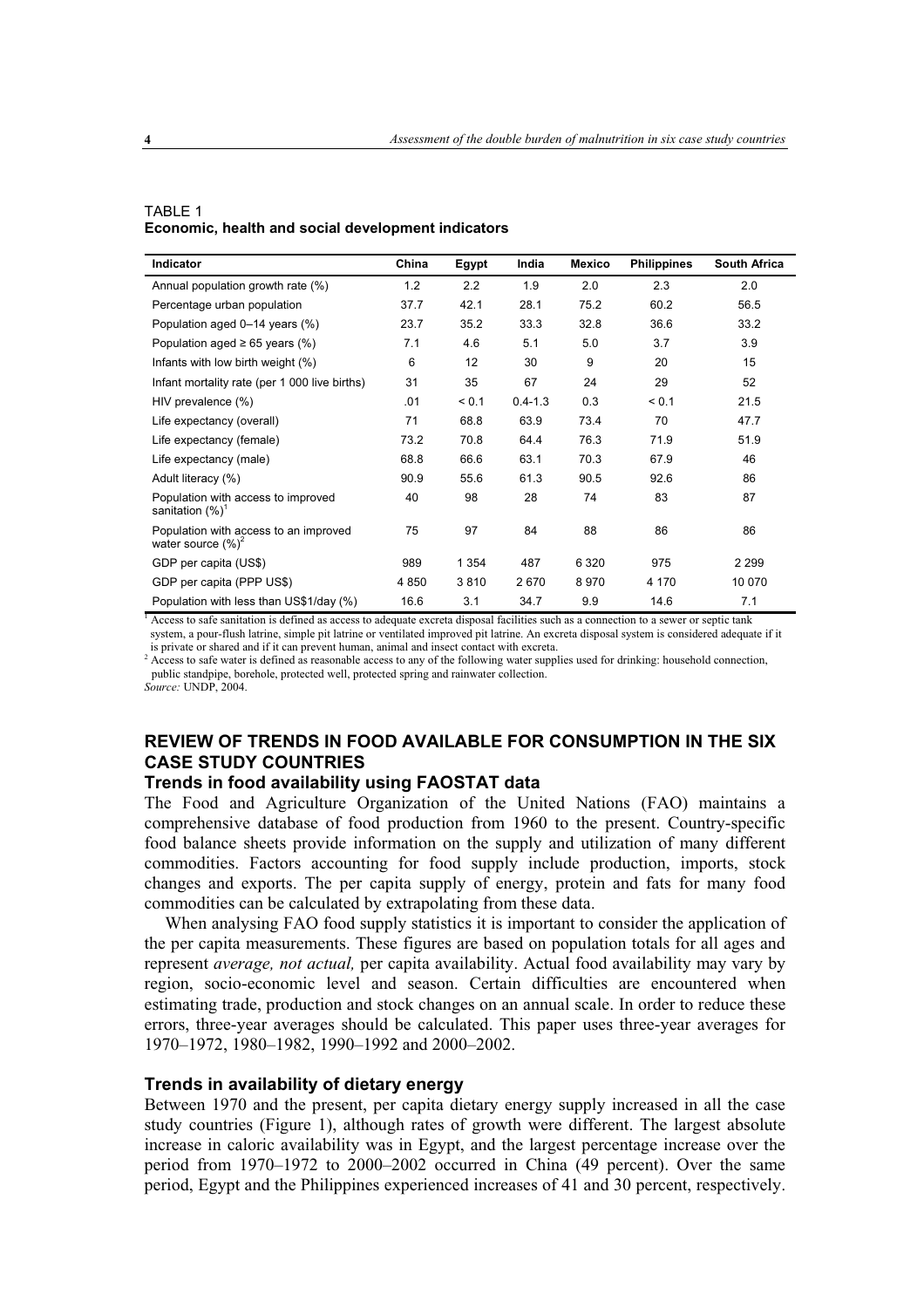The slowest growth in per capita dietary energy supply over the past 30 years was in South Africa. However, of the six countries analysed, South Africa started with the highest per capita dietary energy supply and its still remains higher than India's and the Philippines'.



FIGURE 1 **Trends in dietary energy availability, 1970 to 2000** 

# **Commodity trends**

Food availability and the percentages of dietary energy derived from basic food groups were calculated for 1970–1972 and 2000–2002 (Tables 2 to 4). Per capita supply of cereals and starchy staples has increased in all but one of the countries, but their percentage contribution to total energy supply has generally declined. Legumes, pulses and nuts have mainly remained stable or declined in terms of both quantity and percentage of dietary energy supplied. Oils, fats and animal products have increased in all case study countries, with the exception of fats/oils in Egypt. Fruits and vegetables have increased in most countries, as has percentage of energy from fruits and vegetables. The World Cancer Research Fund (1997) recommends that at least 7 percent of dietary energy be supplied from fruits and vegetables and, based on food balance sheet data, this goal would be achievable (assuming equitable distribution) in three countries. Sugar and sweeteners increased in all countries except South Africa, but the proportion of energy derived from sugar has not increased as dramatically as those from animal source foods and oil.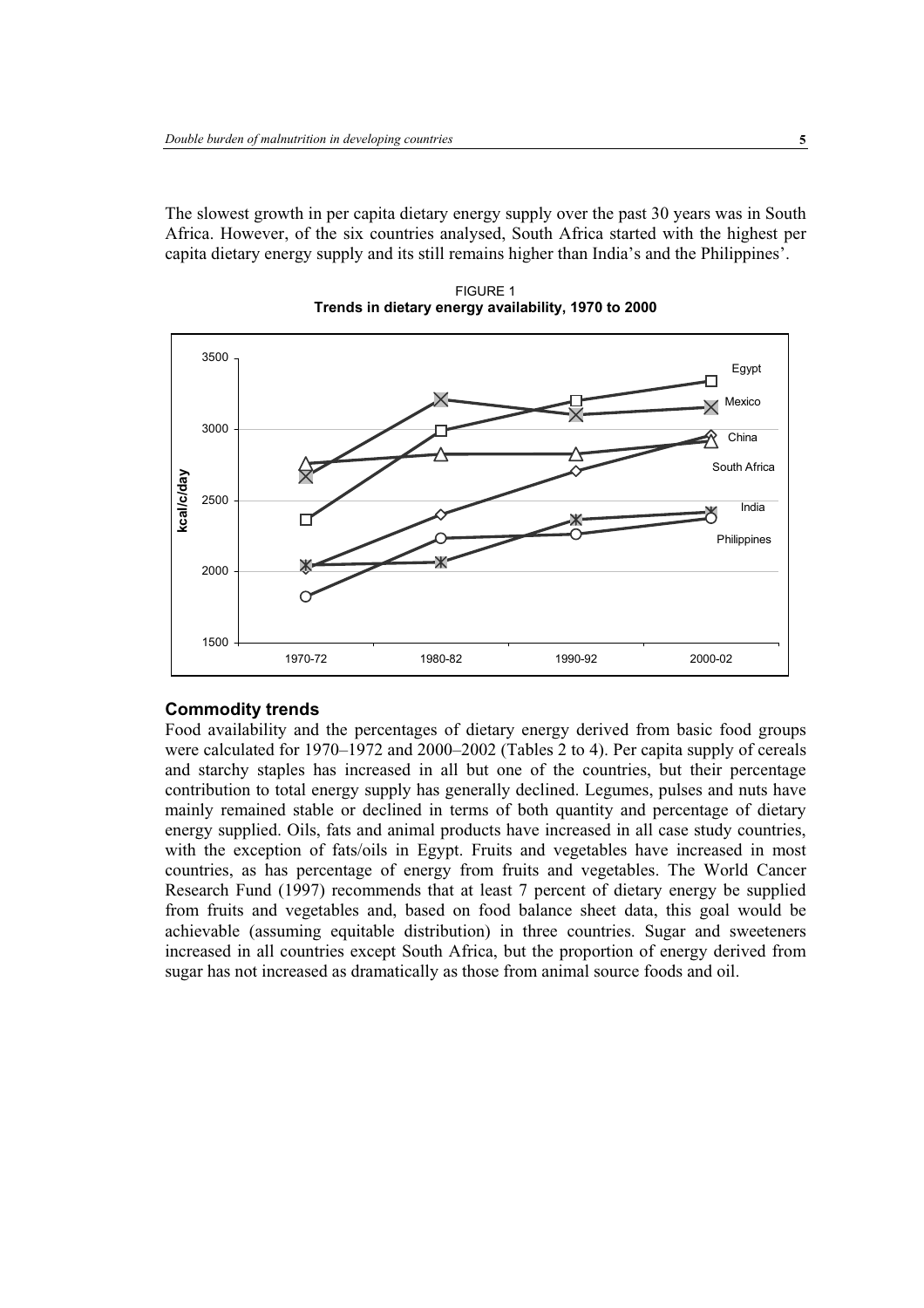| TABLE 2                                                                                  |  |
|------------------------------------------------------------------------------------------|--|
| Trends in food supply of different commodities (kg/capita/year), 1970–1972 and 2000–2002 |  |

| Food group                   | China          |      | Egypt |                |      | India          |      | <b>Mexico</b> |      | <b>Philippines</b> |      | <b>South Africa</b> |  |
|------------------------------|----------------|------|-------|----------------|------|----------------|------|---------------|------|--------------------|------|---------------------|--|
|                              | 1970           | 2000 | 1970  | 2000           | 1970 | 2000           | 1970 | 2000          | 1970 | 2000               | 1970 | 2000                |  |
| Cereals, roots and<br>tubers | 266            | 251  | 185   | 257            | 164  | 179            | 179  | 192           | 142  | 168                | 195  | 215                 |  |
| Legumes, pulses<br>and nuts  | 12             | 10   | 12    | 17             | 22   | 19             | 21   | 17            | 5    | 7                  | 5    | 6                   |  |
| Oils and fats                | 3              | 11   | 10    | 8              | 5    | 12             | 8    | 13            | 5    | 7                  | 10   | 14                  |  |
| Meat, fish, poultry          | 15             | 80   | 15    | 40             | 7    | 11             | 49   | 74            | 51   | 60                 | 46   | 51                  |  |
| Milk                         | $\overline{2}$ | 11   | 34    | 50             | 33   | 64             | 85   | 114           | 17   | 20                 | 84   | 53                  |  |
| Eggs                         | $\overline{2}$ | 17   | 1     | $\overline{2}$ | 0.5  | $\overline{2}$ | 6    | 16            | 3    | 6                  | 4    | 6                   |  |
| Vegetables                   | 45             | 246  | 130   | 183            | 44   | 69             | 33   | 57            | 66   | 62                 | 46   | 43                  |  |
| Fruit                        | 5              | 45   | 38    | 92             | 25   | 38             | 81   | 116           | 78   | 100                | 35   | 37                  |  |
| Sugar and<br>sweeteners      | 3              | 7    | 48    | 75             | 29   | 38             | 37   | 49            | 22   | 30                 | 40   | 33                  |  |
| Other                        | 2              | 27   | 2     | 3              | 2    | 34             | 31   | 53            | 14   | 18                 | 74   | 81                  |  |

# TABLE 3 **Percentage of dietary energy supply from major food groups, 1970–1972 and 2000–2002**

| Food group                   | China     |         | Egypt |      | India |      | Mexico |      | <b>Philippines</b> |      | <b>South Africa</b> |      |
|------------------------------|-----------|---------|-------|------|-------|------|--------|------|--------------------|------|---------------------|------|
|                              | 1970      | 2000    | 1970  | 2000 | 1970  | 2000 | 1970   | 2000 | 1970               | 2000 | 1970                | 2000 |
| Cereals, roots and<br>tubers | 82.1      | 57.7    | 66.8  | 64.8 | 67.6  | 60.8 | 54.9   | 46.8 | 59.0               | 56.1 | 54.7                | 59.6 |
| Legumes, pulses<br>and nuts  | 5.3       | 3.5     | 4.5   | 4.6  | 9.2   | 6.2  | 7.5    | 5.1  | 1.3                | 1.9  | 1.7                 | 2.0  |
| Oils and fats                | 2.9       | 8.7     | 9.4   | 5.9  | 5.8   | 11.6 | 6.6    | 9.0  | 6.6                | 6.9  | 7.9                 | 12.1 |
| Meat, fish, poultry          | 4.8       | 15.4    | 2.5   | 3.7  | 1.1   | 1.4  | 6.0    | 9.9  | 10.7               | 11.2 | 8.8                 | 8.6  |
| Milk                         | 0.2       | 0.7     | 1.9   | 2.2  | 3.0   | 4.2  | 4.9    | 5.4  | 1.2                | 1.0  | 4.5                 | 3.0  |
| Eggs                         | 0.4       | 2.3     | 0.2   | 0.3  | 0.1   | 0.2  | 0.8    | 1.8  | 0.7                | 1.1  | 0.5                 | 0.8  |
| Vegetables                   | 1.7       | 5.2     | 3.6   | 3.3  | 1.4   | 1.9  | 0.7    | 1.2  | 2.7                | 2.0  | 1.3                 | 1.3  |
| Fruit                        | 0.3       | 1.8     | 3.0   | 4.7  | 1.5   | 2.0  | 3.3    | 3.6  | 5.5                | 5.6  | 1.4                 | 1.5  |
| Sugar and<br>sweeteners      | 1.4       | 2.2     | 10.5  | 10.1 | 9.5   | 10.2 | 13.6   | 15.0 | 10.4               | 11.7 | 14.1                | 11.5 |
| Other                        | $0.7^{1}$ | $2.4^1$ | 0.3   | 0.4  | 0.8   | 1.4  | 1.7    | 2.2  | 1.9                | 2.6  | 5.1                 | 5.4  |

<sup>1</sup> In China, the majority of the "other" category represents alcoholic beverages.

In terms of qualitative changes to the diet, China, India and Mexico exhibit the same pattern of declining per capita intakes of cereals and legumes and pulses and nuts, and increasing intakes of all the other food groups (Table 4). South Africa exhibits the most widely divergent pattern of increasing cereal and pulse intakes and decreasing intakes of meat, fish and poultry and sugars and sweeteners. Per capita supply of oils and fats has risen in all the countries except Egypt.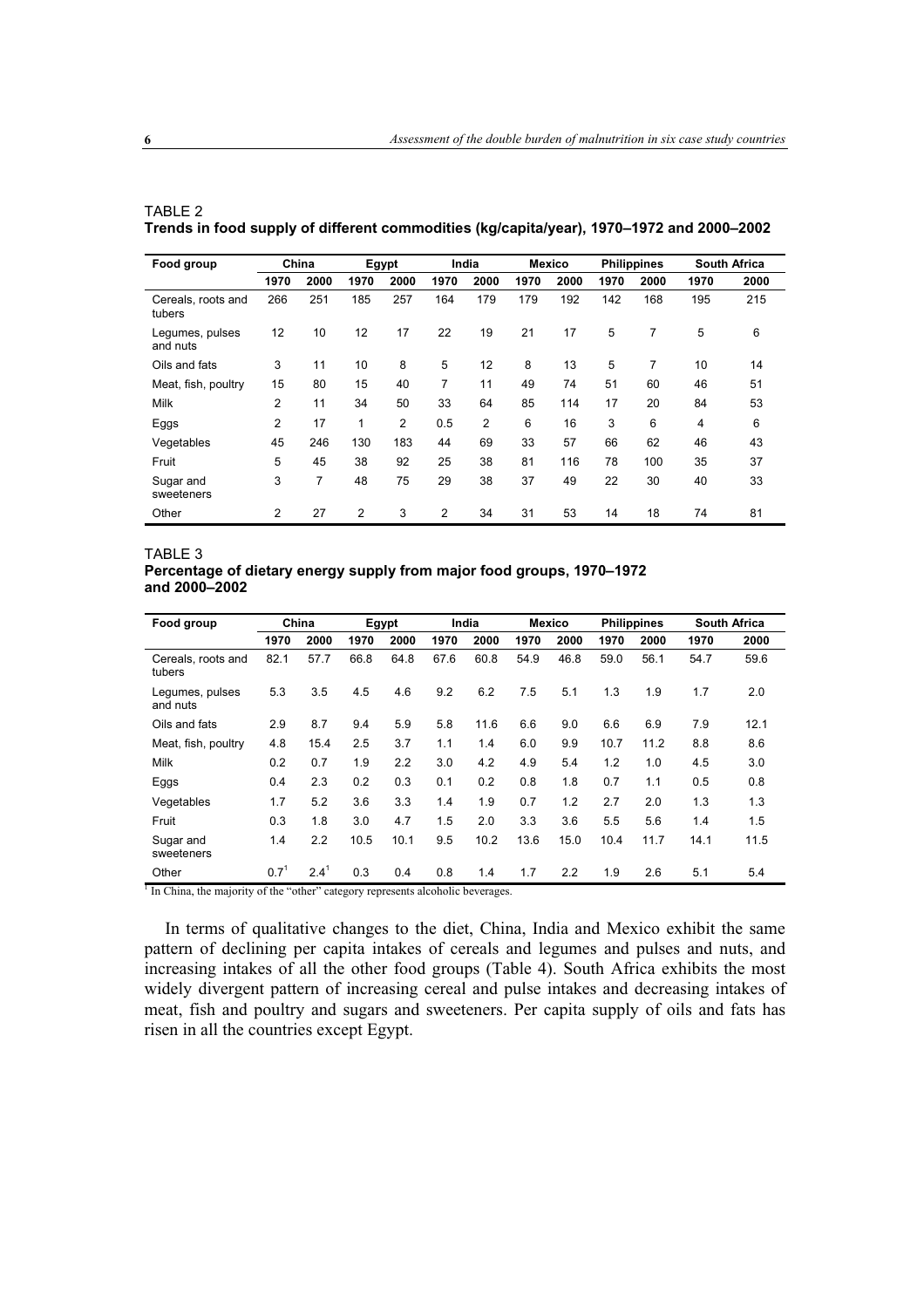| TABLE 4                                                                         |  |
|---------------------------------------------------------------------------------|--|
| Direction of the shift in percentage dietary energy from food groups, 1970–2000 |  |

| Food group                | China | Egypt | India | <b>Mexico</b> | <b>Philippines</b> | <b>South Africa</b> |
|---------------------------|-------|-------|-------|---------------|--------------------|---------------------|
| Cereals, roots and tubers |       |       |       |               |                    |                     |
| Legumes, pulses and nuts  |       |       |       |               |                    |                     |
| Oils and fats             |       |       |       |               |                    |                     |
| Meat, fish, poultry       |       |       |       |               |                    |                     |
| Milk                      |       |       |       |               |                    |                     |
| Eggs                      |       |       |       |               |                    |                     |
| Vegetables                |       |       |       |               |                    |                     |
| Fruit                     |       |       |       |               |                    |                     |
| Sugar and sweeteners      |       |       |       |               |                    |                     |
| Other                     |       |       |       |               |                    |                     |

Shaded arrows highlight declining trend.



FIGURE 2 **Percentages of daily energy supply from fat, sugar and alcohol, 2000–2002** 

In Mexico and South Africa, more than one-quarter of the dietary energy available per capita is assigned to sugar, fat or alcohol (Figure 2). In three of the six countries analysed, sugars and sweeteners account for more than 10 percent of daily energy supply, $<sup>1</sup>$  and in</sup> South Africa alcohol accounts for 5 percent of total dietary energy supply. WHO/FAO set a population nutrient intake goal of 15 to 30 percent of energy from fat (WHO/FAO, 2003). Extrapolating from FAOSTAT data, consumption of fat remains below the recommendation of 15 to 30 percent of total dietary energy intake in the case study countries.

 $1$  The food balance sheet data from which the figure is derived are not representative of actual food energy intake (food consumption) but indicate overall availability, and are generally thought to be an overestimation of actual consumption. This note of caution should be kept in mind when comparing the data with dietary goals.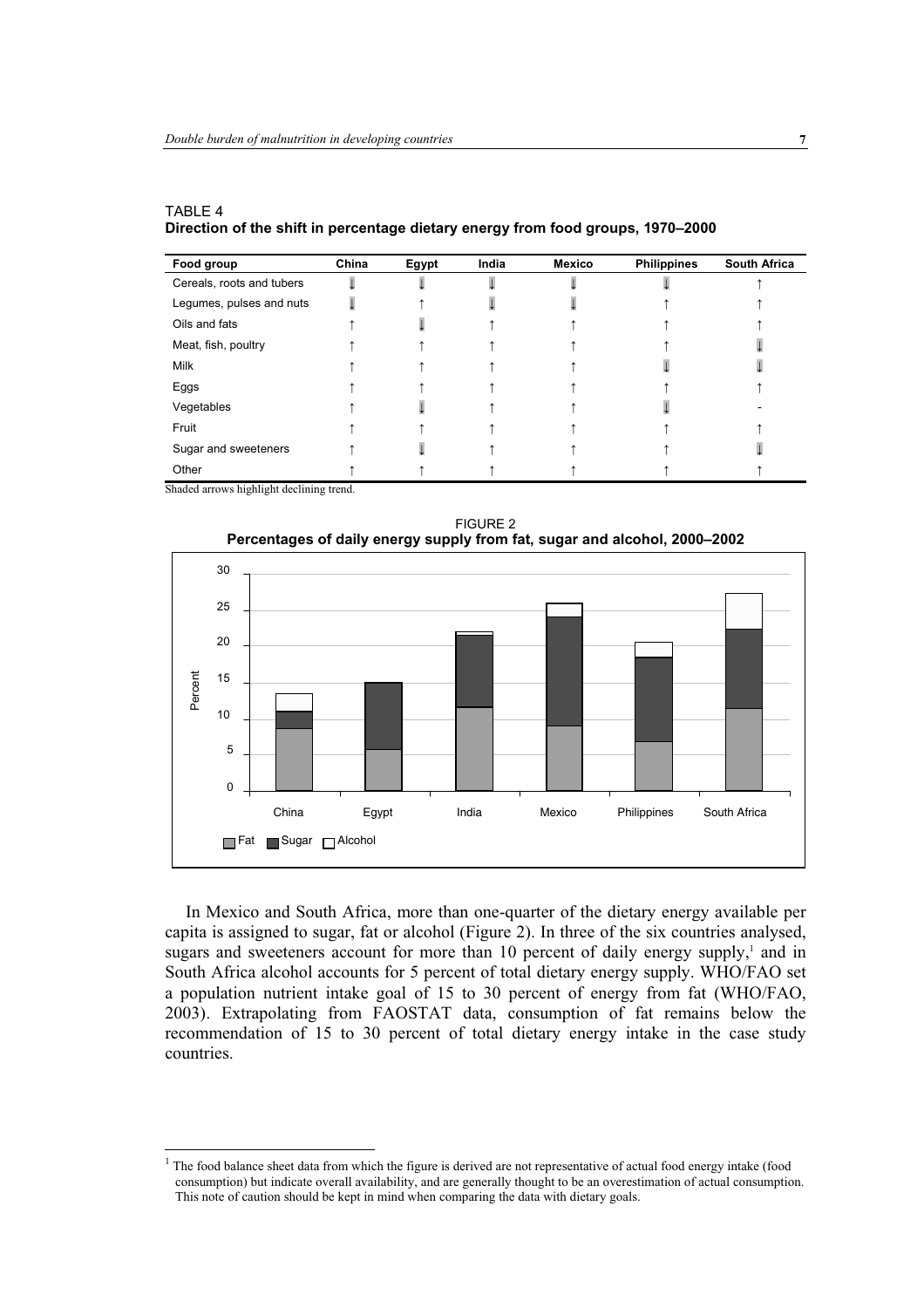# **DIETARY INTAKE DATA**

Dietary intake survey data provide a more precise measure of the food consumption habits of households and individuals. These data can be used to look at differences in consumption by such characteristics as income, gender and place of residence.

Most of the dietary intake data from the case study countries come from nationally representative surveys that use a variety of methodologies and capture different age groups. Although it is not appropriate to compare these data with data from FAOSTAT, trends from both could be expected to go in the same direction, but this is not always the case.

# **Trends in dietary energy intake**

Nearly all the case study countries show a trend towards declining energy intake (measured as kilocalories [kcal] per capita per day) (Table 5). This pattern has also been observed in other developing countries, leading to debate over the seemingly paradoxical increase in overweight and obesity at lower reported dietary energy intakes (Stubbs and Lee, 2004; Heini and Weinsier, 1999; Prentice and Jebb, 1995). The declining trend in dietary energy intake also contrasts with FAOSTAT data on total dietary energy availability. The real picture of what is happening appears to lie somewhere in between.

Some researchers support their intake data with the theory that there have been large declines in energy expenditure. Thus, increasing overweight is possible even at lower intakes because there is a greater energy imbalance (India case study). Others conclude that the declining trend reflects problems with data collection and the well-documented tendency of underreporting and systematic bias in intake measures, with heavier persons consistently underreporting more frequently than individuals of normal weight (Mexico case study; Livingstone and Black, 2003).

Both of these explanations may be true. Underreporting of energy intake is one of the major limitations of dietary intake studies (Livingstone and Black, 2003). At the same time, energy expenditures have fallen dramatically as a result of the modernization of agriculture and the increased use of motor vehicles, computers and labour-saving technologies. Recent evidence from the United States, where obesity rates have risen from 15 to 31 percent, has reversed the idea of the "American paradox" in which reported energy intakes were falling while obesity rates climbed. Reports for recent years show increases in reported energy intakes for both men and women (*MMWR Weekly*, 2004).

These findings highlight a need for better dietary intake instruments and training of the staff who carry out dietary intake studies, as well as a critical need for more and better information on energy expenditure. Information on energy expenditure is not routinely included in most national-level surveys. However, if energy expenditure is believed to be a major factor in rising obesity and risk of NCD, measurement instruments and collection of energy expenditure data need to be improved and supported.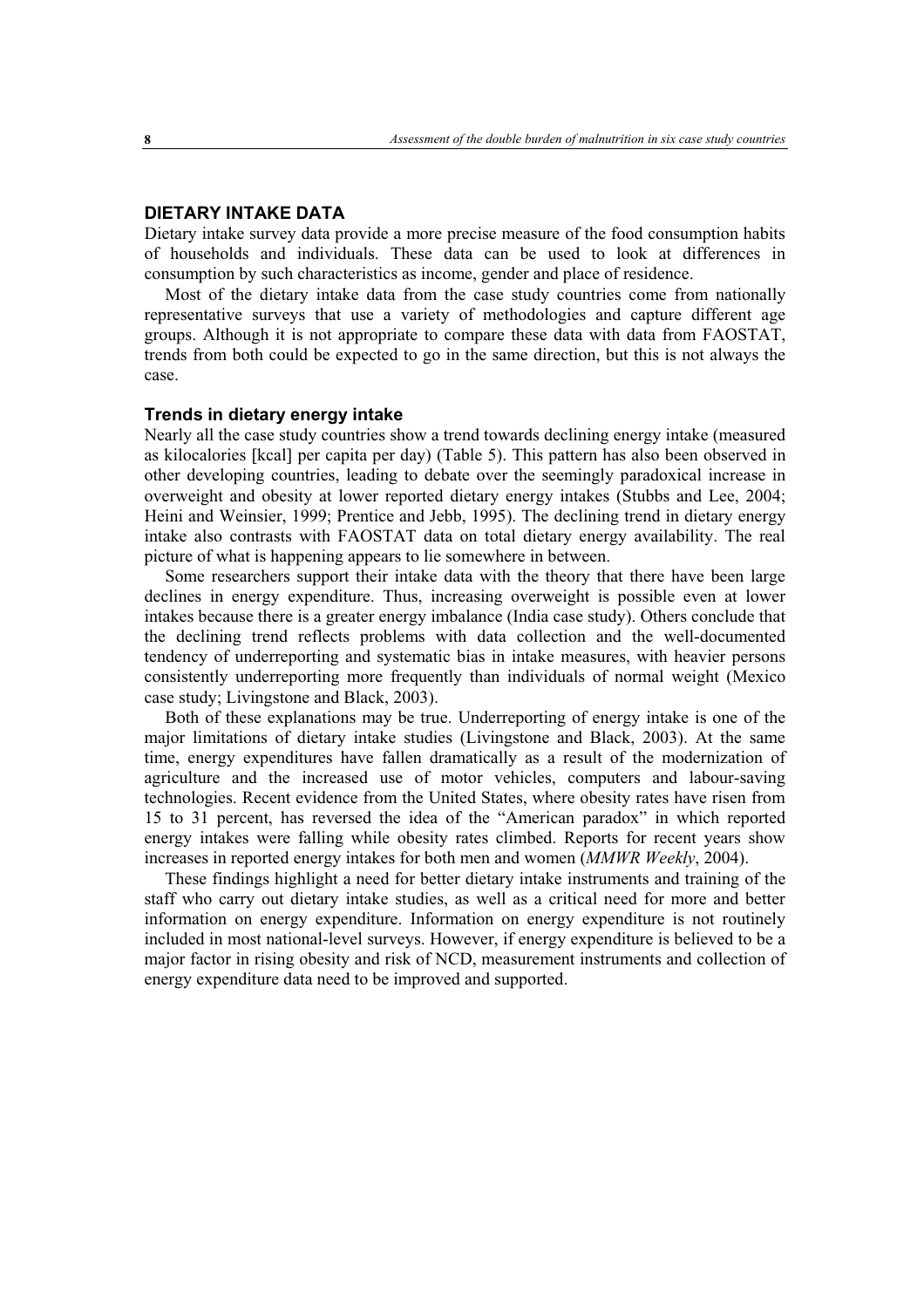|              | Kcal/c/day<br>(year)     | Kcal/c/day<br>(year)     | Kcal/c/day<br>(year)     | <b>Trend</b> | <b>Comments</b>                                                                                                              |
|--------------|--------------------------|--------------------------|--------------------------|--------------|------------------------------------------------------------------------------------------------------------------------------|
| China        | 3 0 0 6<br>(1989)        | 2635<br>(1993)           | 2467<br>(2000)           | Decreasing   | Adults 20–59 yrs: 24-hr recall                                                                                               |
| Egypt        |                          | 2602<br>(2000)           | 1995<br>(2004)           | Decreasing   | Mothers: 24-hr recall                                                                                                        |
| India        | 2 3 4 0<br>$(1975 - 79)$ | 2 2 8 3<br>$(1988 - 90)$ | 2 2 5 5<br>$(2000 - 01)$ | Decreasing   | Rural areas only                                                                                                             |
| Mexico       |                          | 1624<br>(1988)           | 1471<br>(1999)           | Decreasing   | Females 12–49 yrs: 24-hr recall                                                                                              |
| Philippines  | 1808<br>(1982)           | 1684<br>(1993)           | 1905<br>(2003)           | Increasing   | 1993 unusual year of economic crisis<br>One-day household food weighing<br>Total amount consumed by all<br>household members |
| South Africa |                          |                          | 1 1 2 8<br>(1999)        |              | Children 1–6 yrs. Unweighted average<br>of age groups $1-3$ and $4-6$                                                        |

# TABLE 5 **Trends in dietary energy intake from household surveys**

# **Energy density of the diet**

One apparently consistent trend is that of increased energy density of diets. The percentage of energy derived from fat has increased in all the case study countries, especially China where it rose by nearly 10 percent over the past decade. The highest percentage of dietary energy from fat (31 percent) is in Mexico, and the lowest in India (14 percent). The low meat consumption in India is a likely explanation for this low figure.

# TABLE 6

# **Trends in percentage of dietary energy from fat**

|              |        | Percentage of energy from fat (year) |        | <b>Trend</b> | <b>Comments</b>         |
|--------------|--------|--------------------------------------|--------|--------------|-------------------------|
| China        | 19.3   | 22.2                                 | 28.9   | Increasing   | Adults                  |
|              | (1989) | (1993)                               | (2000) |              |                         |
| India        | 9      |                                      | 14     | Increasing   | Rural areas only, not   |
|              | (1979) |                                      | (2001) |              | all states              |
| Mexico       |        | 25.8                                 | 31.3   | Increasing   | Females 12-49 yrs       |
|              |        | (1988)                               | (1999) |              |                         |
| Philippines  | 15     | 15                                   | 18     | Increasing   |                         |
|              | (1987) | (1993)                               | (2003) |              |                         |
| South Africa | 17     |                                      | 25.8   | Increasing   | Black schoolchildren in |
|              | (1962) |                                      | (1999) |              | urban Gauteng           |

# **Trends in dietary intake by food group**

FAOSTAT data are used to show changes in food intake in much of the initial work on the occurrence of a nutrition transition in developing countries (Popkin, 1994). There is fairly good concordance between commodity trends using FAOSTAT data and trends in consumption of different food groups using dietary intake data.

The five case study countries for which trend data on dietary intake by food group are available show much the same pattern of dietary changes. The main trends observed from intake data are:

- decreasing intakes of cereals, roots and tubers;
- decreasing intakes of legumes, nuts and seeds (except in China);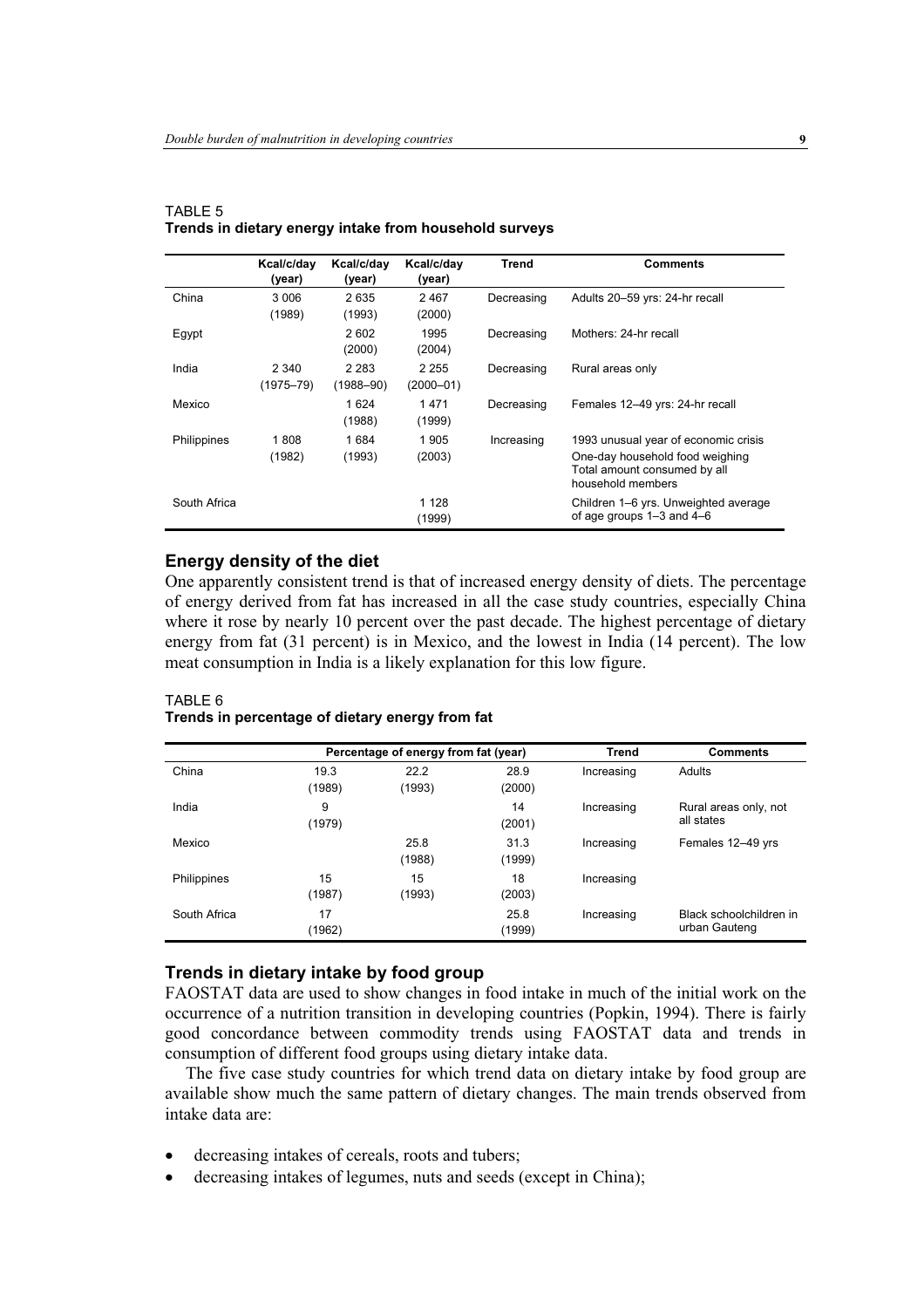- no change or an increase in intakes of edible fats and oils;
- large increases in intakes of fish, meat and poultry (except in India);
- increasing intakes of sugars and sweets:
- increasing intakes of fruits and vegetables (except in rural China and the Philippines).

# **Beneficial and detrimental aspects of observed changes**

The adverse effects of the observed patterns of dietary change, including the increases in saturated fat, cholesterol and dietary energy density, have been the subject of much recent literature, while the positive effects have largely been overlooked. Transition from a predominantly cereal-based diet to one that includes more meat and dairy products should have a positive impact on the intakes of high-quality protein and several micronutrients. In particular, intakes of vitamin A and iron, two of the most widespread micronutrient deficiencies worldwide, should show improvement.

The crossover from beneficial to detrimental is experienced when intakes of commodities (sugar, alcohol) or dietary components (saturated fat, salt) reach levels known to create disease risk factors. These levels have been reviewed recently in the WHO/FAO report on diet, nutrition and the prevention of chronic disease, which forms the basis for the population nutrient intake goals listed in Table 7 (WHO/FAO, 2003). The Philippines case study highlights the beneficial effects of the dietary changes, which are reflected by an increased proportion of people consuming the recommended percentages of energy from carbohydrates and fat. However, decreasing consumption of fruits and vegetables in the Philippines and China is reflected in lower percentages of the population with recommended intakes of these commodities (Table 7).

| Country     | Year | % of population<br>with 15-30%<br>energy intake<br>from fat | % of population<br>with $< 10\%$ energy<br>intake from free<br>sugars | % of population with<br>55-75% energy<br>intake from<br>carbohydrate | % of population<br>consuming $\geq$<br>400g/day fruits<br>and vegetables |
|-------------|------|-------------------------------------------------------------|-----------------------------------------------------------------------|----------------------------------------------------------------------|--------------------------------------------------------------------------|
| China       | 1989 | 43.9                                                        | 99.6                                                                  | 56.3                                                                 | 29.3                                                                     |
|             | 2000 | 44.3                                                        | 97.8                                                                  | 54.8                                                                 | 21.3                                                                     |
| Mexico      | 1988 | 40.9                                                        |                                                                       | 44.2                                                                 |                                                                          |
|             | 1999 | 39.6                                                        | 97.4                                                                  | 44.3                                                                 | 9.3                                                                      |
| Philippines | 1993 | 37.6                                                        | 94.3                                                                  | 53.0                                                                 | 11.5                                                                     |
|             | 2003 | 46.2                                                        | 92.1                                                                  | 57.9                                                                 | 8.2                                                                      |

### TABLE 7 **Trends in achievement of population nutrient intake goals**

# **The impact of changes in dietary patterns on micronutrient intake**

Given the increasing intake of animal source foods, and in some countries the increased intake of fruits and vegetables, a trend towards improved intakes of micronutrients (particularly iron and vitamin A) could be expected. Data from Mexico, China and the Philippines indicate that there is a marginal positive trend towards increased consumption of iron in the diets of children (Table 8). Intakes of vitamin A also increased for children in the Philippines and China, while vitamin C intake decreased slightly in China but increased in the Philippines.

In the Philippines, adult intake of vitamin A has increased, but intakes of iron and vitamin C have not shown any change. In Mexico, adult intake of vitamin A has increased, but intake of iron has decreased.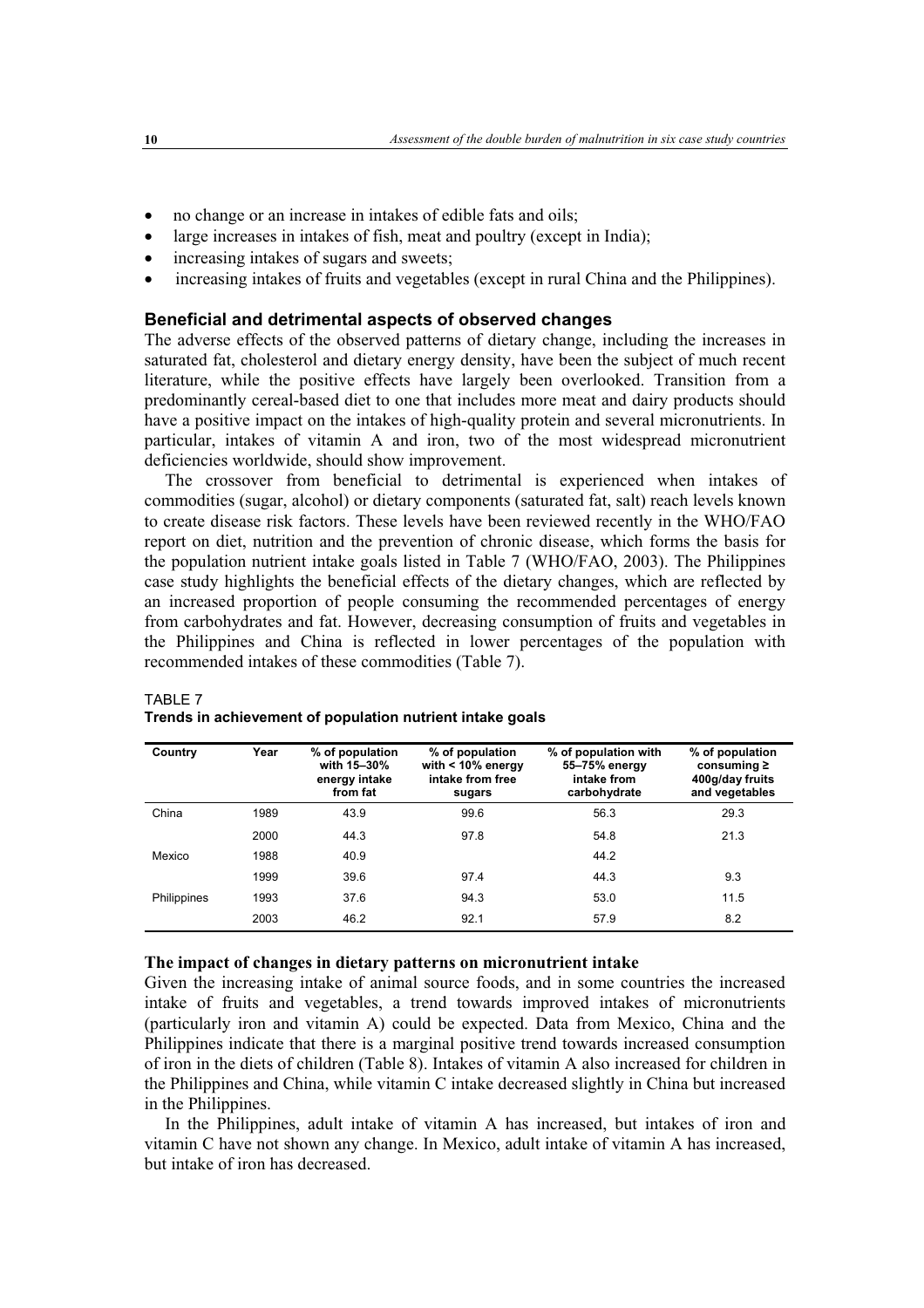The trends among children are encouraging, and indicate that dietary changes are having a positive impact on micronutrient intakes. Changes among adults are less dramatic, and do not indicate much of a positive trend, except in the case of vitamin A. Given the large increase in meat, fish and poultry consumption, an improvement in the iron intake of adults could be expected, but this is not observed. This seemingly contradictory pattern could be the result of:

- $\bullet$  changes in consumption patterns within animal source foods the Philippines consumes more pork, which has lower iron content than beef;
- revisions in food composition tables again in the Philippines, where the tables now include more processed and canned fish products, which contain less iron than the values used previously.

| Country     | Iron intake |               | Vitamin A intake |               | Vitamin C intake |               | <b>Comments</b>                                                                                |
|-------------|-------------|---------------|------------------|---------------|------------------|---------------|------------------------------------------------------------------------------------------------|
|             | Children    | <b>Adults</b> | Children         | <b>Adults</b> | Children         | <b>Adults</b> |                                                                                                |
| China       | $+3%$       |               | $+4%$            |               | $-4%$            |               | 1991 and $2000 \cdot$ children<br>$2-5$ yrs                                                    |
| Mexico      |             | $-30%$        |                  | $+193%$       |                  |               | 1988 and 1993: females<br>$12-49$ yrs                                                          |
| Philippines | $+3%$       | 0             | $+35%$           | $+16%$        | $+28%$           | $\mathbf{0}$  | 1993 and $2003$ adults<br>$<$ 20 yrs, children 3-59<br>months (1993) and 6-59<br>months (2003) |

# TABLE 8 **Percentage changes in intakes of iron, vitamin A and vitamin C**

# **TRENDS IN NUTRITIONAL ANTHROPOMETRY AND MICRONUTRIENT DEFICIENCIES AMONG CHILDREN AND ADULTS**

Caution is needed regarding inter-country comparisons of data related to trends in nutritional anthropometry and micronutrient status of adults and children, because years, age groups and cut-off points may not be consistent. An effort was made to document such differences among the countries.

# **Trends in the nutritional status of children**

Some progress in reducing child undernutrition has been achieved in all of the case study countries. The differing biological significance of anthropometric indicators of child growth is an important consideration in the current analysis. Stunting is a deficit in gain in length/height caused by deficits of a chronic nature. Wasting reflects short-term deprivation. Underweight is a combination of the two indicators, and has been termed "overall malnutrition". In situations of improving food security and improvements in health, water and sanitation, wasting prevalence should decrease rapidly. Stunting prevalence will be slower to improve, as the indicator is cumulative of past deprivation. Prevalence of underweight will usually decline at a faster rate than that of stunting.

China's progress between 1992 and 2000 has been the most rapid of the case study countries, with rates of stunting falling by 55 percent, from 31 to 14 percent, prevalence of underweight declining 42 percent, from 17.4 to 10 percent, and wasting decreasing by 35 percent, from 3.4 to 2.2 percent. Progress has been slower in all the other countries, with prevalence rates of stunting declining 38 percent in Egypt, 13 percent in the Philippines and 22 percent in Mexico (calculation of percentage changes was not possible for India and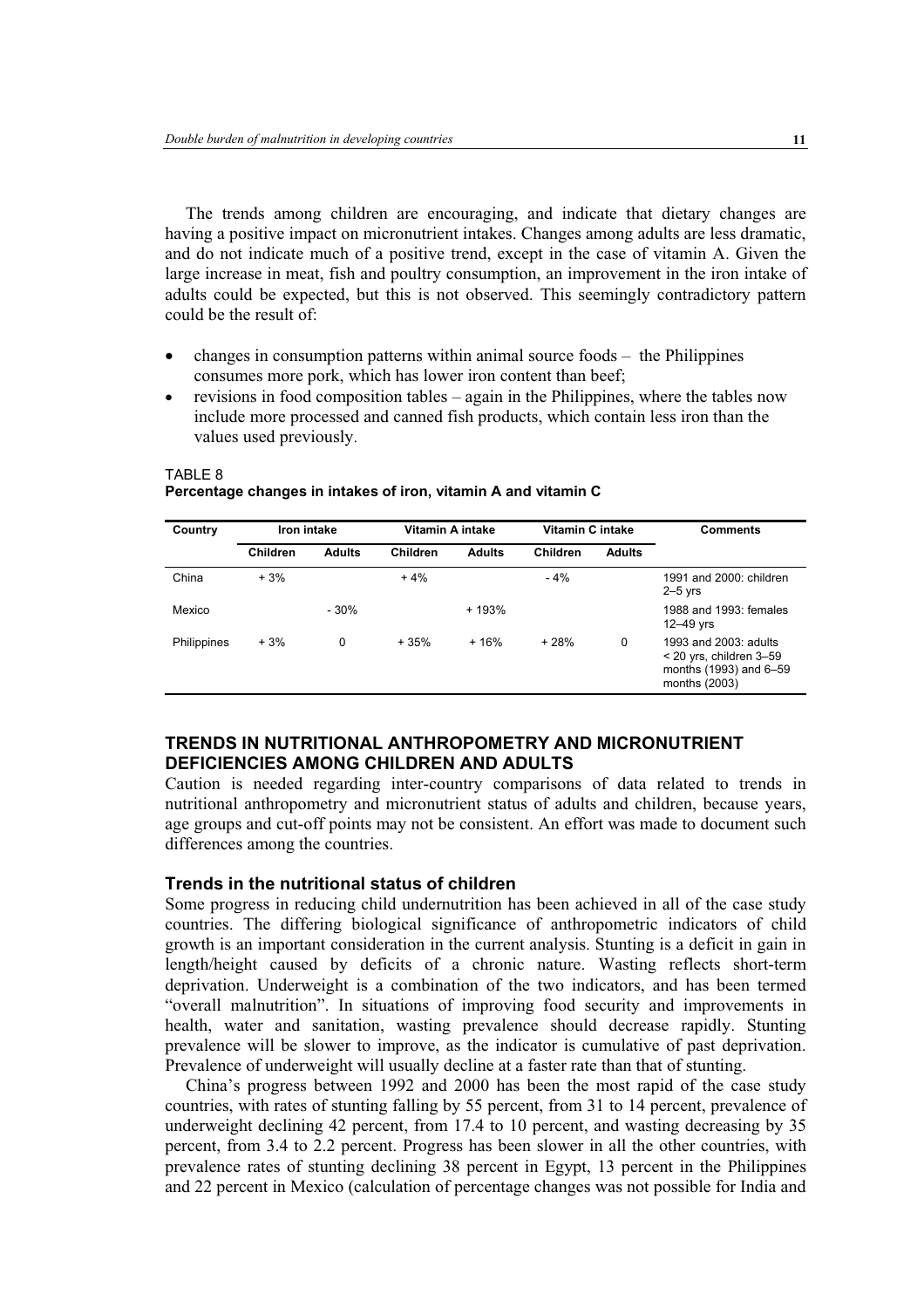South Africa because of differences in age groups). Reductions in the prevalence of underweight have been faster, with reductions of more than 30 percent in Egypt and Mexico, but only 5 percent in the Philippines. Wasting prevalence is now very low in Mexico and Egypt, but has increased in the Philippines from 5.6 to 6.5 percent.

The Center for Disease Control classifies rates of stunting of more than 30 percent, underweight of more than 20 percent and wasting of more than 10 percent as high prevalence (Epi-info Manual), indicating the level of public health significance. In India, all three nutritional anthropometric measures are still at high levels. In the Philippines, stunting and underweight are classified as high, while wasting has fallen to less than 10 percent. In the other case study countries, prevalence levels of stunting, underweight and wasting are classified as medium or low, at least at the nationally aggregated level. Nationally aggregated data hide disparities within regions and among different ethnic and socio-economic groups. For example, in poor, rural areas of China, stunting prevalence is 29 percent. In Mexico, it is more than 30 percent for children aged one to four years in rural areas, the south region and the lowest socio-economic bracket. Clearly, child growth remains an important public health problem.

The use of resources to ensure appropriate foetal and early child growth is justified, not only by the direct cost of undernutrition in terms of loss of life and diminished mental and physical potential, but also by more recent evidence of links between suboptimal foetal and early child growth and later problems with NCDs, particularly cardiovascular disease (CVD), type-2 diabetes and hypertension (Delisle, 2002).

Overweight in children is an emerging concern in many of the case study countries. In Egypt, prevalence of overweight among children is higher than prevalence of underweight and stunting, signalling an urgent need for Egypt to develop strategies to address this new problem. Increasing rates of overweight and obesity in children signal a very alarming trend. Half of the children who are obese at six years of age will go on to become obese adults (Georgetown University Center for Aging, 2002). Obesity is a risk factor for a range of chronic health problems, including type-2 diabetes, coronary heart disease, hypertension and some types of cancers (WHO, 1997). Early onset of obesity confers higher risk of developing these obesity-related chronic diseases.

# TABLE 9

# **Trends in child anthropometry**

|                  |      | China          | Egypt          |      |                   | India             |                | <b>Mexico</b> | <b>Philippines</b> |      | <b>South Africa</b>            |                      |
|------------------|------|----------------|----------------|------|-------------------|-------------------|----------------|---------------|--------------------|------|--------------------------------|----------------------|
|                  | 1992 | 2000           | 1990           | 2000 | 1991/<br>1992     | 1998/<br>1999     | 1988           | 1999          | 1989/<br>1990      | 1998 | 1986                           | 1999                 |
| Stunting         | 31.4 | 14.2           | 30.0           | 18.7 | 61.2              | 44.9              | 22.8           | 17.7          | 37.2               | 32.1 | 24.5                           | 24.9                 |
| Under-<br>weight | 17.4 | 10.0           | 10.4           | 4.0  | 61.0              | 46.7              | 14.2           | 7.5           | 33.5               | 31.8 | 8.4                            | 11.5                 |
| Wasting          | 3.4  | 2.2            | 3.5            | 2.5  | 18.9              | 15.7              | 6.0            | 2.0           | 5.6                | 6.5  | 1.8                            | 3.4                  |
| Over-<br>weight  | 4.3  | 2.6            |                | 11.7 |                   | 2.2               | 3.7            | 5.3           |                    | 1.0  |                                | 6.2                  |
| Age<br>range     |      | $0 - 4.99$ vrs | $0 - 4.99$ vrs |      | $0 - 4.99$<br>yrs | $0 - 2.99$<br>yrs | $0 - 4.99$ vrs |               | $0 - 4.99$ vrs     |      | $0 - 4.99$ vrs<br>(rural only) | $1 -$<br>4.99<br>yrs |

<sup>1</sup> Oversampling of low socio-economic groups

*Source:* WHO Global Database on Child Growth.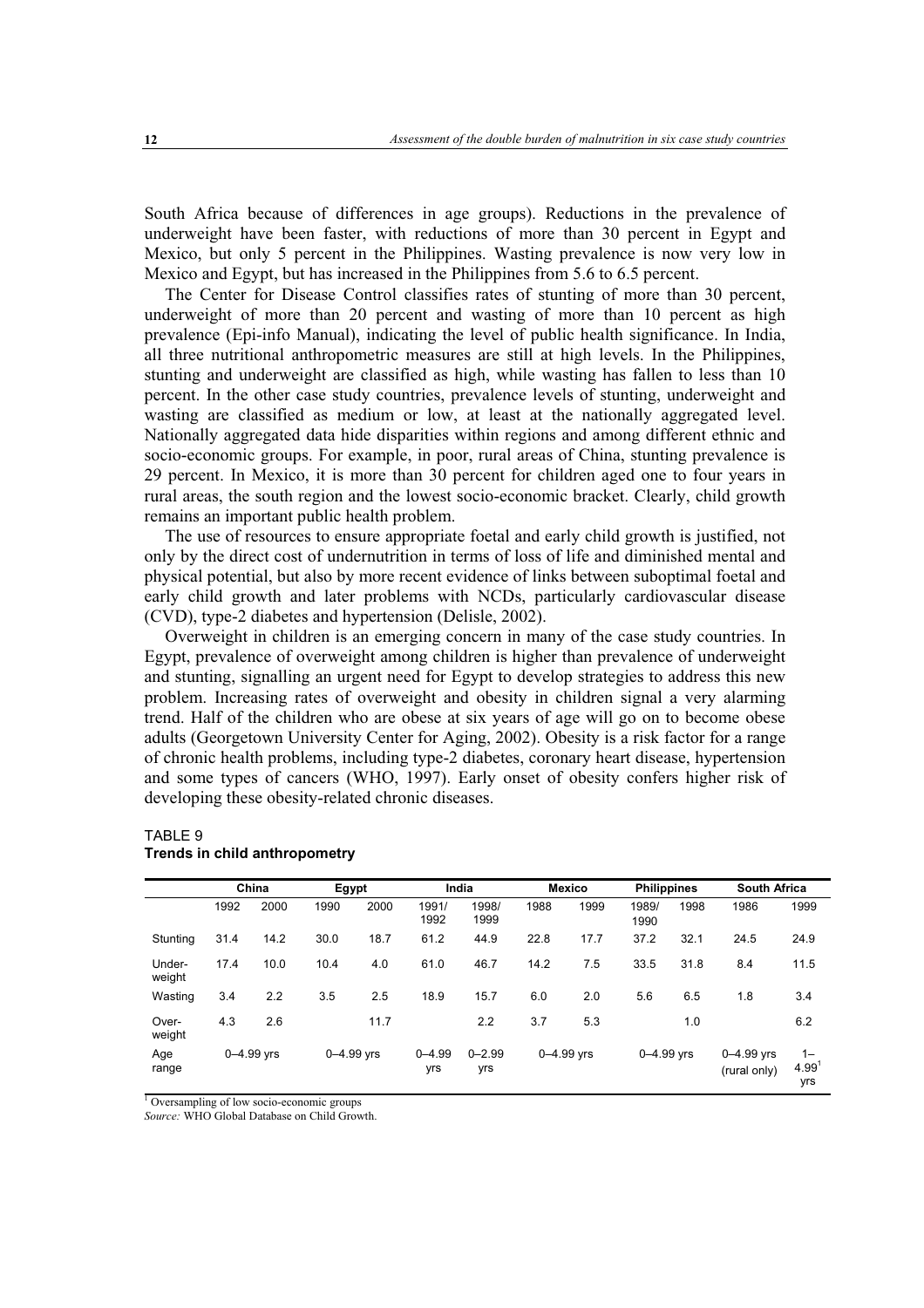# **Trends in nutritional status of adults**

The prevalences of under- and overweight among adults are strikingly different from those of children (Table 10). Overweight is more prevalent than underweight in adults in China, Egypt, Mexico and the Philippines. Overweight prevalence has been increasing in all countries, while underweight is on the decline.

Data presented at the national level hide large disparities in prevalence rates among regions and socio-economic classes. For example, in India, 23.5 percent of women 15 to 45 years of age living in urban areas have a body mass index  $(BMI) \geq 25$ , and in Delhi more than 40 percent of women have a BMI above 25. In the highest socio-economic classes, obesity rates of more than 50 percent for females and 32 percent for males have been reported (Shetty, 2002). In Mexico, there are important differences between northern and southern regions; 31 percent of adults living in the north are obese (BMI  $>$  30), compared with 24 percent in the south.

| TABLE 10 |  |                               |  |
|----------|--|-------------------------------|--|
|          |  | Trends in adult anthropometry |  |

|              | Underweight (%) |       | Overweight (%) |        | <b>Comments</b> |
|--------------|-----------------|-------|----------------|--------|-----------------|
|              | Female          | Male  | Female         | Male   |                 |
| China        |                 |       |                |        |                 |
| 1998         | 8.9             | 8.4   | 11.5           | 6.5    |                 |
| 2000         | 7.1             | 6.4   | 24.1           | 21.1   |                 |
| % $\Delta$   | $-20$           | $-24$ | $+109$         | $+224$ |                 |
| Egypt        |                 |       |                |        |                 |
| 1995         | 1.6             |       | 51.8           |        |                 |
| 2004         | 0.4             | 2.0   | 89.3           | 66.9   |                 |
| % $\Delta$   | $-75$           |       | $+72$          |        |                 |
| India        |                 |       |                |        |                 |
| 1989/90      | 49.3            | 49.0  | 4.1            | 2.6    | Rural only      |
| 2000/01      | 39.3            | 37.4  | $8.2\,$        | 5.7    |                 |
| % $\Delta$   | $-20$           | $-24$ | $+100$         | $+119$ |                 |
| Mexico       |                 |       |                |        |                 |
| 1994         | 1.5             | 1.9   | 59.5           | 52.0   |                 |
| 2000         | 1.7             | 1.8   | 67.6           | 62.3   |                 |
| % $\Delta$   | $+13$           | $-5$  | $+14$          | $+20$  |                 |
| Philippines  |                 |       |                |        |                 |
| 1993         | 16.1            | 11.5  | 18.6           | 14.4   |                 |
| 2003         | 14.2            | 10.6  | 27.3           | 20.9   |                 |
| % $\Delta$   | $-12$           | -8    | $+46$          | $+45$  |                 |
| South Africa |                 |       |                |        |                 |
| 1980         | 18.0            |       |                | 14.7   | Whites only     |
| 2000         | 25.5            |       |                | 20.8   |                 |
| % $\Delta$   | $+42$           |       |                | $+41$  |                 |

# **Micronutrient deficiencies**

In addition to the double burden of under- and overnutrition, which is demonstrated principally in differences in the prevalence of undernutrition among preschool children and of overweight in adults, many of the case study countries continue to have high prevalence rates of micronutrient deficiencies. Approximately one-third of women and children in China and the Philippines are anaemic, and a staggering 90 percent of women and children in India are diagnosed with anaemia (Table 11). Persistently high levels of anaemia in the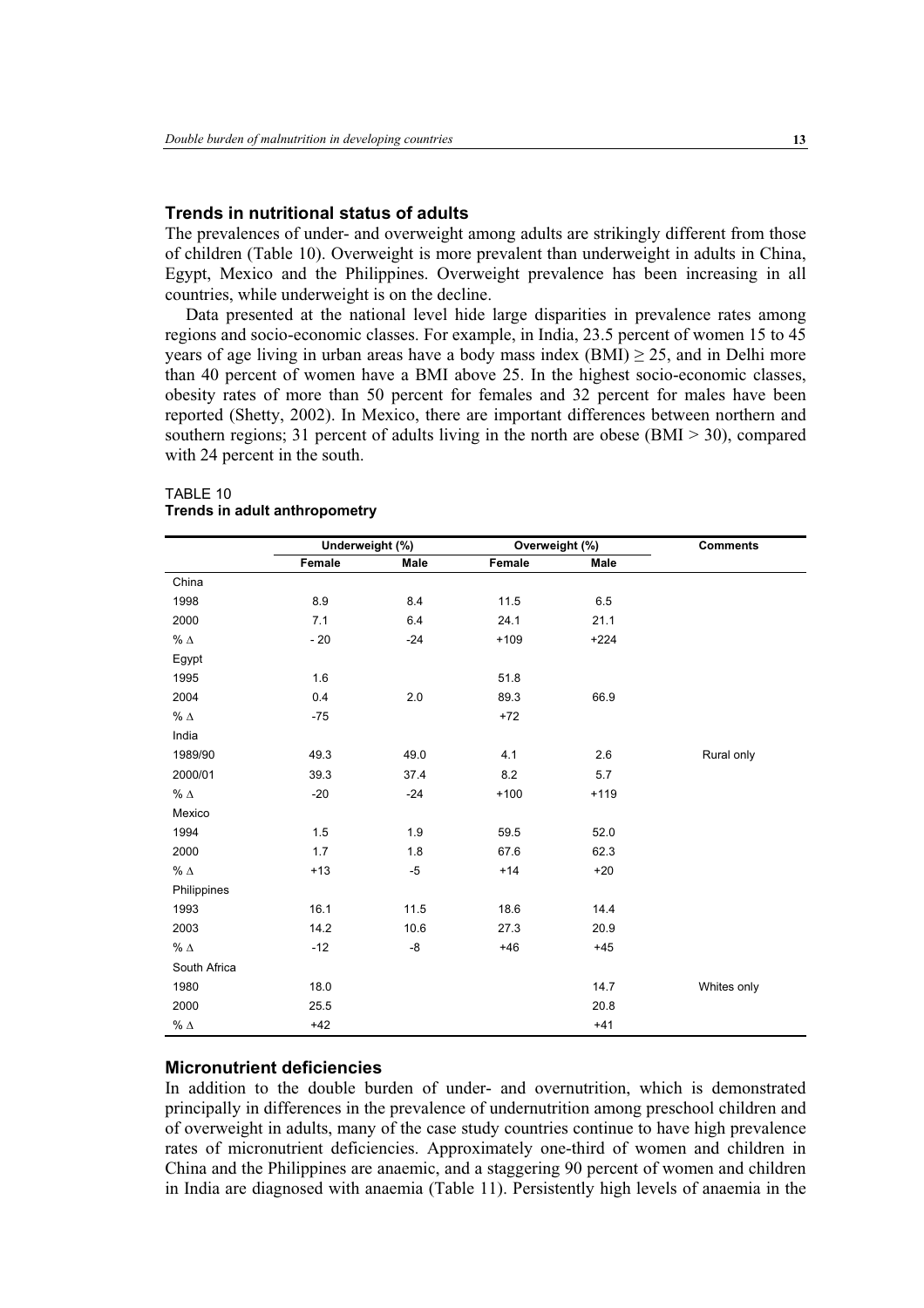Philippines are attributed to poor child feeding and weaning practices and poor compliance with iron supplementation programmes (Philippines case study). In India, the dietary intakes of iron and folate are low, and there are high rates of blood loss from malaria and parasitic infections (India case study).

|              | Women (%) | Children (%) | Comment                                       |
|--------------|-----------|--------------|-----------------------------------------------|
| China        | 18.8      | 24.2         | Rural women, children 0-2 yrs (2002)          |
| Egypt        | 26.3      | 29.9         | Women 15-49 yrs, children 6-71 months (2000)  |
| India        | 88        | 90           | Pregnant women, preschool children (2002/03)  |
| Mexico       | 20.8      | 27.2         | NPNL women 12-47 yrs, children 0-5 yrs (1999) |
| Philippines  | 43.9      | 29.1         | Pregnant women, children 1-5 yrs (2003)       |
| South Africa |           | 11           | Children 6-71 months (1994)                   |

TABLE 11 **Prevalence of anaemia in women and children (last available year)** 

Large percentages of the populations in the case study countries are also suffering from vitamin A deficiency (VAD). Few countries have trend data for VAD, but the Philippines recorded a higher prevalence of children with VAD in 2003 compared with ten years earlier. VAD among children in China differs according to residence. The prevalence of low serum retinol among children aged three to 12 years is 3.0 percent in urban and 11.2 percent in rural areas.

# TABLE 12 Prevalence of vitamin A deficiency<sup>1</sup> in children and adults

|                 | Adults (%) | Preschool<br>children (%) | School-age<br>children (%) | Comment                                           |
|-----------------|------------|---------------------------|----------------------------|---------------------------------------------------|
| China           |            |                           | 9.3                        | Children 3-12 yrs                                 |
| Egypt           | 20.5       |                           | 26.5                       | Adults 20+ yrs, children 11–19 yrs (2004)         |
| Philippines     | 17.5       | 40.1                      |                            | Adults, pregnant women only, children 6–60 months |
| South<br>Africa |            | 39                        |                            | 0-71 months (1994)                                |

<sup>1</sup> Serum retinol < 20  $\mu$ g/dl.

# **BURDEN OF DISEASE**

Although the classic definition of the double burden of malnutrition is concerned primarily with the dual burden of over- and undernutrition, it is also useful to examine morbidity and mortality trends given the close links among disease, disability and under- and overnutrition.

Disability-adjusted life years (DALYs) report on the time lived with a disability and the time lost because of premature mortality. Globally, the proportion of DALYs lost to NCD has been increasing, while DALYs from communicable disease, including nutritional disorders, are declining (Figure 3).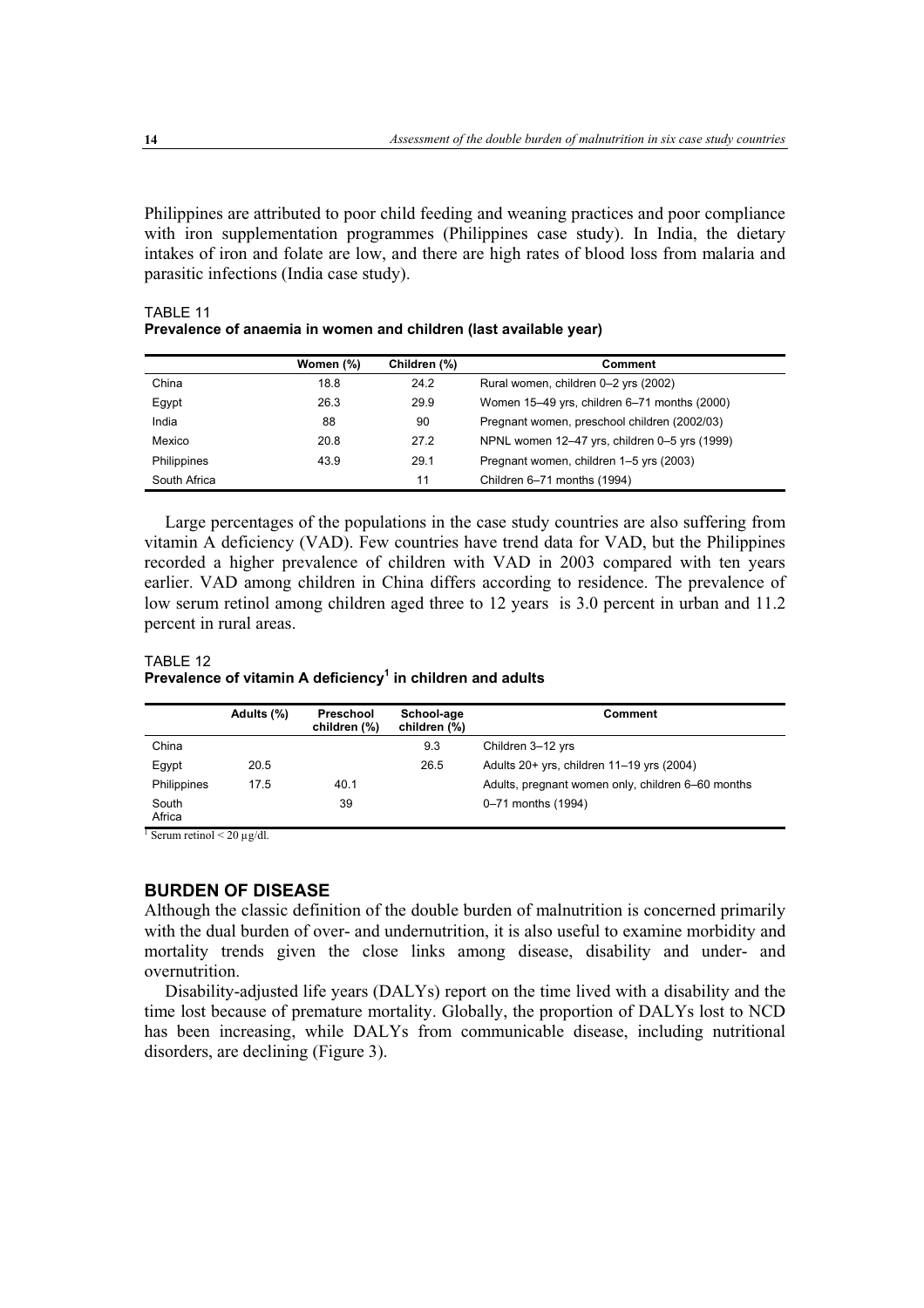

FIGURE 3 **Trends in DALYs by disease category** 

In its annual publication *State of the world's health,* the World Health Organization (WHO) reports data on DALYs from specific diseases by region and mortality stratum (Table 14). The double burden of disease is most clearly evident in the proportional DALYs of the Southeast Asia and Eastern Mediterranean regions, with high DALYs lost from both communicable and non-communicable diseases. The regions of the Americas and Western Pacific are moving away from high levels of communicable disease, while malaria, HIV and respiratory infection remain high in the Africa region.

|                                                 | World | Africa | <b>Americas</b> | <b>Southeast</b><br>Asia | Eastern<br>Mediterranean | Western<br><b>Pacific</b> |
|-------------------------------------------------|-------|--------|-----------------|--------------------------|--------------------------|---------------------------|
| <b>Communicable diseases</b>                    | 41.0  | 74.8   | 20.0            | 45.6                     | 52.1                     | 21.5                      |
| Tuberculosis                                    | 2.3   | 2.7    | .62             | 3.0                      | 2.5                      | 2.4                       |
| <b>HIV</b>                                      | 5.7   | 24.5   | 2.0             | 2.9                      | 1.2                      | .92                       |
| Diarrhoeal diseases                             | 4.2   | 5.8    | 1.8             | 5.2                      | 7.0                      | 2.7                       |
| Malaria                                         | 3.1   | 10.3   | .11             | .62                      | 1.9                      | .18                       |
| Respiratory infections                          | 6.3   | 8.3    | 2.3             | 8.6                      | 8.9                      | 3.3                       |
| Nutritional deficiencies                        | 2.3   | 2.6    | 1.3             | 2.9                      | 3.4                      | 1.7                       |
| Non-communicable<br>conditions                  | 46.8  | 17.3   | 63.5            | 41.4                     | 36.8                     | 64.3                      |
| Malignant neoplasms                             | 5.1   | 1.3    | 5.6             | 2.9                      | 2.5                      | 8.9                       |
| Diabetes mellitus                               | 1.1   | .29    | 2.2             | .98                      | .73                      | 1.2                       |
| Hypertensive heart disease                      | 0.5   | .16    | .71             | .31                      | .56                      | .89                       |
| Ischaemic heart disease                         | 3.9   | .78    | 3.3             | 4.9                      | 3.4                      | 2.7                       |
| Cerebrovascular disease                         | 3.3   | .95    | 3.1             | 2.4                      | 1.7                      | 6.5                       |
| Injuries                                        | 12.2  | 7.9    | 16.4            | 13.0                     | 11.1                     | 14.2                      |
| <b>Traffic accidents</b>                        | 2.6   | 1.8    | 3.2             | 2.1                      | 2.4                      | 3.5                       |
| Intentional (violence, war, self-<br>inflicted) | 3.3   | 2.9    | 8.1             | 2.6                      | 2.6                      | 3.5                       |

TABLE 13 **DALYs lost from communicable and non-communicable diseases and injuries** 

Data estimates from 2002. Africa: high child/very high adult mortality stratum; Americas: low child/low adult mortality stratum; Southeast Asia: high child/high adult mortality stratum; Eastern Mediterranean: high child/high adult mortality stratum; Western Pacific:

low child/low adult mortality stratum.

*Source:* WHO. *World Health Report 2004*. Geneva.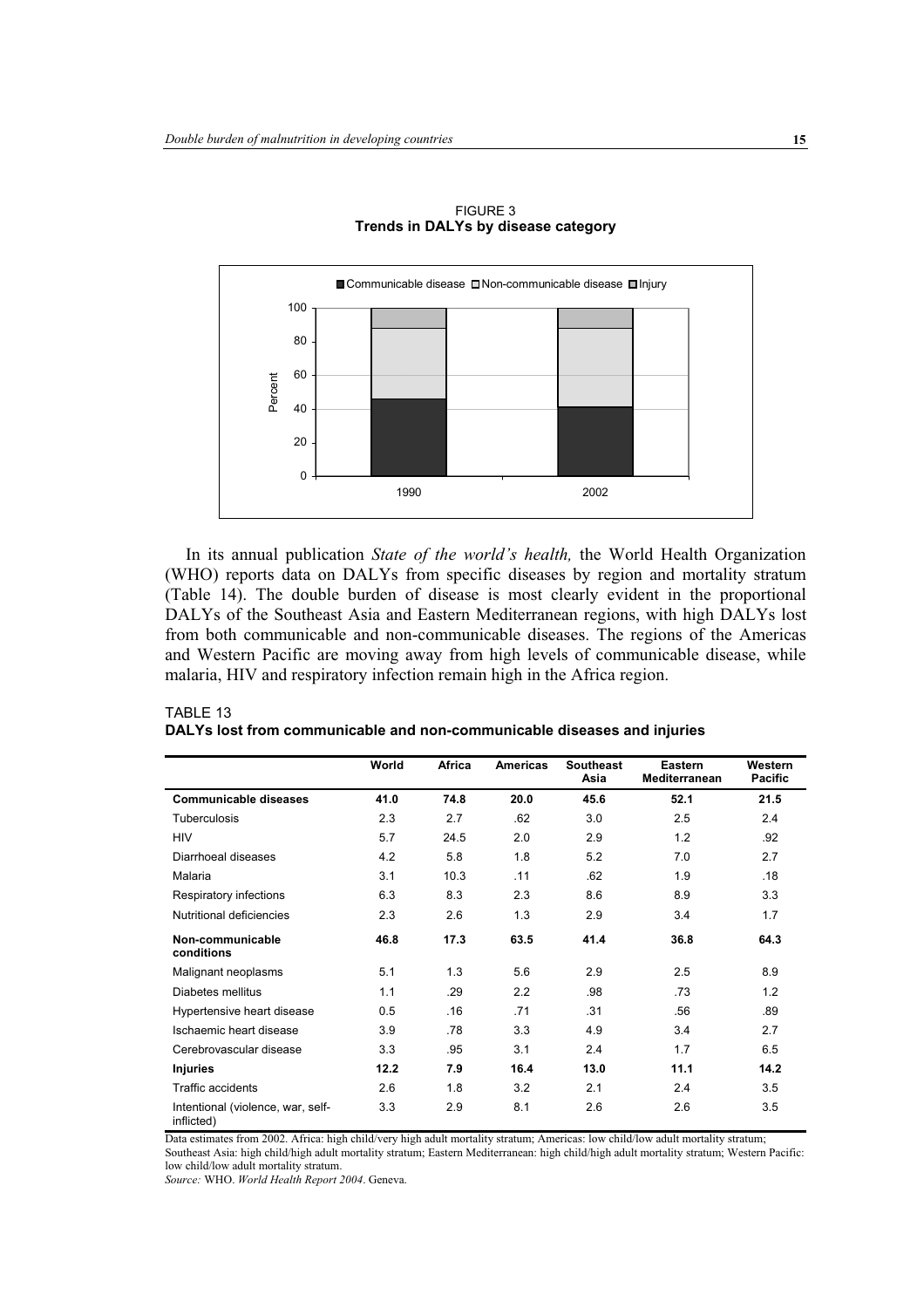# **NCDs and NCD risk factors**

In addition to obesity, diabetes, CVD and some cancers are also related to diet and lifestyle (WHO/FAO, 2003), as are certain risk factors including high blood pressure, increased cholesterol and elevated blood sugar.

For most of the case study countries, monitoring the incidence and prevalence of NCDs and associated risk factors is relatively new, so examination of trends is not possible. Some of the case study countries do not yet have nationally representative monitoring systems in place, and data on the magnitude of the problem of NCDs have to be inferred from various small studies.

In the four case studies with data, more than 20 percent of adults have high blood pressure, a risk factor for CVD. In Egypt and Mexico, prevalence of diabetes is nearly 10 percent (Table 14). In China, prevalence rates of diabetes in people over 60 years of age reach as high as 17 percent.

|             | <b>Hypertension</b> | <b>Diabetes</b> | Comment                   |
|-------------|---------------------|-----------------|---------------------------|
| China       | 20.2/18.0           | 2.6             | Adults male/female (2002) |
| Egypt       | 26.3                | 9.3             | Adults > 25 yrs (1995)    |
| Mexico      | 39.2/30.9           | 7.6/8.3         | Adults male/female(2000)  |
| Philippines | 22.5                | 3.4             | Adults > 20 yrs (2003)    |

#### TABLE 14 **Prevalence of hypertension and diabetes**

# **Physical activity**

Trend data on physical activity are weak or non-existent in most of the case study countries. China is the exception, and has information from 1989 to 2000 on light, moderate and heavy physical activity. The data show a 20 percent decrease in people reporting heavy activity and a 46 percent increase in people reporting light physical activity.

# **Double burden of malnutrition**

The data presented in this section clearly demonstrate that most countries in the study are struggling to some degree with the double burden of malnutrition. The countries were classified into the following three typologies based on predominant health and nutrition problems.

*Typology one: (India and the Philippines)* 

- High prevalence of undernutrition in both children and adults.
- Emerging problems of overnutrition, diabetes and high blood pressure, mainly in urban areas.
- High prevalence of micronutrient deficiencies.

# *Typology two: (South Africa)*

- x Stunting at levels of public health significance, but declining underweight and wasting.
- In adults, overweight/obesity more of a problem than underweight.
- Rising incidence of NCD, particularly CVD, diabetes and cancer.
- Rise in some infectious diseases, notably TB and HIV.
- High prevalence of micronutrient deficiencies.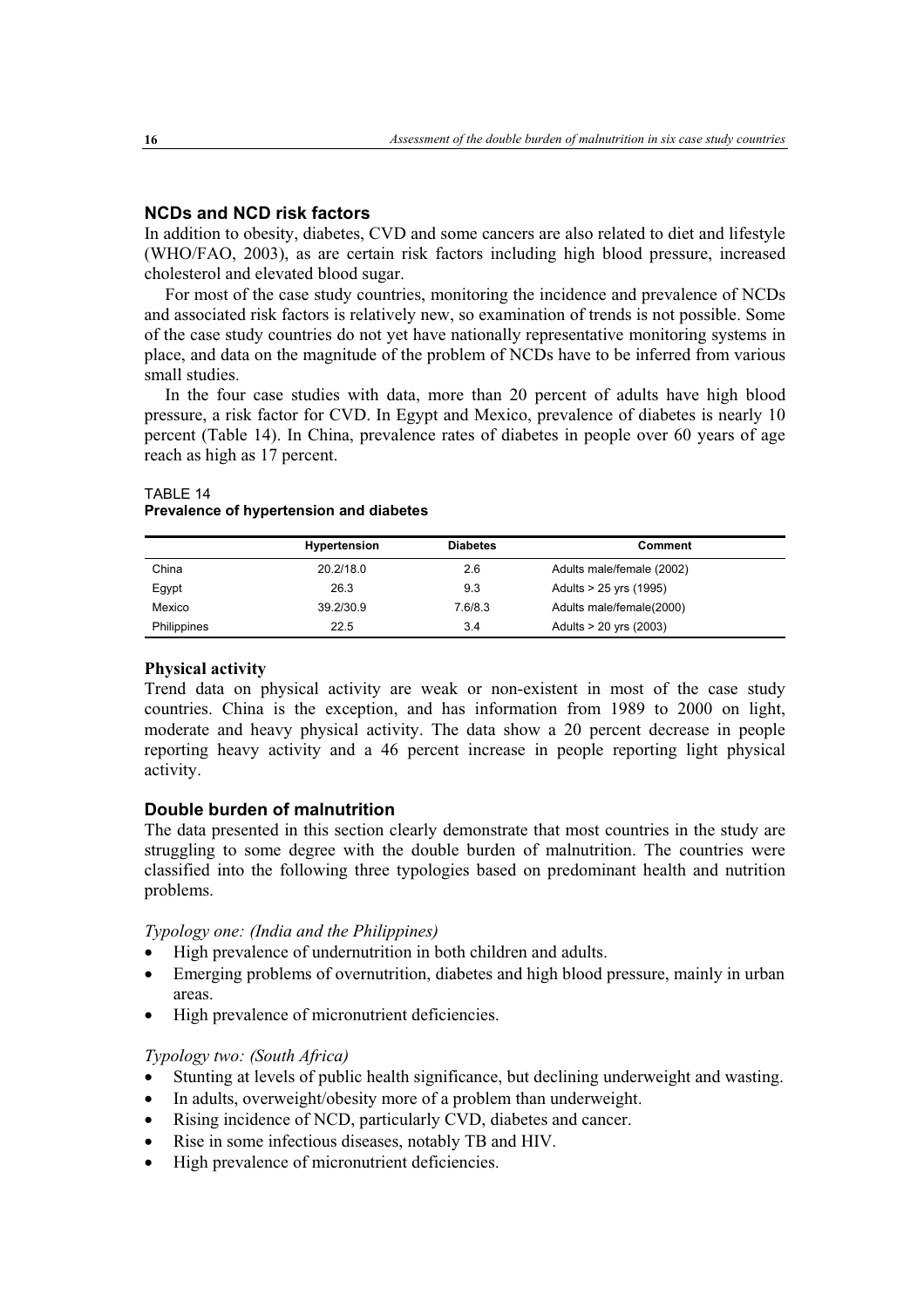*Typology three (China, Egypt and Mexico)* 

- Both stunting and overweight appear as public health problems in children.
- Low prevalence of underweight and wasting in children.
- Underweight in adults no longer of public health significance, but prevalence of overweight high and/or rapidly increasing.
- Iron and vitamin A deficiencies remain public health problems.
- Diabetes and coronary heart disease are increasing, while infectious disease is decreasing (although certain diseases such as TB and HIV remain high in China and Egypt).

In many of the case study countries there is a striking discrepancy in anthropometric outcomes between children and adults. For example, in the Philippines, 27 percent of children under five years of age are underweight, while 27 percent of women are overweight or obese. It seems that there are environmental and biological factors leading to such extreme outcomes. There is also evidence of increased risk of adult obesity when undernutrition occurs during childhood (Delisle, 2005). Poverty is a main driver of stunting (UN Millennium Project, 2005), but the inverse is not necessarily true for overweight. In many countries, the urban poor and undereducated have high prevalence rates of overweight (Mendez and Popkin, 2004).

The different typologies suggest that country programmes should focus on different areas. For example, in India and the Philippines, reducing child and adult undernutrition and micronutrient deficiencies should remain a top priority, and efforts to limit the rise of overweight/obesity and diet-related chronic diseases should be initiated. In Egypt, Mexico and, to a lesser degree, China and South Africa, overweight and obesity among adults is already widespread and the problem is becoming more significant among children. In these countries, in addition to prevention efforts, more focus needs to be directed to early detection and treatment.

# **CONCLUSIONS**

Noticeable changes in dietary patterns have occurred in all of the case study countries; these changes have not necessarily corresponded to increased intakes of total dietary energy, but have corresponded to increased fat content of diets. The most striking changes have been increases in pork, poultry and beef, sugar and sweet products, and – in most countries – fats and oils.

Some of the dietary changes have brought welcome improvements to nutritional status, contributing to reduced child undernutrition and improved micronutrient intake in some countries. However, the combination of an energy-dense diet with low physical activity has contributed to an increasing prevalence of overweight adults. This pattern will probably continue, given that current economic and social trends are conducive to widespread changes in lifestyle.

Although some progress has been made in reducing undernutrition of children, national and regional efforts to improve child growth need to continue and should not be overshadowed by the need to address NCD among adults. It is worth bearing in mind the continuing evidence generated by the Barker hypothesis, which links undernutrition in foetal and early life to greater risk of NCD in adulthood.

Dietary and lifestyle choices, including food choice, smoking, physical inactivity and alcohol consumption, are some of the most strikingly modifiable risk factors. The challenge is to develop effective programmes and policies aimed at both prevention and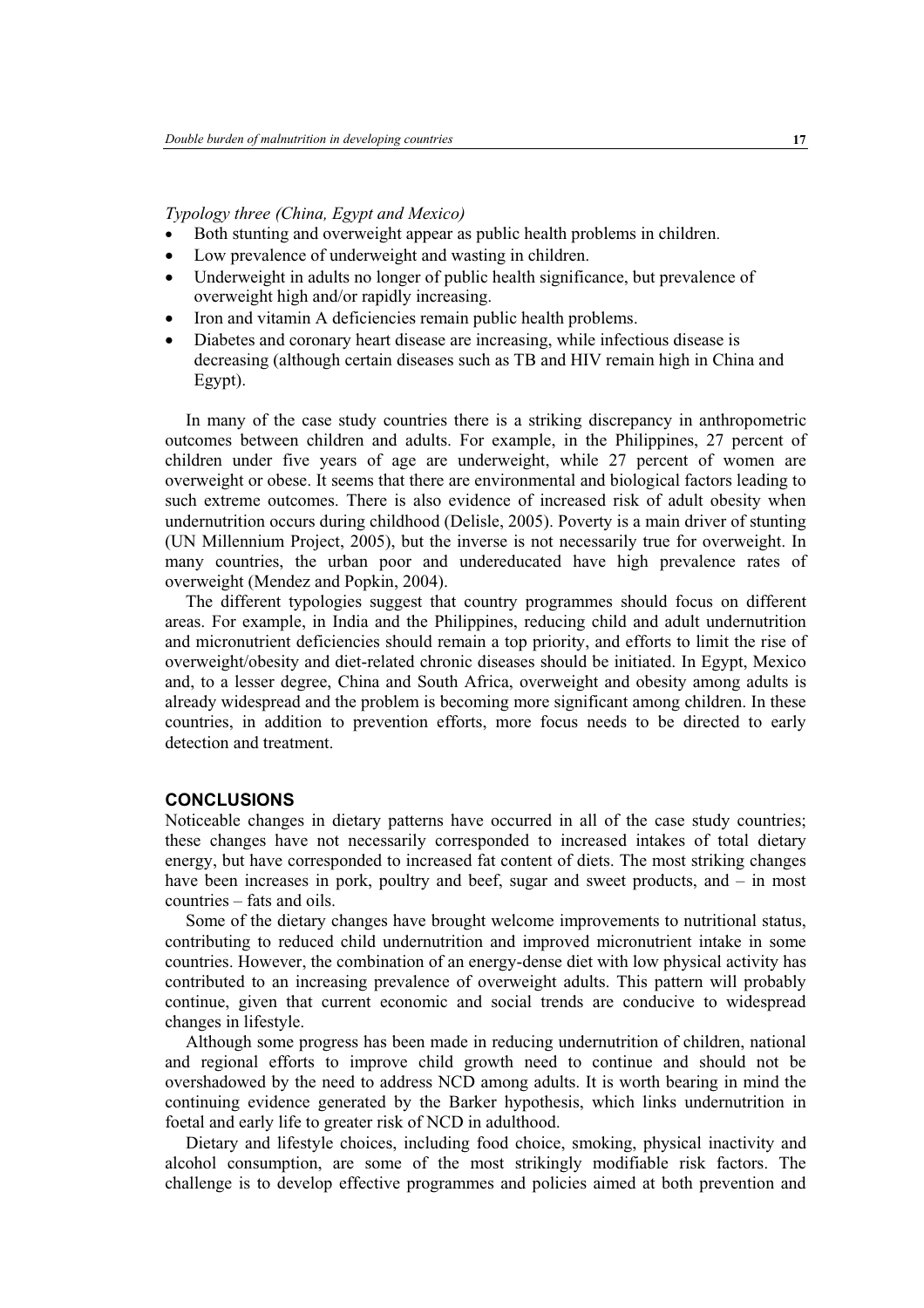control. Developed countries have attempted to tackle these problems for many years, but with little success. Ideally, strategies that are effective in ameliorating both under- and overnutrition should be identified and developed. In the shorter term, priority should be given to preventive action by addressing undernutrition of infants, children and pregnant women, thereby circumventing the risks predicted by the Barker hypothesis.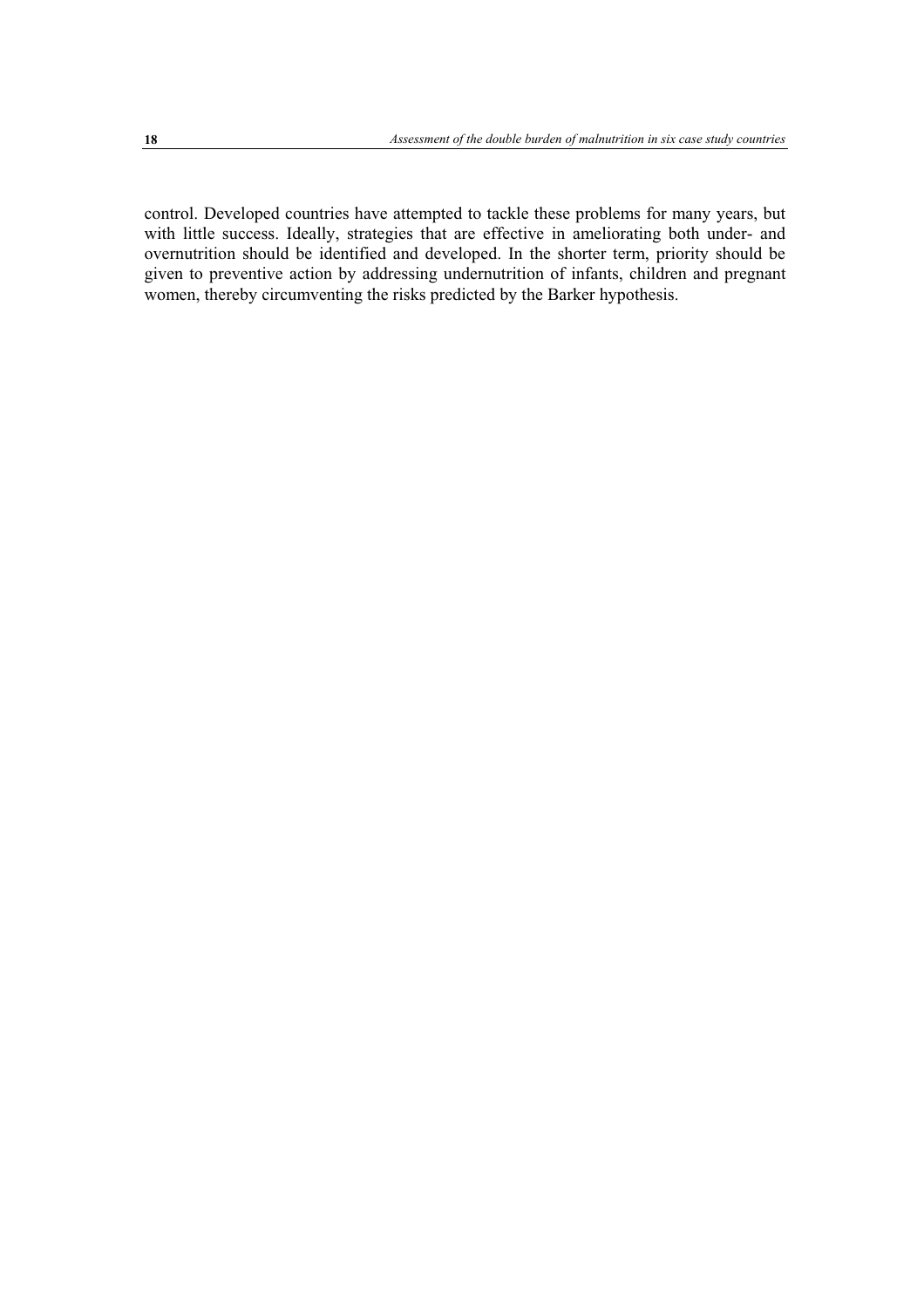# **REFERENCES**

**Barker, D.J.P.** 2004. The developmental origins of adult disease. *Journal of the American College of Nutrition,* 23(6): 588S–595S.

**Chopra, M.** 2004a. From apartheid to globalization: Health and social change in South Africa. *Hygiea Internationalis,* 4(1): 153–174.

**Chopra, M.** 2004b. Globalization, urbanization and nutritional changes in South Africa. *In* FAO. *Globalization of food systems in developing countries: impact on food security and nutrition*, pp.119–133. FAO Food and Nutrition Paper No. 83. Rome, FAO.

**Cook, I. & Dummer, T.** 2003. Changing health in China: re-evaluating the epidemiological transition model. *Health Policy,* 67: 329–343.

**Delisle, H.** 2002. *Programming of chronic disease by impaired foetal nutrition. Evidence and implications for policy and intervention strategies*. WHO/NHD/02.3. Geneva, WHO Department of Nutrition for Health and Development.

**Delisle, H.** 2005. Early nutritional influences on obesity, diabetes and cardiovascular disease risk. International Workshop, 6–9 June 2004, Montreal University, Quebec, Canada. *Maternal and Child Nutrition,* 1(3), 128–129.

*Development Policy Review.* 2003. Issue September/November 2003.

**FAO.** 2004. *Globalization of food systems in developing countries: impact on food security and nutrition.* FAO Food and Nutrition Paper No. 83. Rome.

**Georgetown University Center on Aging.** 2002. *Childhood obesity. A lifelong threat to health.* Data profile March 2002. Institute for Health Care Research and Policy, Georgetown University. Available at: http://hpi.georgetown.edu/agingsociety/pdfs/obesity.pdf.

**Gillespie, S. & Haddad, L.** 2003. *The double burden of malnutrition in Asia. Causes, consequences and solutions.* Washington, DC, International Food Policy Research Institute. Sage Publications. pp. 236. **Heini, A. & Weinsier, R.** 1997. Divergent trends in obesity and fat intake patterns: the American paradox.

*The American Journal of Medicine,* 102: 259–264.

**Kitange, H.** The worst of two worlds. Adult mortality in Tanzania. Available at:

www.id21.org/zinter/id21zinter.exe?a=0&i=insightshealth%231art3&u=41fe3e16.

**Livingstone, M.B. & Black, A.** 2003. Markers of the validity of reported energy intake. *Journal of Nutrition,* 133: S895–S920.

**Mendez, M., Du, S. & Popkin, B.** 2004. Urbanization, income and the nutrition transition in China: a case study. *In* FAO. *Globalization of food systems in developing countries: impact on food security and nutrition,* pp.169–194. Rome, FAO.

**Mendez, M. & Popkin, B.** 2004. Globalization, urbanization and nutritional change in the developing world. *In* FAO. *Globalization of food systems in developing countries: impact on food security and nutrition,* pp.55– 80. FAO Food and Nutrition Paper No. 83. Rome, FAO.

*MMWR Weekly.* 2004. Trends in intake of energy and macronutrients in the United States, 1971–2000. *MMWR weekly,* 53(04): 80–82.

**Popkin, B.** 1994. The nutrition transition in low-income countries: an emerging crisis. *Nutrition Reviews,* 52(9).

**Popkin, B.** 2002. The shift in stages of the nutrition transition in the developing world differs from past experiences. *Public Health Nutrition,* 5(1A): 205–214.

**Popkin, B.** 2003. The nutrition transition in the developing world. *Development Policy Review,* 21(5–6): 581–597.

**Prentice, A. & Jebb, S.** 1995. Obesity in Britain: Gluttony or sloth? *British Medical Journal,* 311: 437–439. *Public Health Nutrition.* 2002. Volume 1(A), 2002.

**Sawaya, A., Martins, P. & Martins, V.** 2004. Impact of globalization on food consumption, health and nutrition in urban areas: a case study of Brazil. *In* FAO. *Globalization of food systems in developing countries: impact on food security and nutrition,* pp. 253–274. FAO Food and Nutrition Paper No. 83. Rome, FAO.

**Shetty, P.** 2002. Nutrition transition in India. *Public Health Nutrition,* 5(1A): 175–182.

**Shetty, P. & Gopalan, C., eds.** 1998. Diet, nutrition and chronic disease: an Asian perspective. London, Smith-Gordon and Co.

**Shetty P. & McPherson, K., eds.** 1997. *Diet, nutrition and chronic disease: Lessons from contrasting worlds.* Chichester, UK, John Wiley and Sons.

**Stubbs, C. & Lee, A.** 2004. The obesity epidemic: both energy intake and physical activity contribute. *Medical Journal of Australia,* 181(9): 489–491.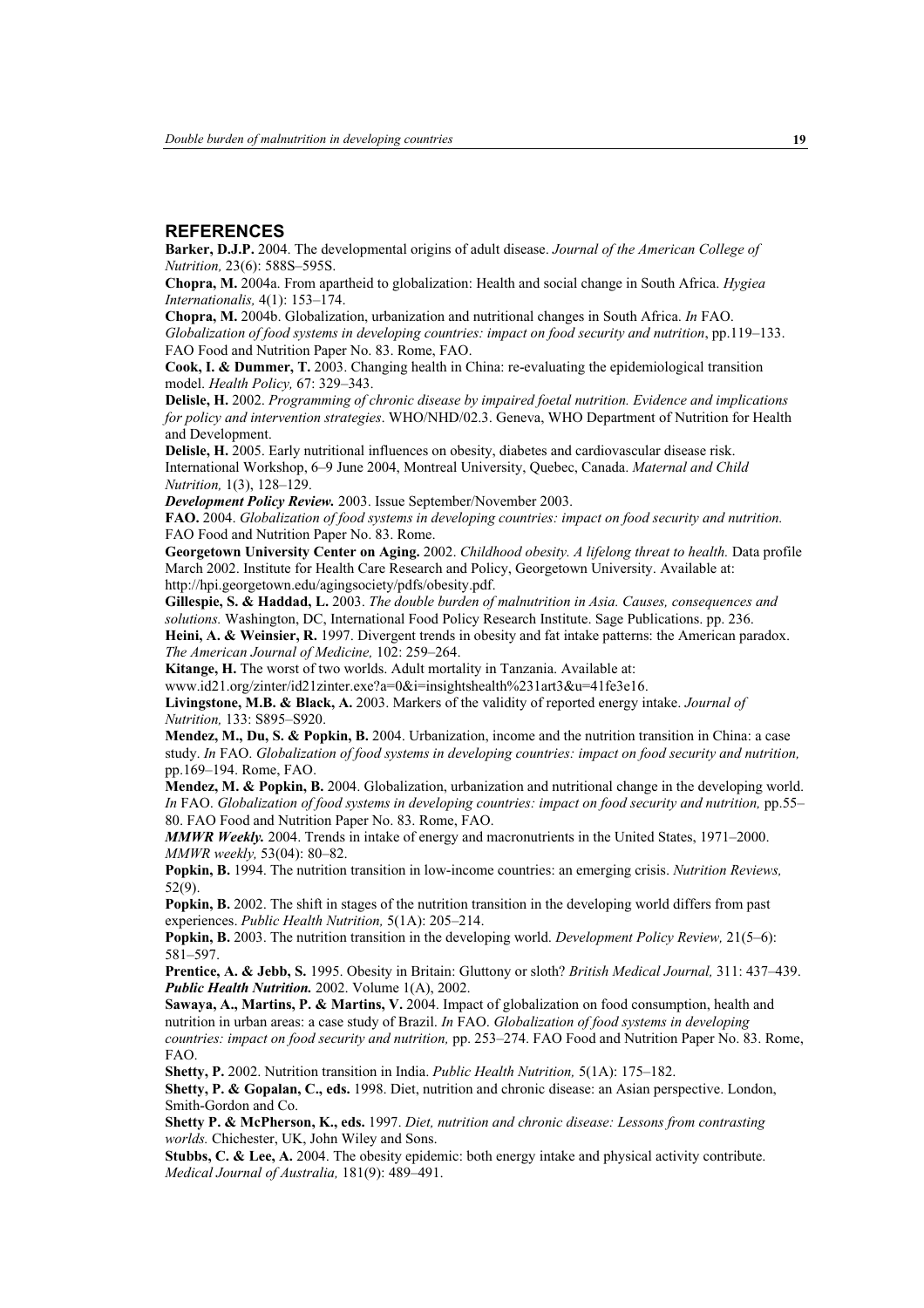**UNDP.** 2004. *Human Development Report, 2004. Cultural liberty in today's diverse world?* New York, United Nations Development Programme (UNDP). Available at: http://hdr.undp.org/reports/global/2004/. **UN Millennium Project.** 2005. *Halving hunger: It can be done.* Task Force on Hunger. London, Earthscan. **WHO.** 1997. *Obesity – preventing and managing the global epidemic.* Report of a WHO Consultation on Obesity. Geneva.

**WHO.** 2002. *World Health Report 2002. Reducing risks, promoting healthy life.* Geneva.

**WHO/FAO.** 2003. *Diet, nutrition and the prevention of chronic diseases.* Report of a Joint WHO/FAO expert consultation. WHO Technical Report Series No. 916. Geneva, WHO.

**World Cancer Research Fund.** 1997. *Food nutrition and the prevention of cancer: a global perspective.* Washington, DC, American Institute for Cancer Research.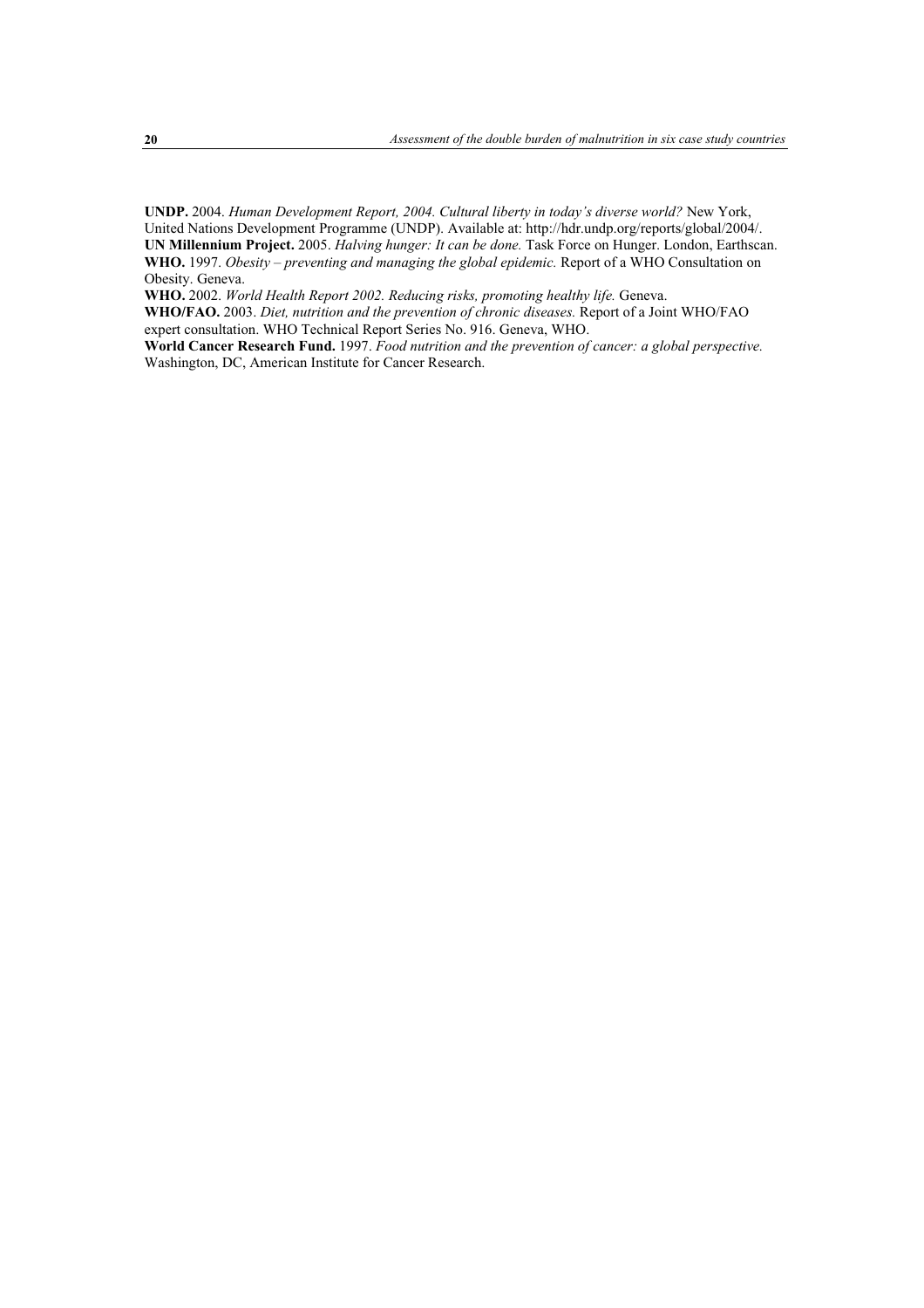# **The double burden of malnutrition in China, 1989 to 2000**

Fengying Zhai and Huijun Wang, Institute of Nutrition and Food Safety, Chinese Center for Disease Control and Prevention, Beijing, China

# **INTRODUCTION**

Twenty-five years ago, China introduced sweeping structural reforms to the rural economy, family planning programme and financial accountability of its enterprises and service sector organizations. A rapid rise in economic productivity has resulted in continuing increases in income and changes to the traditional Chinese diet. These changes have been accompanied by shifts in the patterns of mortality and disease risk factors, and are occurring at markedly different rates across the country. A post-reform China in the new millennium faces a range of challenges in health, nutrition and family planning. Income disparities have increased as coastal areas have become wealthier, while the 300 poorest counties – most of which are in western China – suffer stagnation. The ageing of the population and increased life expectancy have contributed to an inevitable increase in the demand for long-term care.

This case study assesses trends in the Chinese dietary intake and reviews changes in nutritional status, morbidity and mortality.

# **Demographic and health indicators**

Over the past three decades, the Chinese population has expanded from 987 million to 1.267 billion (Table 1). There has also been an increasing trend towards urbanization, with the urban proportion of the population growing from 19 to 36 percent. Birth and death rates have been declining, while the natural growth rate has remained relatively stable (Figure 1). Additional demographic and development indicators are presented in Table 2. The declining birth and death rates of the past 20 years are causing the Chinese population to become older, with a decreased percentage in the 0 to 14 years age group and increases in the percentages of adults (15 to 64 years) and elderly (65 years and more). Population health indicators have improved over the past 30 years, and 90 percent of Chinese adults are literate. Although the proportion of population with access to safe sanitation has increased, it remains low, at less than 50 percent (State Statistical Bureau, 2002).

# TABLE 1 **Trends in population by residence and gender, 1980 to 2000**

| Year | Total population,<br>millions<br>(at year-end) | By sex             |               | By residence |              |  |
|------|------------------------------------------------|--------------------|---------------|--------------|--------------|--|
|      |                                                | <b>Male</b><br>(%) | Female<br>(%) | Urban<br>(%) | Rural<br>(%) |  |
| 1980 | 987                                            | 51.45              | 48.55         | 19.39        | 80.61        |  |
| 1985 | 1 0 5 8                                        | 51.70              | 48.30         | 23.71        | 76.29        |  |
| 1990 | 1 1 4 3                                        | 51.52              | 48.48         | 26.41        | 73.59        |  |
| 1995 | 1 2 1 1                                        | 51.03              | 48.97         | 29.04        | 70.96        |  |
| 2000 | 1 267                                          | 51.63              | 48.37         | 36.22        | 63.78        |  |

Data include military personnel of the Chinese People's Liberation Army, but not the populations of Hong Kong, Macao and Taiwan. *Source:* State Statistical Bureau, 1980 to 2002.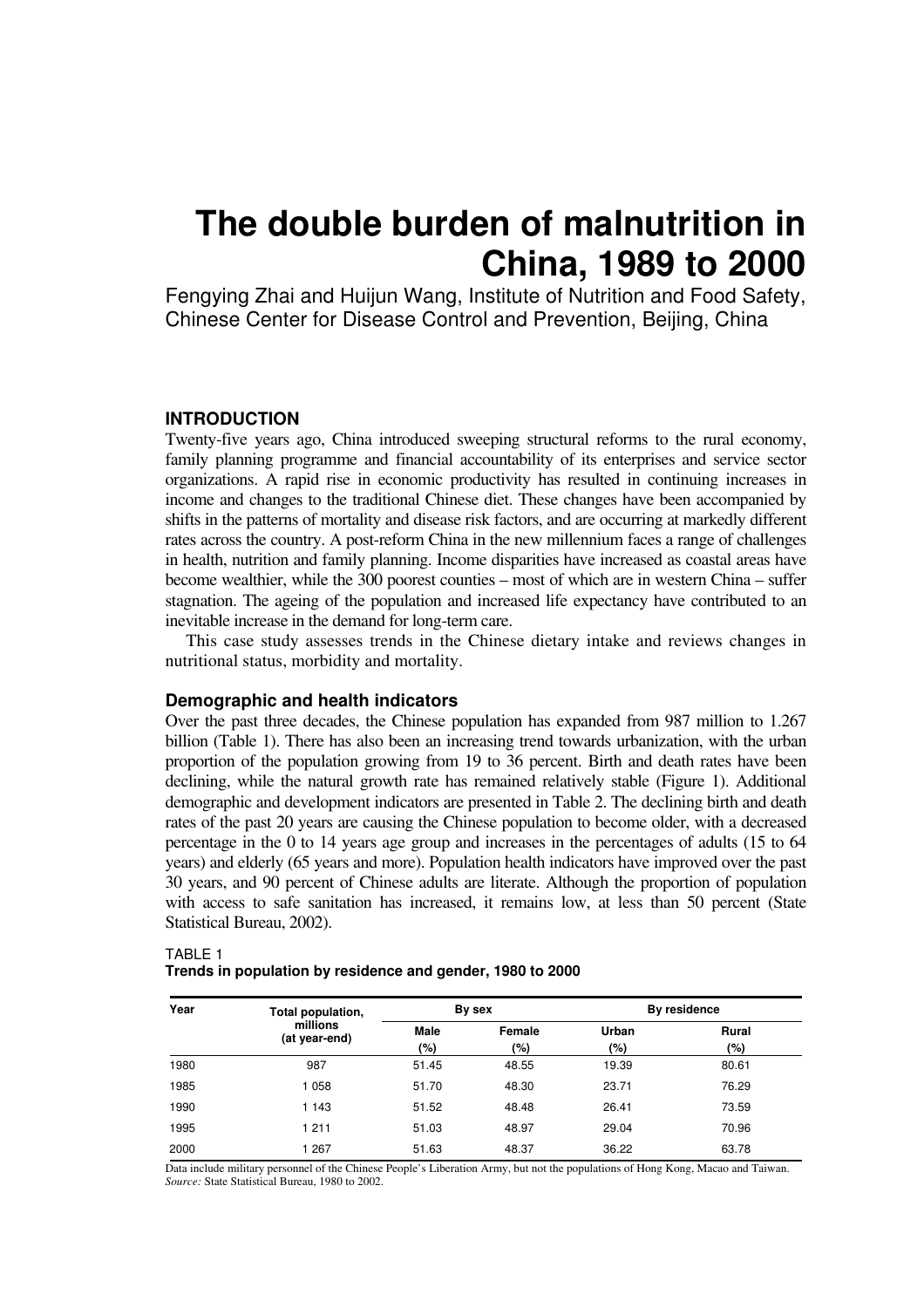

*Source:* State Statistical Bureau, 1980 to 2002.

# TABLE 2 **Trends in population structure and selected health and education indicators, 1980 to 2000**

| Indicator                                                 | Year        |              |             |                           |  |
|-----------------------------------------------------------|-------------|--------------|-------------|---------------------------|--|
|                                                           | 1980        | 2000<br>1990 |             | <b>Source</b>             |  |
| Population 0-14 years (%)                                 | 35.5        | 27.7         | 22.9        | UNESCAP, 2004             |  |
| Population 15–64 years (%)                                | 59.8        | 66.9         | 70.2        | UNESCAP, 2004             |  |
| Population $\geq 65$ years (%)                            | 4.7         | 5.4          | 7.0         | UNESCAP, 2004             |  |
| Annual population growth rate (%)                         | 1.2         | 1.4          | 0.8         | UNESCAP, 2004             |  |
| Infant mortality rate (per 1 000 live<br>births)          | 41          | 33           | 28          | UNESCAP, 2004             |  |
| Overall life expectancy (years)                           | 67.8 (1981) | 68.6         | 71.4        | Chinese population census |  |
| Female life expectancy (years)                            | 69.3 (1981) | 70.5         | 73.3        | Chinese population census |  |
| Male life expectancy (years)                              | 66.4 (1981) | 66.9         | 69.6        | Chinese population census |  |
| Adult literacy (%)                                        |             | 78.3         | 90.9 (2002) | <b>UNDP, 2004</b>         |  |
| Population with access to improved<br>sanitation (%)      |             | 29           | 40          | <b>UNDP, 2004</b>         |  |
| Population with access to an<br>improved water source (%) |             | 71           | 75          | <b>UNDP, 2004</b>         |  |

# **Employment and economy**

The Chinese economy has experienced exponential growth in the past decade, with per capita gross domestic product (GDP) rising from 460 yuan in 1980 to 7 084 yuan in 2000 (Figure 2). Since 1990, per capita GDP has grown by an average of 8.6 percent per year (UNDP, 2004). Although the number of employed people has been rising in the past decade, the number and percentage of unemployed people indicate a need for increased focus on job creation (Table 3) (State Statistical Bureau, 2002).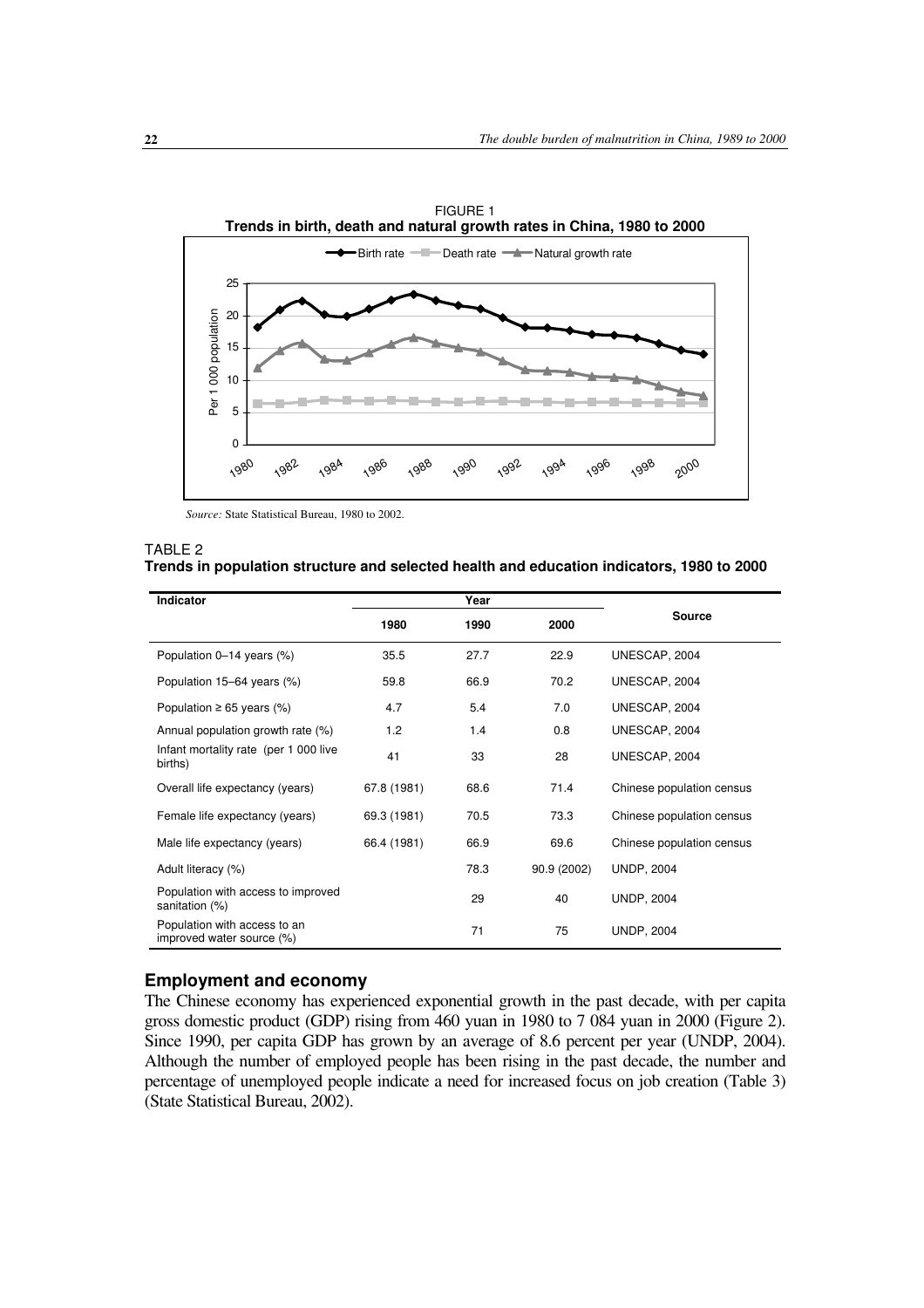



*Source:* State Statistical Bureau, 1980 to 2002.

## TABLE 3 **Trends in unemployment in China, 1991 to 2001**

| Indicator                                                       | 1991   | 1995   | 2000   | 2001   |
|-----------------------------------------------------------------|--------|--------|--------|--------|
| Total number of employed people (10 000s)                       | 58 360 | 67 947 | 72 085 | 73 025 |
| Number of registered unemployed people in urban areas (10 000s) | 288    | 520    | 595    | 681    |
| Registered unemployment rate in urban areas (%)                 | 2.3    | 2.9    | 3.1    | 3.6    |

*Source:* State Statistical Bureau, 1990 to 2002.

# **DATA SOURCES FOR DIETARY INTAKE, NUTRITION AND HEALTH INDICATORS**

Three main data sources were used to analyse the trends in diet, nutritional status and disease burden in the Chinese population. The primary source of data on dietary intake is the China Economic, Population, Nutrition and Health Survey (CHNS), which was conducted in 1989, 1991, 1993, 1997 and 2000. The National Nutrition Survey (NNS) was conducted in 1992 and 2002 – this report uses only the data on chronic disease risk factors from NNS. The third data source is the China Disease Surveillance System. An outline of each of these sources is given in the following subsections

# **China Economic, Population, Nutrition and Health Survey**

CHNS covers nine provinces that vary substantially in geography, economic development, public resources and health indicators (Figure 3). It is not nationally representative however. A multistage, random cluster sample is used to draw the sample surveyed in each of the provinces. Counties in the nine provinces are stratified by income (low, middle and high) and a weighted sampling scheme is used to select four counties randomly in each province. The provincial capital and lower-income cities are selected when feasible. Villages and townships in the counties and urban and suburban neighbourhoods in the cities are selected randomly. From 1989 to 1993, there were 190 primary sampling units; a new province (and its sampling units) was added in 1997, and currently there are about 3 800 households in the overall survey, representing 16 000 individuals of all age groups. The data can be stratified by region, gender and province.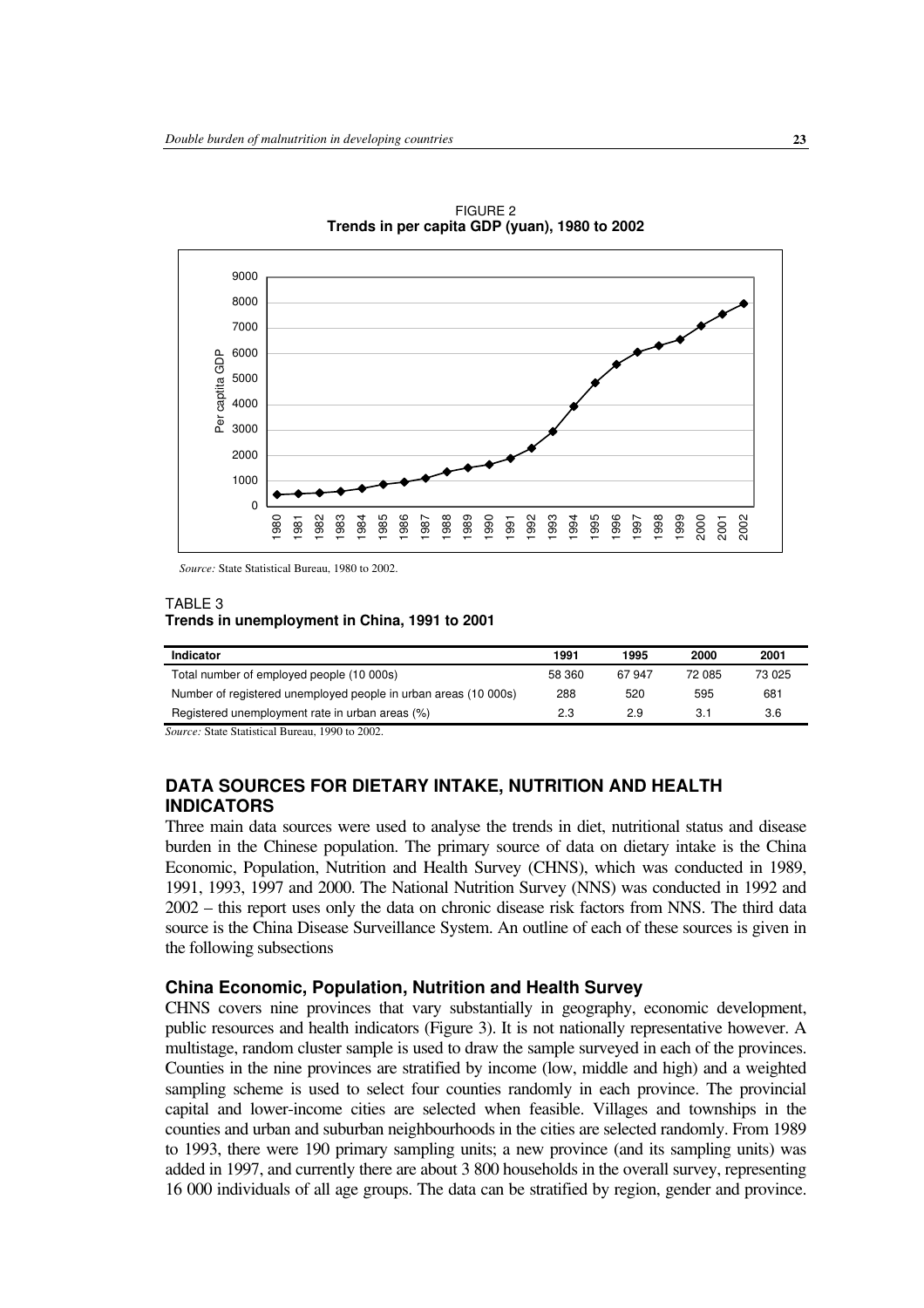Follow-up levels are high, but families that migrate from one community to another have not been followed.

CHNS collects information on all the individuals living in a household. A complete household roster is used as a reference for subsequent blocks of questions on time allocation at home (e.g., child care, elderly care and other key home activities) and on economic activities. Questions concerning income and time allocation aim to take into account all the activities that each person could have engaged in during the past year, both in and out of the formal market. Information on water sources, construction and housing conditions and ownership of consumer durables is gathered from respondents. Three days of detailed food consumption information is collected by combining household- and individual-level data. Household food consumption is determined by a detailed examination of changes in inventory between the start and end of each day for three consecutive days, in combination with a weighing technique. Dietary intake at the individual level is surveyed by 24-hour recalls for the same three consecutive days by asking individuals to report all their food consumption for each day, both away from and at home.

Recent CHNS have used food composition tables from 1992 to determine the nutrients consumed. In addition, individual dietary intake is collected for each household member for three consecutive days, irrespective of age or relationship to the household head. Adults and children receive detailed physical examinations that include weight, height, arm and head circumference, mid-arm skin fold and blood pressure (adults only) measurements. Limited clinical nutrition and physical functioning data were collected in 1993, 1997 and 2000. In 1997, the survey added daily living activities, related information for older adults and a new set of physical activity and inactivity data for all respondents.



FIGURE 3 **Map of the CHNS survey regions<sup>1</sup>**

<sup>1</sup> Light shaded regions included in CHNS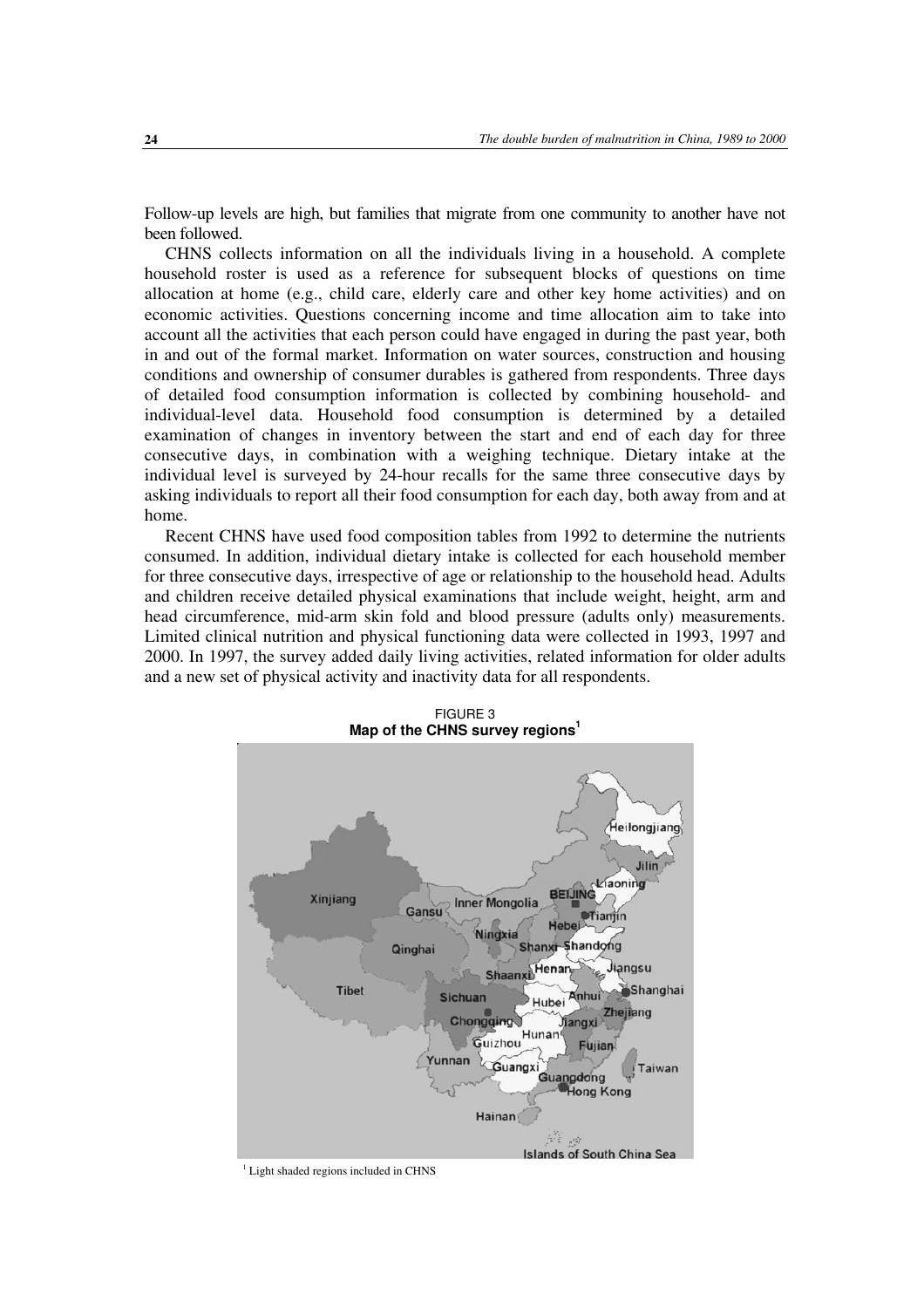# **National Nutrition Survey (NNS) of China**

The third NNS of China was conducted in 1992 and the fourth in 2002. In 1992, a stratified multi-stage cluster random sampling method was used. The survey covered the residents of sample units selected from 30 provinces. The sample size was 32 sites, including 960 households for each province, metropolis and autonomous region. Adjustments were made in some provinces to provide a total sample of 28 000 households in 30 provinces.

The fourth NNS of 2002 was China's first comprehensive nutrition and health survey. It systematically integrated several previous, separately organized surveys on nutrition, hypertension, diabetes, etc. into one survey and included some new indicators related to social and economic development. Cities were classified as large, medium or small according to their level of economic development. Beijing, Shanghai, Tianjin and Chongqing were included in the total of 18 large cities. Rural areas were classified as first, second, third or fourth class, based on economic level and population size. First class rural areas were the richest, and fourth class the poorest.

A stratified multi-stage cluster random sampling method was adopted to sample 71 971 households (24 034 urban and 47 937 rural) chosen from 132 counties in the 31 provinces, autonomous regions and municipalities directly under the central Government of China. The data can be stratified by urban and rural residence, gender and age. The survey covered diet, nutrition and a range of diet-related non-communicable disease (DR-NCD) risk factors, including hypertension, diabetes, obesity and abnormal blood lipid levels.

# **China Disease Surveillance System**

The China Disease Surveillance System was established in 1989. A multistage, randomized cluster process was used to draw the sample. The first layer was based on geographic representation, the second on urban and rural areas, and the third on economic and development levels and demographics. Cities were classified as large, medium and small. Rural areas were classified into four classes according to socio-economic status, population and the index of death, which were obtained from the Chinese population census of 1982. The four classes were (a) the richest rural areas, (b) the richer rural areas, (c) the poor rural areas, and (d) the poorest rural areas.

The survey covered 10 million people, about 1 percent of China's population. In 1989, 9 261 436 people were chosen for the sample, 2 253 963 from the cities and 7 007 473 from rural areas. A survey was conducted on this sample every year to collect data on demographics, births and deaths, infectious disease, smoking and other lifestyle factors. This report uses data from the period 1990 to 2002 to describe trends in the burden of disease.

# **TRENDS IN DIETARY INTAKE**

This case study uses data from NNS and CHNS to identify trends in the food consumption of the Chinese population. In the period 1989 to 2000, total dietary energy intake decreased for all age groups – in adults 20 to 59 years of age by 39 kcal per day. However, the percentage of dietary energy derived from fat increased for all age groups, reaching 30.9 percent in people aged 60 years and over and 29.8 percent in children under nine years.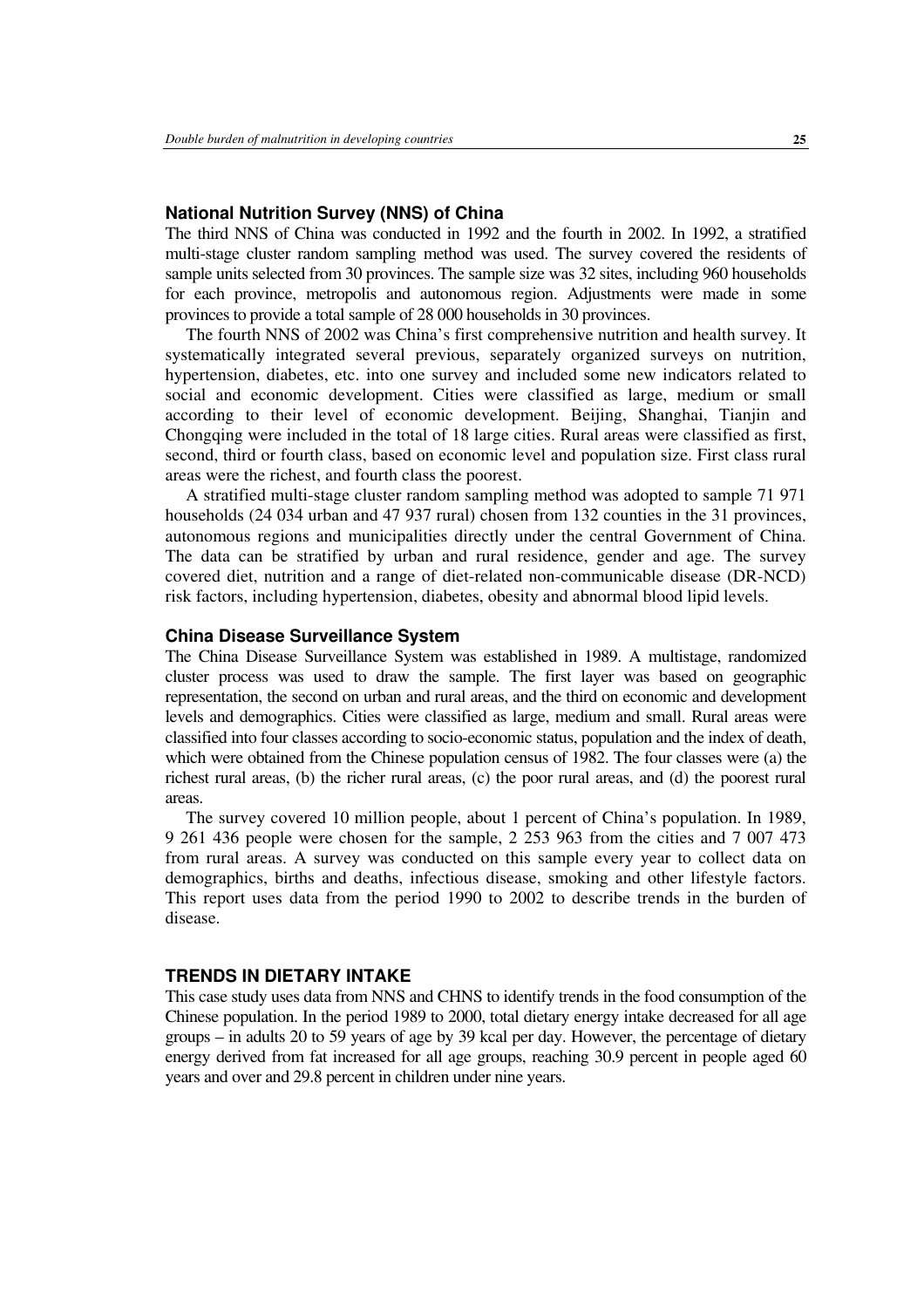

FIGURE 4 **Total energy intake and dietary energy from fat in China, 1989 to 2000**

## **TRENDS IN THE INTAKES OF CHILDREN AGED TWO TO FIVE YEARS**

Over the past ten years, children's intakes of cereals and tubers declined from 240 to 205 g and from 64 to 40 g per day, respectively (Figure 5). The intake of vegetables remained relatively stable, while fruit intake decreased from 33 to 17 g per day. During the same period, the consumption of animal food increased – meat by 80 percent, and eggs by 75 percent (Figure 6). From 1997 to 2000, the consumption of milk increased from 10 to 15 g, which may signal an increasing trend in dairy consumption. Total energy intake decreased slightly, but the diet became proportionately richer in fat, which rose from providing 22 percent of dietary energy in 1989 to 31 percent in 2000 (Table 4). These trends generally represent positive developments in children's diets, indicating greater dietary variety, intake of high-quality protein sources and increases in essential micronutrients, including calcium, iron and zinc. However, in addition to the rapidly escalating percentage of dietary energy derived from fat, two other alarming trends are decreasing intakes of vitamins A and C, most likely resulting from decreased intake of fruits, which are good sources of these nutrients.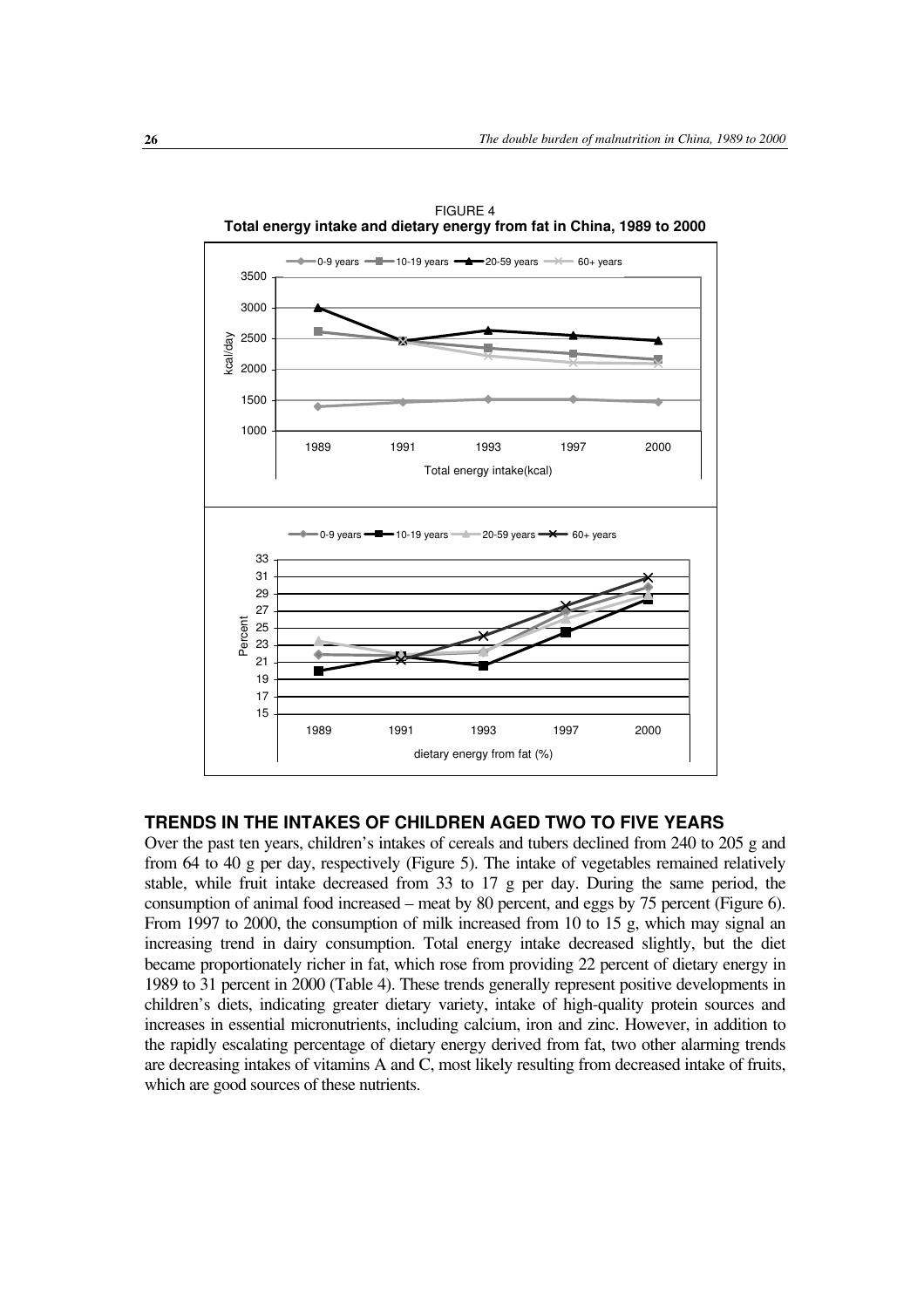

FIGURE 5 **Trends in per capita intakes of vegetable products among children aged two to five years, 1989 to 2000**

Sample sizes: 1989, 1 009; 1991, 1 086; 1993, 982; 1997, 514; 2000, 437. *Source:* CHNS.

FIGURE 6 **Trends in per capita intakes of animal products among children aged two to five years, 1989 to 2000**



TABLE 4

#### **Trends in intakes of nutrients in children aged two to five years, 1989 to 2000**

| Year<br><b>Nutrients</b> |                  |                       |            |                 |              |              |                  |                   |                          |                  |
|--------------------------|------------------|-----------------------|------------|-----------------|--------------|--------------|------------------|-------------------|--------------------------|------------------|
|                          | Energy<br>(kcal) | <b>Protein</b><br>(g) | Fat<br>(g) | Calcium<br>(mg) | Iron<br>(mg) | Zinc<br>(mg) | Vitamin<br>A(ug) | Vitamin<br>B1(mg) | Vitamin<br><b>B2(mg)</b> | Vitamin<br>C(mg) |
| 1989                     | 1 240            | 36.8                  | 30.1       | 212.5           | 11.2         | 5.7          | 304.9            | 0.6               | 0.4                      | 56.5             |
| 1991                     | 1 363            | 41.6                  | 37.1       | 215.5           | 12.8         | 6.3          | 286.5            | 0.7               | 0.5                      | 47.0             |
| 1993                     | 1 264            | 39.4                  | 32.5       | 209.8           | 11.7         | 6.1          | 268.8            | 0.6               | 0.4                      | 52.3             |
| 1997                     | 1 1 7 9          | 36.1                  | 37.5       | 220.4           | 11.8         | 5.9          | 243.3            | 0.5               | 0.4                      | 39.8             |
| 2000                     | 1 2 2 5          | 38.3                  | 42.8       | 246.3           | 13.2         | 6.3          | 298.7            | 0.6               | 0.5                      | 44.9             |

Sample sizes: 1989, 1 009; 1991, 1 086; 1993, 982; 1997, 514; 2000, 437. *Source:* CHNS.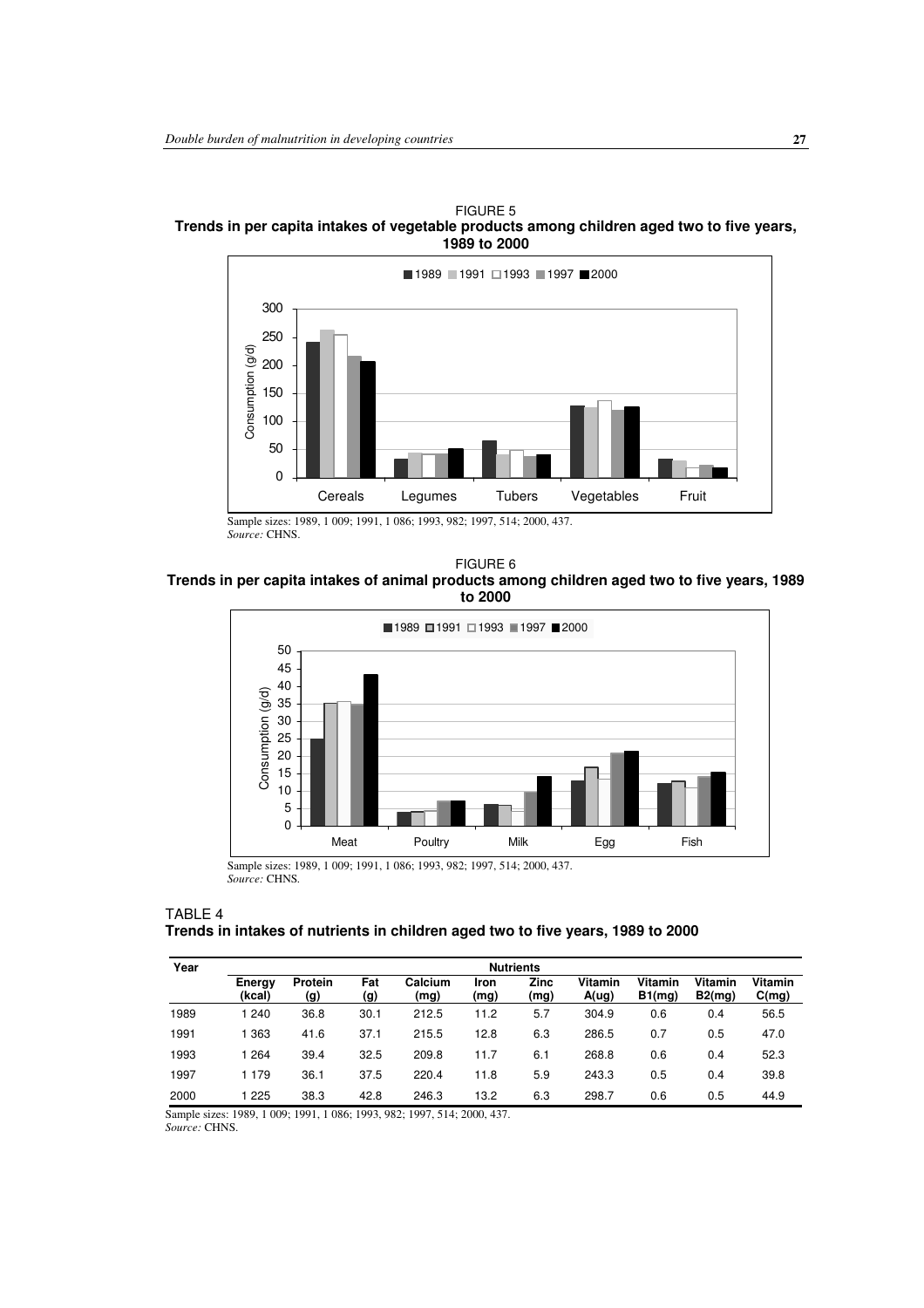## **Trends in the dietary intake of adults**

The shift in the Chinese diet follows a classic pattern of Westernization. Economic progress, linked in part to the liberalization of food production controls and the introduction of a free market for food and food products, is connected to these important shifts in diet. Both the NNS and CHNS data show that intakes of cereals and tubers have decreased considerably during the past two decades, in both urban and rural areas and among all income groups. The results are shown in Tables 5 and 6 and Figure 8. The total intake of vegetables decreased and the intake of fruits remained stable over these years. At the same time, the daily intake of animal foods showed a large increase, with pork and eggs increasing far more rapidly than the others. Urban residents' per capita daily intake of animal foods was higher than rural residents' (Table 5). The intake level of animal foods for the high-income group was almost twice that for the low-income group (Figure 9).

Over the past decade, the proportion of dietary energy derived from fat in the adult diet increased dramatically from 19 to 28 percent, mainly owing to the replacement of dietary energy from carbohydrates (Figure 7). The food group changes that accompanied this trend in increasing fat intake included an increased consumption of meat, especially pork, poultry and milk. Surprisingly, the consumption of animal fats and vegetables oils did not increase, in either urban or rural areas (Table 5). However, about one-half of dietary fat came from edible oil, while the consumption of refined animal fat decreased. The pace of this trend is alarming and signals a need to slow the population's intake of fats, which will soon exceed recommended levels. Decreasing consumption of vegetable oil, pork and pork products is critical in controlling the fat intake in the Chinese diet.

An analysis of current trends in intakes of the major food groups, stratified by income and urban/rural residence, provides some interesting insights. Certain trends in intake (e.g., increased fruit, vegetables and milk) seem to be dominated by residence location, with urban consumers more likely to have increased intakes of fruit and milk, and rural consumers more likely to consume more vegetables. Income can be seen as driving the intake of sugar, while a combination of residence location and income seems to be significant in meat consumption trends.



FIGURE 7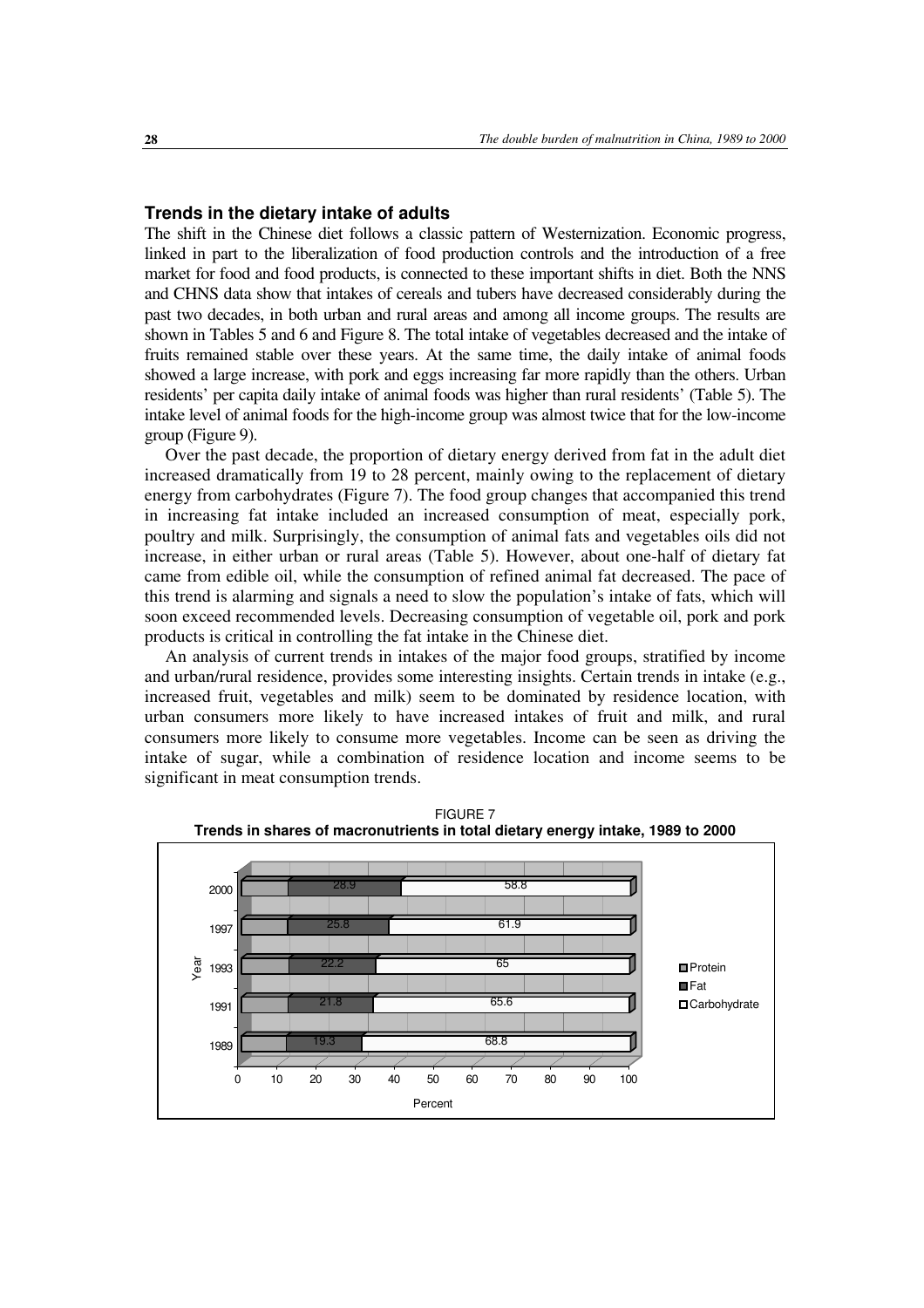| TABLE 5                                                                                                |  |
|--------------------------------------------------------------------------------------------------------|--|
| Trends in intakes $(g/day)$ of food groups among adults (18 to 45 years) by residence,<br>1989 to 2000 |  |

|                      |                |              | <b>Total</b> |                |      |                |                  | Rural          |      |                |                |                | Urban          |                |                |
|----------------------|----------------|--------------|--------------|----------------|------|----------------|------------------|----------------|------|----------------|----------------|----------------|----------------|----------------|----------------|
| Food                 | 1989           | 1991         | 1993         | 1997           | 2000 | 1989           | 1991             | 1993           | 1997 | 2000           | 1989           | 1991           | 1993           | 1997           | 2000           |
| <b>Cereals</b>       |                |              |              |                |      |                |                  |                |      |                |                |                |                |                |                |
| Rice                 | 348            | 337          | 320          | 297            | 274  | 362            | 338              | 335            | 312  | 290            | 316            | 336            | 284            | 262            | 237            |
| Wheat                | 190            | 196          | 199          | 181            | 152  | 193            | 196              | 211            | 193  | 154            | 183            | 194            | 169            | 153            | 146            |
| Maize                | 44             | 25           | 21           | 20             | 14   | 60             | 28               | 27             | 25   | 16             | 10             | 18             | 6              | 6              | 7              |
| Other                | 19             | 10           | 11           | 8              | 6    | 26             | 9                | 12             | 9    | 6              | 5              | 11             | 6              | 6              | $\overline{7}$ |
| <b>Tubers</b>        |                |              |              |                |      |                |                  |                |      |                |                |                |                |                |                |
| Potato               | 18             | 26           | 23           | 28             | 27   | 22             | 28               | 27             | 32   | 30             | 9              | 23             | 12             | 19             | 19             |
| Sweet potato         | 58             | 24           | 13           | 10             | 6    | 75             | 26               | 16             | 13   | $\overline{7}$ | 21             | 18             | 6              | 4              | 3              |
| Other                | 71             | 44           | 53           | 45             | 40   | 77             | 41               | 55             | 46   | 41             | 58             | 50             | 48             | 44             | 48             |
| Meat                 |                |              |              |                |      |                |                  |                |      |                |                |                |                |                |                |
| Beef                 | 3              | 4            | 6            | $\overline{7}$ | 7    | $\overline{2}$ | 4                | 5              | 5    | 5              | 5              | 5              | 10             | 11             | 11             |
| Pork                 | 52             | 59           | 62           | 60             | 69   | 44             | 59               | 52             | 49   | 60             | 71             | 59             | 89             | 86             | 91             |
| Poultry              | $\overline{7}$ | 7            | 9            | 12             | 14   | $\overline{4}$ | 7                | 6              | 10   | 12             | 12             | $\overline{7}$ | 14             | 17             | 19             |
| Eggs                 | 11             | 14           | 15           | 24             | 26   | 9              | 13               | 12             | 20   | 23             | 16             | 15             | 22             | 33             | 32             |
| Other                | $\overline{c}$ | $\mathbf{1}$ | $\mathbf{1}$ | $\overline{c}$ | 2    | $\overline{c}$ | 1                | 1              | 1    | $\mathbf{1}$   | $\overline{2}$ | $\mathbf{1}$   | $\overline{c}$ | 5              | 4              |
| Fish                 | 24             | 21           | 22           | 28             | 26   | 22             | 21               | 20             | 25   | 25             | 27             | 22             | 28             | 35             | 30             |
| Dairy                |                |              |              |                |      |                |                  |                |      |                |                |                |                |                |                |
| Fresh milk           | 1.2            | 1.8          | 2.1          | 1.5            | 3.8  | 0.1            | 1.3              | 0.8            | 0.5  | 1.7            | 3.5            | 2.9            | 5.3            | 3.9            | 9.3            |
| Powdered<br>milk     | 0.1            | 0.2          | 0.1          | 0.3            | 0.3  | 0.1            | 0.2              | 0.1            | 0.1  | 0.0            | 0.3            | 0.3            | 0.2            | 0.8            | 0.8            |
| Legumes              |                |              |              |                |      |                |                  |                |      |                |                |                |                |                |                |
| Pulses               | 79             | 80           | 77           | 81             | 96   | 78             | 80               | 77             | 79   | 96             | 80             | 80             | 78             | 87             | 95             |
| <b>Nuts</b>          | 3              | 3            | 2            | $\overline{2}$ | 4    | 3              | 3                | $\overline{c}$ | 3    | 4              | 5              | 3              | 3              | $\overline{c}$ | 3              |
| Vegetables           |                |              |              |                |      |                |                  |                |      |                |                |                |                |                |                |
| Green leafy          | 227            | 181          | 178          | 172            | 159  | 242            | 181              | 188            | 183  | 169            | 182            | 151            | 148            | 133            | 163            |
| Vegetables           | 53             | 84           | 94           | 98             | 98   | 53             | 86               | 102            | 98   | 100            | 53             | 79             | 76             | 97             | 92             |
| Other                | 16             | 13           | 12           | 10             | 8    | 19             | 16               | 13             | 11   | 8              | 8              | 8              | 10             | 9              | $\overline{7}$ |
| <b>Fruit</b>         |                |              |              |                |      |                |                  |                |      |                |                |                |                |                |                |
| Citrus               | 2              | 1            | 1            | $\overline{2}$ | 1    | 1              | 1                | 1              | 1    | 1              | 3              | 2              | 2              | 3              | 2              |
| Other                | 12             | 8            | 11           | 8              | 11   | $13\,$         | $\boldsymbol{7}$ | $10$           | 5    | $\overline{7}$ | 11             | $10$           | 14             | $17\,$         | 20             |
| <b>Fats and oils</b> |                |              |              |                |      |                |                  |                |      |                |                |                |                |                |                |
| Animal fat           | 18             | 13           | 10           | 10             | 12   | 19             | 14               | 11             | 10   | 12             | 15             | 12             | 9              | 9              | 12             |
| Vegetable oil        | 32             | 22           | 22           | 31             | 30   | 30             | 22               | 21             | 30   | 30             | 37             | 22             | 26             | 34             | 30             |
| Sugar                |                |              |              |                |      |                |                  |                |      |                |                |                |                |                |                |
| Soft drinks          | 0.1            | 0.1          | 0.1          | 0.4            | 0.3  | 0.1            | 0.1              | 0.1            | 0.1  | 0.2            | 0.1            | 0.1            | 0.2            | 1.1            | 0.4            |
| Confectionary 2.6    |                | 1.8          | 2.0          | 2.5            | 2.0  | 2.3            | 1.8              | $1.4$          | 2.3  | 1.9            | 3.5            | 1.8            | 3.3            | 3.0            | 2.3            |
| Other foods          | 54.1           | 32.8         | 31.4         | 38.5           | 39.8 | 51.1           | 33.6             | 31.0           | 38.3 | 40.1           | 60.8           | 31.2           | 32.2           | 39.0           | 38.8           |

Sample sizes: 1989, 5 789; 1991, 5 838; 1993, 5 468; 1997, 5 334; 2000, 4 831. *Source:* CHNS.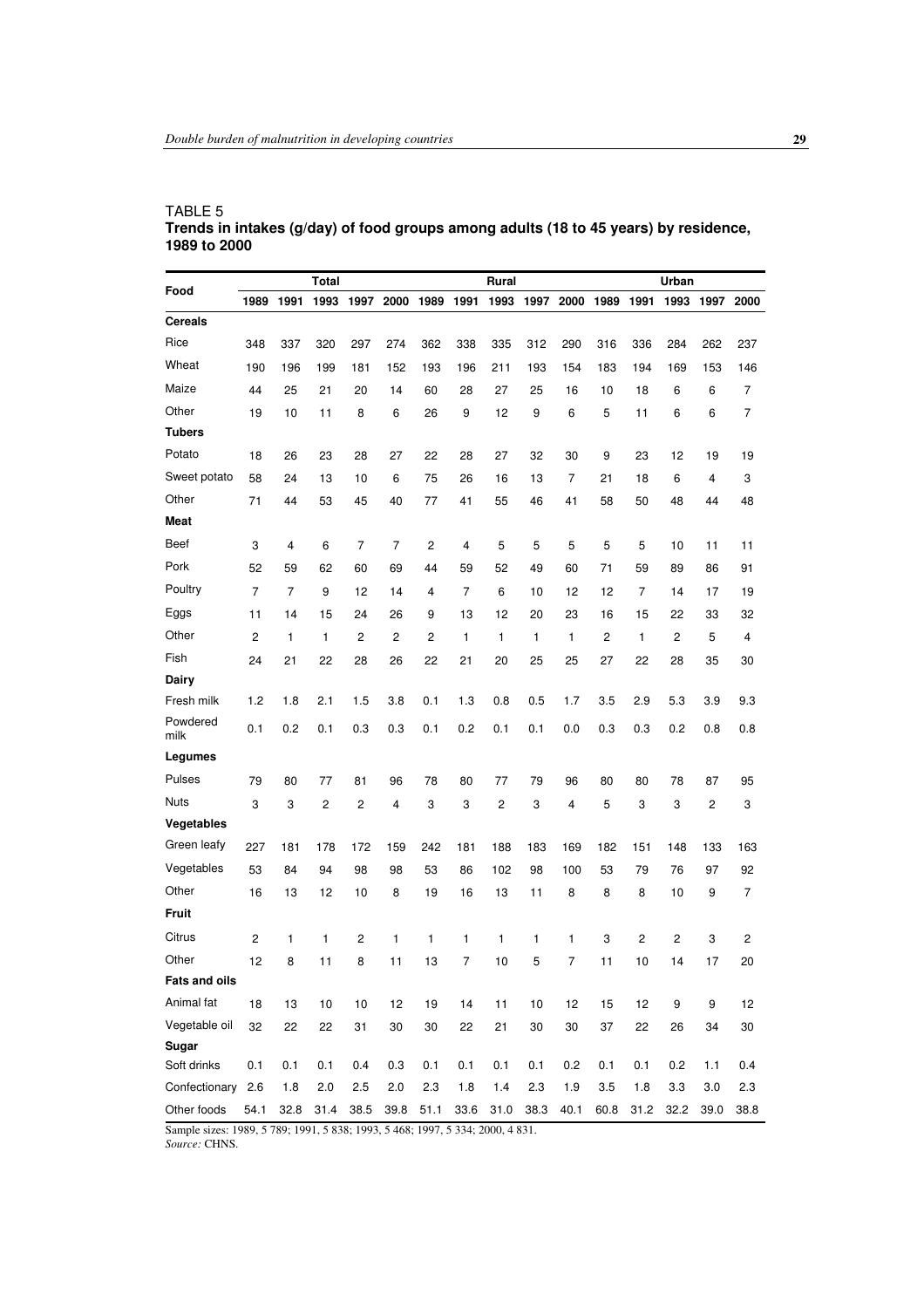|                        |       | Total |       | Rural | Urban |       |  |
|------------------------|-------|-------|-------|-------|-------|-------|--|
| Foods                  | 1992  | 2002  | 1992  | 2002  | 1992  | 2002  |  |
| Rice                   | 226.7 | 238.3 | 255.8 | 246.2 | 223.1 | 217.8 |  |
| Wheat                  | 178.7 | 140.2 | 189.1 | 143.5 | 165.3 | 131.9 |  |
| Other cereals          | 34.5  | 23.6  | 40.9  | 26.4  | 17.0  | 16.3  |  |
| Tubers                 | 86.6  | 49.1  | 108.0 | 55.7  | 46.0  | 31.9  |  |
| Green leafy vegetables | 102.0 | 90.8  | 107.1 | 91.8  | 98.1  | 88.1  |  |
| Other vegetables       | 208.3 | 185.4 | 199.6 | 193.8 | 221.2 | 163.8 |  |
| Fruit                  | 49.2  | 45.0  | 32.0  | 35.6  | 80.1  | 69.4  |  |
| <b>Nuts</b>            | 3.1   | 3.8   | 3.0   | 3.2   | 3.4   | 5.4   |  |
| Meat                   | 58.9  | 78.6  | 37.6  | 68.7  | 100.5 | 104.5 |  |
| Eggs                   | 16.0  | 23.7  | 8.8   | 20.0  | 29.4  | 33.2  |  |
| Fish                   | 27.5  | 29.6  | 19.2  | 23.7  | 44.2  | 44.9  |  |
| Dairy                  | 14.9  | 26.5  | 3.8   | 11.4  | 36.1  | 65.8  |  |
| Vegetable oil          | 22.4  | 32.9  | 17.1  | 30.1  | 32.4  | 40.2  |  |
| Animal fat             | 7.1   | 8.7   | 8.5   | 10.6  | 4.5   | 3.8   |  |
| Sugar and starch       | 4.7   | 4.4   | 3.0   | 4.1   | 7.7   | 5.2   |  |
| Salt                   | 13.9  | 12.0  | 13.9  | 12.4  | 13.3  | 10.9  |  |
| Sauce                  | 12.6  | 8.9   | 10.6  | 8.2   | 15.9  | 10.6  |  |

## TABLE 6

*Source:* NNS.





Sample sizes: 1989, 5 789; 1991, 5 838; 1993, 5 468; 1997, 5 334; 2000, 4 831. *Source:* CHNS.

FIGURE 9 **Trends in consumption of meat in adults (18 to 45 years) by income group and residence, 1989 to 2000**



Sample sizes: 1989, 5 789; 1991, 5 838; 1993, 5 468; 1997, 5 334; 2000, 4 831 *Source:* CHNS.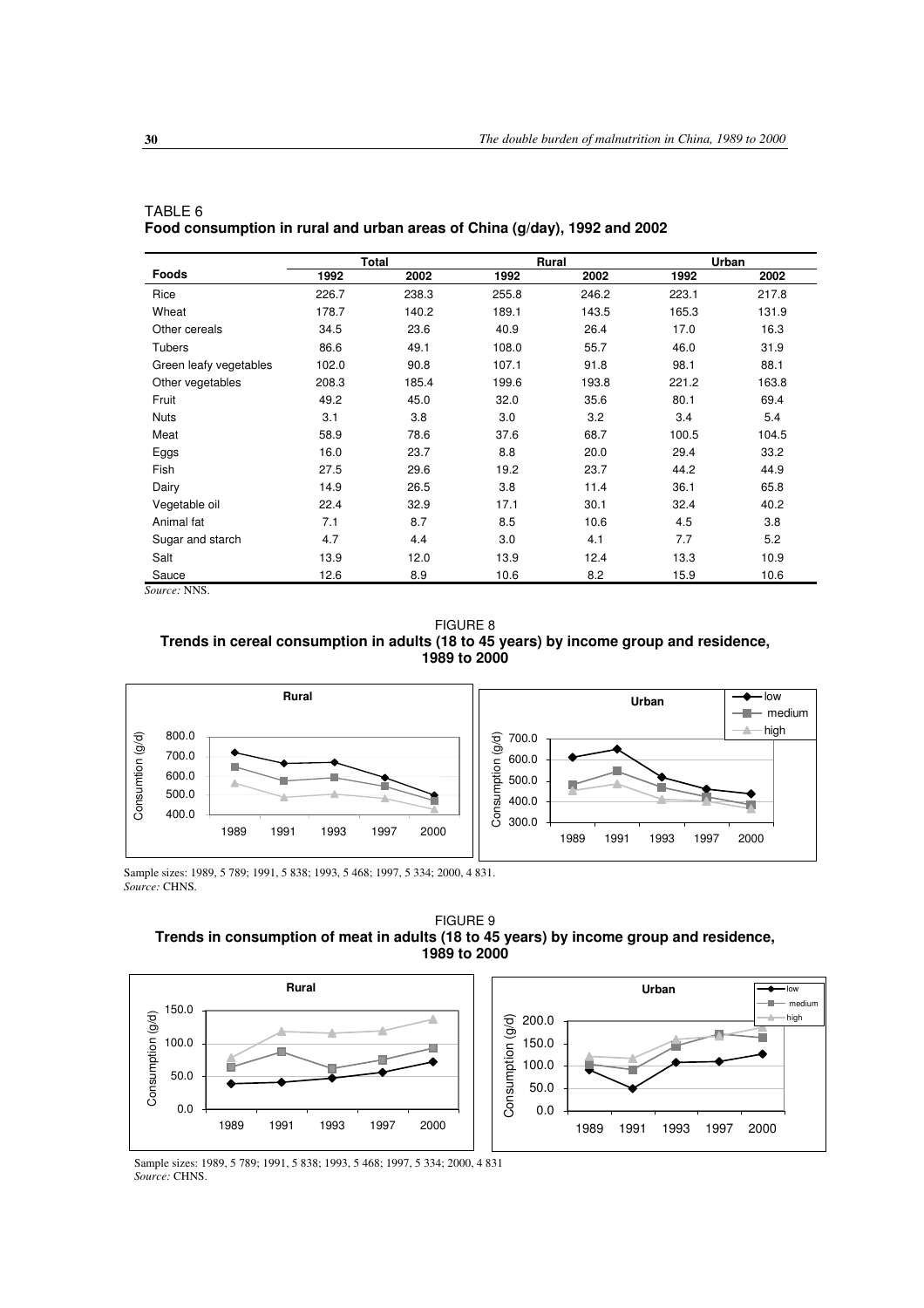Trends in the achievement of various population nutrient intake goals are shown in Table 7. The percentage of dietary energy derived from fat increased in all age groups. The dietary fat intake in suburban and town areas increased rapidly. The proportion of energy from fat reached 30 percent in suburban and town areas, and 35 percent in urban ones. The percentage of people consuming at least 400 g of fruits and vegetables a day dropped for all age groups, while those consuming less than 5 g of sodium chloride also decreased. In 1997, urban adults' intake of cholesterol reached 361.6 mg/d, exceeding the recommended daily allowance (RDA) of 300 mg/d. The cholesterol intake of 54 percent of urban adults was more than 300 mg/d. The cholesterol intakes of suburban and town residents increased to 250 mg/d and 270 mg/d, respectively, but that of rural residents remained stable at a lower level of 150 mg/d. High intakes of dietary fat, sodium and cholesterol increase the risk of chronic diseases such as obesity, diabetes, cardiovascular disease (CVD) and some cancers, especially in middle-aged and elderly populations.

TABLE 7 **Achievement of population nutrition intake goals**

| Age<br>(yrs) | Year | % energy<br>intake from fat |           | 55-75%<br>energy<br>intake from<br>carbohydrate<br>(%) | < 5 g sodium<br>chloride per<br>day<br>(%) | $<$ 10 % energy<br>intake from<br>sugars $(\%)$ | $\geq$ 400 g/day<br>fruit and<br>vegetables |      |
|--------------|------|-----------------------------|-----------|--------------------------------------------------------|--------------------------------------------|-------------------------------------------------|---------------------------------------------|------|
|              |      | < 15                        | $15 - 30$ | > 30                                                   |                                            |                                                 |                                             |      |
| $10 - 19$    | 1989 | 43.0                        | 35.5      | 21.5                                                   | 52.7                                       | 37.0                                            | 100.0                                       | 23.1 |
|              | 1993 | 34.8                        | 45.4      | 19.8                                                   | 57.1                                       | 22.5                                            | 99.9                                        | 23.1 |
|              | 2000 | 12.3                        | 45.7      | 42.0                                                   | 57.1                                       | 18.6                                            | 97.7                                        | 15.3 |
| $20 - 59$    | 1989 | 28.1                        | 43.9      | 28.0                                                   | 56.3                                       | 27.9                                            | 99.6                                        | 29.3 |
|              | 1993 | 28.3                        | 47.9      | 23.8                                                   | 57.6                                       | 17.0                                            | 99.9                                        | 26.0 |
|              | 2000 | 11.3                        | 44.3      | 44.4                                                   | 54.8                                       | 13.9                                            | 97.8                                        | 21.3 |
| $\geq 60$    | 1991 | 29.4                        | 51.1      | 19.5                                                   | 60.8                                       | 16.6                                            | 99.8                                        | 18.8 |
|              | 1993 | 23.3                        | 47.1      | 29.6                                                   | 58.1                                       | 22.7                                            | 99.7                                        | 16.2 |
|              | 2000 | 9.2                         | 37.7      | 53.1                                                   | 46.9                                       | 14.6                                            | 98.4                                        | 15.4 |

## **TRENDS IN NUTRITIONAL STATUS**

This case study used the CHNS and NSS data to describe trends in the nutritional status of children and adults in China. Data from CHNS are preferred as they cover five points in time from 1989 to 2000. Unfortunately, CHNS surveyed very few children under two years of age and so cannot be used to provide information about trends in the prevalence of malnutrition for children in that age group. NNS, which provides data for 1992 and 2002, was used to examine changes in prevalence of stunting and underweight among children up to five years of age.

## **Trends in the nutritional status of children aged two to five years**

The analysis results of CHNS showed that dramatic improvements in the nutritional status of Chinese children aged two to five years occurred between 1989 and 2000 (Figure 10). The prevalence of stunting decreased from 33 to 10 percent overall, from 17 to 3 percent in urban areas, and from 30 to 14 percent in rural ones. The height for age Z-score also increased, from – 0.72 to 0.54 in urban areas, and from  $-1.28$  to  $-0.27$  in rural ones. There was also a sustained decrease in the prevalence of underweight children, from 16 to 6 percent overall, 11 to 3 percent in urban areas and 15 to 7 percent in rural ones. The weight-for-age Z-score increased from – 0.36 to 0.32 in urban areas and from  $-0.71$  to  $-0.35$  in rural ones. Over the same period, the prevalence of overweight children increased from 2.6 to 8.2 percent.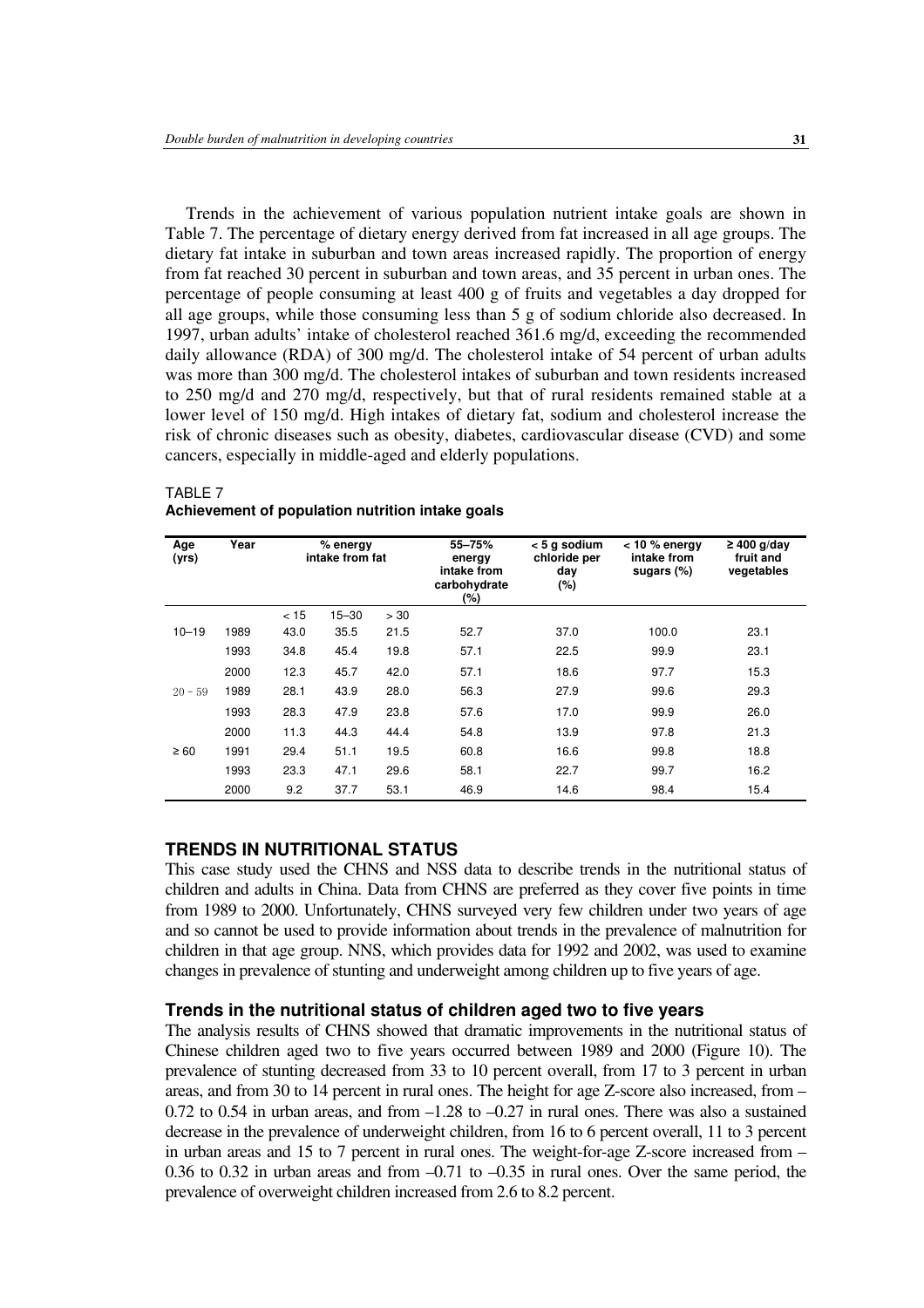

FIGURE 10 **Trends in the nutritional status of children aged two to five years, 1989 to 2000**

Sample sizes: 1989, 699; 1991, 721; 1993, 651; 1997, 325; 2000, 451.

CHNS growth references: underweight = weight-for-age < -2SD; wasting = weight-for-height < -2SD; stunting = height-forage  $\langle$  -2SD; overweight = weight-for-height > 2SD.

*Source:* CHNS.

The results of many investigations have shown that in developing countries, energy intake plays an important role in the long-term development of children (Zhai *et al.,* 2004; Chang *et al.,* 1996). When nutritional status and energy intake improve, the increase in the percentage of energy intake from animal protein becomes a key contributor to child development. The data from CHNS show that the height gain of children is positively correlated with the percentage of energy they derive from animal food (Figure 11).

FIGURE 11 **Trends in energy supply from animal foods and mean height-for-age Z scores, 1989 to 2000**



Sample sizes: 1989, 699; 1991, 721; 1993, 651; 1997, 325; 2000, 451. *Source:* CHNS.

## **Trends in the nutritional status of children up to five years of age**

Tables 8 and 9 show data for stunting and underweight by age and residence. In rural areas, stunting prevalence is 17.3 percent, compared with 4.9 percent in urban ones. The prevalence of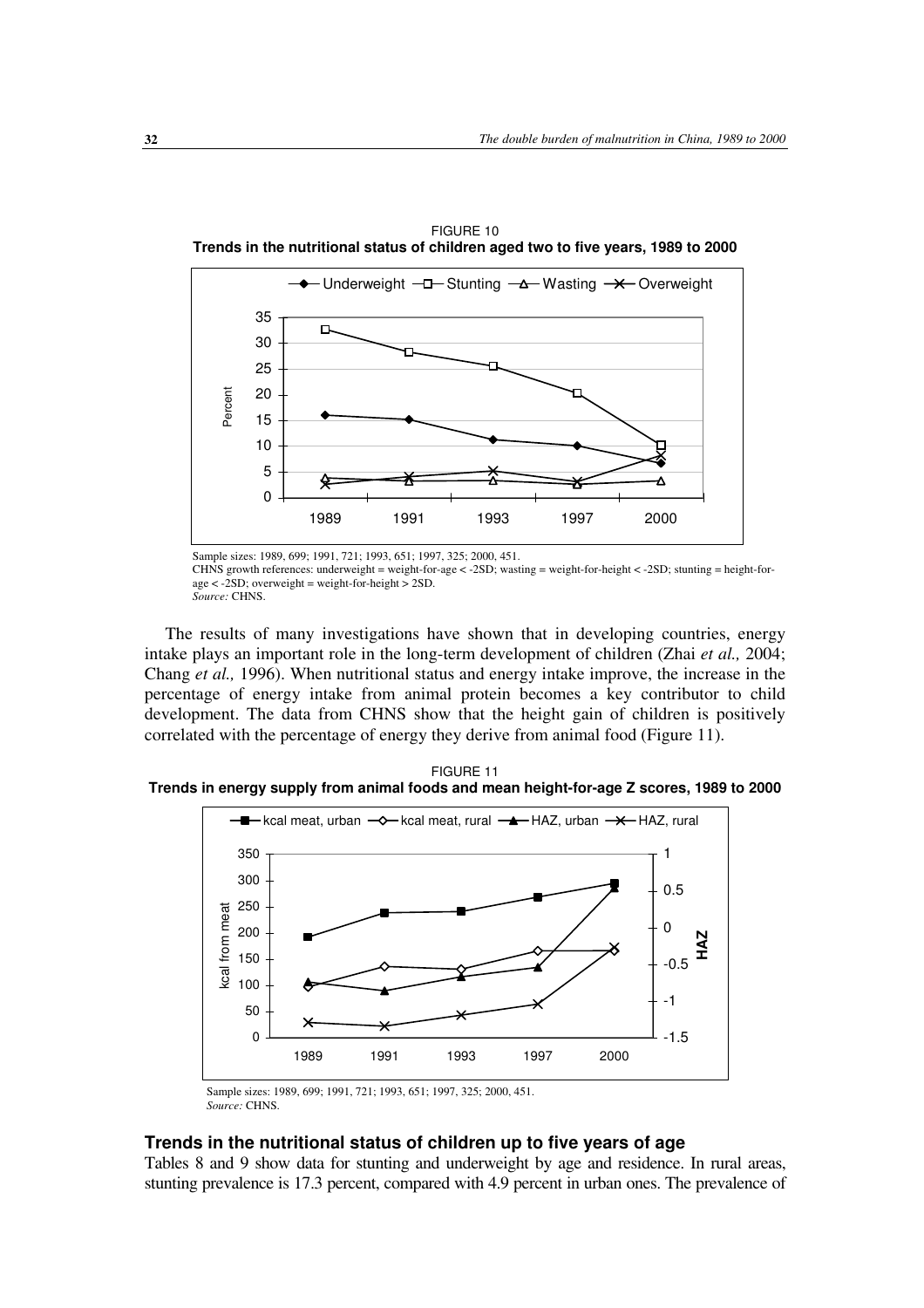underweight is lower than that of stunting, but differences by residence remain. A further disaggregation by economic status and residence (not shown) indicates that the prevalence rates of stunting and underweight in poor rural areas in 2002 were 29.3 and 14.4 percent, respectively. The prevalence of stunting and underweight were lowest among the one-year age group, at 8.0 and 2.6 percent, respectively. The highest prevalence of stunting in 2002 was in the 12 to 23 month age group, after which age prevalence decreased slightly.

| Trends in prevalence of stunting (percentage) by age and residence, 1992 and 2002 |      |       |       |      |       |    |  |  |  |
|-----------------------------------------------------------------------------------|------|-------|-------|------|-------|----|--|--|--|
| Age                                                                               |      | Urban | Rural |      | Total |    |  |  |  |
|                                                                                   | 1992 | 2002  | 1992  | 2002 | 1992  | 20 |  |  |  |

| Age              |      | Urban |      | Rural |      | <b>Total</b> |
|------------------|------|-------|------|-------|------|--------------|
|                  | 1992 | 2002  | 1992 | 2002  | 1992 | 2002         |
| $0-11$ months    | 10.7 | 3.9   | 15.2 | 9.2   | 14.4 | 8.0          |
| $12-23$ months   | 19.9 | 8.6   | 37.3 | 20.9  | 33.8 | 18.0         |
| $24 - 35$ months | 17.2 | 8.0   | 33.0 | 17.3  | 30.3 | 15.1         |
| 36-47 months     | 19.0 | 3.3   | 41.0 | 19.0  | 36.6 | 15.2         |
| 48-59 months     | 24.8 | 4.9   | 40.6 | 19.6  | 37.4 | 16.1         |
| Overall          | 19.1 | 4.9   | 35.0 | 17.3  | 31.9 | 14.3         |

Reference: WHO Growth Reference. *Source:* NNS.

TABLE 8

| TABLE 9 |  |  |  |
|---------|--|--|--|

| Trends in prevalence of underweight (percentage) by age and residence, 1992 and 2002 |  |
|--------------------------------------------------------------------------------------|--|
|--------------------------------------------------------------------------------------|--|

| Age                 |      | Urban |      | Rural | <b>Total</b> |      |  |
|---------------------|------|-------|------|-------|--------------|------|--|
|                     | 1992 | 2002  | 1992 | 2002  | 1992         | 2002 |  |
| $0 - 11$<br>months  | 8.7  | 1.7   | 10.0 | 2.9   | 9.7          | 2.6  |  |
| $12 - 23$<br>months | 9.8  | 4.6   | 21.8 | 9.6   | 19.3         | 8.4  |  |
| $24 - 35$<br>months | 10.6 | 5.1   | 21.0 | 11.2  | 19.2         | 9.8  |  |
| $36 - 47$<br>months | 8.5  | 2.4   | 23.8 | 11.7  | 20.7         | 9.4  |  |
| $48 - 59$<br>months | 12.4 | 3.4   | 19.5 | 11.5  | 18.1         | 9.6  |  |
| Overall             | 10.1 | 3.1   | 20.0 | 9.3   | 18.0         | 7.8  |  |

Reference: WHO Growth Reference.

*Source:* NNS.

#### **Trends in the nutritional status of adults**

CHNS and NNS provided detailed anthropometric data that made it possible to analyse the trends in adult nutritional status. The CHNS data were used to describe the trends in body mass index (BMI) distribution among adults aged 18 to 45 years. The World Health Organization (WHO)-defined cut-offs were used to classify adults as underweight, normal weight or overweight. Underweight was defined as BMI less than 18.5 kg/m<sup>2</sup>. BMI of more than  $25 \text{ kg/m}^2$ was classified as overweight/obese.

Figures 12 and 13 show trends in the BMI distribution of males and females aged 18 to 45 years. The shape of the BMI distribution curves of males and females changed over the 11 years from 1989 to 2000. The main characteristic of the change is a shift to the right for both the male and the female curves. For males, mean BMI increased from 21.3 to 22.4 kg/m<sup>2</sup>; for females, it increased from 21.8 to 22.5 kg/m<sup>2</sup>. At the same time, the dispersion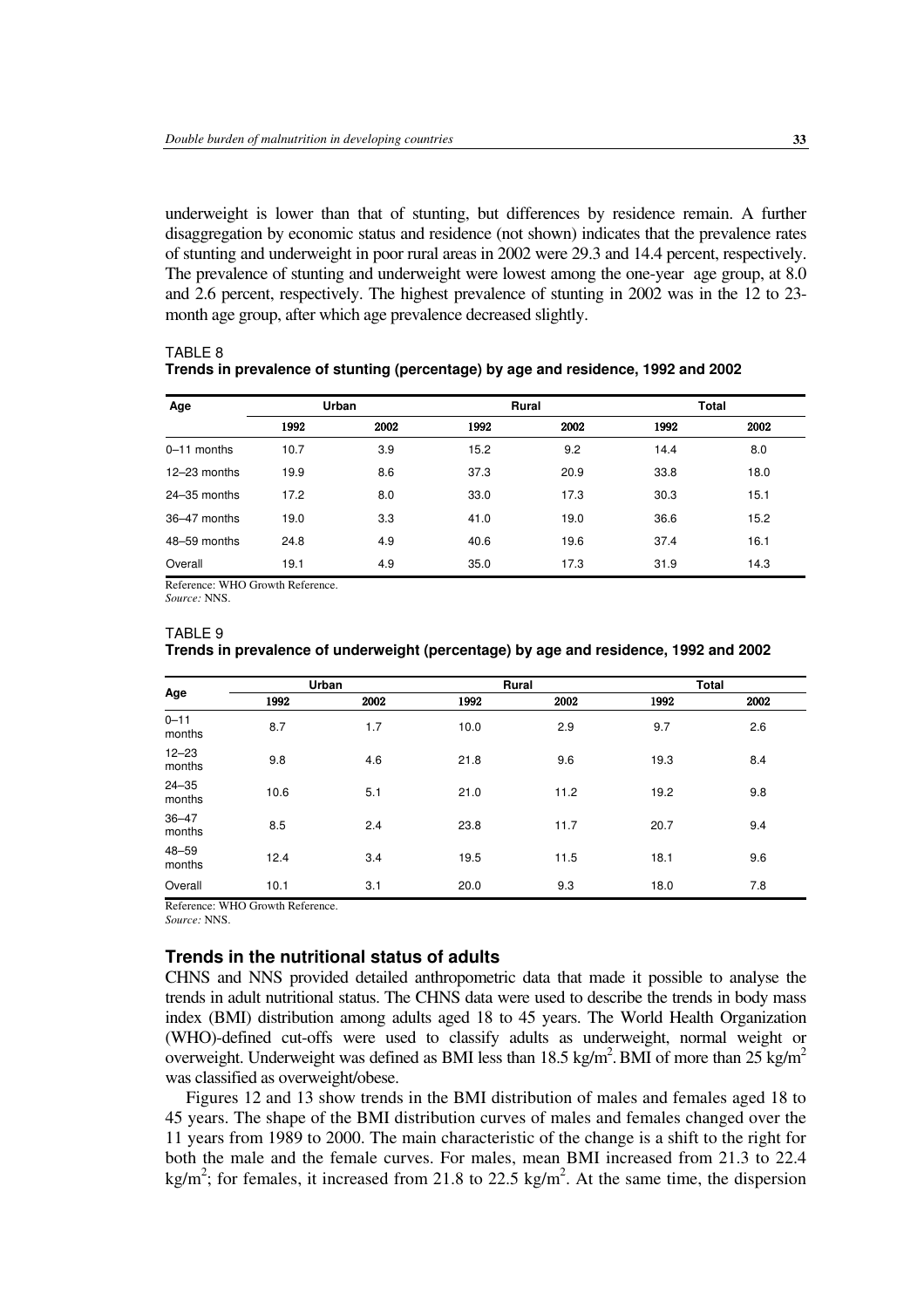of BMI distributions widened. For males, the standard deviation increased from 2.3 to 3.1, for females, from 2.7 to 3.2. When the male and female BMI distribution curves from 1989 to 2000 are compared, the mean BMIs for females in 1989 and 1997 are significantly higher than those for males. The difference in BMI distribution between genders disappeared in 2000, because the change was significantly higher in males than in females.

In 2002, the total prevalence of overweight and obesity was 22.7 percent; however, 6.8 percent of adults aged 18 to 45 years were underweight. The prevalence of adult obesity was 7.1 percent. It is estimated that 200 million Chinese adults are overweight, and 60 million obese. The prevalence rates of overweight and obesity among adults in large cities were 30.0 and 12.3 percent, respectively.

FIGURE 12 **Trends in under- and overnutrition in adults (18 to 45 years) by residence and gender, 1989 to 2000**



Sample sizes: 1989, 4 527; 1991, 7 204; 1993, 7 621; 1997, 7 969; 2000, 7 862. *Source:* CHNS.

FIGURE 13 **Changes in BMI distribution curves for males and females, 1989 to 2000**



Survey population: adult males 18 to 45 years; adult females 20 to 45 years. Sample sizes: 1989, 4 527; 1991, 7 204; 1993, 7 621; 1997, 7 969; 2000, 7 862. *Source:* CHNS*.*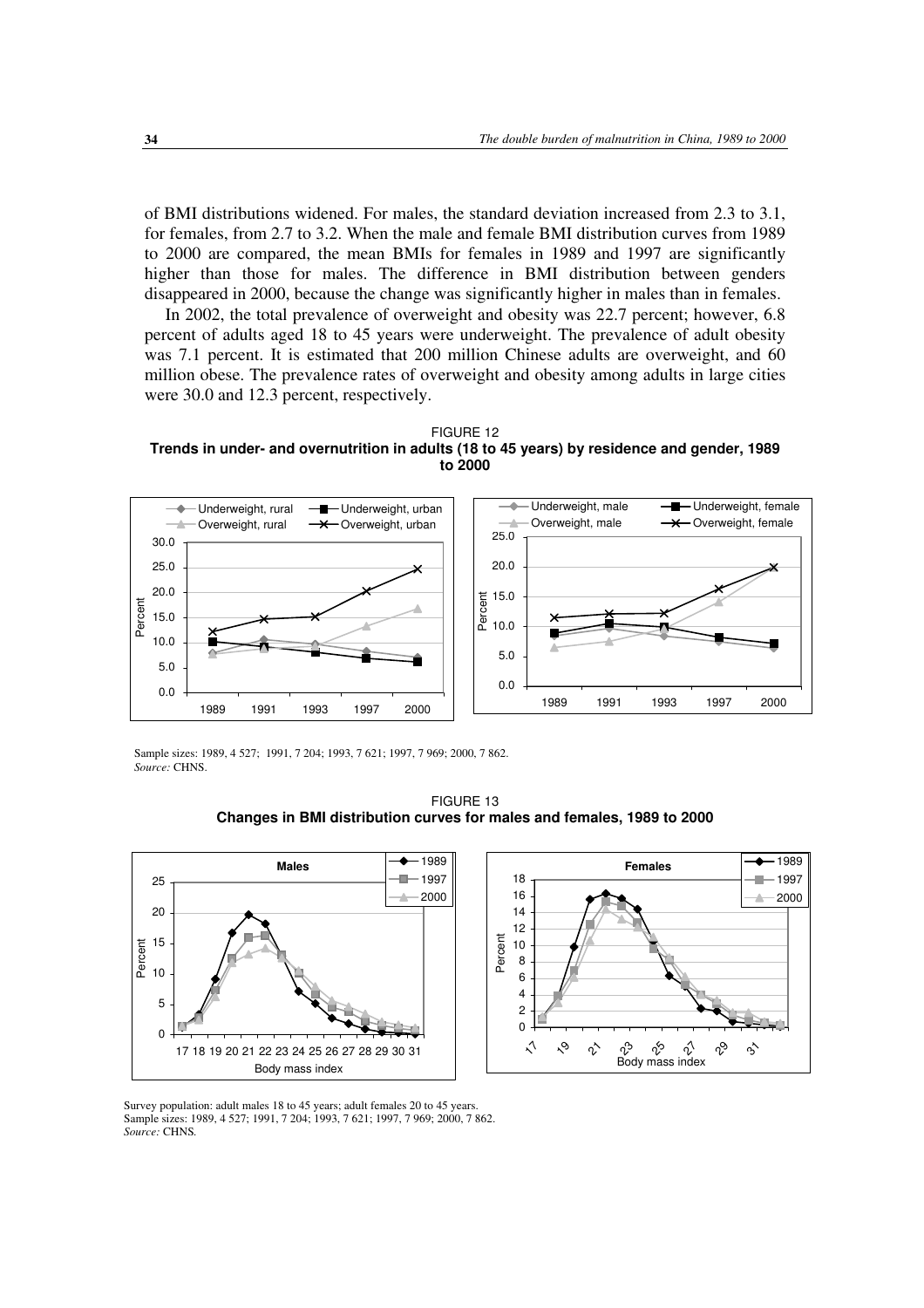| Age (years) | Overweight | <b>Obesity</b> | Overweight and obesity |
|-------------|------------|----------------|------------------------|
| $0 - 6$     | 3.4        | 2              | 5.4                    |
| $7 - 17$    | 4.2        | 1.8            | 6                      |
| 18 and over | 18.9       | 2.9            | 21.8                   |
| Overall     | 14.7       | 2.6            | 17.3                   |

#### TABLE 10 **Prevalence of overweight and obesity in China (percentages), 2002**

Sample size: 209 849. Reference: WHO reference.

*Source:* NNS.

## **Trends in micronutrient deficiencies**

Although the prevalence rates of micronutrient deficiencies, including iron and vitamin A, have declined in the past ten years, they are still common problems in China.

#### *Anaemia*

The NNS data from 1992 and 2002 were used to analyse changes in the prevalence of anaemia among the Chinese. The WHO and United Nations Children's Fund (UNICEF) cut-offs of 2001 were used to define the prevalence of anaemia. The results showed that prevalence decreased slightly in the period 1992 to 2002 (Table 11). In adults, the prevalence of anaemia in urban males declined from 15.2 to 12.0 percent, and in urban females it declined from 25.8 to 20.1 percent. The prevalence among rural males remained at 18 percent, and among rural females at 24 to 25 percent. The prevalence rates of anaemia among infants and children under two years of age, people over 60 years of age and child-bearing women were 24.2, 21.5 and 20.6 percent, respectively. Anaemia is still a public health problem in China.

## TABLE 11 **Changes in the prevalence of anaemia (percentages) by gender and residence, 1992 and 2002**

| Age         |      | Urban male |      | <b>Rural male</b> | Urban female |      | <b>Rural female</b> |      |
|-------------|------|------------|------|-------------------|--------------|------|---------------------|------|
| (years)     | 1992 | 2002       | 1992 | 2002              | 1992         | 2002 | 1992                | 2002 |
| $0 - 1$     | 23.0 | 29.9       | 29.5 | 33.9              | 28.8         | 24.5 | 30.0                | 32.8 |
| $2 - 4$     | 13.3 | 7.2        | 18.1 | 15.6              | 12.8         | 5.8  | 16.9                | 13.3 |
| $5 - 11$    | 14.8 | 8.4        | 14.7 | 14.0              | 15.7         | 9.0  | 17.0                | 13.3 |
| $12 - 17$   | 12.9 | 11.2       | 16.5 | 16.2              | 22.7         | 13.0 | 16.3                | 19.0 |
| $18 - 44$   | 11.9 | 10.9       | 14.4 | 14.6              | 26.5         | 23.7 | 24.7                | 27.2 |
| $45 - 59$   | 16.3 | 13.1       | 20.6 | 21.5              | 29.1         | 21.1 | 27.2                | 28.0 |
| 60 and more | 26.2 | 18.3       | 34.1 | 31.9              | 31.5         | 20.9 | 32.9                | 31.3 |
| Overall     | 15.2 | 12.0       | 17.8 | 18.0              | 25.8         | 20.1 | 23.3                | 24.9 |

*Source:* NNS.

## *Vitamin A deficiency*

In 2002, the prevalence of vitamin A deficiency (VAD) (measured as serum retinol  $<$  20  $\mu$ g/dl) among children aged three to 12 years was 9.3 percent, in urban areas it was 3.0 percent, and in rural ones 11.2 percent. The prevalence of marginal VAD (measured as serum retinol between 20 and 29µg/dl) was 45.1 percent, with a prevalence in urban areas of 29.0 percent and in rural areas of 49.6 percent.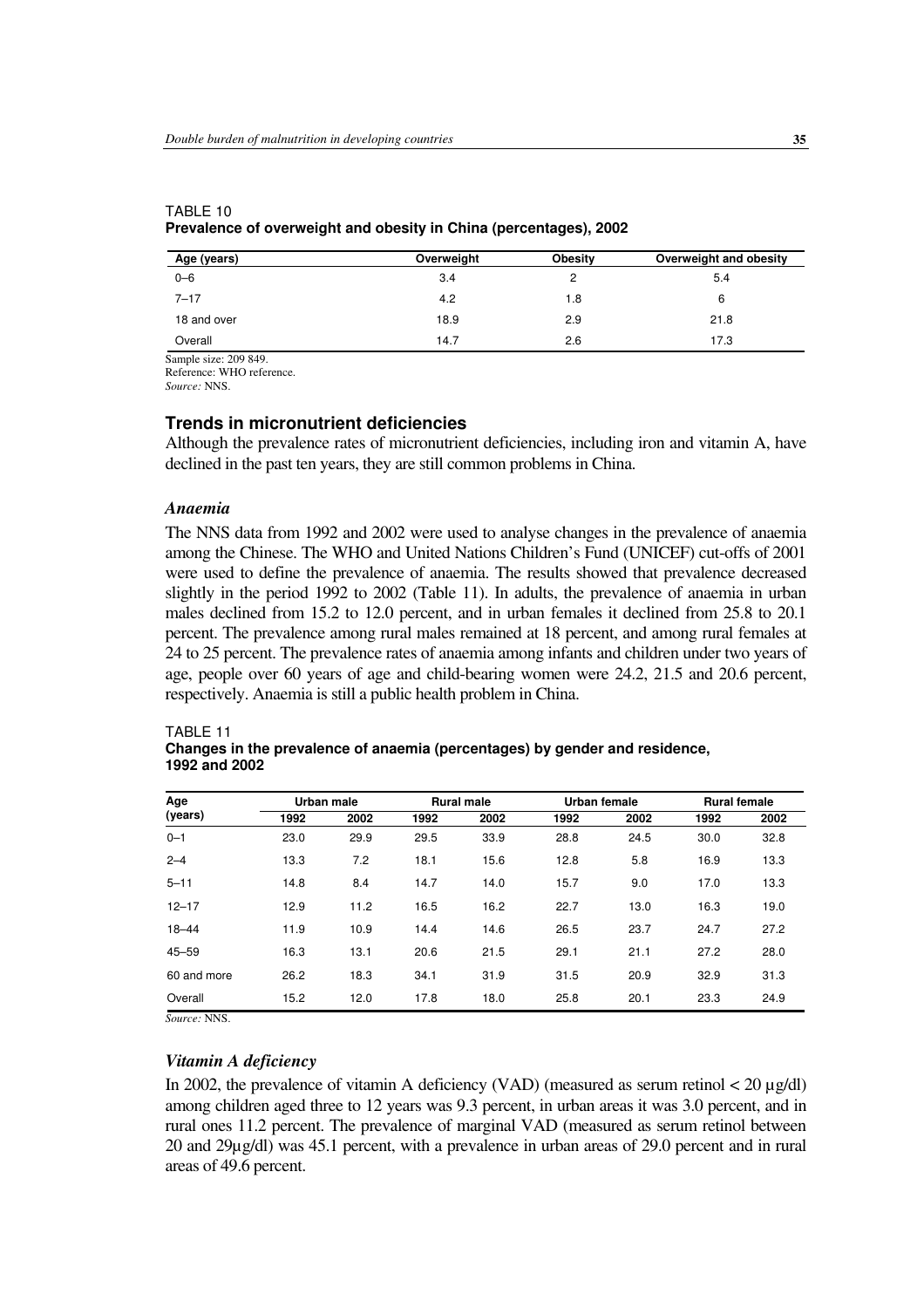## *Iodine deficiency*

The prevalence of goitre among children eight to ten years of age declined from 20 percent in 1995 to 6 percent in 2002; in 2002 it was less than 5 percent in 12 provinces, between 5 and 10 percent in 14 provinces, and more than 10 percent in five provinces.

## **TRENDS IN CHRONIC DISEASE RISK FACTORS Hypertension**

The 2002 NNS data and the 1991 National Sample Hypertension Survey data were used to study the prevalence of hypertension. Hypertension was defined as a mean systolic blood pressure of  $\geq$ 140 mm Hg, mean diastolic blood pressure of  $\geq 90$  mm Hg, or both, when taken at two ambulatory visits five to 14 days apart. The prevalence of hypertension in people over 18 years of age increased from 11.9 percent in 1991 to 18.8 percent in 2002. It is estimated that more than 160 million people in China have hypertension. Compared with 1991, the prevalence of hypertension increased by 31 percent, and there have been more than 70 million new hypertension patients in the past decade. The prevalence of hypertension in rural areas also increased rapidly; there is no significant difference between urban and rural prevalence rates.

TABLE 12 **Trends in the prevalence of hypertension in adults, 1991 and 2002**

| Gender  | 1991 | 2002 |
|---------|------|------|
| Male    | 12.3 | 20.2 |
| Female  | 11.5 | 18.0 |
| Overall | 11.9 | 18.8 |

*Sources:* NNS, 2002; National Hypertension Survey, 1991.

## **Diabetes**

It is estimated that there are more than 20 million diabetic patients in China. In 2002, the prevalence of type-2 diabetes among adults over 18 years of age was 2.6 percent, and among those over 60 years of age living in large cities it was 16.97 percent. The prevalence of diabetes is significantly higher in urban than in rural areas; in 2002, the prevalence in large cities was three times as much as it was in rural areas.

There are insufficient history data on diabetes to allow the change in prevalence of type-2 diabetes in China to be described. However, data from urban areas in the National Diabetes Survey in 1996 and the NNS in 2002 can be compared (Table 13). The prevalence of type-2 diabetes in large cities increased from 4.58 to 6.07 percent during the 1996 to 2002 period.

TABLE 13 **Trends in the prevalence of type-2 diabetes among adults in China, 1996 and 2002**

| Age       | 1996       |                   | 2002       |                   |       |  |
|-----------|------------|-------------------|------------|-------------------|-------|--|
| (years)   | Large city | <b>Small city</b> | Large city | <b>Small city</b> | Rural |  |
| $18 - 44$ |            |                   | 3.13       | 1.45              | 0.98  |  |
| $45 - 59$ |            |                   | 9.88       | 6.88              | 2.96  |  |
| $\geq 60$ |            |                   | 16.97      | 11.37             | 4.41  |  |
| Overall   | 4.58       | 3.37              | 6.07       | 3.74              | 1.83  |  |

*Sources:* NNS, 2002; National Diabetes Survey, 1996.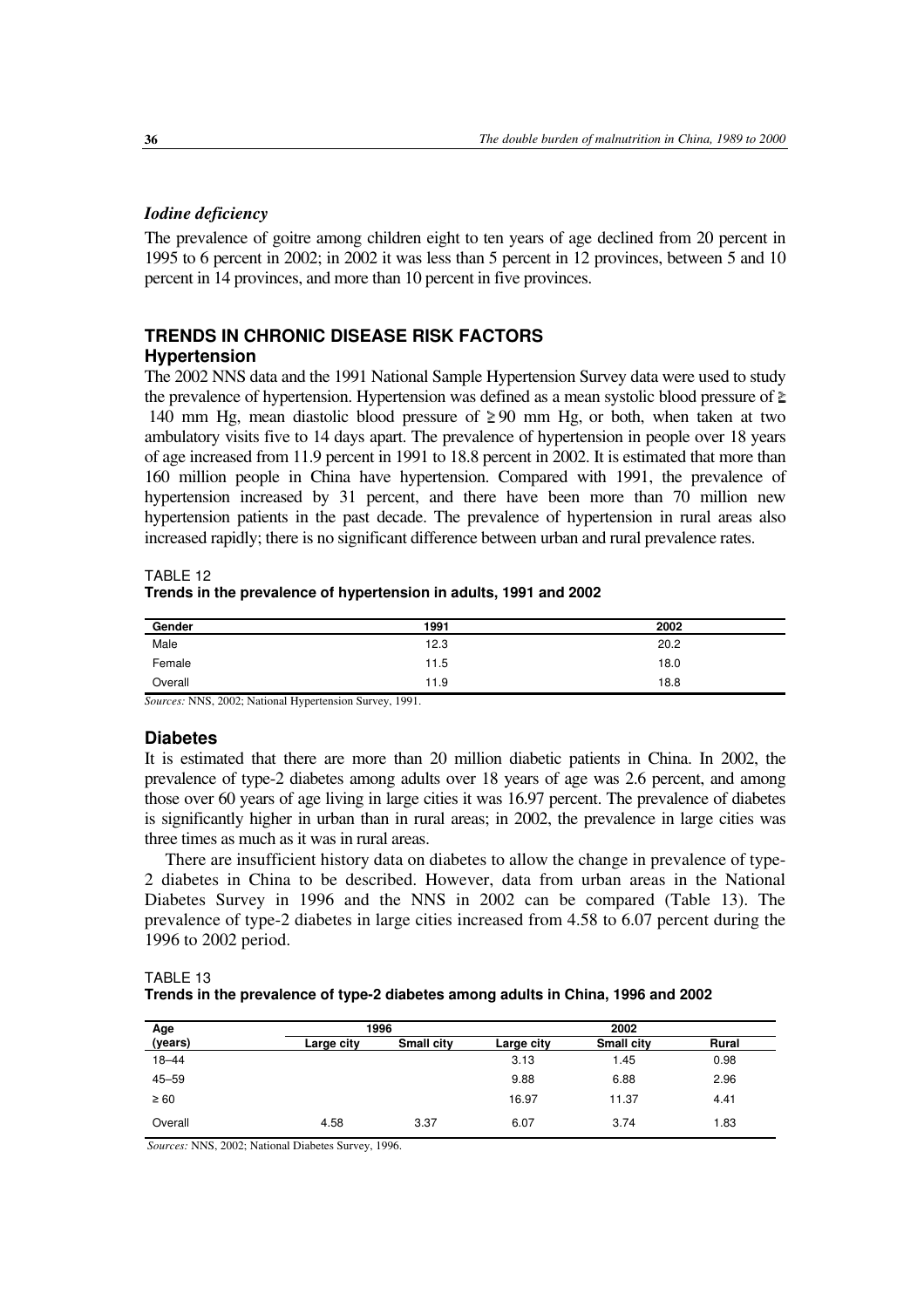## **Blood lipids**

The 2002 NNS was the first survey to provide national information about abnormal blood lipid levels in China. Hypercholesterolaemia was defined as blood cholesterolaemia of  $\geq$  5.72 mmol/l, while blood cholesterolaemia between 5.20 and 5.71 mmol/l was defined as borderline high cholesterol. Low serum HDL cholesterol was defined as serum HDL  $\leq$  0.91 mmol/l, and hypertriglyceridaemia as serum triglyceridaemia  $\geq 1.70$  mmol/l. A person who has one of these conditions is regarded as being in the abnormal blood lipids group.

The results show that the problem of abnormal blood lipid levels in China requires close attention. The prevalence of abnormal blood lipid levels among adults over 18 years of age was 18.6 percent – 22.2 percent among males and 15.9 percent among females. In 2002, it was estimated that 160 million people suffered from abnormal blood lipid levels. The prevalence rates of various types of abnormalities were: hypercholesterolaemia, 2.9 percent overall, 2.7 percent in males, and 2.9 percent in females; hypertriglyceridaemia, 11.9 percent overall, 14.5 percent in males, and 9.9 percent in females; and low blood HDL cholesterol, 7.4 percent overall, 9.3 percent in males, and 5.4 percent in females. An additional 3.9 percent of survey subjects had borderline high cholesterol levels. There was no significant difference in the prevalence of abnormal blood lipid levels between middleaged and elderly subjects, nor any significant difference between urban and rural populations.

#### **Physical activity levels**

Large changes in technology at the workplace and in leisure activities are linked to rapid declines in physical activity. Economic activities are shifting towards the service sector, particularly in urban areas.

Data from CHNS for the last decade show a remarkable downward shift for the proportion of adults aged 18 to 45 years whose daily activity profile (based on occupation) would put them into a heavy activity category, compared with those in the light and medium categories.

The ownership of television sets has increased considerably over the past 20 years, especially in rural areas and among lower-income groups. In 2000, more than 90 percent of Chinese households owned a television. Television ownership represents a major potential source of inactivity.

| <b>Activity level</b> | 1989 | 1991 | 1993 | 1997 | 2000 |
|-----------------------|------|------|------|------|------|
| Light                 | 16.5 | 16.2 | 16.2 | 13.8 | 24.1 |
| Moderate              | 18.9 | 19.0 | 18.9 | 21.3 | 25.2 |
| Heavy                 | 64.6 | 64.8 | 64.9 | 65.0 | 50.7 |

TABLE 14 **Trends in physical activity levels among Chinese adults (percentages), 1989 to 2000**

Classifications: light physical activity = working in standing position (e.g., office worker, watch repairer, salesperson, laboratory technician, teacher); moderate physical activity (e.g., student, driver, electrician, metal worker); heavy physical activity (e.g., logger, miner, stonecutter, farmer, dancer, steelworker, athlete). *Source:* CHNS.

## **TRENDS IN MORBIDITY AND MORTALITY FROM CHRONIC AND INFECTIOUS DISEASE**

In the past 20 years, the prevalence rates of chronic diseases have increased rapidly in China, while mortality from infectious disease has declined (Figure 14 and Table 15). China has shifted from infections and malnutrition to diseases related to hypertension, coronary heart disease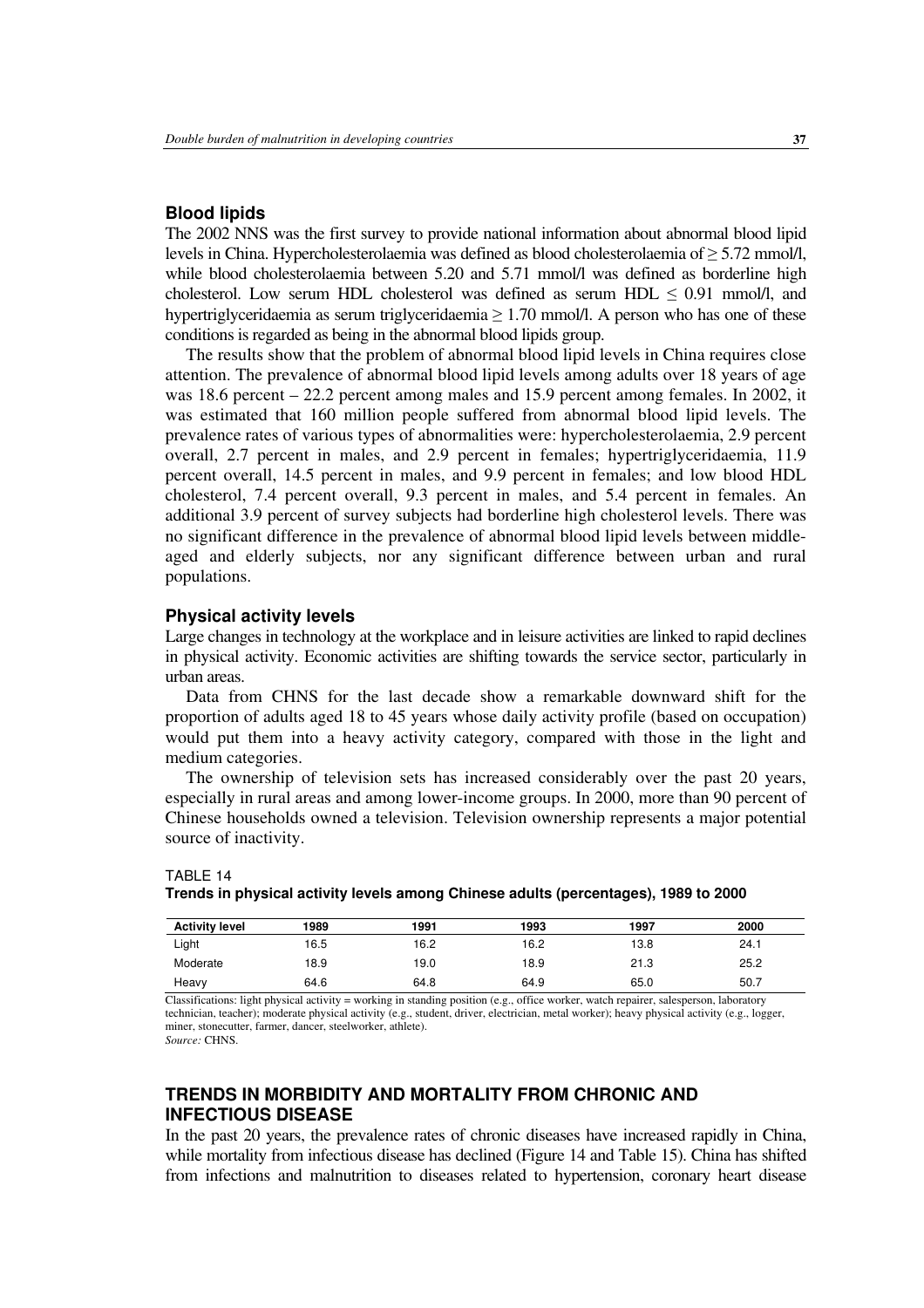(CHD) and cancers. Chronic diseases have become the main cause of death in China. In 2000, the leading cause of death was cancer, followed by cerebral-vascular disease and CHD. Although infectious diseases are no longer the main causes of death, the morbidity levels from hepatitis, tuberculosis and dysentery remain high, and the burden of infectious diseases is still very high.





*Source:* Ministry of Health of China.

#### TABLE 15 **Trends of morbidity and mortality rates to infectious disease (per 100 000 population), 1990 to 2002**

|      | 1990 to 2002     |      |                                                                                           |      |        |                  |       |         |            |                          |
|------|------------------|------|-------------------------------------------------------------------------------------------|------|--------|------------------|-------|---------|------------|--------------------------|
|      | <b>Hepatitis</b> |      | <b>Tuberculosis</b>                                                                       |      |        | <b>Dysentery</b> |       | Malaria | <b>HIV</b> |                          |
| Year |                  |      | Morbidity Mortality Morbidity Mortality Morbidity Mortality Morbidity Mortality Morbidity |      |        |                  |       |         |            | <b>Mortality</b><br>rate |
| 1990 | 117.57           | 0.16 |                                                                                           |      | 127.44 | 0.17             | 10.56 | 0.00    |            |                          |
| 1991 | 116.87           | 0.14 |                                                                                           |      | 115.58 | 0.10             | 8.88  | 0.00    |            |                          |
| 1992 | 109.12           | 0.12 |                                                                                           |      | 79.55  | 0.06             | 6.40  | 0.00    |            |                          |
| 1993 | 88.77            | 0.10 |                                                                                           |      | 54.50  | 0.04             | 5.05  | 0.00    |            |                          |
| 1994 | 73.52            | 0.09 |                                                                                           |      | 74.84  | 0.02             | 5.29  | 0.00    |            |                          |
| 1995 | 63.63            | 0.09 |                                                                                           |      | 73.30  | 0.04             | 4.19  | 0.00    |            |                          |
| 1996 | 63.41            | 0.08 |                                                                                           |      | 66.31  | 0.03             | 3.08  | 0.00    |            |                          |
| 1997 | 66.05            | 0.09 | 39.21                                                                                     | 0.07 | 59.69  | 0.03             | 2.87  | 0.00    | 0.15       | 0.00                     |
| 1998 | 65.78            | 0.07 | 34.69                                                                                     | 0.07 | 55.34  | 0.03             | 2.67  | 0.00    | 0.10       | 0.00                     |
| 1999 | 71.68            | 0.06 | 41.72                                                                                     | 0.07 | 48.30  | 0.02             | 2.39  | 0.00    | 0.18       | 0.00                     |
| 2000 | 64.91            | 0.07 | 43.75                                                                                     | 0.03 | 40.79  | 0.01             | 2.02  | 0.00    | 0.20       | 0.00                     |
| 2001 | 65.46            | 0.06 | 44.89                                                                                     | 0.03 | 39.86  | 0.01             | 2.15  | 0.00    | 0.30       | 0.00                     |
| 2002 | 66.10            | 0.08 | 43.58                                                                                     | 0.08 | 36.23  | 0.02             | 2.65  | 0.00    | 0.33       | 0.00                     |

*Source:* China Disease Surveillance.

## **POLICIES AND PROGRAMMES**

China is undergoing a remarkably – and undesirably – rapid transition towards a stage of the nutrition transition characterized by high rates of DR-NCDs. Some public sector organizations in China have combined their efforts in the initial stages of systematic attempts to reduce these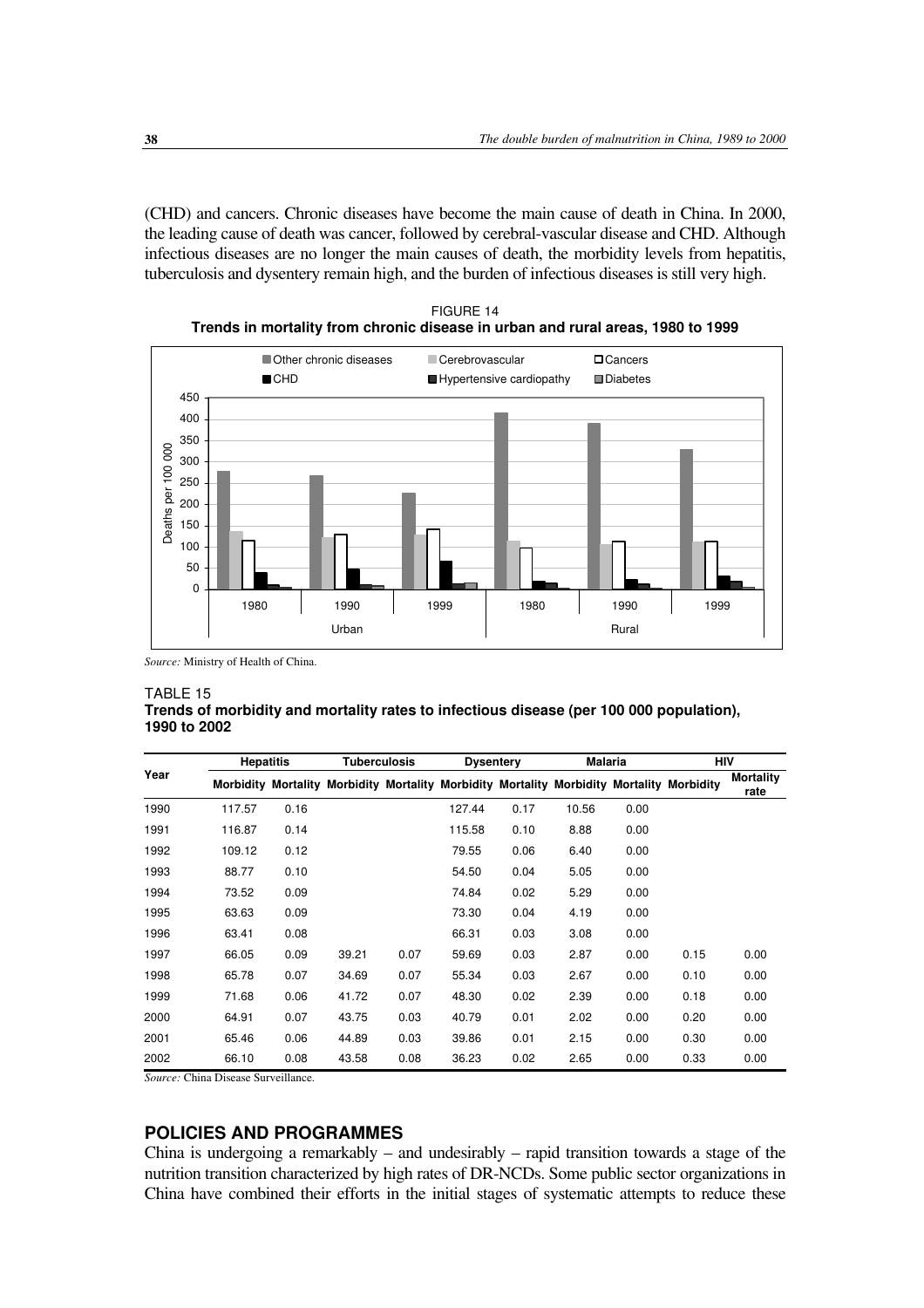problems. Such efforts, which focus on both under- and overnutrition, include the new Dietary guidelines for Chinese residents, the Chinese Pagoda and the National Plan of Action for Nutrition in China, which has been issued by the highest body of the government – the State Council. Apart from some activities in the agriculture sector, few systematic efforts are having an impact on behaviour. In the health sector, efforts to reduce hypertension and diabetes are increasing, but limited work is being done in the nutrition sector. There is a need for nutrition education activities and dissemination to promote the principles of the Dietary guidelines for Chinese residents, as well as more guidance on increased physical activity and its benefits (Zhai *et al.,* 2002b).

#### **CONCLUSION**

The nutrition and health status of Chinese people has improved significantly in the past 20 years. China is one of the world's most rapidly developing countries. Over the past two decades, the annual gross domestic product (GDP) growth rate was more than 8 percent, the highest in recent world history (World Bank, 2002). As a result, the proportion of the absolutely poor population in China decreased sharply from 80 percent in 1978 to less than 12 percent in 1989; the proportion of the extremely poor decreased from 20 to 6 percent over the same period (State Statistical Bureau, 2002). China has achieved remarkable economic progress and high levels of education, and a rapid evolution of the Chinese diet has accompanied these economic shifts and related social changes.

Historically, the Chinese diet has been primarily plant-based. The classic diet includes cereals and vegetables, with few animal foods. Many experts consider such a diet to be very healthy when adequate levels of intake are achieved (Du *et al.,* 2002; Campbell, Parpia and Chen, 1998). The fat intake of the Chinese population remained at a low level for a relatively long time. Since the 1990s, however, there have been noticeable changes in the Chinese dietary pattern resulting from rapid economic development, an adequate food supply and changes in consumption patterns. With income increases, the consumption of animal food – particularly meat and eggs – has grown dramatically, while consumption of cereals and tubers has decreased.

The quality of the average diet in China has improved significantly. Energy and protein intakes among both urban and rural populations have been basically satisfactory, consumption of meat, poultry, eggs and other animal products has increased significantly as has the percentage of good-quality protein in the diet. In general, the changes have improved the quality of the Chinese diet, but there are some alarming trends in the proportional intake of energy from fat, the increased consumption of saturated fat and cholesterol and the decreasing consumption of fruits and vegetables. Many, but not all, of these changes are more pronounced in urban areas (Du *et al.,* 2002; Campbell, Parpia and Chen, 1998; Zhai *et al.,* 2002a; Wang *et al.,* 2003; Popkin and Du, 2003; Popkin, Lu and Zhai, 2002), and dietary patterns among urban residents are not entirely satisfactory. Meat and oil consumption is too high, and cereal consumption is at a relatively low level. Low consumption of dairy products remains a common problem in China.

China is facing simultaneous challenges of malnutrition and overnutrition. The growth of children and teenagers has improved steadily. The prevalence of malnutrition and nutrition deficiencies such as stunting and underweight in children under six years of age, has decreased continuously (UNESCAP, 2004; UNDP, 2004; Du *et al.,* 2002; Campbell Parpia and Chen, 1998; Chang *et al.,* 1996; Zhai *et al.,* 2004; Wang, Monteiro and Popkin, 2002). Deficiencies of micronutrients such as iron and vitamin A are still important public health problems in both urban and rural populations. The prevalence of malnutrition is still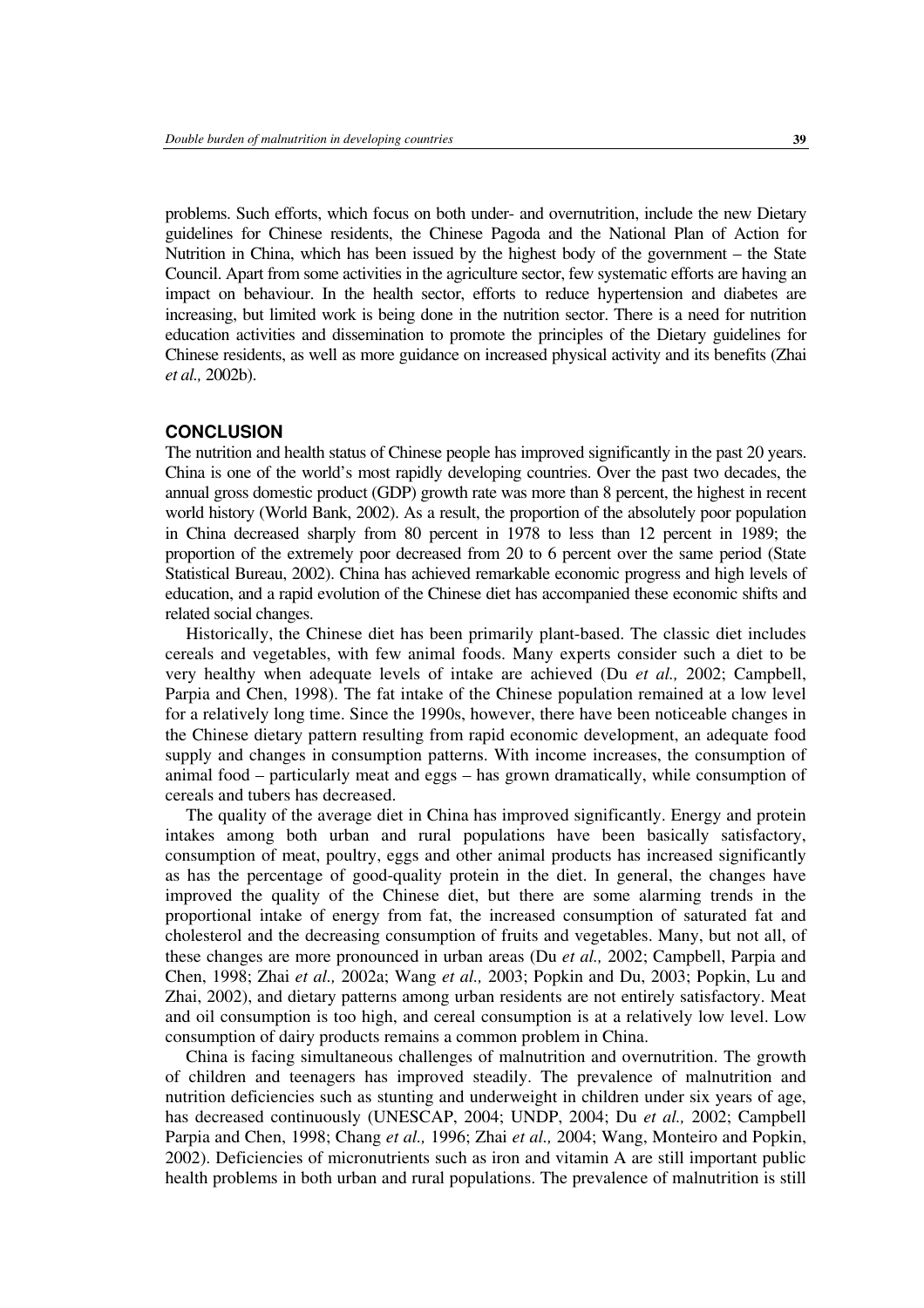high: in 2002, 14.3 percent of preschool children were stunted, while 7.8 percent of preschool children and 6.8 percent of adults were suffering from underweight (NNS, 2005). On the other hand, the prevalence of overweight and obesity has risen at a relatively high degree, and stood at 22.7 percent for the overall population in 2002 (NNS, 2005).

Mortality from infectious diseases such as hepatitis, dysentery and malaria has been controlled in the past 20 years. Meanwhile, however, China is shifting remarkably quickly to a stage of the nutrition transition dominated by high intakes of fat and animal food, and an increasing prevalence of DR-NCDs such as obesity, diabetes mellitus, cardiovascular disease and cancer. The overweight and obesity prevalence and the morbidity to NCDs such as hypertension and type-2 diabetes have increased significantly in the past 20 years (Popkin *et al.,* 2001; Wang *et al.,* 2004). High dietary energy, high dietary fat and reduced physical activity are closely related to the occurrence of overweight, obesity, diabetes and abnormal blood lipid level. High salt intake increases the risks of hypertension. It should be emphasized that those with higher levels of fat intake and lower physical activity are at the highest risk of these chronic diseases (Popkin, 2001). Overweight, obesity and related chronic diseases have increased in both children and adults in the past 20 years and are now a major public health problem in China. In view of China's rapid nutrition transition, it is necessary to provide better guidance to the public to enable them to make rational dietary choices and take measures to control their high intakes of dietary fat and cholesterol – factors that are very significant in the prevention and control of chronic diseases.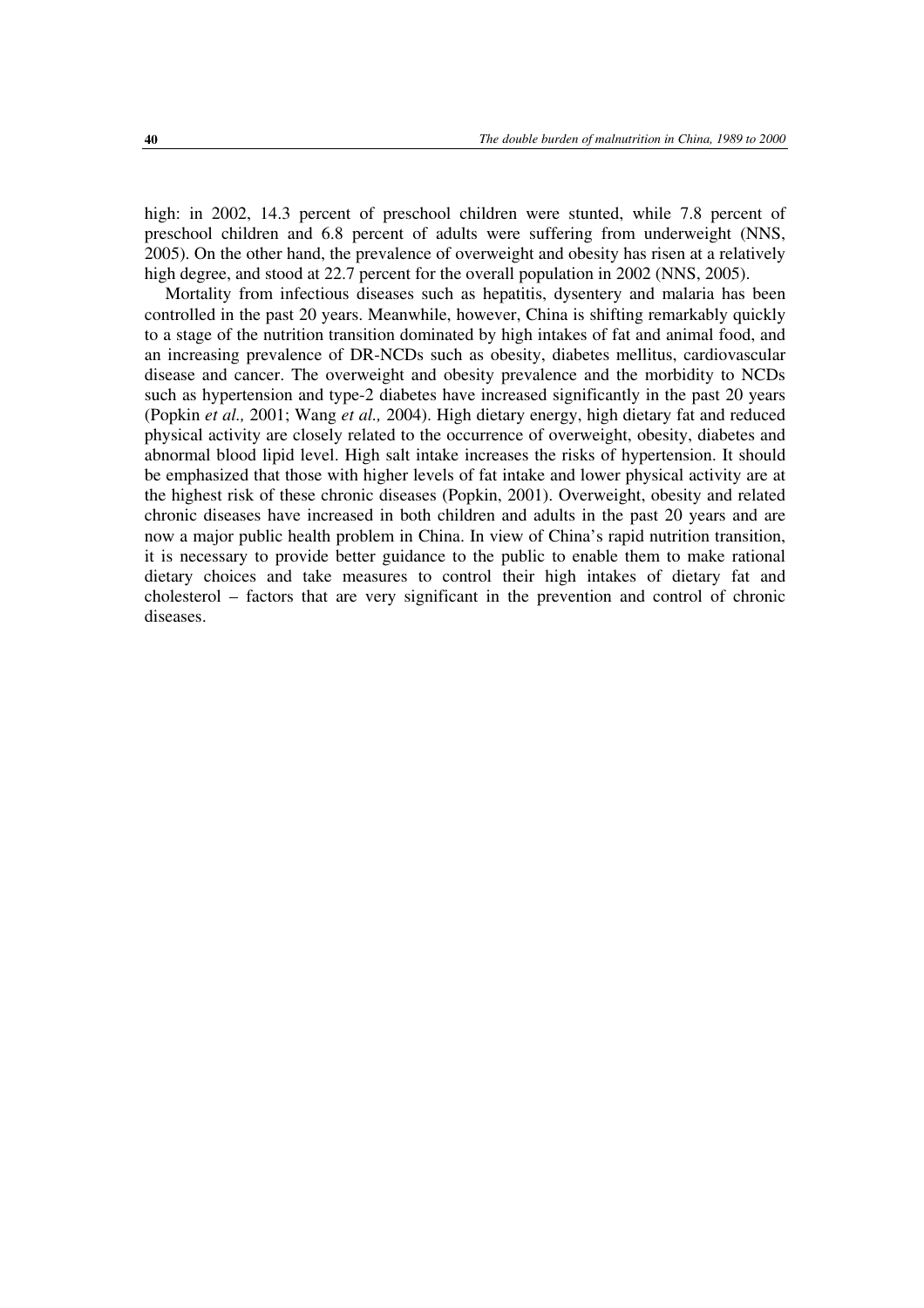## **REFERENCES**

**Bell, A.C., Ge, K. & Popkin, B.M.** 2002. The road to obesity or the path to prevention: motorized transportation and obesity in China. *Obesity Research,* 10: 277–283.

**Campbell, T.C., Parpia, B. & Chen, J.** 1988. Diet, lifestyle, and the etiology of coronary artery disease: the Cornell China study. *Am. J. Cardiol*., 82: 18–21T.

**Chang, S.Y., Chang, Y., Fu, Z.Y. & He, W.** 1996. Multiple factor analysis of the nutrition status of children in poor rural counties of China. *Hygiene Research,* 25(Suppl.): 83–86.

**Du, S., Lu, B., Zhai, F. & Popkin, B.** 2002. A new stage of the nutrition transition in China. *Public Health Nutrition,* 5(1A): 169–174.

**National Hypertension Survey of China.** 1991 and 1993. Informal reports. (unpublished)

**NNS.** 2005. *The synthetical report of the National Nutrition Survey of China 2002.* Public Health Press. **Popkin, B.M.** 2001. Nutrition in transition: The changing global nutrition challenge. *Asia Pac. J. Clin. Nutr.*, 10: S13–S18.

**Popkin, B.M. & Du, S.** 2003. Dynamics of the nutrition transition toward the animal foods sector in China and its implications: a worried perspective. *J. Nutr.,* 133: 3898S–3906S.

**Popkin, B.M., Lu, B. & Zhai, F.** 2002. Understanding the nutrition transition: measuring rapid dietary changes in transitional countries. *Public Health Nutr.,* 5: 947–953.

Popkin, B.M., Horton, S., Kin, S. & Gao, J. 2001. Trends in diet, nutrition status, and diet-related noncommunicable disease in China and India: the economic costs of the nutrition transition. *Nutrition Reviews*, 59(12): 379–390.

**State Statistical Bureau.** 1980 to 2002. *China Statistical Yearbook.* China Statistic Press. **State Statistical Bureau.** 2002. *China Statistical Yearbook 2001.* China Statistic Press.

**Stookey, J.D.** 2001, Energy density, energy intake and weight status in a large free-living sample of Chinese adults: exploring the underlying roles of fat, protein, carbohydrate, fiber and water intakes. *Eur. J. Clin. Nutr.*, 55: 349–359.

**UNDP.** 2004. *Human development report, 2004.* New York, United Nations Development Programme (UNDP). Available at http://hdr.undp.org/reports/global/2004/.

**UNESCAP.** 2004. *Asia Pacific in Figures.* United Nations Economic and Social Commission for Asia and the Pacific (UNESCAP). 70 pp. Available at: www.unescap.org/stata/data/apif/index.asp.

**Wang, Y., Monteiro, C. & Popkin, B.M.** 2002. Trends of obesity and underweight in older children and adolescents in the United States, Brazil, China and Russia. *Am. J. Clin. Nutr.,* 75: 971–977.

**Wang, H., Zhai, F., Du, S., Ge, K. & Popkin, B.M.** 2003. The changing trend of dietary fat intake of Chinese population: an eight provinces case study in China. *Acta Nutrimenta Sinica,* 25(1): 234–238.

**Wang, H., Zhai, F., He, Y., Du, S. & Hao, H.** 2004. Trends in overweight among Chinese adults in some provinces from 1989 to 2000. *Acta Nutrimenta Sinica*, 26(5): 329–332.

**World Bank.** 2002. *World development report, 2002.* New York.

**Zhai, F., Wang, H., Du, S., Ge, K. & Popkin, B.M.** 2002a. The changing trend of dietary pattern of Chinese population: an eight provinces case study in China. *Acta Nutritimenta Sinica*, 24(4): 6–10.

**Zhai, F., Fu, D., Du, S., Ge, K., Chen, C. & Popkin, B.M.** 2002b. What is China doing in policy-making to push back the negative aspects of the nutrition transition? *Public Health Nutr.*, 5: 269–273.

**Zhai, F., Wang, H., Chang, S., Fu, D., Ge, K. & Popkin, B.M.** 2004. The current status, trend, and influencing factor to malnutrition of infants and children in China. *J. Community Nutrition,* 6(2): 78–85.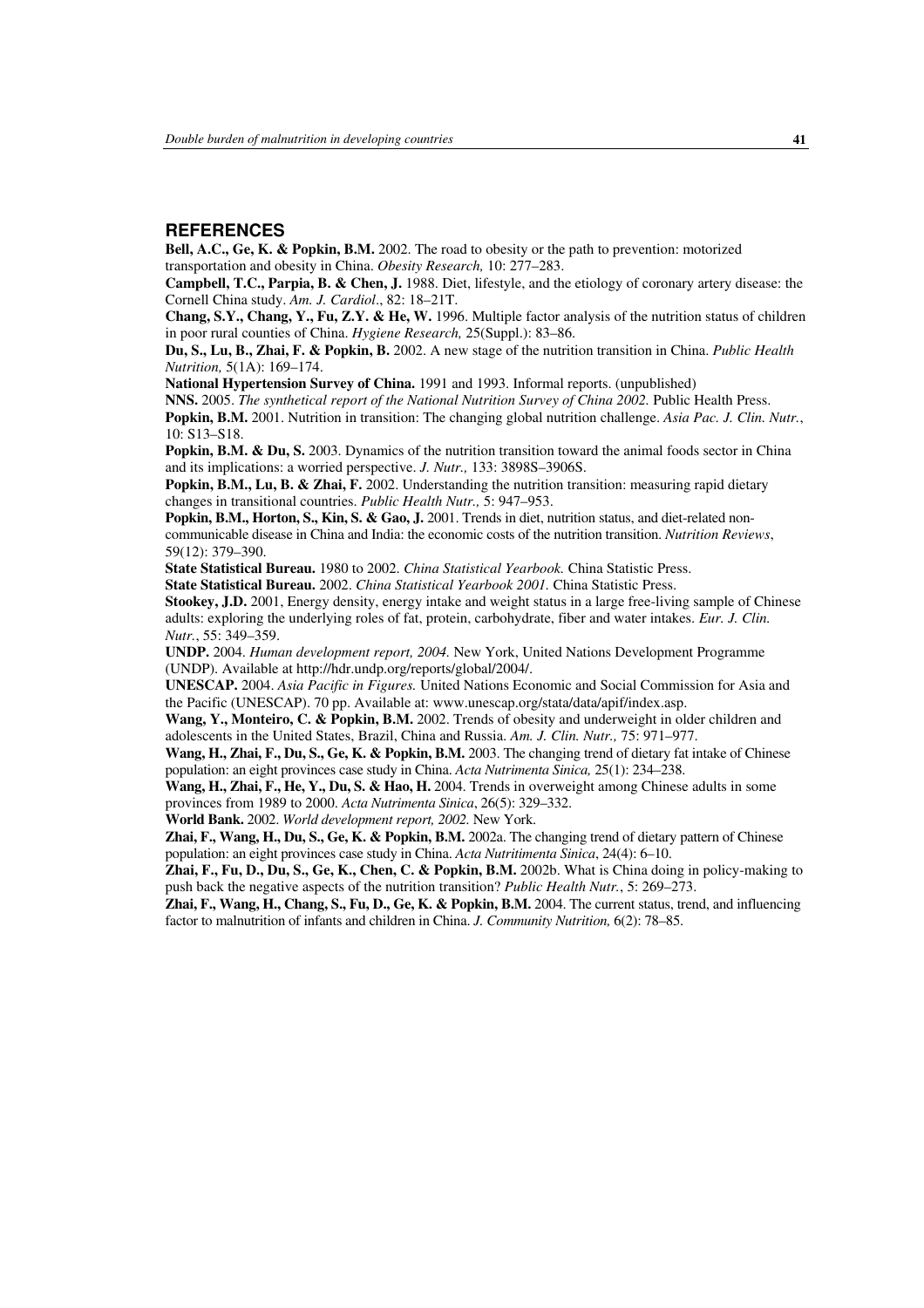PAGINABIANCA 12-11-2003 14:48 Pagina 1

₽

 $\overline{\bigoplus}$ 

 $\overline{\bigoplus}$ 

 $\overline{\varphi}$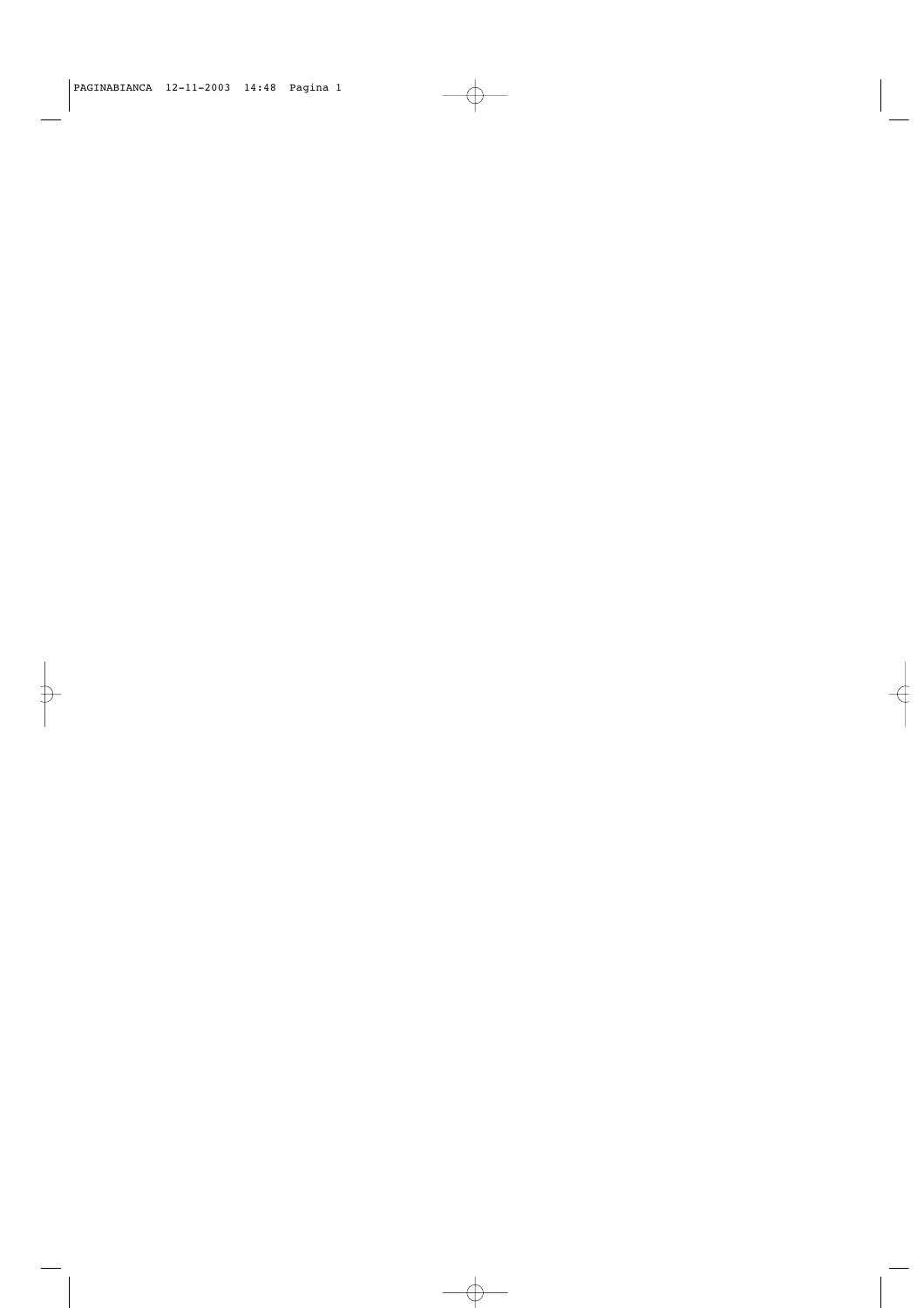# **Assessment of dietary changes and their health implications in countries facing the double burden of malnutrition: Egypt, 1980 to 2005**

H. Hassan, W. Moussa and I. Ismail, National Nutrition Institute

## **INTRODUCTION1**

Egypt lies in the northwest corner of Africa and has the largest population of the Arab countries – 68.6 million people – according to population estimates made in 2004 (CAPMAS, 2004). The total land area is approximately 1 million  $km^2$ , only 6 percent of which is inhabited. Population density in the inhabited areas (primarily the Nile valley and delta) is therefore very high

## **DEMOGRAPHY AND URBANIZATION**

The Egyptian population is estimated to have increased from 40.5 million in 1980 to 68 million in 2003. The average annual growth rate during the period 1976 to 1986 was 2.75 percent, decreasing to 2.08 percent in 1986 to 1996, and then increasing slightly again to 2.3 percent (Figure 1).



FIGURE 1 **Average population growth rates (percentage), 1897 to 2002**

*Sources:* CAPMAS, 2004; EHDR, 2004.

The urban population has been growing rapidly since the early and mid-1980s, and now constitutes somewhat more than 40 percent of the total, with a decreasing growth rate that the most recent estimates put at 1.8 percent per annum (Figure 2). The declining growth rate of the urban sector may reflect the greater success of family planning efforts in urban than in rural

 $1$  This section was investigated by A. El-Hady Abbas, S. Khairy and M. Shehata.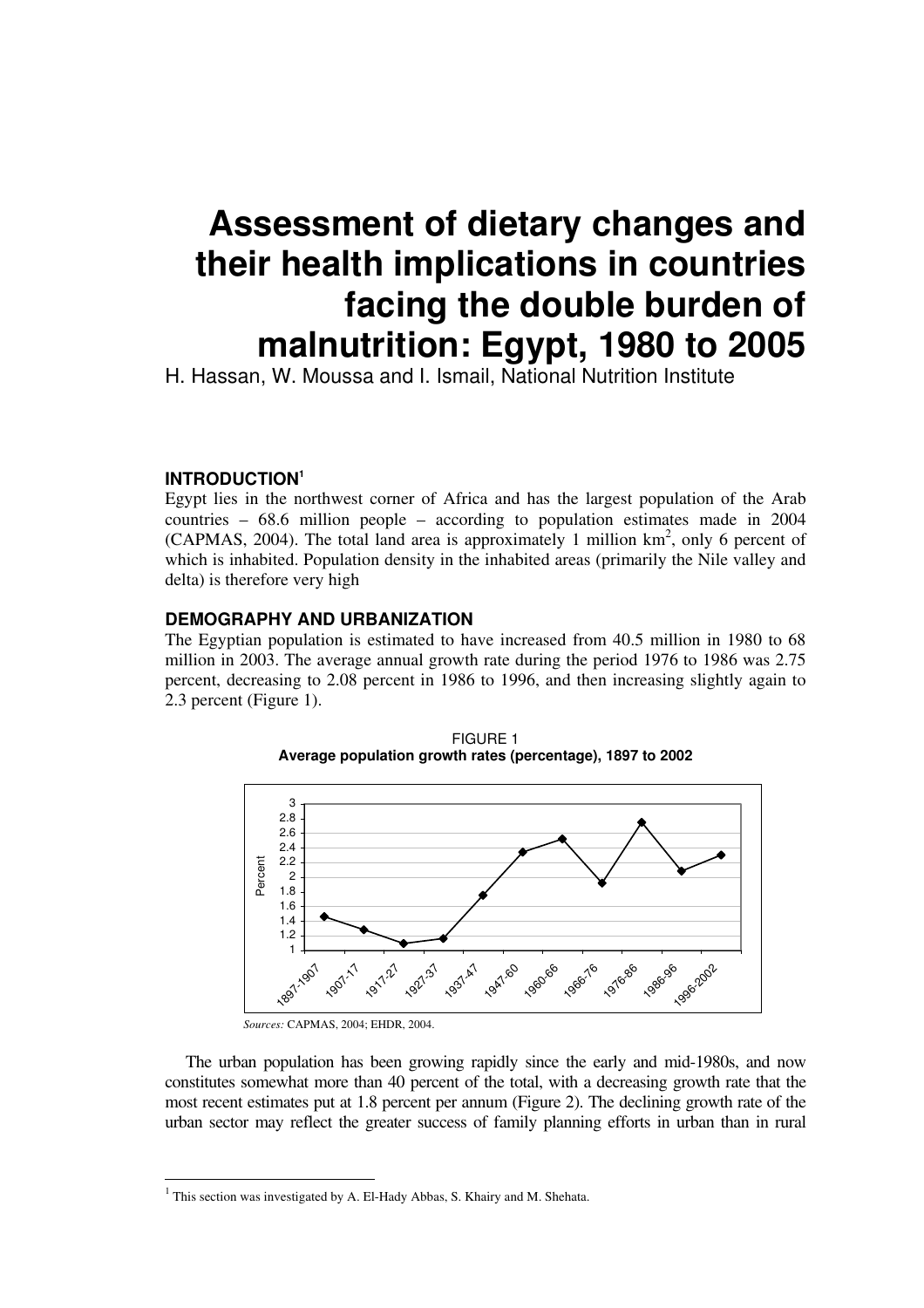areas. However, the urban population density has increased as a result of internal migration and the transformation of many villages into semi-urban areas (EHDR, 2004).



FIGURE 2 **Urban population (as percentage of total), 1960 to 2002**

*Source:* EHDR, 2004.

#### **Economy**

The government adopted an Arab socialist orientation during the period 1960 to 1970, which resulted in a fairly closed economy until 1974, when Egypt moved to an open market economy. The economy expanded rapidly during the 1990s, with gross national product (GNP) almost doubling between 1993 and 1997 and the rate of inflation decreasing to 3.6 percent (EDHS, 2000).

Gross domestic product (GDP) was 354 563.6 million Egyptian pounds (LE) in 2001/2002, increasing to 365 541.1 million LE in 2002/2003, with an annual growth rate of 3.1 percent. Over the last decade, there has been a gradual increase in annual per capita income, from 4 822.4 LE in 1998/1999, to 5 537.6 LE in 2000/2001 and 5 652.8 LE in2002/2003 (CAPMAS, 2004).

### **Indicators of quality of life in Egypt**

#### *Health indicators*

Egypt was one of the first countries in the region to set up a comprehensive, nationwide health system with a relatively well-established network of health facilities in rural and urban areas. Nearly all of the Egyptian population has access to health care services. An illustrative indicator is the current complete immunization rate for children of 88 percent.

*Childhood mortality rate.* The 2003 Egypt Interim Demographic and Health Survey (EIDHS, 2003) estimates that childhood mortality is becoming increasingly concentrated in early infancy. For the five-year period before the survey, the under-five mortality rate was 46 per 1 000 births, and the infant mortality rate 38 per 1 000 births. More than 80 percent of early childhood deaths in Egypt were occurring in infants under the age of one year. Neonatal and post-neonatal mortality rates (23 and 15 per 1 000, respectively) show that three-fifths of infant deaths occur within the first month of life. Estimates of childhood mortality trends over the last 40 years (1964 to 2003) show a substantial decrease. Overall, the probability of dying before the age of five years has fallen by about 80 percent, from 243 deaths per 1 000 live births in the period 1964 to 1969, to 46 in the period 1998 to 2003 (Figure 3).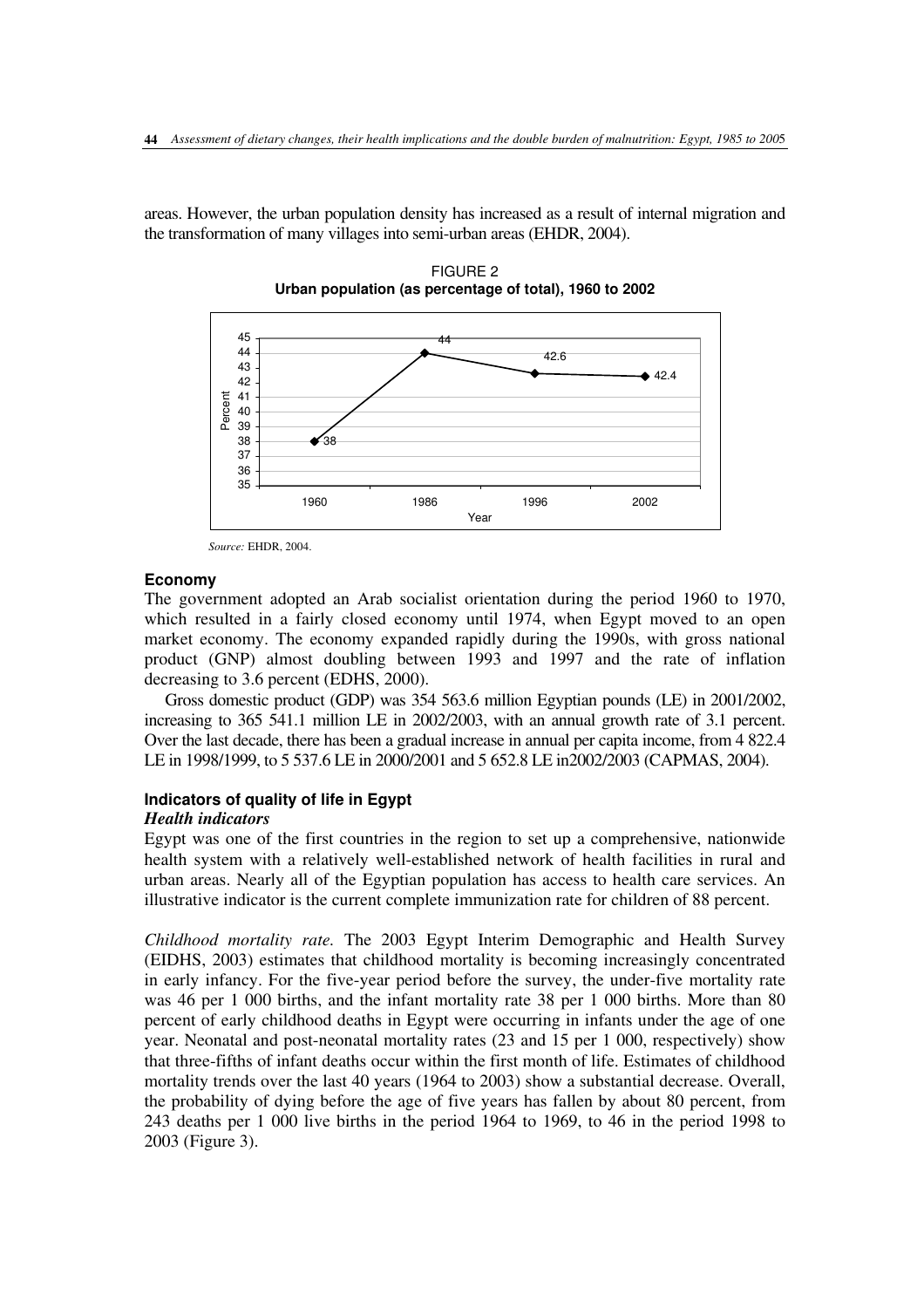

FIGURE 3

*Source:* EIDHS, 2003.

*Life expectancy.* Life expectancy increased for males from 52.7 years in 1976 to 67.9 in 2003, and for females from 57.7 years in 1976 to 72.3 in 2003 (Figure 4). Life expectancy is anticipated to reach 73.9 and 78.7 years for males and females, respectively, in 2021 (CAPMAS, 2004).



FIGURE 4 **Life expectancy at birth by gender, 1960 to 2021**

## *Education and literacy*

Enrolment in secondary education rose from 42 to 86 percent between 1960 and 2001. A similar trend also occurred in primary school enrolment, which increased from 68.6 to 91.4 percent during the same period. Literacy in the adult population (aged 15 years and over) grew from 25.8 percent in 1960 to 65.6 percent in 2001 – a significant increase that demonstrates the relative success of the government's education policy to eliminate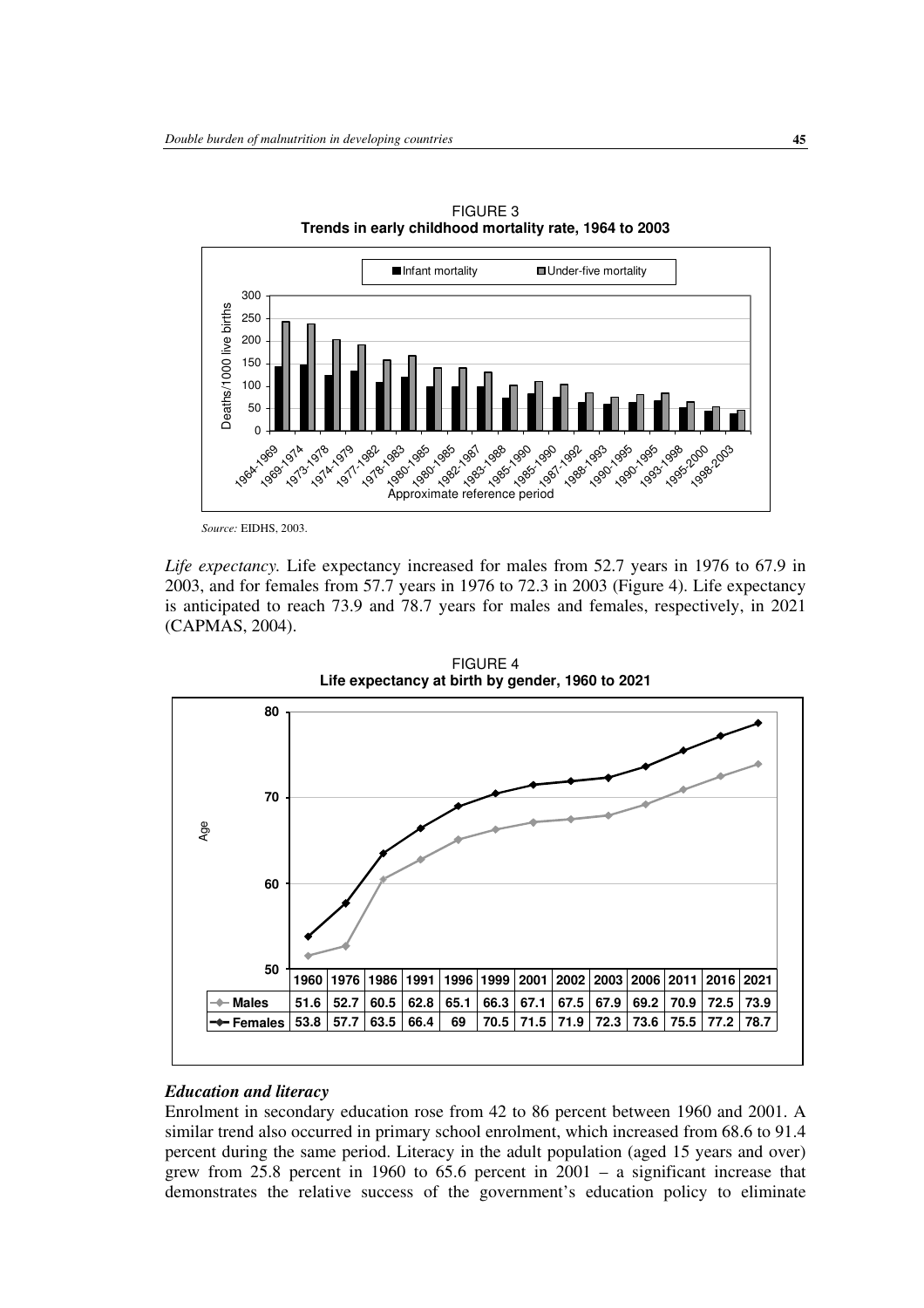illiteracy; this is one of the major factors in Egypt's transition into the "medium level of development" category.

#### *Water and sanitation*

More than eight out of ten Egyptian households have access to piped water, mainly within their dwellings. Urban households have almost universal access to safe drinking-water; 99 percent of them have piped water in their residences, and most of the remaining households obtain water from a public tap. In rural areas, access to safe water is less widespread, with 74 percent of rural households having access to piped water, 6 percent obtaining drinking-water from public taps and the remaining 20 percent obtaining drinking-water from covered wells (EIDHS, 2003).

Two out of five households have modern flush toilets, with significant differences according to residence. More than two-thirds (68 percent) of urban households have modern flush toilets, compared with only 13 percent of rural households. In Upper Egypt, 80 percent of households in the urban governorates have modern flush toilets, compared with 8 percent in rural areas (EIDHS, 2003).

## **DIET AND DIETARY TRENDS<sup>2</sup>**

There are two main sources of national-level food consumption data for Egypt. The first of these is a series of national surveys conducted by the National Nutrition Institute (NNI). In the early 1980s, a national food consumption survey was conducted in urban and rural areas of six governorates – Cairo, Alexandria, Sharkia, Souhag, Fayoum and Beheira; this covered 6 300 households, representing 35 334 individuals (Aly *et al.,* 1981). In 1995, an assessment of vitamin A status was conducted on children aged six months to six years. In 2000, another national survey was carried out to obtain up-to-date information on the national food consumption pattern; this covered 1 669 households, representing 9 134 individuals, which were randomly selected from the governorates that were studied in 1981 (Hassanyn, 2000). In 2004, a national survey was carried out to assess osteoporosis among adolescents and adults in Egypt (Hassan *et al.,* 2004). Dietary data for these surveys were collected by the food frequency of households method, and 24-hour recall and sample weighing of individuals' food intakes (Annexes 1 and 2). In the 1981 and 2000 surveys, 24-hour recall was used to calculate the mean daily per capita energy and protein intakes. For this case study, dietary data for the 1981 and 1995 surveys were derived from tables presented in the final reports, while those for the 2000 and 2004 surveys were reanalysed.

The second source of food consumption data is a series of surveys conducted by the Food Technology Research Institute, Agriculture Research Centre (FTRI/ARC) of the Ministry of Agriculture. These were first made in 1993/1994 (Khorshed, Ibrahim and Galal, 1995; Khorshed *et al.,* 1998), with subsequent rounds in 1999 and 2001/2002 (ARC, 2001/2002; Ibrahim, Youssef and Galal, 2002). The FTRI/ARC surveys were designed to create a system for monitoring the food consumption of Egyptian populations. With the exception of Khorshed *et al.,* 1998 – which is published in English and summarizes the first round of the FTRI/ARC surveys – the results of these surveys are available only in the form of final reports, and some are in Arabic only.

The NNI and FTRI/ARC surveys used different methods for analysing food intake data. In NNI surveys, data were converted into nutrient intake using Egypt's Food Composition Table, which is maintained by NNI and was compiled in 1996. To analyse the adequacy of nutrient

 $2$ <sup>2</sup> This section was investigated by A. Tawfik, M. Mattar and D. Shehab.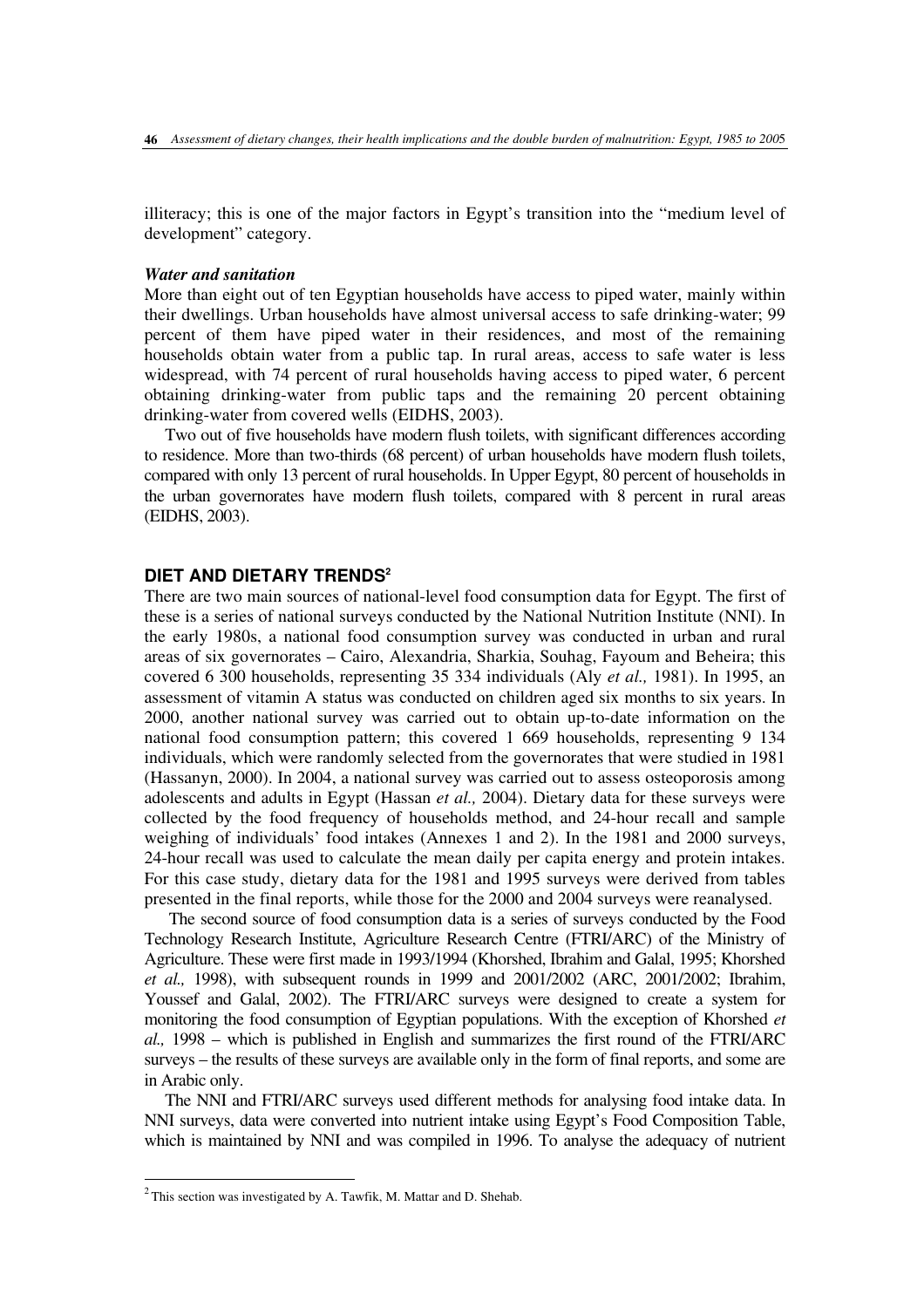intake, the NNI surveys use the recommended dietary allowances (RDAs) from FAO, the World Health Organization and the United Nations University (FAO/WHO/UNU, 1985) for protein and energy, from WHO (1989) for iron and from FAO/WHO (1975) for vitamins A and C, except the 2004 survey data, for which the FAO/WHO (2002) recommendations were utilized for vitamins and minerals.

The FTRI/ARC surveys conducted since 1993 used a rotating sampling scheme. The first and largest round drew its sample from rural and urban areas in Cairo, Aswan, New Valley, Ismalia and Dakhalia governorates. Subsequent rounds utilized some overlapping and some different governorates, which were selected to include a large urban centre and governorates representing the Nile Delta and Upper Egypt. Data on adult women and on children aged two to six years were collected by the household food frequency method and quantitative 24-hour recall, with collection of detailed household recipes for prepared foods and the modelling survey methodology or that used in the United States National Nutrition Monitoring System surveys. Food intake data were converted to nutrient intakes using a modification of the United States Department of Agriculture's (USDA) standard reference database (Food Intake and Analysis System, Version 2.3, University of Texas), which was adjusted to remove the influence of enrichment/fortification and to include more than 1 000 Egypt-specific recipes (Khorshed *et al.,* 1998). Nutrient intake adequacy was expressed using the extant versions of the United States RDAs (published by the National Academy Press since 1989). The quality of the first round of these data was investigated with regard to completeness and underreporting (Harrison *et al.,* 2000) and it was found that the degree of apparent underreporting was far lower than it was in surveys of adult American women conducted with a similar methodology.

Because of important methodological differences between the surveys conducted by NNI and by FTRI/ARC, this case study presents each separately. However, both used internally consistent methodology so that trends over time in the data are reliable.

#### **Trends in dietary energy and macronutrient intake**

Data from NNI national surveys conducted in 1981 and 2000 show that the mean per capita calorie intake decreased from 3 057 kcal in 1981 to 2 460 kcal in 2000 (Aly *et al.,* 1981; Hassanyn, 2000) (Figure 5).



FIGURE 5 **Mean per capita calorie intake, 1981 and 2000**

*Sources:* Aly *et al.,* 1981; Hassanyn, 2000.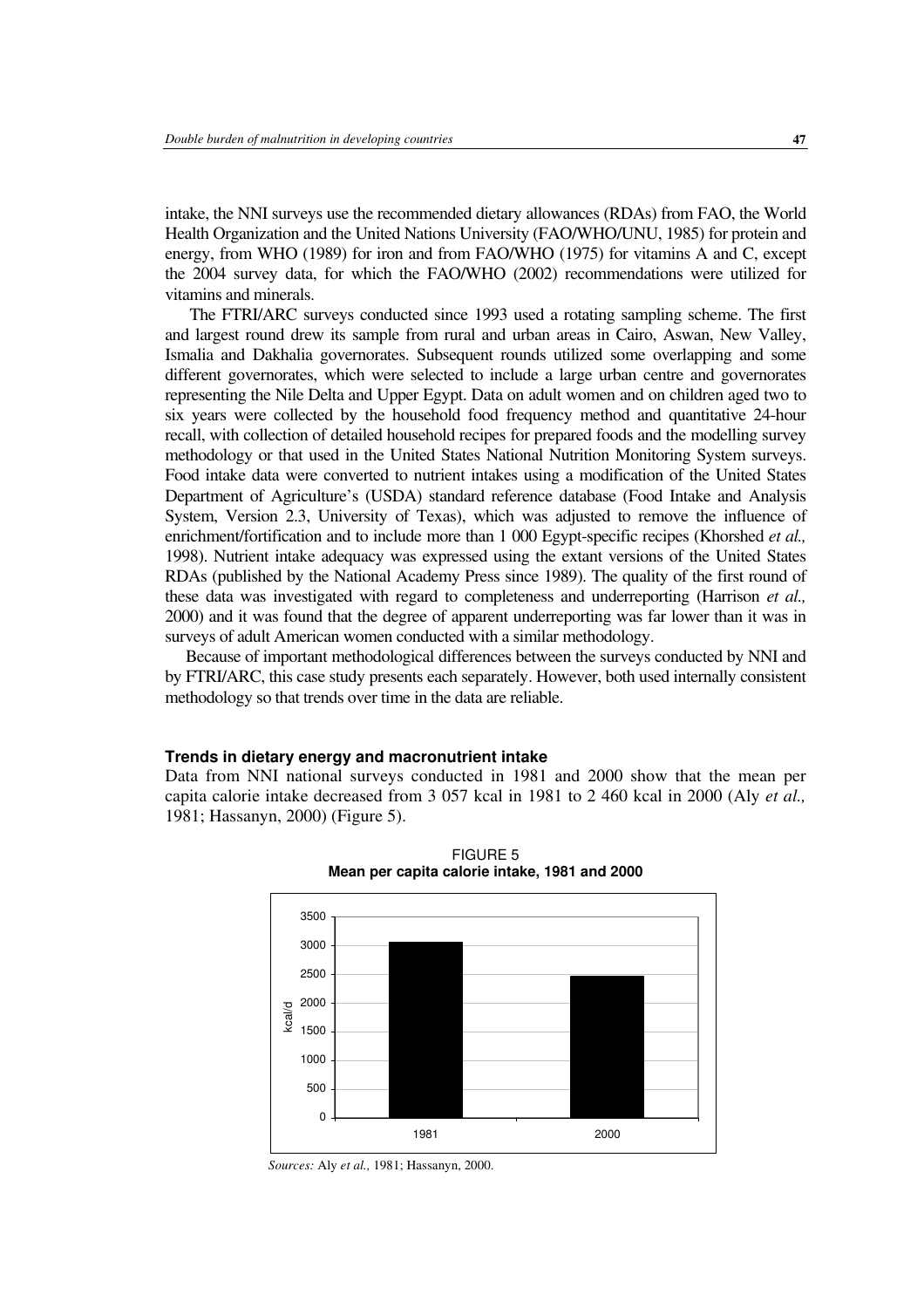The changes in consumption patterns of Egyptian populations shown in the data from these two surveys can be explained by changes in socio-economic status, feeding habits, urbanization and globalization. The per capita consumption of cereals decreased from 1 980 kcal in 1981 to 1 266 kcal in 2000; cereals accounted for 61.2 percent of the total energy intake in 1981, and only 52 percent in 2000. Sugar's share of total consumption also decreased, from 10.1 percent of total energy intake in 1981 to 7.7 percent in 2000. Over the same period, per capita consumption of items in the meat group increased from 163 kcal, representing 5.6 percent of total energy intake, to 298 kcal – 10.9 percent of total energy intake. The per capita consumption of items in the milk group increased from 74 kcal and 2.5 percent of total energy intake, to 177 kcal and 7.0 percent of total energy intake. This means that the percentage contribution of animal protein to total energy increased from 8.1 percent in 1981 to 19 percent in 2000 (Figure 6).

FIGURE 6 **Percentage contributions of selected food groups to total energy intake, 1981 and 2000**



*Sources:* Aly *et al.,* 1981; Hassanyn, 2000.

Regarding the per capita consumption of protein, the protein intake from cereals decreased from 61.2 g/day and 54.9 percent of total protein intake in 1981, to 52 g/day and 48.2 percent of total protein intake in 2000. Per capita consumption of protein from meat increased from 16.3 g/day and 18.8 percent of total protein intake, to 25.5g/day and 26.8 percent of total protein intake (Figure 7).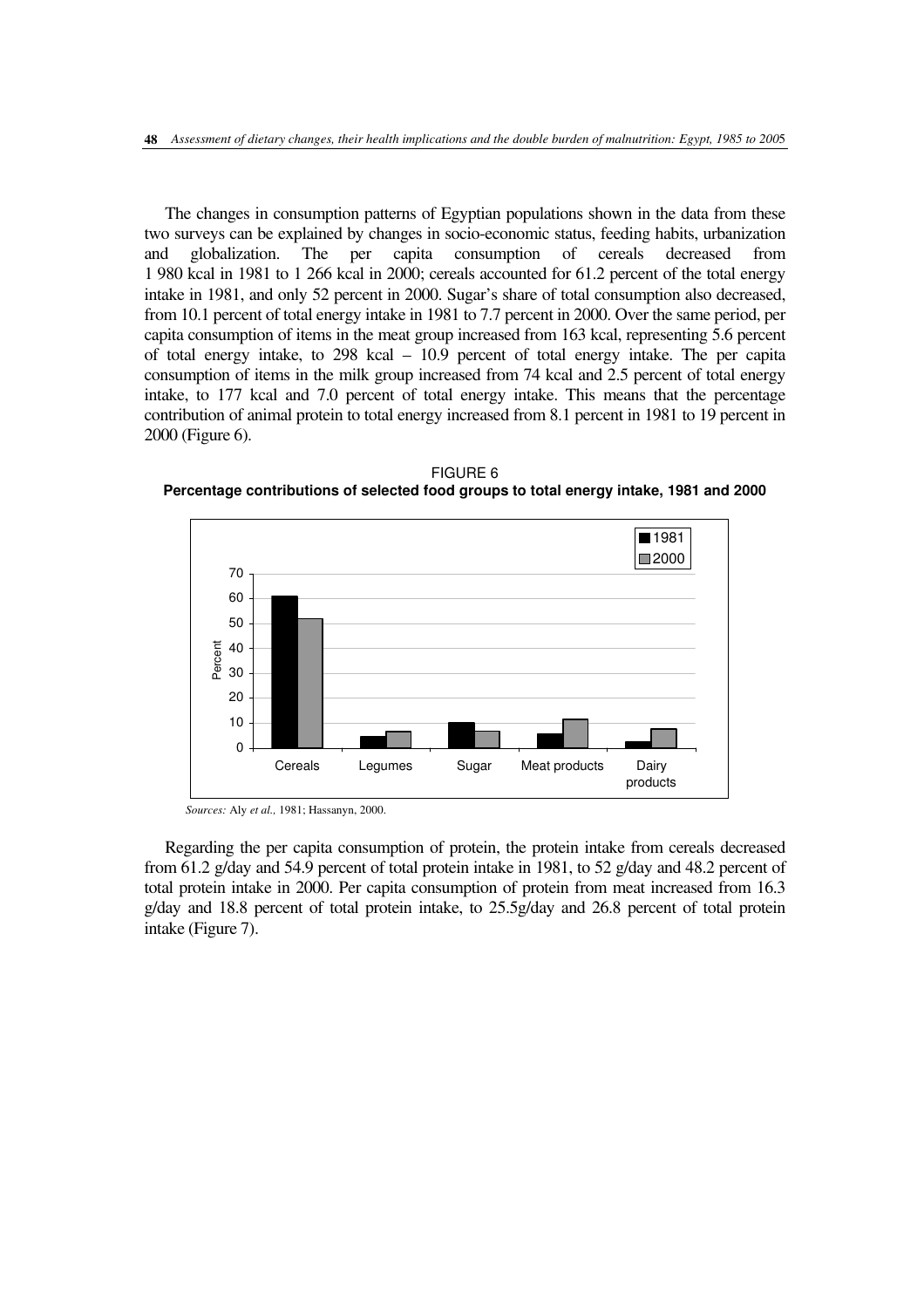

FIGURE 7 **Percentage contributions of selected food groups to total protein intake, 1981 and 2000**

*Sources:* Aly *et al.,* 1981; Hassanyn, 2000.

In order to compare the national dietary surveys conducted in 2000 and 2004, the dietary intakes of mothers were reanalysed to provide more comprehensive results. Table 1 and Figure 8 show the contributions of different food groups to the total energy intakes of mothers in 2000 and 2004. The total energy intake of mothers decreased from 2 602 kcal in 2000 to 1 995 kcal in 2004. The contribution of cereals to the total energy intake of mothers decreased from 1 349 to 1 066 kcal.

#### TABLE 1

## **Contributions of selected food groups to the total energy and protein intakes of mothers, 2000 and 2004**

| Food group    | Energy (mean kcal/day) |         | Protein (mean g/day) |      |  |  |
|---------------|------------------------|---------|----------------------|------|--|--|
|               | 2000                   | 2004    | 2000                 | 2004 |  |  |
| Cereals       | 1 3 4 9                | 1 0 6 6 | 41.4                 | 32.7 |  |  |
| Legumes       | 173.8                  | 152     | 12.6                 | 10.9 |  |  |
| Tubers        | 134                    | 110     | 2.0                  | 1.7  |  |  |
| Sugar         | 222                    | 150     | 0.0                  | 0.0  |  |  |
| Fat and oils  | 280                    | 195     | 0.0                  | 0.0  |  |  |
| Fruits        | 134                    | 106     | 1.5                  | 1.3  |  |  |
| Vegetables    | 110                    | 77.0    | 5.8                  | 4.0  |  |  |
| Meat group    | 291                    | 245     | 23.5                 | 21.9 |  |  |
| Milk group    | 173                    | 151     | 10.8                 | 9.7  |  |  |
| <b>Total</b>  | 2602                   | 1995    | 91.5                 | 73.5 |  |  |
| Median        | 2442                   | 1944    | 88.3                 | 71.5 |  |  |
| <b>Number</b> | 835                    | 1 0 9 0 | 835                  | 1090 |  |  |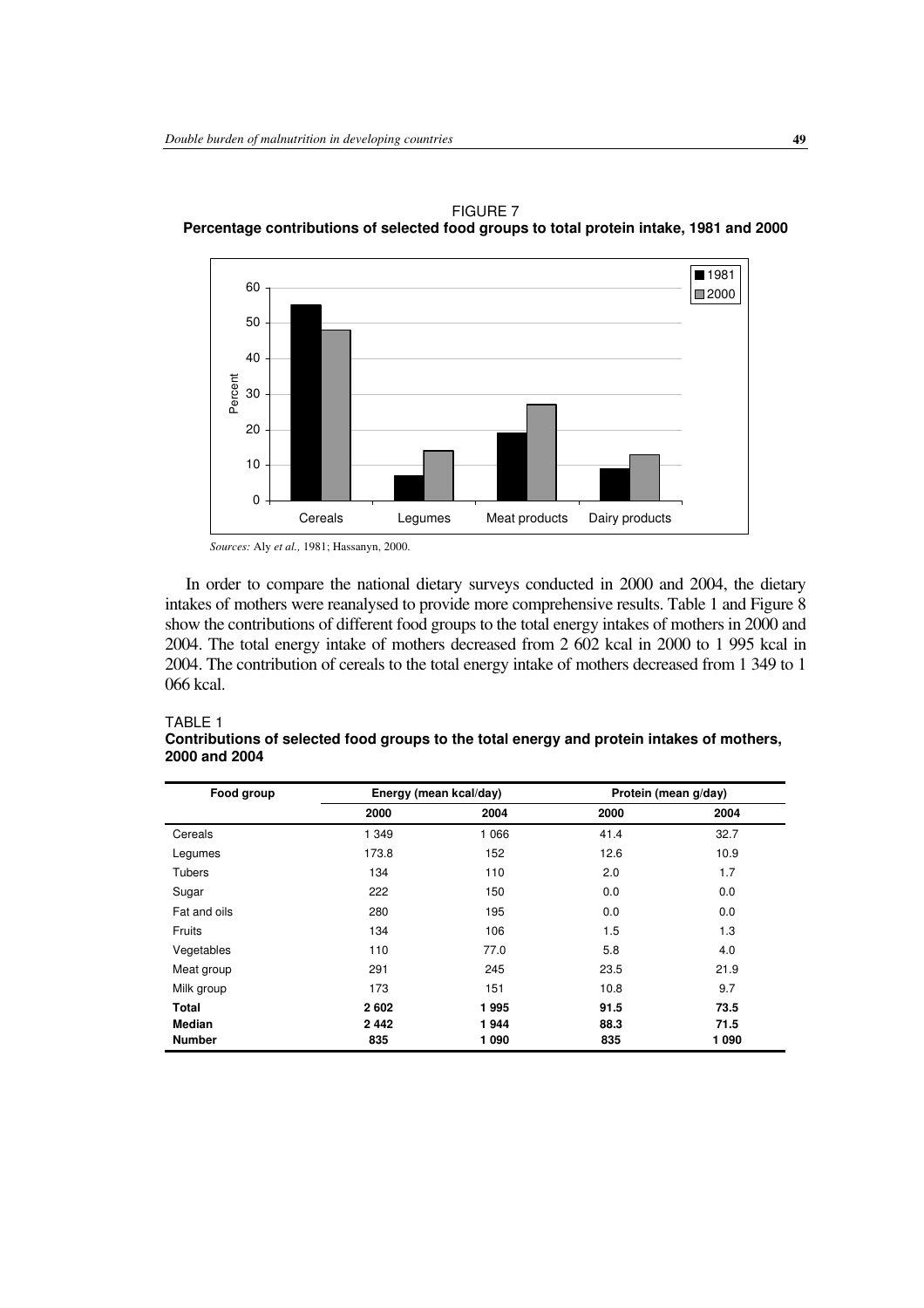



*Source:* NNI surveys.

## **Dietary adequacy**

Table 2 shows the mean and median intakes of energy and nutrients for mothers in the NNI 2000 and 2004 surveys. As well as a decrease in their mean energy intakes, mothers' intakes of all macro- and micronutrients also decreased, especially those of plant protein, animal fat and calcium.

#### TABLE 2

## **Mean intakes of macro- and micronutrients among mothers, 2000 and 2004**

| <b>Nutrient</b>     | $2000(n = 835)$   |             | $2004 (n = 1 090)$ |        |  |  |
|---------------------|-------------------|-------------|--------------------|--------|--|--|
|                     | Mean ± SD         | Median      | Mean ± SD          | Median |  |  |
| Energy (kcal)       | $2602 \pm 985.9$  | 2 4 4 2 . 3 | $1995 \pm 670.9$   | 1943.5 |  |  |
| Protein (g)         | $91.5 \pm 31.3$   | 88.3        | $73.5 \pm 26.7$    | 71.5   |  |  |
| Animal source (g)   | $27.4 \pm 20.6$   | 24.2        | $24.2 \pm 18.3$    | 21.3   |  |  |
| Plant source (g)    | $64.1 \pm 23.8$   | 60.9        | $49.3 \pm 20.9$    | 47.1   |  |  |
| Fat $(g)$           | $70.6 \pm 53.9$   | 64.0        | $53.3 \pm 25.1$    | 50.1   |  |  |
| Animal source (g)   | $32.5 \pm 50.5$   | 24.5        | $23.5 \pm 20.9$    | 19.7   |  |  |
| Plant source (g)    | $38.1 \pm 23.3$   | 33.2        | $29.8 \pm 17.3$    | 26.9   |  |  |
| lron (mg)           | $27.8 \pm 14.7$   | 24.0        | $21.1 \pm 9.8$     | 19.4   |  |  |
| Animal source (mg)  | $3.2 \pm 4.8$     | 2.2         | $2.8 \pm 3.1$      | 2.0    |  |  |
| Plant source (mg)   | $24.6 \pm 13.6$   | 21.3        | $18.3 \pm 9.4$     | 16.7   |  |  |
| Vitamin A $(\mu q)$ | $517.3 \pm 415.6$ | 416         | $483.8 \pm 380.2$  | 384.1  |  |  |
| Vitamin C (mg)      | $98.5 \pm 102.9$  | 72.3        | $92.8 \pm 73.4$    | 73.8   |  |  |
| Calcium (mg)        | $626 \pm 407$     | 510.1       | $494.9 \pm 292.3$  | 432.8  |  |  |
| lodine $(\mu g)$    | $59.2 \pm 33.3$   | 52.8        | $51.1 \pm 35.1$    | 45.3   |  |  |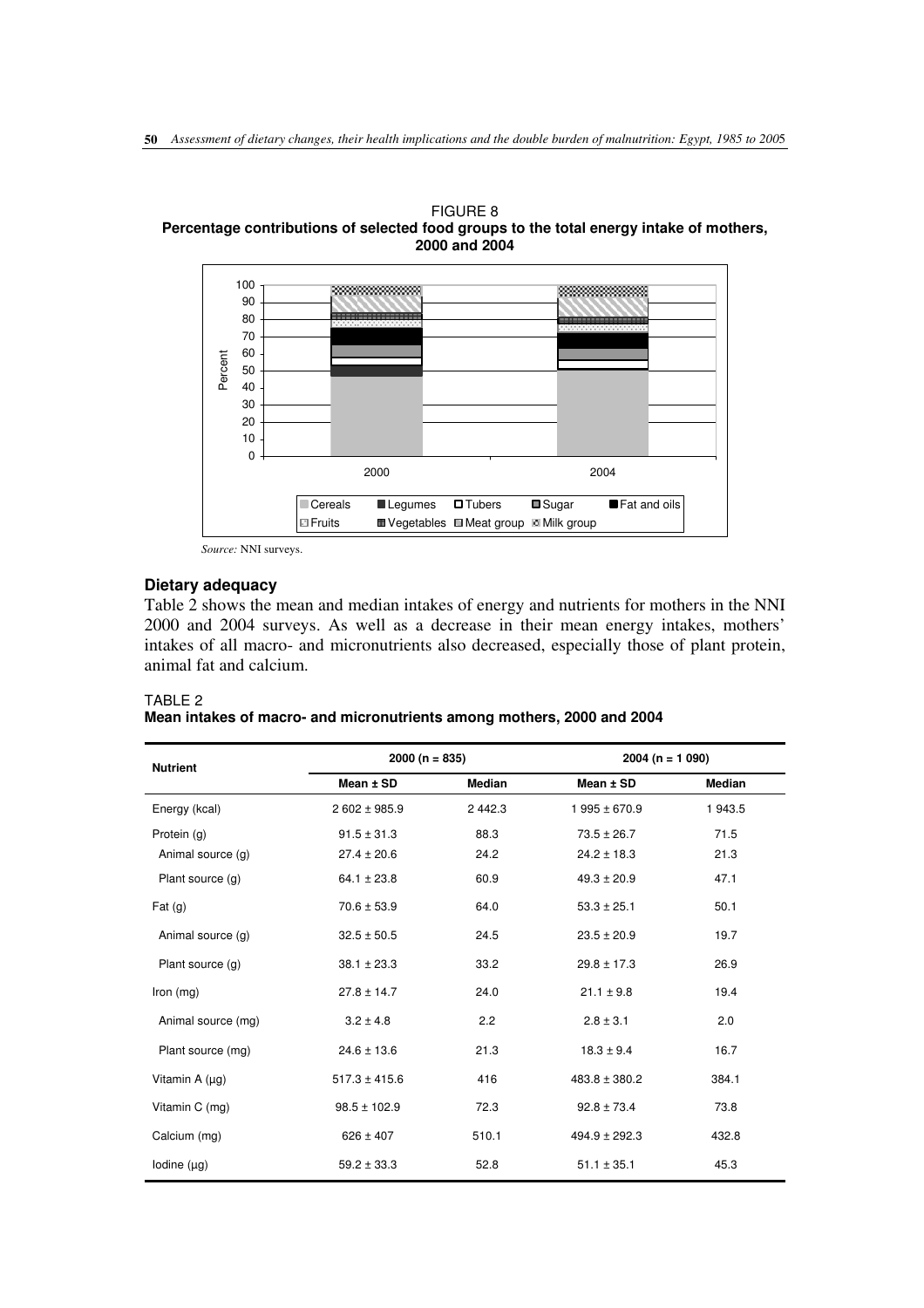Data from ARC surveys conducted between 1995 and 2002 show the percentages of mothers and children aged two to five years who consumed less than 50 percent of the United States RDAs of selected macro- and micronutrients (Figures 9 and 10). The percentage of mothers with inadequate intakes of several nutrients decreased over time, but there are still notably high percentages of women with low intakes of vitamins A and C and calcium. The iron intake data shown here are not adjusted for bioavailability.

FIGURE 9 **Percentages of mothers consuming < 50 percent of RDA of selected nutrients, 1995 to 2002**



*Source:* ARC surveys.



FIGURE 10 **Percentage of children consuming < 50 percent of RDA of selected nutrients, 1995 to 2002**

*Source:* ARC surveys.

ARC used the truncated method of data analysis, whereby all the data that contain consumption of more than 100 percent of RDAs are removed. NNI did not use this method, and its findings regarding the percentages of mothers and children consuming at least 100 percent of the RDAs for selected macro- and micronutrients are shown in Figures 11 and 12.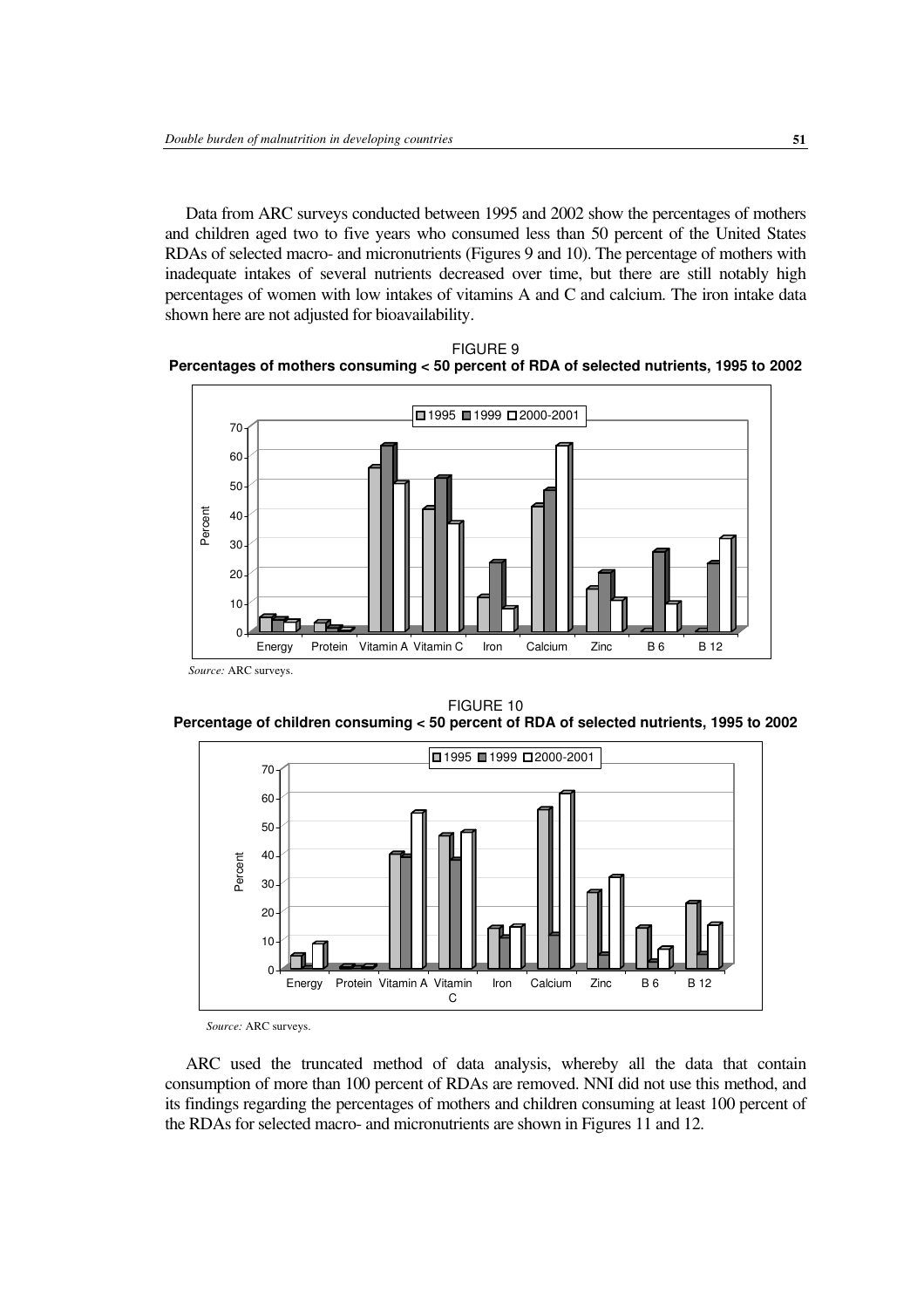



Iron requirements in 1995 and 2000 are based on WHO, 1989; and in 2004 on FAO/WHO, 2002. *Source:* NNI surveys.

FIGURE 12 **Percentages of children aged two to six years consuming 100 percent of the RDAs for macro- and micronutrients, 1995 and 2000**



Iron requirements in 1995 and 2000 are based on WHO, 1989; and in 2004 on FAO/WHO, 2002. *Source:* NNI surveys.

The special case of iron should be given separate attention. In Egyptian dietary data, the intakes of iron appear to be relatively high and do not take bioavailability into account; however, the prevalence of anaemia is also high in vulnerable populations, and is even increasing. When bioavailability is considered, iron intakes become lower. Table 3 compares the iron intake and the available iron intake calculated from the data of the 1995 FTRI/ARC survey of women. Available iron was calculated using the method of Monsen *et al.,* in which the proportion of iron absorbed is estimated from the amounts of meat, fish, poultry and ascorbic acid – all of which enhance iron absorption – in the diet. It is evident that although the average intake of iron meets or exceeds the RDA, the intake of absorbable iron is insufficient to meet average requirements. Iron bioavailability is compromised by relatively high amounts of fibre, phytate and other inhibitors in the diet, as well as by the even more significant lack of absorption enhancers.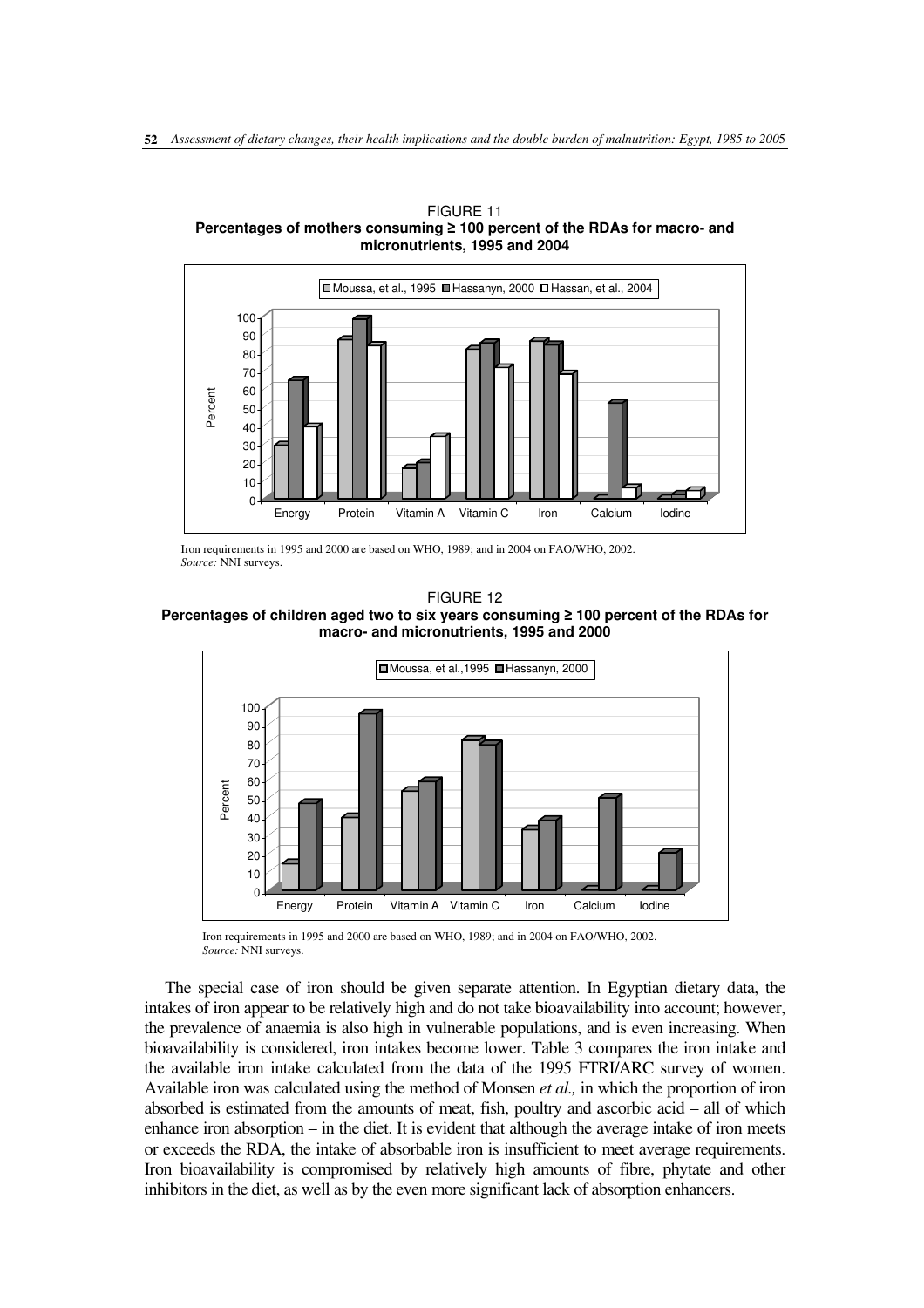| TABLE 3                                                  |  |
|----------------------------------------------------------|--|
| Total and available iron intakes of Egyptian women, 1995 |  |

| Governorate      | Total Fe (mg) | Available Fe (mg) |
|------------------|---------------|-------------------|
| Cairo            | $14.2 + 6.8$  | $1.2 + 1.3$       |
| Ismailia         | $15.1 + 6.3$  | $1.2 + 1.2$       |
| <b>Dhakahlia</b> | $15.8 + 5.3$  | $1.0 + 1.0$       |
| New Valley       | $20.2 + 7.3$  | $1.1 \pm 1.5$     |

 $RDA = 15$  mg.

Requirement =  $1.5$  to  $2.5$  mg. *Source:* Harrison, 2000. Calculated from Ministry of Agriculture/FTRI, 1995.

#### **Food intakes in relation to population dietary guidelines**

FAO/WHO (2002) provide guidance on population nutrient intake goals for fat, sugar, sodium, fruits and vegetables and fibre, among other foods. These goals include achieving a fat intake that accounts for between 15 and 30 percent of total dietary energy. Between 1995 and 2004, the percentage of total energy provided by fat showed a modest decrease in low-fat intake groups (those for whom fat accounts for < 15 percent of dietary energy) and no change in high-intake groups (for whom it accounts for > 30 percent of dietary energy). In 2004, about 20.5 percent of mothers and more than 30 percent of young children had fat intakes that accounted for more than 30 percent of total energy intake.

The FAO/WHO recommendation on sugar indicates that less than 10 percent of total dietary energy should be derived from free sugars. The intakes of free sugars in more than half of the mothers surveyed in Egypt accounted for less than 10 percent of their total energy intakes. Most of these women lived in urban governorates (Cairo and Alexandria). High sugar intakes, accounting for 10 to 20 percent or  $>$  20 percent of total energy, were markedly more frequent in rural than urban areas and in Upper Egypt than in Middle and Lower Egypt; this is mostly owing to the habit of drinking heavily sweetened strong tea in rural areas (Hassanyn, 2000).

Almost half the survey sample (48.2 percent) reported excess intakes of animal fat (accounting for  $\geq 10$  percent of total energy). On the other hand, almost three-quarters of mothers consumed less than 300mg/day of cholesterol in their diets, which matches the FAO/WHO population nutrient goal recommended (Hassanyn, 2000).

#### **Infant feeding practices**

Infant feeding patterns have important impacts on the health of children. According to the Egypt Demographic and Health Surveys (EDHS) of 1992 and 1995, almost all Egyptian children (about 92 percent) are breastfed for some period, and there was no significant change in this figure between the two studies. Among the children who are breastfed, the percentage of those for whom breastfeeding begins within the first day after birth increased. Exclusive breastfeeding of children up to six months of age also increased between 1992 and 1995, as did the number of children over six months of age who received complementary foods (Figure 13). These positive trends imply that nutrition education programmes for mothers have been well received. The complementary foods that are given along with breastmilk to infants of six to 24 months usually include cereals, cow's milk and products, eggs, meat, vegetables and fruits.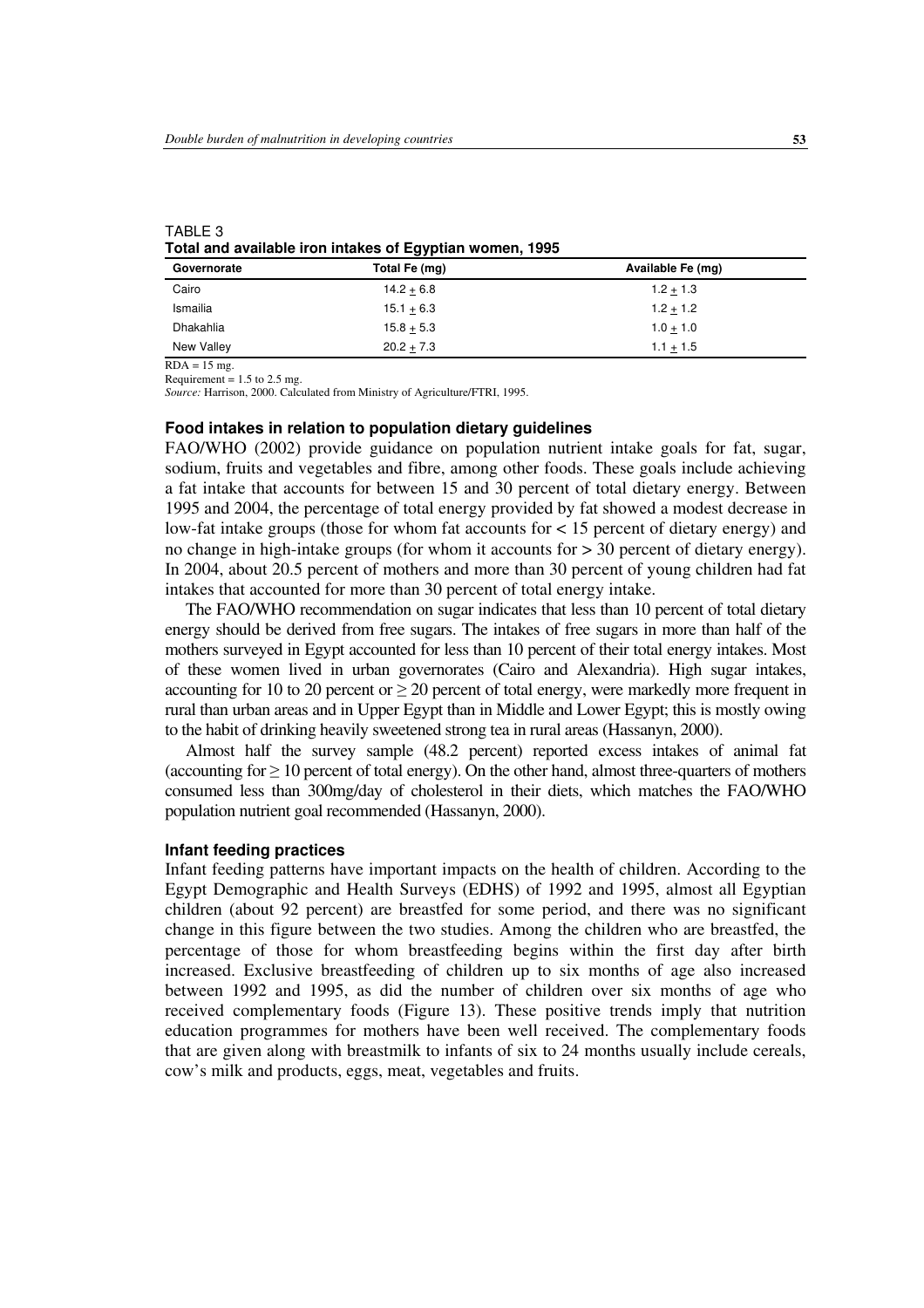

FIGURE 13 **Breastfeeding status of children less than 24 months, 1992 and 1995**

*Sources:* EDHS, 1992 and 1995

#### **Intra-household food distribution**

In Egypt, the prevalence of malnutrition among certain sectors of the population raises concern about intra-household food distribution. A survey studied the intra-household food distribution of 1 470 Egyptian families in three governorates – Cairo, Qualyobia and Beheria – which represent an urban, a semi-urban and a rural community, respectively. The survey included 5 431 target individuals: fathers, mothers, preschool children (aged two to six years), schoolchildren (aged six to 12 years), and male/female adolescents (aged 12 to 19 years). Dietary assessment was carried out on each target individual (using 24-hour recall and the sample weighing method), and a special method of assessing intra-household food distribution was adopted. In this method, the target individual's intakes of energy, protein and selected nutrients (iron, vitamins A and C and calcium) were recorded as percentage shares of the respective total household intake, and then compared with the recommended share for the target individual.

The results showed that fathers' share was almost equal to that recommended; mothers' was much higher than that recommended, especially in urban areas; and preschool and schoolchildren had lower than recommended energy intakes. Fathers consumed more than the recommended shares of iron, vitamin C and calcium, and the recommended share of vitamin A. All other target individuals except mothers consumed less than the recommended shares of calcium. These results were more pronounced in rural than urban communities. (Shaheen and Tawfik, 2000).

#### **Household food security**

Khorshed, Ibrahim and Galal (1995) implemented a national food consumption survey in 1994, including 6 000 households in five governorates – Cairo, Ismailia, Dhakahlia, Aswan and New Valley. One of the objectives of this survey was to identify food-insecure households, which were defined as those spending more than three-quarters of their income on food. Food-secure households were defined as those spending less than half of their income on food.

Results of the study revealed that the prevalence of food-insecure households ranged from 4.7 percent in Ismailia to 21.6 percent in Dhakahlia, with New Valley registering a prevalence of 8 percent and Aswan a relatively high 18.6 percent.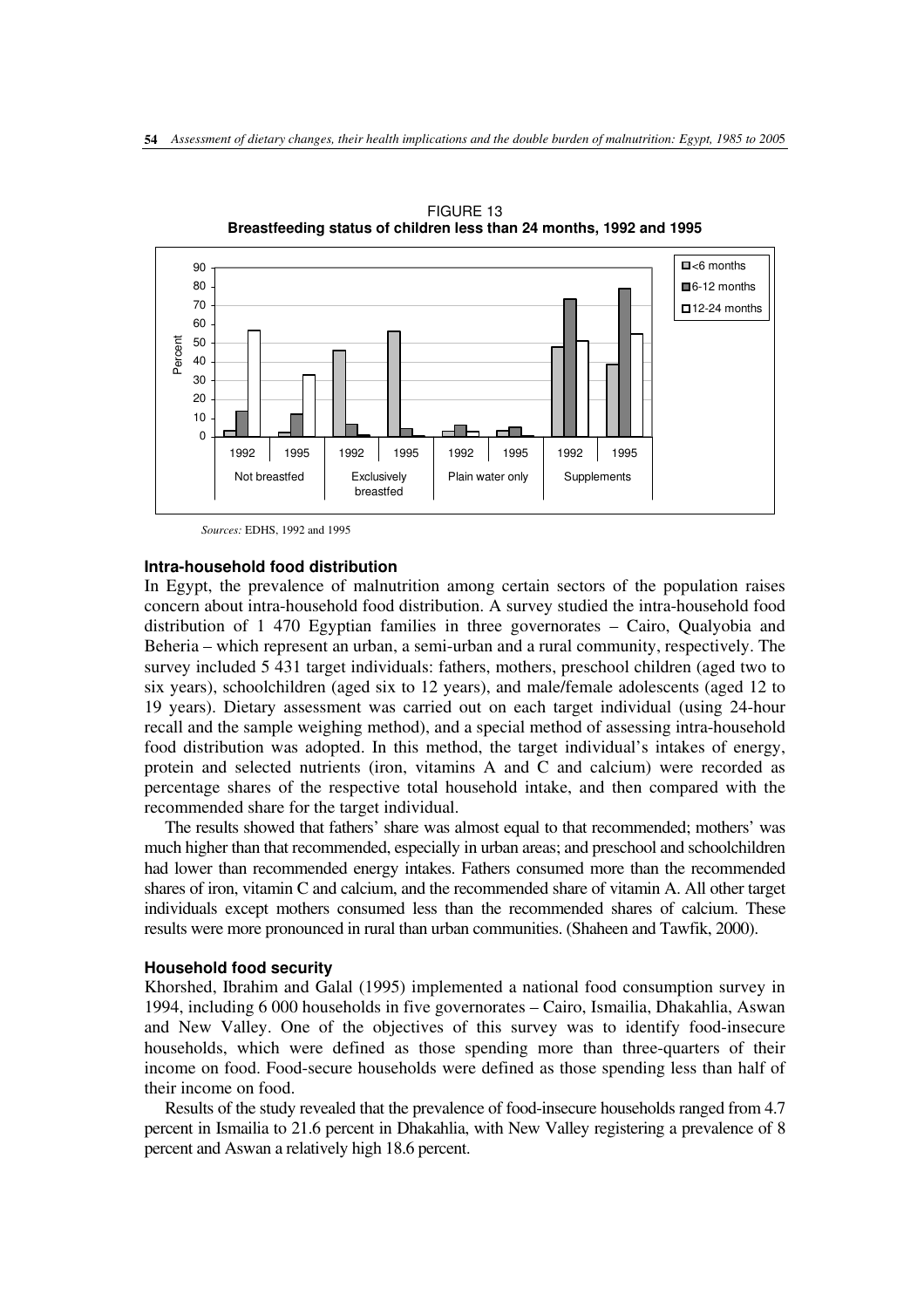#### **Effects of food prices and decreased food subsidies on consumption**

Consumers have been affected by increases in food prices resulting from the removal of food subsidies. Galal (2002) reports that when subsidies were removed between 1990 and 1994, food prices increased sharply and at a higher rate than general inflation – three- to tenfold while wages less than doubled. Household food consumption dropped dramatically by about 20 percent during this period. A study by Ibrahim and Eid (1996) to predict the effect of removing food subsidies and applying free market prices concluded that free market prices for cereals, legumes, oils and sugar would increase the cost of energy for the population and reduce the consumption of animal protein, particularly in vulnerable groups.

Hussein *et al.,* (1989) conducted a study of families' behaviour in response to increasing food prices. A sample of 350 households in Cairo, Assuit, Beheira and industrial areas was selected. Results revealed that the rise in income could not cope with that in food costs. Less expensive foods were substituted, and the frequency of meat consumption in particular declined.

In 1994, Khorshed, Ibrahim and Galal (1995) found that 60 percent of surveyed households had changed their pattern of consumption over the previous year, owing to rising food prices. The range went from 35 percent of households in Cairo to more than 85 percent in Aswan and New Valley. About 21 percent of households indicated that they would spend additional income on improving their dietary quality by purchasing more meat, fruit and vegetables.

## **TRENDS IN NUTRITIONAL STATUS IN EGYPT, 1985 TO 20053 Nutritional status based on anthropometry**

#### *Low birth weight*

Low birth weight (LBW) is defined as weight at birth of less than 2 500 g, irrespective of gestational age. Prematurity (infants born before 37 weeks gestation) and intrauterine growth retardation (IUGR) are the two main causes of LBW: most LBW in developing countries is the result of IUGR, while in industrialized countries it is caused by pre-term birth. Most of the studies of LBW in Egypt are small-scale or depend on hospital data. The first national study was carried out in 1995 to 1997 and revealed a LBW rate of 12.6 percent of live births (El-Sahn, 2004). This is lower than the average estimated rates of 18 percent for the East Mediterranean Region (EMR) and 15 percent for the Middle East and North Africa. Among countries in the EMR, Egypt's LBW prevalence is lower than the estimated rates in Yemen (32 percent) and the Sudan (31 percent), but higher than those in the Syrian Arab Republic and Lebanon (6 percent) (UNICEF, 2003). It is also higher than the WHO estimate for Egypt (10 percent) and than most of those reported in other surveys (Figure 14). LBW is a significant public health problem in Egypt, and requires considerable attention (El-Sahn, 2004).

<sup>&</sup>lt;sup>3</sup> This section was investigated by A. Tawfik, M. Mattar and D. Shehab.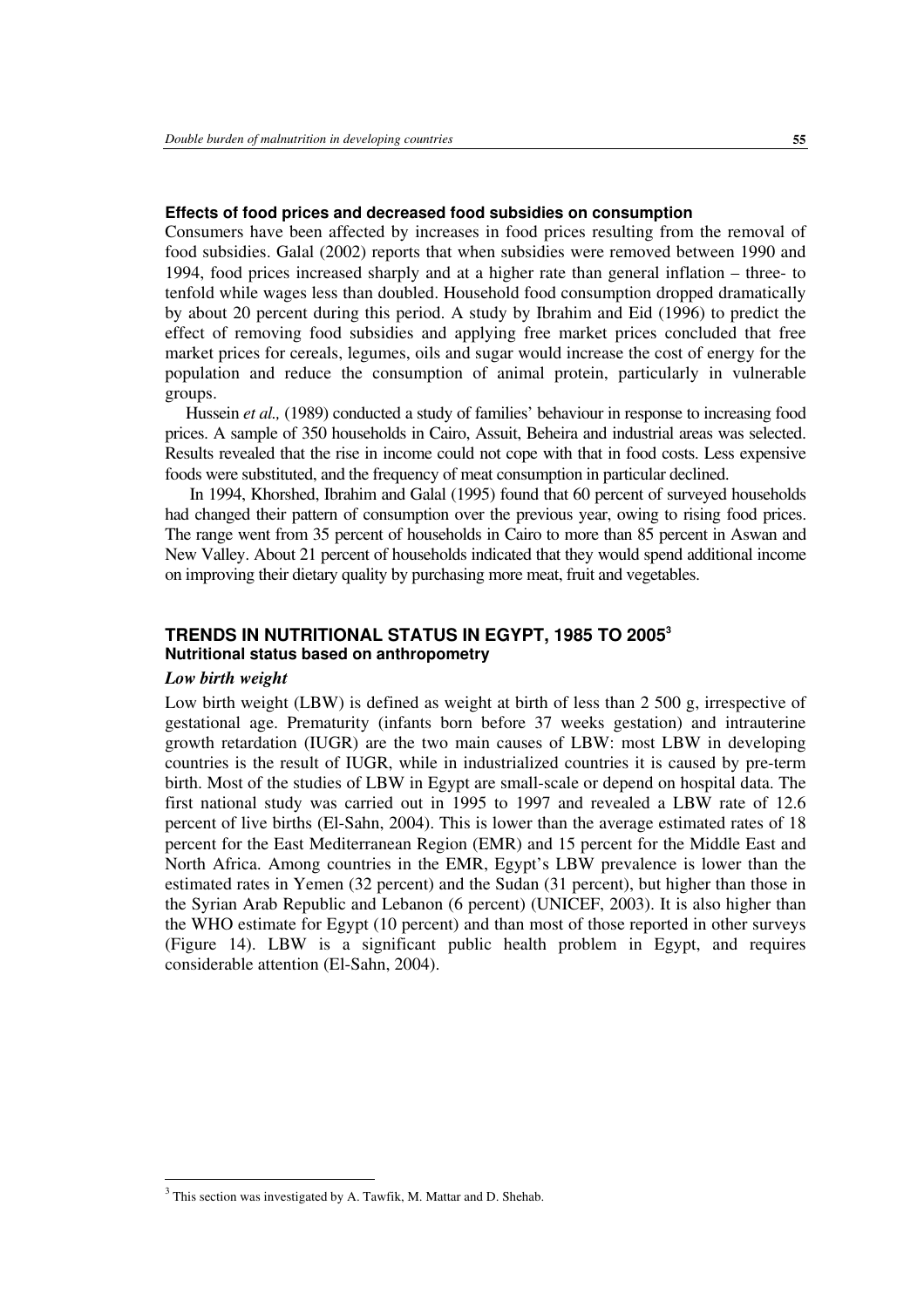



*Source:* El-Sahn, 2004.

#### *Children under five years of age – Undernutrition*

WHO recommends that evaluations of nutritional status be based on three indices: weightfor-age, weight-for-height and height-for-age, using Z-scores in comparison with the reference population median (WHO, 1983; 1995). The reference population of wellnourished children used by most surveys is the international reference population of the National Center for Health Statistics (NCHS), accepted by WHO as the international growth reference.

Since 1978, Egypt has been experiencing decreasing trends in the prevalence of stunted, wasted and underweight children. Between 1978 and 2004, stunting decreased from 40 to 15.8 percent, and underweight from 20.6 to 18 percent. These time series trends should be regarded cautiously as the age range of the children is not consistent across all surveys. Using more recent data from EDHS surveys conducted in 1995 and 2003 (EIDHS, 2003) on children up to 59 months of age, there have been declines in stunting (from 29.8 to 15.6 percent), underweight (12.4 to 8.6 percent) and wasting (4.6 to 4.0 percent) (Figure 15). Boys have a slightly higher prevalence for all indicators. In EDHS 1995, the percentage stunted varied from 18 percent in urban governorates to 40 percent in rural Upper Egypt, while in EDHS 2000 it ranged from 9 percent in urban governorates to 27 percent in rural Upper Egypt. This urban/rural variation is mostly caused by variation in development indicators, particularly education. The general improvement in nutritional status can mainly be attributed to improving socio-economic status, which is reflected in improved health care and quality of food consumed. Nutrition education programmes directed at mothers are contributing factors and are discussed in a later section of this case study.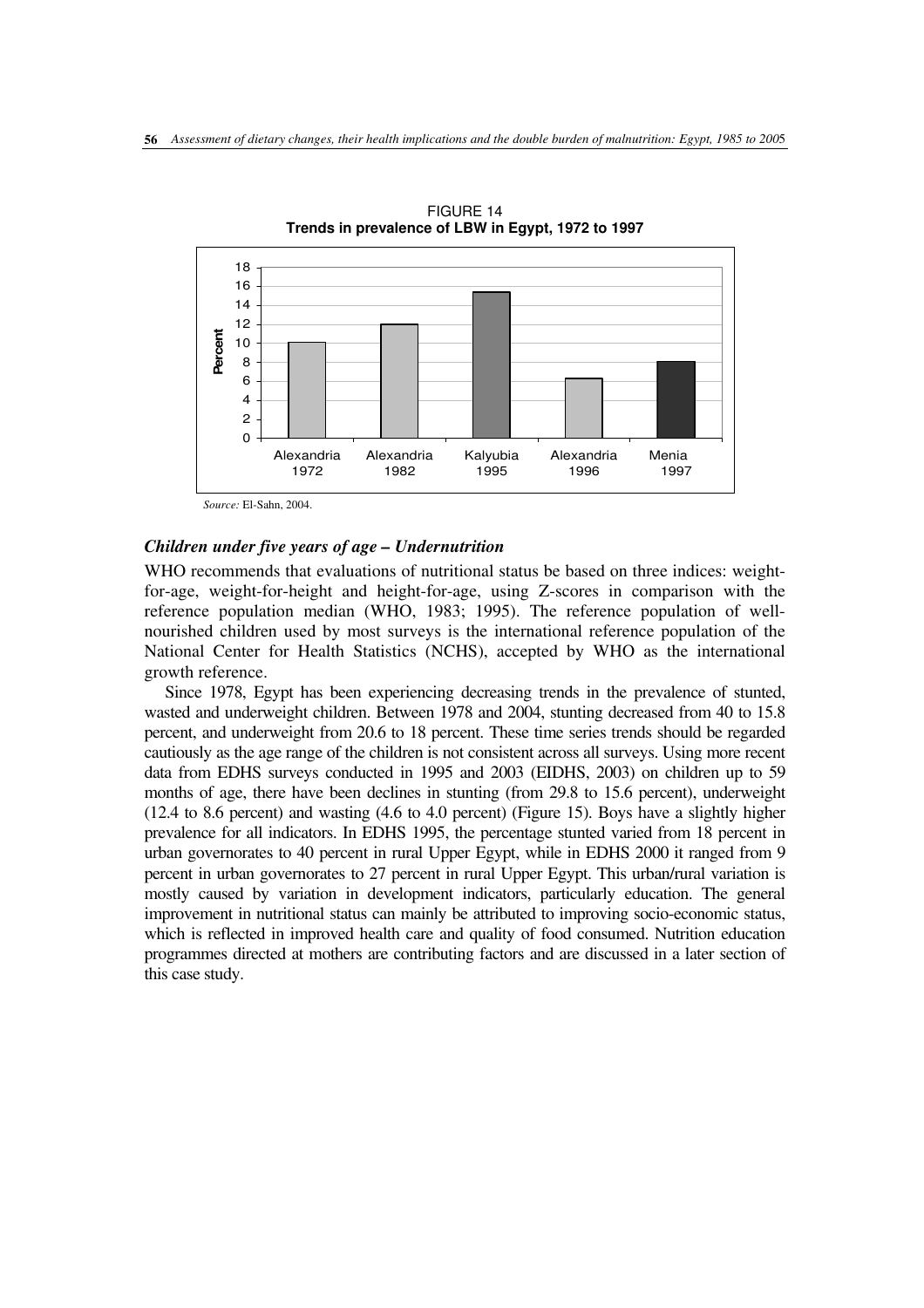

FIGURE 15 **Trends in prevalence of undernutrition among children under five years of age, 1992 to 2003**

*Source:* EIDHS, 2003.

## *Children under five years of age* – *Overnutrition*

Shaheen, Hathout and Tawfik (2004) conducted a national survey to assess prevalence of obesity in children under five years of age. The survey covered a sample of nearly 4 154 children (2 165 males and 1 969 females) in eight governorates – Cairo, Gharbia, Quena, Beni-Suef, Beheira, Suez, Matrouh and El-Wadi El-Gadid – representing six geographic areas: metropolitan, Lower Egypt, Upper Egypt, coastal, canal and frontier. It revealed that almost 8 percent of preschool children were wasted, 3.6 percent were overweight and 2 percent were obese. Obesity was more prevalent in girls (2.6 percent) than boys (1.5 percent). Frontier governorates had the lowest proportions of obese preschool children, followed by the coastal and canal regions. Metropolitan governorates and Lower Egypt had higher proportions of obese preschool children. This could be explained by changes in dietary habits leading to more energy-dense fast food and beverages with high sugar content. Although overweight among children under five years of age cannot yet be considered a public health problem in Egypt at this time, the trend is clearly toward increasing prevalence.

## *School-age children and adolescents (six to 18 years)*

Moussa (1989) reported on the growth of school-age children using data obtained during the Health Examination Survey (HES) of the Health Profile of Egypt (HPE). The sample included at total of 6 004 school-age children (3 119 boys and 2 885 girls) aged six to 18 years from different governorates. The mean weight of boys aged six to eight years is just below the WHO reference mean; among boys of 11 to 18 years it deviates down to lie almost midway between the reference mean and 1 SD below it. The mean weight of girls is close to the reference mean at six years of age, deviates down until the age of 11 – when it is almost 1 SD below the standard mean – then improves and approaches the reference, reaching its closest point at 16 years of age before continuing below the reference mean until 18 years of age. The weights of girls are therefore better than those of boys in the six to 18 years age group. On the other hand, the curves representing mean height for boys and girls are both located below the reference mean, at close to –2SD. Boys show somewhat more relaxation in linear growth than girls, indicating chronic undernutrition.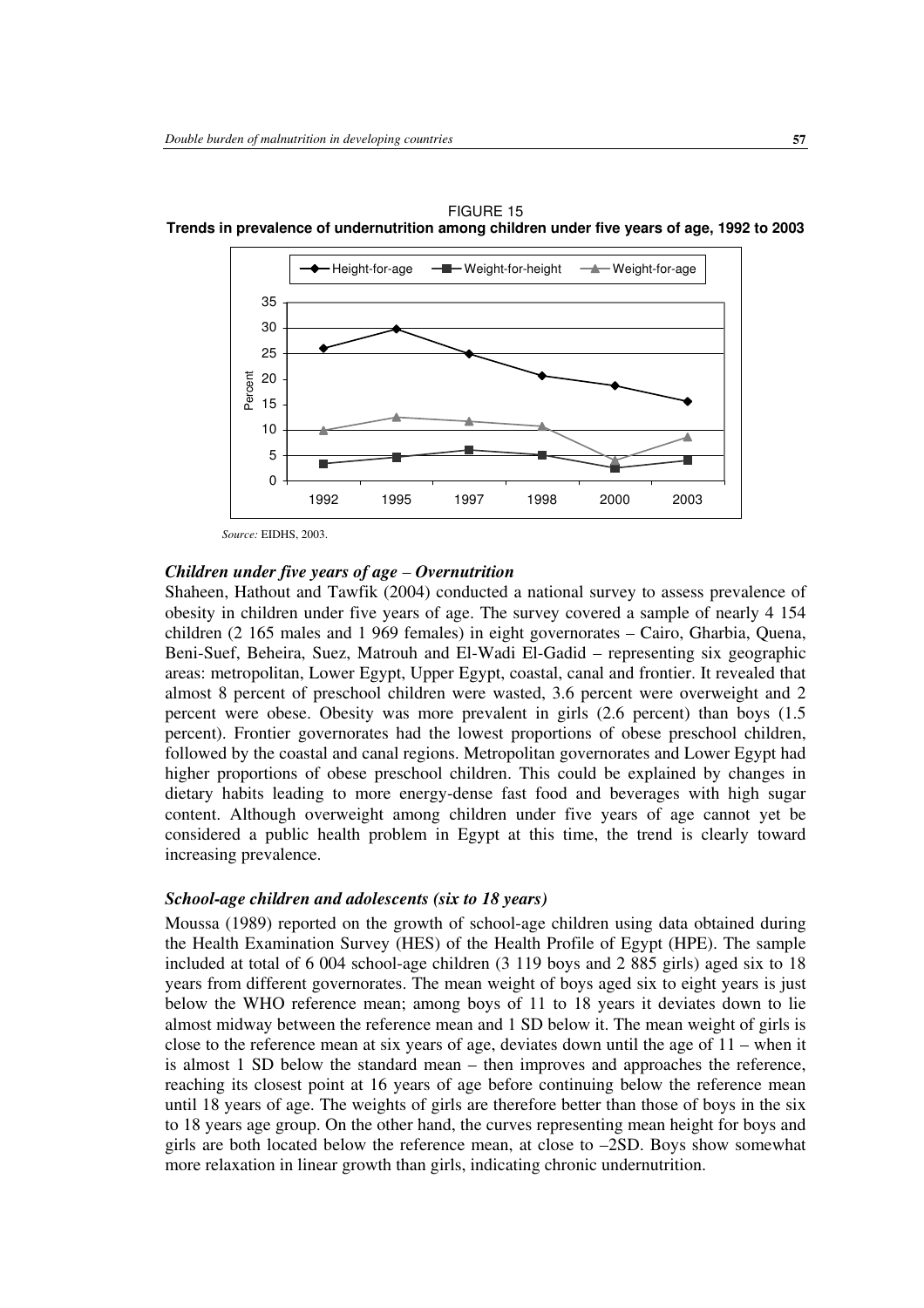Between 1998 and 2004, the prevalence of stunting among schoolchildren was essentially stable: 14.5 percent in 1998 and 13.2 percent in 2004. Wasting decreased from 7.8 to 4.1 percent, but underweight increased from 6.65 to 8.8 percent. Thus, the situation with regard to this age group does not seem to be improving noticeably. Underweight and stunting were more prevalent in rural than urban areas, but wasting was more prevalent in urban areas (Hassan *et al.*, 1998). Prevalence of overweight and obesity was slightly higher among school-age than preschool children, so the problem appears to be emerging rapidly in children (Shaheen, Hathout and Tawfik, 2004).

Weight status based on percentile body mass index for age (PBMI) (WHO, 1995) and prevalence of obesity were studied among 6 190 adolescents aged 12 to 19 years (Shaheen, Hathout and Tawfik, 2004). Results revealed that the prevalence of overweight is twice that of obesity among both male and female adolescents. For males the figures are 10.6 percent overweight and 5.8 percent obesity, and for females they are 19.9 and 9.7, respectively. Obesity was observed to be more prevalent in metropolitan areas (Cairo). Results are illustrated in Table 4. The trend is for prevalence of underweight to decrease and overweight and obesity to increase among female adolescents. Clearly, overweight and obesity (combined) are prevalent among Egyptian adolescents of both sexes, and at least for girls the prevalence has increased in the last few years.

| Source and year                      | Location         | Sample      |            |                | Underweight/<br><b>PBMI</b> | Overweight/<br><b>PBMI</b> | Obesity<br><b>PBMI</b> |
|--------------------------------------|------------------|-------------|------------|----------------|-----------------------------|----------------------------|------------------------|
| of survey                            |                  | <b>Size</b> | <b>Sex</b> | Age<br>(years) | < 5th                       | $85 \ge 95$                | $\geq 95$              |
| Shaheen and                          | Cairo, Qualyobia | 382         | Male       | $10 - 19$      | 11.8                        | 15.2                       | 5.5                    |
| <b>Tawfik, 2000</b>                  | and Beheira      | 482         | Female     | $10 - 19$      | 11.6                        | 17.9                       | 7.6                    |
| Shaheen, Hathout<br>and Tawfik, 2004 | National         | 2 7 0 2     | Male       | $12 - 19$      | 10.5                        | 10.6                       | 5.8                    |
|                                      |                  | 3488        | Female     | $12 - 19$      | 3.1                         | 19.9                       | 9.7                    |
| Hassan et al                         | National         | 2 0 3 9     | Male       | $10 - 19$      | 14.4                        | 9.9                        | 4.8                    |
| 2004                                 |                  | 2 0 2 1     | Female     | $10 - 19$      | 5.4                         | 15.7                       | 7.8                    |
| Ismail, 2005                         | National         | 6018        | Total      | $10 - 19$      | 7.3                         | 13.4                       | 7.1                    |
|                                      |                  | 2969        | Male       | $10 - 19$      | 10.2                        | 11.5                       | 6.5                    |
|                                      |                  | 3 0 4 9     | Female     | $10 - 19$      | 4.6                         | 15.2                       | 7.7                    |

#### TABLE 4 **Anthropometric data on adolescents**

## *Adults*

Several studies obtained information on the heights and weights of female adults as shown in Table 5. Underweight, defined as  $BMI < 18.5$ , which denotes chronic energy deficiency (WHO, 1995), is almost non-existent among the adult female population. Prevalence of chronic energy deficiency fell from 3.4 percent in 1995 (Moussa, El-Nehry and Abdel Galil, 1995) to 0.4 percent in 2004 (Hassan *et al.,* 2004). However, there is a trend for increasing prevalence of overweight and obesity among female adults in Egypt. From the earliest available survey year (1995) to the latest (2004), overweight among women decreased from 31.3 to 26.9 percent, while obesity increased from 20.5 to 48.2 percent. Overweight and obesity prevalence among adults in Egypt is among the highest in the world, and there is evidence that the prevalence is still increasing, at least in women. There is a trend of increasing prevalence of overweight and obesity among female adults in Egypt (Figure 16). Between 1995 and the latest survey year 2004, overweight decreased from 31.3 to 26.9 percent among women, while, obesity has increased from 20.5 to 48.2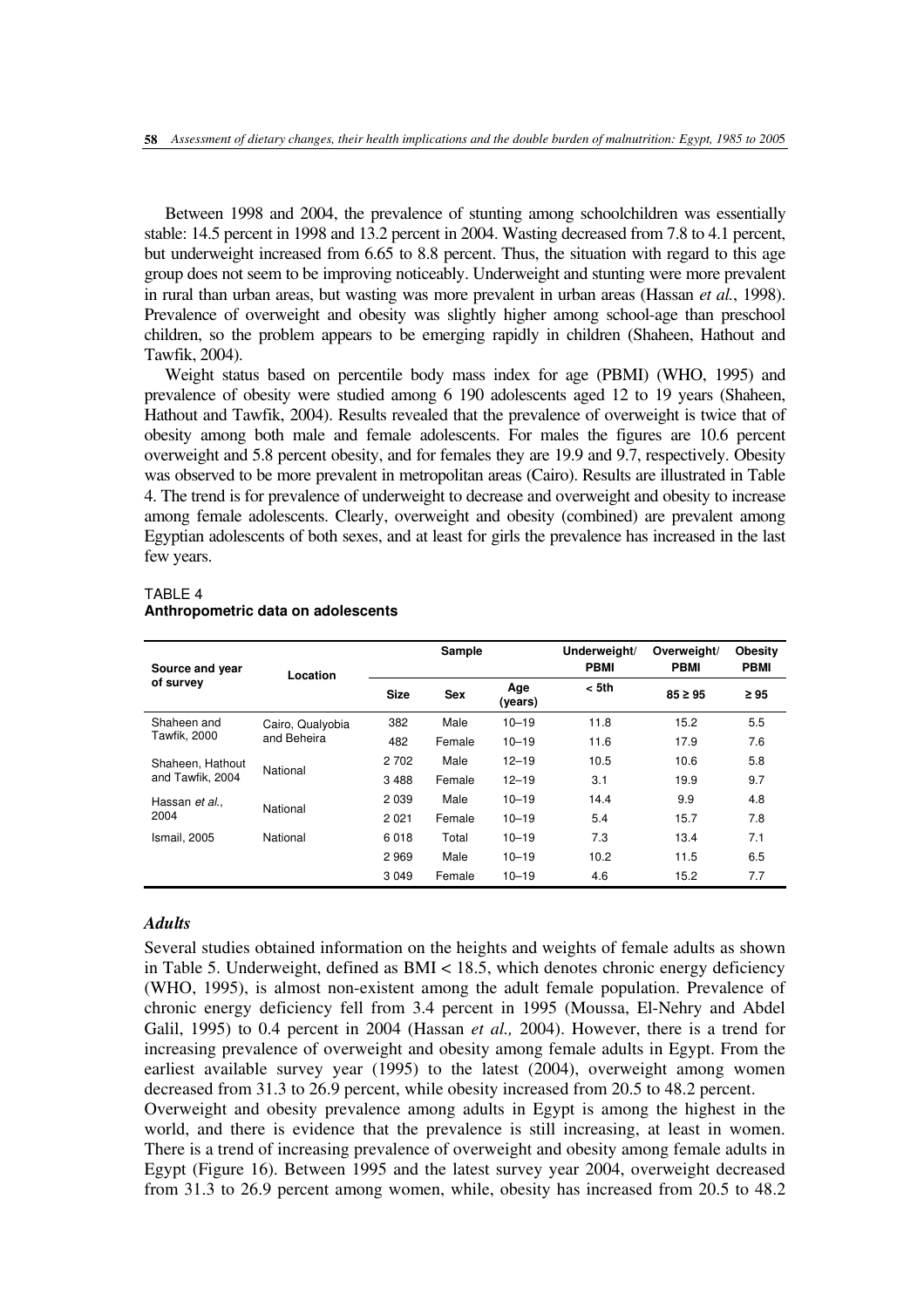percent. Among urban women, data collected on large samples indicated that by 1998 the average BMI for women was in the obese range (30.08) (Galal, 2000). Furthermore, almost 5 percent of women were classified as "severely obese", i.e., BMI > 40. Men have been less studied, but 1998/1999 survey data indicated that 65.3 percent of urban Egyptian men and 34.1 percent of those in rural areas were overweight or obese. These trends can likely be attributed to changes in dietary habits towards higher consumption of energy-dense foods, together with a tendency to sedentary lifestyle particularly in urban areas. Continuous snacking between meals among housewives has been mentioned as another causal factor (Galal *et al.,* 1987). Hussein, Moussa and Shaheen (1993) demonstrate that obesity is a problem in both privileged and underprivileged areas. However, the comorbidities of obesity are more common among the privileged, which is attributed to the quality of diet. The main source of energy among the rich is animal fat (meat and pastries), while among the poor it is carbohydrate (bread and sugar in tea) and vegetable oil (fried vegetables and tubers). Efforts to reduce weight were more common among the rich than the poor (Hussein, Moussa and Shaheen, 1993).

In the national survey by Shaheen, Hathout and Tawfik (2004), a nationally representative sample of 19 021 adults (aged 20 years and over) was used to assess the prevalence of obesity in Egypt. Results of this study revealed that women had higher overall rates of obesity than men (48.2 and 18.7 percent, respectively), although men had higher rates of overweight (34.5 percent) than women (26.9 percent). Frontier governorates and Upper Egypt had the lowest proportions of overweight and obesity. However, Lower Egypt and the metropolitan region, followed by the canal and coastal regions, had the highest percentages of overweight and obesity. This is also documented by Moussa, El-Nehry and Abdel Galil (1995), who record the highest rates of overweight and obesity in Cairo (70 percent) and the lowest in Upper Egypt (39 percent). Urban areas had higher rates of overweight and obesity than rural ones.

According to Shaheen, Hathout and Tawfik (2004), the prevalence of overweight and obesity among adults aged 20 to 80 years differs according to age. The lowest proportions of overweight and obesity were among the 20 to 30 years age group (27.8 and 8.1 percent, respectively). Prevalence gradually increased with age to reach a peak between the ages of 50 and 60 years, when overweight and obesity among men were 37.2 and 29 percent, respectively, and among women 21.8 and 66.1 percent. After the age of 60 years, the prevalence of overweight and obesity decreased slightly among men; among women obesity decreased, but overweight increased, to reach 35.7 percent at 80 years of age. These findings reflect the behaviour of the population, as consumption of extra quantities of food is usual at younger ages, and low levels of physical activity increase with age.

Although overweight and obesity are still increasing in prevalence in Egypt, and the problem is now receiving attention owing to the global emergence of obesity as a public health problem, the phenomenon has been evident in Egypt for at least 20 years. The 1981 national food consumption survey included measurements of the mothers and fathers of sampled children and reported 63.1 percent of mothers and 14.5 percent of fathers were overweight or obese (i.e.,  $> 110$  percent of the standard weight at that time) (Galal, 2000). Thus recent trends toward urban living and an abundant food supply do not by themselves totally explain the phenomenon in Egypt. However, there are many physical and cultural barriers to a physically active lifestyle in Egypt, and there is significant opportunity for the development of effective health promotion programmes to encourage physical activity.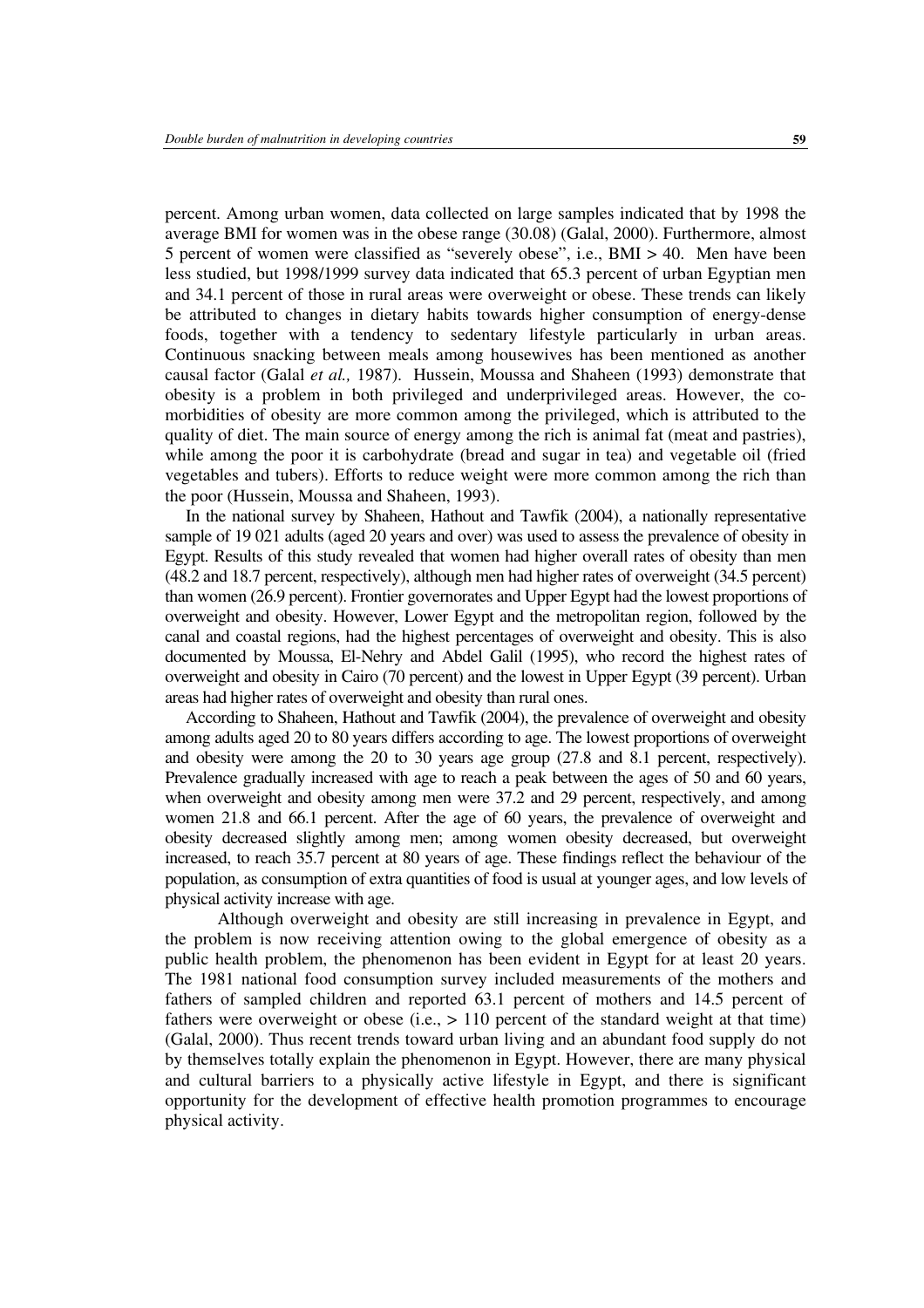|                                                       | Location           | Sample      |                |                | BMI (kg/m <sup>2</sup> ) |               | Anthropometric status according to BMI (%) |                              |                  |                  |             |
|-------------------------------------------------------|--------------------|-------------|----------------|----------------|--------------------------|---------------|--------------------------------------------|------------------------------|------------------|------------------|-------------|
| <b>Source</b><br>and<br>year of                       |                    | <b>Size</b> | Gender         | Age<br>(years) | Mean                     | <b>Median</b> |                                            | Chronic energy<br>deficiency |                  |                  | Obesity     |
| survey                                                |                    |             |                |                |                          |               | $\prec$<br>16.0                            | $16.0 -$<br>16.9             | $17.0 -$<br>18.5 | $25.0 -$<br>29.9 | $\geq 30.0$ |
| EDHS,<br>1995                                         | Egypt<br>(total)   | 6314        | <b>Mothers</b> | $15 - 49$      | 26.3                     |               | 0.2                                        | 0.3                          | 1.1              | 31.3             | 20.5        |
| Moussa,<br>El-Nehry<br>and<br>Abdel<br>Galil,<br>1995 | Egypt<br>(total)   | 1 6 2 9     | <b>Mothers</b> | $20 - 45$      | 26.8                     | 26.1          | 1                                          | 0.4                          | 2.0              | 33.0             | 25.5        |
| Hassan,<br>2000                                       | Egypt<br>(total)   | 835         | <b>Mothers</b> | $20 - 48$      | 30.4                     | 28.7          | 0.2                                        | 0.1                          | 0.7              | 31.3             | 42.1        |
| Shaheen                                               | Sub-               | 187         | Fathers        | $30 - 65$      | 26.7                     | 26.4          |                                            |                              | 2.7              | 41.1             | 21.1        |
| and<br>Tawfik,<br>2000                                | national<br>sample | 1470        | <b>Mothers</b> | $20 - 48$      | 30.6                     | 29.9          |                                            |                              | 0.5              | 27.7             | 50.4        |
| EDHS,<br>2000                                         | Egypt<br>(total)   | 13<br>624   | <b>Mothers</b> | $15 - 49$      | 29.3                     |               | 0.0                                        | 0.0                          | 0.5              | 36.4             | 40.8        |
| Shaheen,                                              | National           | 8 1 3 6     | Males          |                | 23.6                     | 21.4          | $\overline{a}$                             |                              | 2.8              | 35.4             | 18.7        |
| Hathout<br>and<br>Tawfik,<br>2004                     |                    | 10<br>885   | Females        | $\geq 20$      | 25.8                     | 24.5          | ÷                                          | $\overline{a}$               | 2.0              | 26.9             | 48.2        |
| Hassan                                                | National           | 2028        | Males          |                |                          |               |                                            |                              | 2.0              | 38.3             | 28.6        |
| et al.,<br>2004                                       |                    | 2446        | Females        | $\geq 20$      |                          |               |                                            |                              | 0.4              | 24.0             | 63.5        |

#### TABLE 5 **Anthropometric data on adults**

FIGURE 16 **Trends in overweight and obesity among females, 1995 to 2004**



\* Women 15 to 49 years in EDHS surveys

 $+$  Women  $\geq$  20 years in Shaheen *et al.*, 2004

## *Central obesity among adults*

Alternative methods to the measurement of BMI are valuable in identifying individuals at increased risk from obesity-related illness owing to abdominal fat accumulation (WHO, 2000). A high waist-to-hip ratio (WHR) ( $\geq 1$  in men and  $\geq 0.85$  in women) has been accepted as the clinical method of identifying patients with abdominal fat accumulation.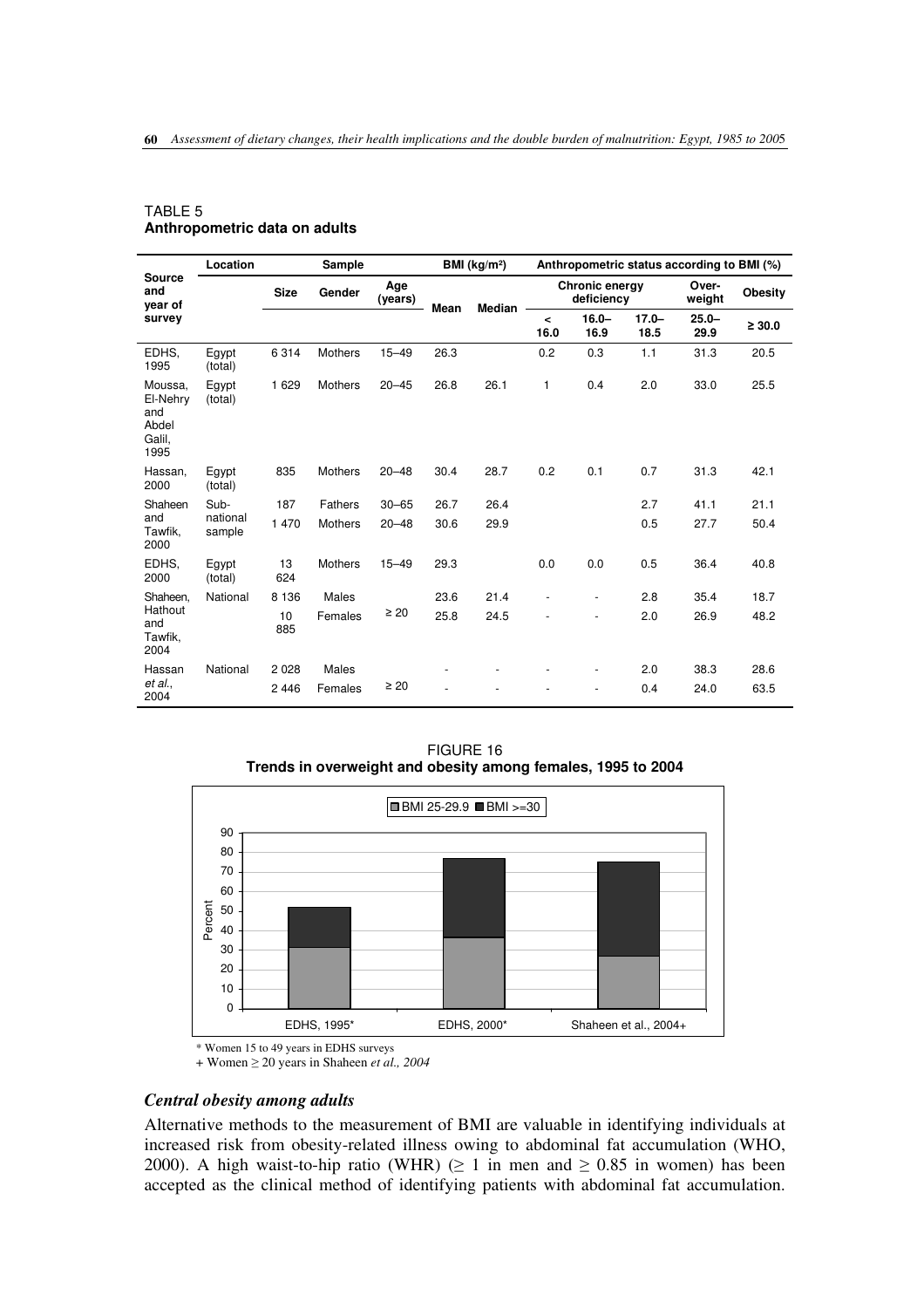Findings of Shaheen, Hathout and Tawfik (2004) demonstrate that abdominal obesity (high WHR) exists among 20.8 percent of men and 45.3 percent of women. There were significant differences ( $p = 0.000$ ) in the prevalence of abdominal obesity between men and women in the total sample and between urban and rural areas ( $p = 0.000$ ), with 41.6 percent of adults in urban and 20.4 percent in rural areas affected. There were also significant differences ( $p = 0.000$ ) in prevalence of high WHR among different governorates of Egypt.

Recent evidence suggests that waist circumference alone – measured at the midpoint between the lower border of the rib cage and the iliac crest – provides a more practical correlate of abdominal fat distribution and associated ill health (WHO, 2000). This is an approximate index of intra-abdominal fat and total body fat. Furthermore, changes in waist circumference, mainly associated with overweight and class 1 obesity, reflect changes in risk factors for cardiovascular disease (CVD) and other forms of chronic disease. Waist circumferences  $> 88$  cm in women and 102 cm in men are considered above normal (WHO, 2000).

Results of Shaheen, Hathout and Tawfik (2004) revealed that there was correlation between waist circumference levels and overweight and class 1 obesity in the total sample and in the studied governorates ( $p = 0.000$ ). Nearly three-quarters of those with class I obesity had central obesity (high waist circumference), except in Beni-Suef where the figure was even higher, at 85 percent. The majority of class 1 obese women (at least 80 percent) in the study governorates and the total sample had high waist circumference, while about one-third of overweight females had high waist circumference. The percentages were lower among men than women.

#### *Stunting and obesity*

Many studies document the relation between stunting  $(< -2 SD$  height for age) as an indicator for long-standing chronic malnutrition and overweight or obesity  $(> +2 SD)$ weight for height) due to inadequate intervention programmes early in childhood. There is considerable evidence, mostly from developed countries, that intrauterine growth retardation is associated with an increased risk of coronary heart disease (CHD), stroke, diabetes and raised blood pressure.

Results of Shaheen, Hathout and Tawfik (2004) revealed that 2.3 percent of stunted male and 3.7 percent of stunted female preschool children (aged two to six years) were obese; this is nearly double the prevalence of obesity in children of normal height (1.2 percent of males and 2.1 percent of females). About 6 percent of stunted male and female preschool children were overweight, compared with 2.3 percent of male and 2.9 percent of female normal-height children. This finding also holds true for school-age children: 6.1 percent of stunted male and 5.7 percent of stunted female children were obese, compared with 1.9 and 3.4 percent, respectively, for male and female children of normal height. Nearly 6 percent of stunted male and 8 percent of stunted female school-age children were overweight, while the respective percentage among normal-height school-age children was 3.8 percent for both males and females. There were significant differences in the weight status of both preschool and school-age male and female children depending on their stature levels ( $p = 0.000$ ).

There was no significant difference in the weight status of either male or female adolescents (12 to 18 years) between the different stature levels. About 5 percent of stunted male and 9.2 percent of stunted female adolescents were obese, compared with 5.3 and 8.5 percent of normalheight male and female adolescents, respectively.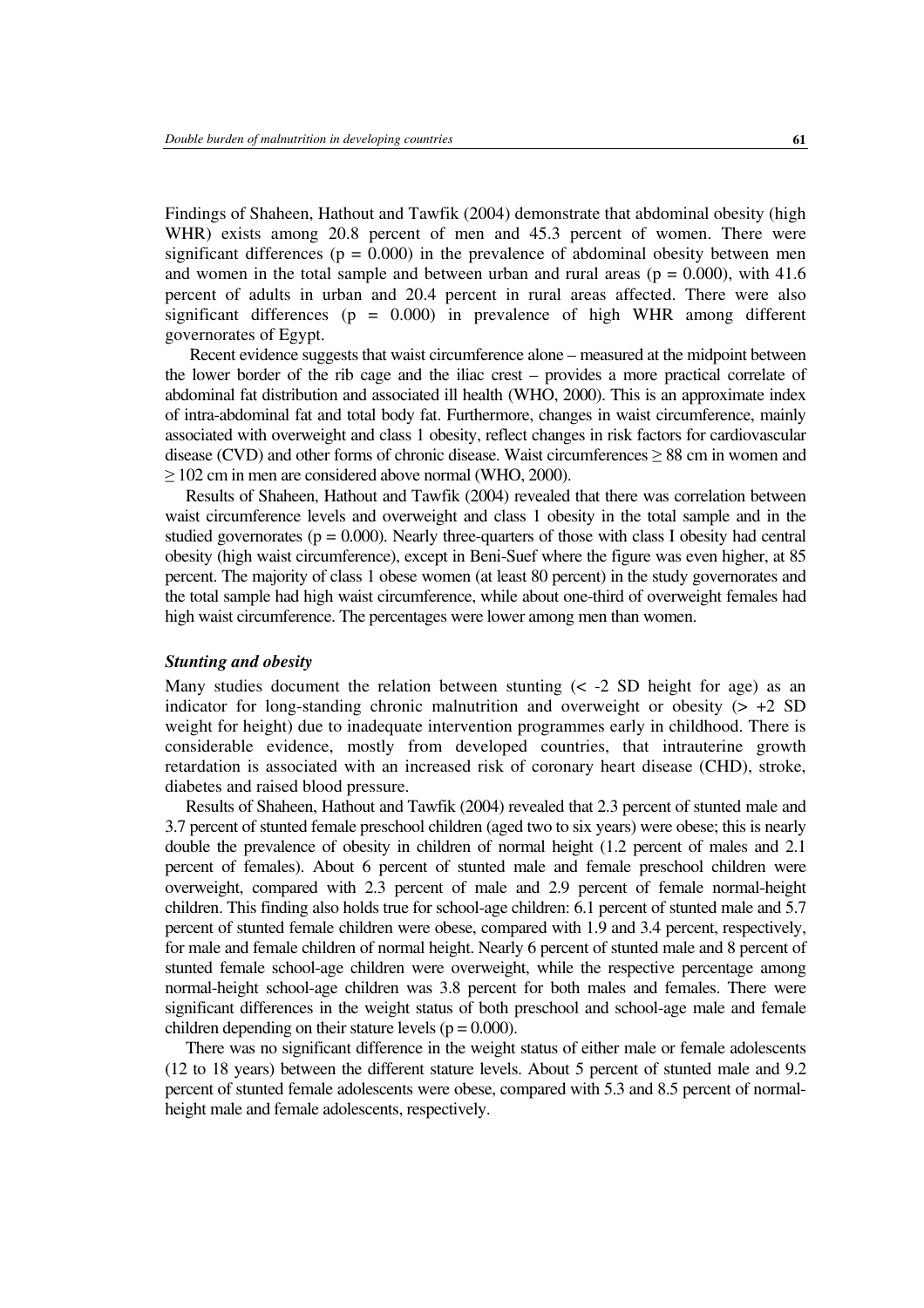### **Micronutrient status Iron deficiency anaemia (IDA)**

Table 6 presents a summary of results from different studies on IDA in Egypt. A national survey to assess vitamin A status (Moussa, El-Nehry and Abdel Galil, 1995) recorded haematocrit values for 1 623 preschool children (aged six months to six years) and 762 mothers. Preschool children and pregnant mothers with haematocrit values equal to or less than 33 (11 gm Hb/100 ml) were considered anaemic, as were non-pregnant mothers with haematocrit values equal to or less than 36 (12 gm Hb/100 ml) (WHO, 1989).

EDHS 2000 included direct measurement of haemoglobin levels in a sub-sample of half of all EDHS households for three groups: women aged 15 to 49 years who were or who had been married; children under six years of age; and boys and girls aged 11 to 19 years. Anaemia is classified as mild, moderate or severe depending on the concentration of haemoglobin in the blood. Mild anaemia corresponds to haemoglobin concentration levels of 10 to 10.9 g/dl for pregnant women and young children; 10 to 11.9 g/dl for non-pregnant women, girls aged 11 to 19 years and boys aged 11 to 13 years; and 10.0 to 12.9 g/dl for boys aged 14 to 19 years. For all the tested groups, moderate anaemia corresponds to levels of 7 to 9.9 g/dl, and severe anaemia to levels less than 7 gm/dl.

EDHS 2000 revealed that about three out of ten young children suffer from some degree of anaemia. This is similar to the level that was found among women. Some 11 percent of young children had moderate levels of anaemia, and less than 1.0 percent were classified as having severe anaemia. Children under two years of age were more likely to be anaemic than older children, and rural children were more likely to be anaemic than urban children (33 and 24 percent, respectively). The highest anaemia prevalence (38 percent) was among children aged six to 59 months in rural Upper Egypt and the Frontier governorates, and the lowest (23 percent) was in urban Lower Egypt.

IDA among mothers, whether pregnant, lactating or non-pregnant and non-lactating (NPNL) increased significantly between 1978 (Nassar *et al.,* 1992) and 2000 (EDHS, 2000) (Figure 17).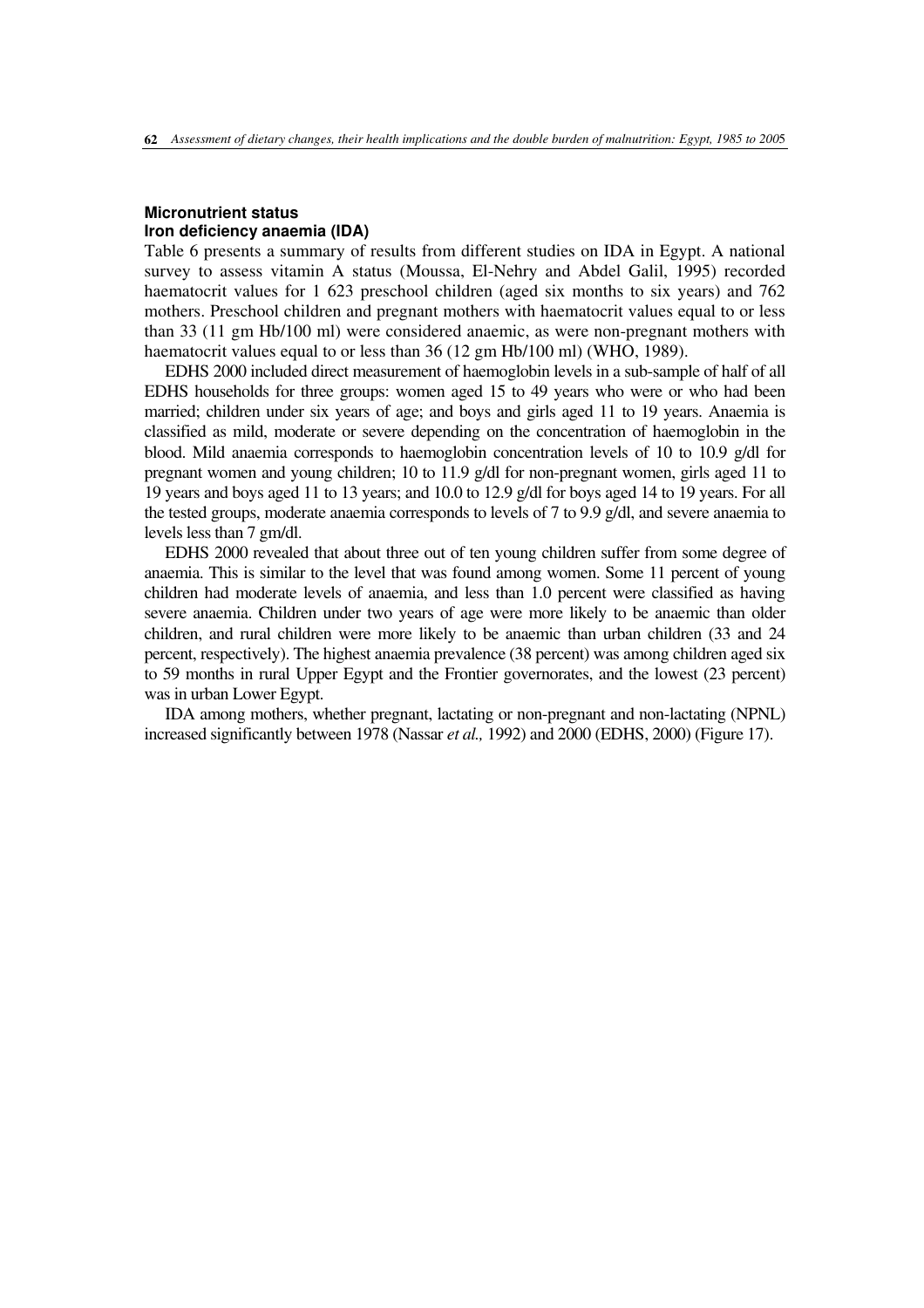| Age                |             |                       |                                                       |                            | Prevalence (%) |               |               |                                    |
|--------------------|-------------|-----------------------|-------------------------------------------------------|----------------------------|----------------|---------------|---------------|------------------------------------|
| group              | Year        | <b>Site</b>           | Gender                                                | N                          | < 11g<br>$\%$  | $<$ 12 g<br>℅ | $<$ 13 g<br>% | <b>Source</b>                      |
| $6 - 71$<br>months | 1978        | Universe I            | <b>Both</b>                                           | 176                        | 37.0           |               |               | Nassar et al., 1992;<br><b>NNS</b> |
|                    | 1980        | Universe I            | Both                                                  | 176<br>175                 | 39.0<br>49.0   |               |               | Nassar et al., 1992;<br><b>NNS</b> |
|                    | 1995<br>and |                       | Boys <sup>1</sup><br>Girls <sup>1</sup>               | 852<br>771                 | 25.2<br>23.7   |               |               | Moussa et al., 1997                |
|                    | 1997        |                       | Total                                                 | 1 6 2 3                    | 48.9           |               |               |                                    |
|                    | 2000        |                       | Both                                                  | 4708                       | 29.9           |               |               | <b>EDHS</b>                        |
| $6 - 12$<br>years  | 1988        |                       | Both                                                  | 3 2 0 3<br>750             |                | 45.0          |               | (Moussa, 1989) HES<br>of HPE       |
|                    | 1998        | Primary<br>school     | Both                                                  |                            |                | 42.0          |               | Hassan et al.                      |
| $11 - 19$          | 2000        |                       | Both                                                  | 9 2 3 7                    |                |               |               | <b>EDHS</b>                        |
| years              |             |                       | Boys<br>Girls                                         | 4835<br>4 4 0 2            |                | 28.9          | 30.7          |                                    |
|                    | 2004        |                       | Both                                                  | 3721                       |                |               |               | Hassan, Abdel Galil                |
|                    |             |                       | Boys                                                  | 1896                       |                |               | 39.5          | and Moussa                         |
|                    |             |                       | Girls                                                 | 1825                       |                | 23.0          |               |                                    |
| $20+$              | 1978        | Community             | <b>NPNL</b>                                           |                            |                | 21.0          |               | Nassar et al., 1992;               |
| years              |             |                       | Pregnant<br>Lactating<br>Total                        | 1478                       | 22.0           | 25.0          |               | <b>NNS</b>                         |
|                    | 1995        | <b>MCHC</b>           | NPNL <sup>2</sup>                                     |                            |                | 11.0          |               | Moussa, El-Nehy and                |
|                    |             |                       | Pregnant <sup>1</sup><br>Lactating <sup>2</sup>       |                            | 26.0           | 19.0          |               | <b>Abdel Galil</b>                 |
|                    |             |                       | Total                                                 | 803                        |                |               |               |                                    |
|                    | 2000        | Community             | <b>NPNL</b>                                           |                            | 45.4           | 26.3          |               | <b>EDHS</b>                        |
|                    |             |                       | Pregnant<br>Lactating<br>Total                        | 7684                       |                | 31.9          |               |                                    |
|                    | 2002        |                       | <b>NPNL</b>                                           |                            |                | 40.4          |               | El-Sayed et al., 2002              |
|                    |             |                       | Pregnant<br>Lactating<br>Total                        | 2961                       | 33.2           | 47.0          |               |                                    |
|                    | 2004        | Urban                 | <b>Adults</b>                                         |                            |                |               |               | Hassan, Abdel Galil                |
|                    |             |                       | M. adults<br>F. adults                                | 692<br>811                 |                | 23.0          | 9.6           | and Moussa                         |
|                    |             | Rural                 | M. adults<br>F. adults                                | 297<br>324                 |                | 22.9          | 13.9          |                                    |
|                    |             | Total                 | M. adults<br>F. adults                                | 989<br>1 1 3 5             |                | 23.0          | 12            |                                    |
| $65+$              | 2001        | Upper Egypt           | M. elders<br>F. elders                                | 275<br>356                 |                | 31.5          | 46.9          | Hassan et al.                      |
| years              |             |                       | Total                                                 | 631                        |                |               | 36.9          |                                    |
|                    |             | Lower Egypt           | M. elders<br>F. elders                                | 298<br>406                 |                | 19.7          |               |                                    |
|                    |             | Urban<br>governorates | Total<br>M. elders                                    | 704<br>1 3 1 0             |                | 22.7          | 33.9          |                                    |
|                    |             | Urban sites           | F. elders<br>Total                                    | 2062<br>3 3 7 2            |                | 24.9          | 32.8          |                                    |
|                    |             |                       | M. elders<br>F. elders                                | 1 1 9 0<br>1948            |                | 26.2          | 47.1          |                                    |
|                    |             | Rural sites           | Total<br>M. elders                                    | 3 1 3 8<br>363             |                |               | 36.1          |                                    |
|                    |             | Overall total         | F. elders<br>Total<br>M. elders<br>F. elders<br>Total | 561<br>924<br>1883<br>2824 |                | 25.2          |               |                                    |

### TABLE 6 **Prevalence of IDA in different age groups**

 $<sup>1</sup>$  HCT < 33 percent.</sup>

 $^{2}$  HCT < 36 percent.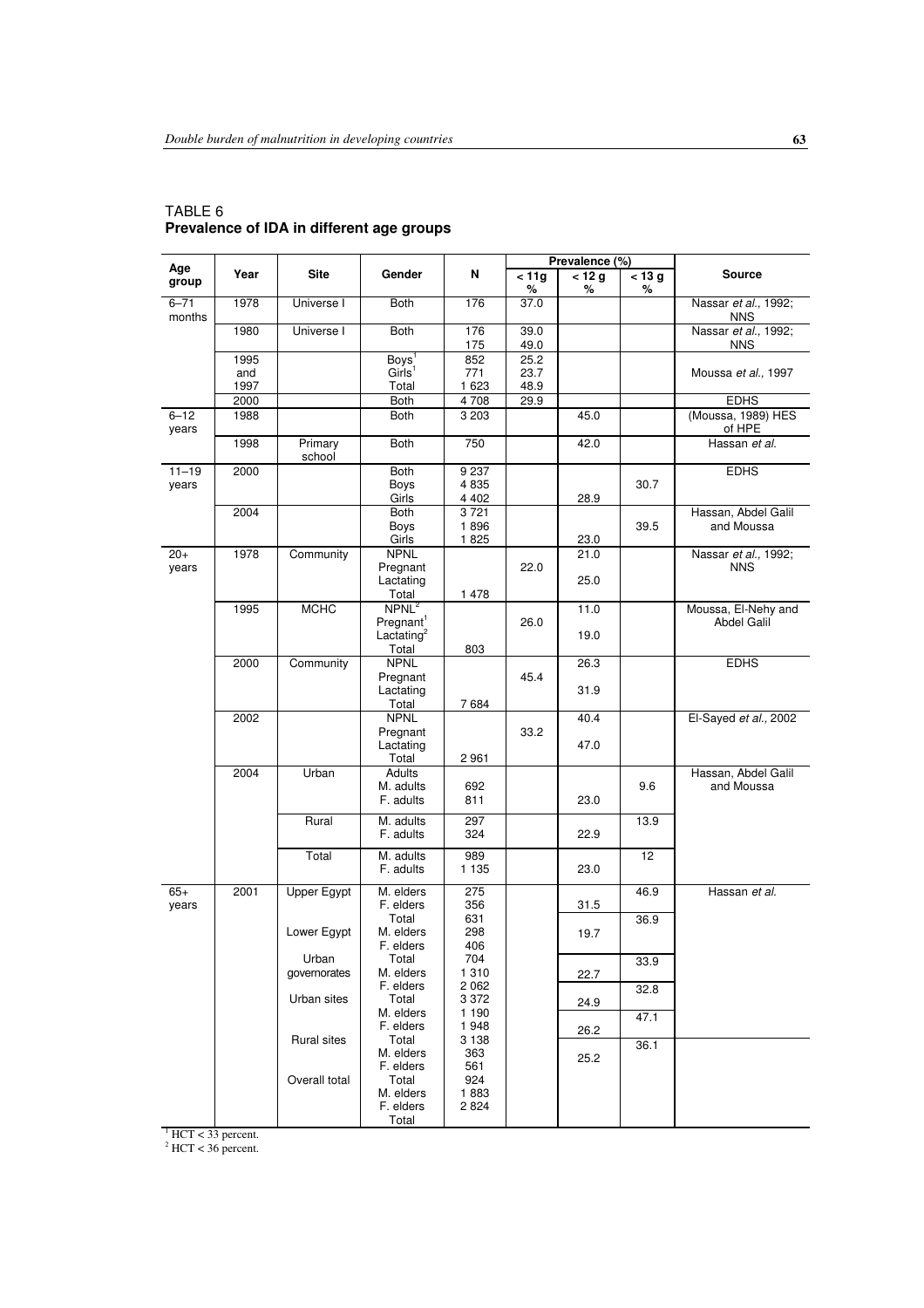

FIGURE 17 **Trends in prevalence of IDA among pregnant, lactating and NPNL women, 1978 to 2004**

*Sources:* Nassar *et al.,* 1992 ; Moussa *et al.,* 1997; EDHS, 2000; El-Sayed *et al.,* 2002; Hassan *et al.,* 2004.

### *Vitamin A deficiency*

Values of plasma retinol were available for 1 577 preschool children (aged six to 71 months) in Moussa, El-Nehry and Abdel Galil, 1995 and Moussa *et al.,* 1997. Results denoted that vitamin A deficiency (VAD) is a moderate sub-clinical public health problem in Egypt. In 2002, a national survey to assess the prevalence of vitamin A status after implementation of a vitamin A supplementation programme among children of nine and 18 months revealed that the prevalence of VAD among preschool children (six to 71 months) was 7.2 percent, implying that the vitamin A status of those children had improved.

Results of the survey to assess micronutrient deficiency among primary schoolchildren showed that a higher percentage of girls had low serum retinol levels  $(< 20 \mu g/dl)$  than boys.

A national survey for the determination of bone mass density among adolescents and adults in Egypt (Hassan, Abdel Galil and Moussa*,* 2004) showed that the prevalence of VAD among adolescents was higher in rural than urban areas. Results for adults showed a similar pattern. Findings are higher than those reported by Moussa, El-Nehry and Abdel Galil (1995) (Figure 22).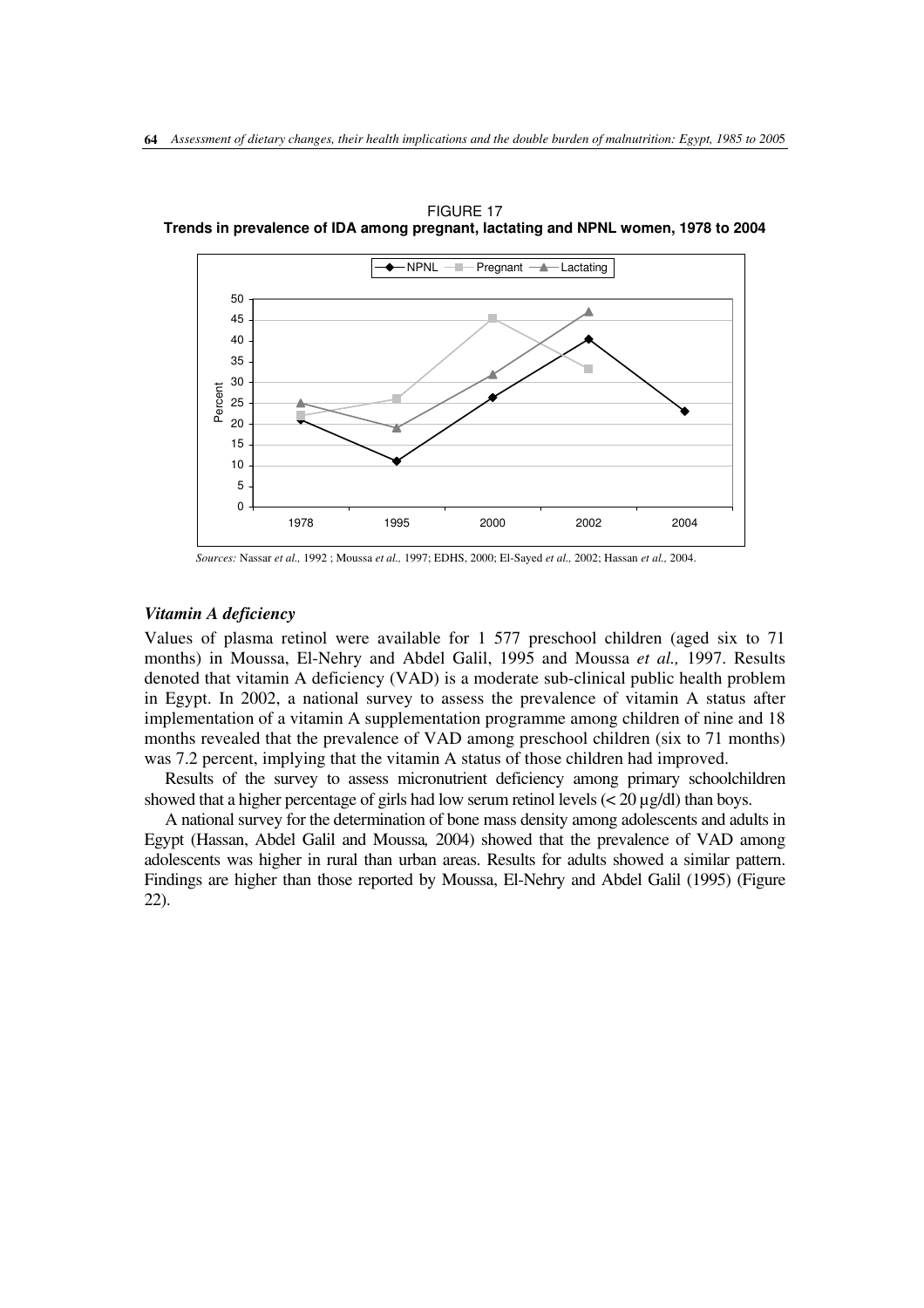|             | Year | <b>Site</b>          | Gender             | Ν          | Serum retinol<br>$< 20 \mu g/dl$ (%) | <b>Source</b>              |
|-------------|------|----------------------|--------------------|------------|--------------------------------------|----------------------------|
| $6 - 71$    | 1995 | Urban                | Both               | 957        | 11.4                                 | Moussa, El-Nehry and Abdel |
| months      |      | Rural                | Both               | 620        | 12.7                                 | Galil                      |
|             |      | <b>Both</b>          | Total              | 1 577      | 11.9                                 | (national)                 |
| $6 - 11$    | 1998 | Urban                | Boys               | 272        | 10.3                                 | Hassan, Abdel Galil and    |
| years       |      |                      | Girls              | 228        | 11.0                                 | Moussa (national)          |
|             |      |                      | Total              | 500        | 10.7                                 |                            |
|             |      | Rural                | Boys               | 122        | 8.2                                  |                            |
|             |      |                      | Girls              | 128        | 18.0                                 |                            |
|             |      |                      | Total              | 250        | 13.1                                 |                            |
|             |      | <b>Both</b>          | Boys               | 394        | 9.3                                  |                            |
|             |      |                      | Girls              | 356        | 14.5                                 |                            |
|             |      |                      | Grand total        | 750        | 11.9                                 |                            |
| $6 - 71$    | 2002 | Urban                | Both               | 803        | 8.2                                  | El-Sayed et al.            |
| months      |      | Rural<br><b>Both</b> | Both               | 2 0 2 4    | 6.8                                  | (national)                 |
|             |      |                      | Total              | 2827       | 7.2                                  |                            |
| $11 - 19$   | 2004 | Urban                | M. adolescents     | 1 2 8 3    | 19.7                                 | Hassan, Abdel Galil and    |
| years       |      |                      | F. adolescents     | 1 381      | 21.5                                 | Moussa                     |
|             |      |                      | Total              | 2 6 6 4    | 20.0                                 | (national)                 |
|             |      | Rural                | M. adolescents     | 613        | 36.0                                 |                            |
|             |      |                      | F. adolescents     | 444        | 27.0                                 |                            |
|             |      |                      | Total              | 1 0 5 7    | 31.5                                 |                            |
|             |      | <b>Both</b>          | M. adolescents     | 1896       | 28.0                                 |                            |
|             |      |                      | F. adolescents     | 1825       | 24.5                                 |                            |
|             |      |                      | Total              | 3721       | 26.5                                 |                            |
| $20+$ years | 1995 | Urban                | F. adults          | 455        | 11.0                                 | Moussa, El-Nehry and Abdel |
|             |      | Rural                | (mothers)          | 299<br>754 | 9.0                                  | Galil                      |
|             |      | Total                |                    |            | 10.0                                 |                            |
|             | 2004 | Urban                | M. adults          | 692        | 17.5                                 | Hassan et al.              |
|             |      |                      | F. adults          | 811        | 18.4                                 | (national)                 |
|             |      |                      | Total              | 1 503      | 18.0                                 |                            |
|             |      | Rural                | M. adults          | 297        | 23.7                                 |                            |
|             |      |                      | F. adults          | 324        | 22.1                                 |                            |
|             |      |                      | Total              | 621        | 22.9                                 |                            |
|             |      | Total                | M. adults          | 989        | 20.6                                 |                            |
|             |      |                      | F. adults          | 1 1 3 5    | 20.3                                 |                            |
|             |      |                      | Total              | 2 1 2 4    | 20.5                                 |                            |
| $65+$ years | 2001 | Upper Egypt          | M. elders          | 139        | 11.5                                 | Hassan, Abdel Galil and    |
|             |      |                      | F. elders<br>Total | 162        | 12.3<br>12.0                         | Moussa                     |
|             |      |                      |                    | 301        |                                      | (national)                 |
|             |      | Lower Egypt          | M. elders          | 106        | 19.8                                 |                            |
|             |      |                      | F. elders          | 144<br>250 | 16.0<br>17.6                         |                            |
|             |      | Urban                | Total<br>M. elders | 448        | 12.3                                 |                            |
|             |      | governorates         | F. elders          | 595        | 11.8                                 |                            |
|             |      |                      | Total              | 1 0 4 3    | 12.0                                 |                            |
|             |      | Urban sites          | M. elders          | 351        | 12.3                                 |                            |
|             |      |                      | F. elders          | 470        | 9.6                                  |                            |
|             |      |                      | Total              | 821        | 10.7                                 |                            |
|             |      | <b>Rural sites</b>   | M. elders          | 161        | 13.7                                 |                            |
|             |      |                      | F. elders          | 242        | 15.3                                 |                            |
|             |      |                      | Total              | 403        | 14.6                                 |                            |
|             |      | Overall total        | M. elders          | 512        | 13.0                                 |                            |
|             |      |                      | F. elders          | 712        | 12.5                                 |                            |
|             |      |                      | Total              | 1 2 2 4    | 13.3                                 |                            |

### TABLE 7 **Prevalence of VAD in different age groups**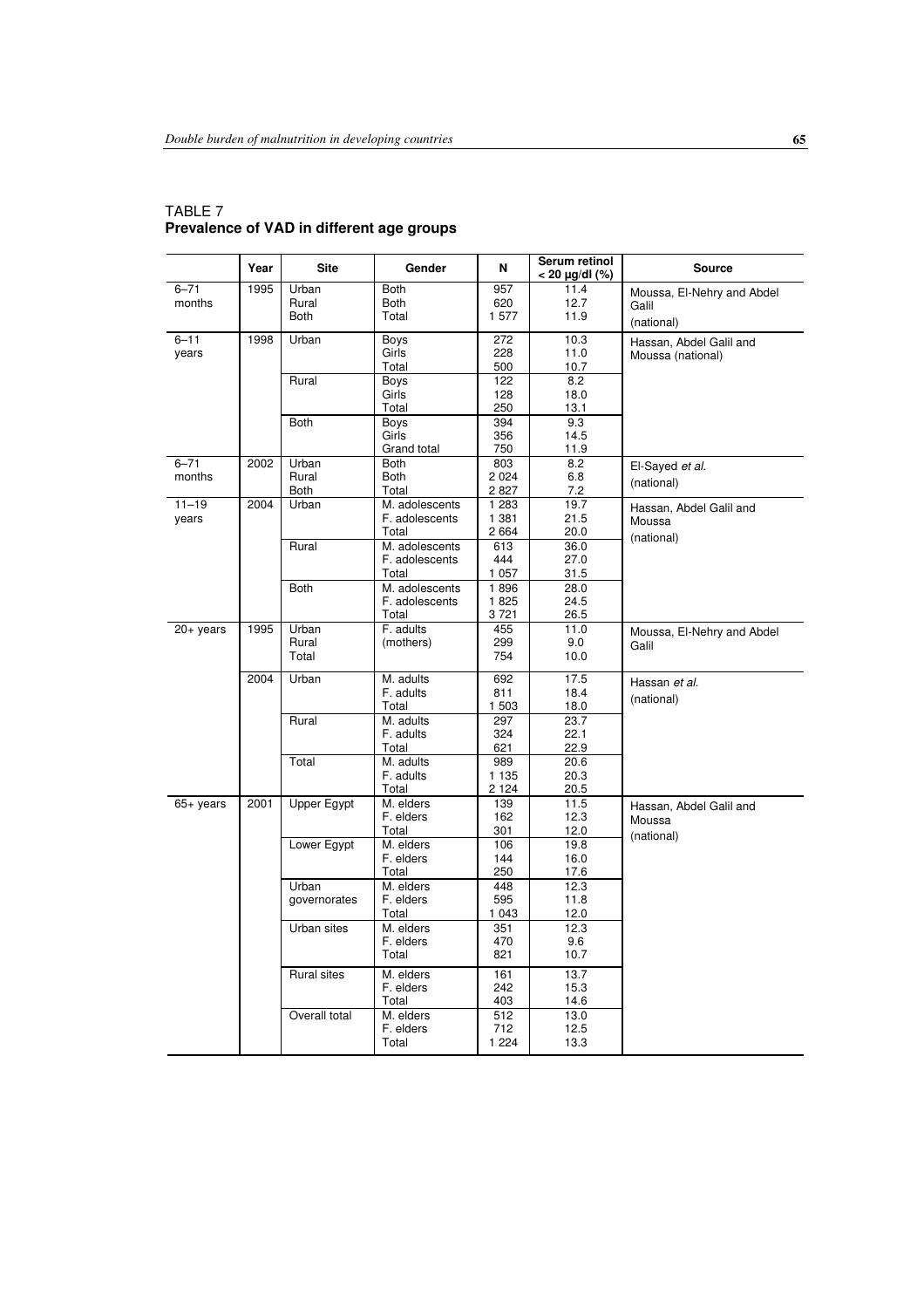|                                                                    |      |                                        |                                                                                                                                                       |                                                                                |                      | lodine status                                                        |                                                                |                                     |
|--------------------------------------------------------------------|------|----------------------------------------|-------------------------------------------------------------------------------------------------------------------------------------------------------|--------------------------------------------------------------------------------|----------------------|----------------------------------------------------------------------|----------------------------------------------------------------|-------------------------------------|
| Age<br>group                                                       | Year | <b>Site</b>                            | Gender                                                                                                                                                | No.                                                                            | <b>TGR</b><br>%      | Urinary<br>lodine<br>$(< 100$ mg/L)                                  | TSH <<br>0.39<br>Mlu/L                                         | <b>Source</b>                       |
| $3 - 6$<br>years                                                   | 1995 | Urban<br>Rural<br>Total                | Boys<br>Girls<br>Both                                                                                                                                 | 593                                                                            | 7.0<br>6.0<br>6.5    |                                                                      |                                                                | Moussa, El-Nehry<br>and Abdel Galil |
| $6 - 11$<br>years                                                  | 1992 | Primary schools                        | Boys<br>Girls<br>Both                                                                                                                                 | 9538                                                                           | 4.5<br>6.0<br>5.2    |                                                                      |                                                                | Hussein et al.                      |
|                                                                    | 1998 | Urban schools<br>Rural schools<br>Both | Boys<br>Girls<br>Total<br>Boys<br>Girls<br>Total<br>Boys<br>Girls<br>Total                                                                            | 272<br>228<br>500<br>122<br>128<br>250<br>394<br>356<br>750                    |                      | 27.9<br>27.9<br>27.9<br>30.3<br>34.4<br>32.4<br>29.1<br>31.2<br>30.2 |                                                                | Hassan et al.                       |
| $11 - 19$<br>years<br>$11 - 14$<br>years<br>$(14 -$<br>17<br>years | 1992 | Preparatory<br>Secondary<br>school     | Both<br>Boys<br>Girls<br>Total<br>Boys<br>Girls<br>Total                                                                                              | 21<br>320<br>4.6<br>8.0<br>6.3<br>4.2<br>11.0<br>7.6                           | 4.4<br>9.5<br>7.0    |                                                                      |                                                                | Hussein et al.                      |
|                                                                    | 2004 | Urban<br>Rural<br>Both                 | М.<br>adolescents<br>F.<br>adolescents<br>Total<br>М.<br>adolescents<br>F.<br>adolescents<br>Total<br>М.<br>adolescents<br>F.<br>adolescents<br>Total | 1 2 8 3<br>1 3 8 1<br>2 6 6 4<br>613<br>444<br>1 0 5 7<br>1896<br>1825<br>3721 |                      |                                                                      | 7.0<br>5.5<br>6.3<br>10.2<br>12.7<br>11.5<br>8.6<br>9.2<br>8.9 | Hassan, Abdel<br>Galil and Moussa.  |
| $20+$<br>years                                                     | 1995 | Urban<br>Rural<br>Total                | Mothers                                                                                                                                               | 1 6 2 9                                                                        | 20.2<br>23.1<br>21.4 |                                                                      |                                                                | Moussa, El-Nehry<br>and Abdel Galil |
|                                                                    | 2004 | Urban<br>Rural<br>Both                 | M. adults<br>F. adults<br>Total<br>M. adults<br>F. adults<br>Total<br>M. adults<br>F. adults<br>Total                                                 | 692<br>811<br>1 503<br>297<br>324<br>621<br>989<br>1 1 3 5<br>2 1 2 4          |                      |                                                                      | 7.8<br>4.9<br>6.4<br>11.4<br>10.5<br>11.0<br>9.6<br>7.7<br>8.7 | Hassan, Abdel<br>Galil and Moussa   |

### TABLE 8 **Trends in prevalence of IDD in different age groups**

# *Iodine deficiency disorders*

The national survey conducted by NNI in collaboration with WHO (Hussein *et al.,* 1992) found a high prevalence of iodine deficiency disorders (IDDs) manifested by a total goitre rate (TGR) of 6.5 percent. Older adolescents (aged 15 years and over) had a TGR of 7.8 percent, which was higher than the 6.4 percent among younger adolescents (aged 12 years and over). Children of primary school age were the least affected, with TGR of 5.2 percent.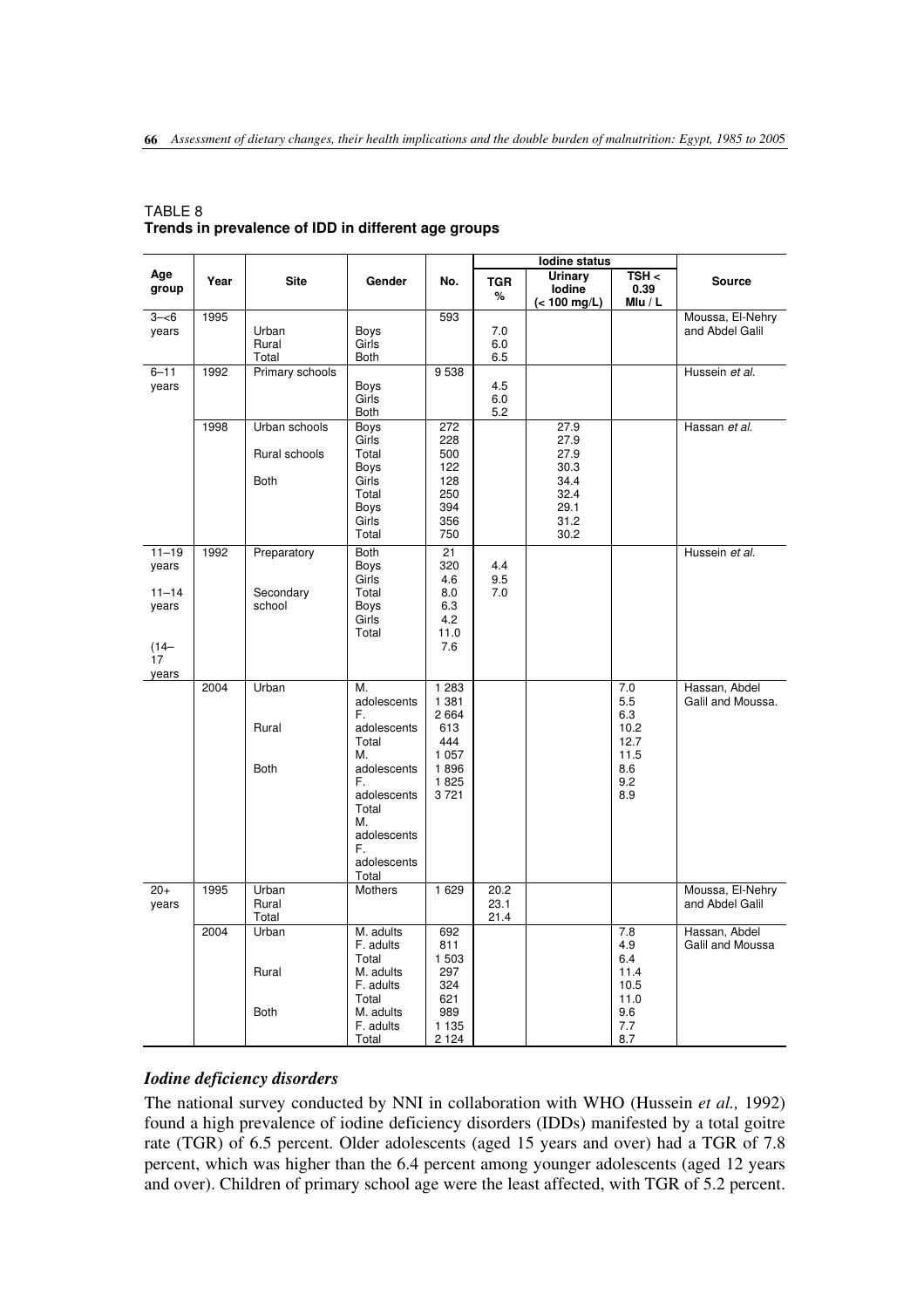Moussa, El-Nehry and Abdel Galil (1995) also revealed a TGR of  $\geq$  5 percent among 23.0 percent of mothers in rural and 20.0 percent in urban sites, and in 6.5 percent of children aged six to 71 months. Both surveys denoted the existence of a public health problem among different age groups, particularly older females. Using a cut-off level of < 100 mg/l for urinary iodine excretion, Hassan *et al.* (1998) reported that 30 percent of children in primary schools had iodine deficiency.

Based on serum TSH value < 0.39 ml U/l, the national survey of osteoporosis revealed that nearly 9 percent of adolescents and adults had iodine deficiency (Hassan*,* Abdel Galil and Moussa, 2004).

#### *Zinc and other micronutrients*

Results of the national survey of micronutrient deficiencies among primary schoolchildren (Hassan *et al.*, 1998) showed an overall serum zinc deficiency rate of 15.5 percent, with higher prevalence among boys in rural areas (19.7 percent).

Hassan, Abdel Galil and Moussa's (2004) national survey to determine bone mineral density among Egyptians found that 8.5 percent of adolescents and 5.6 percent of adults had low serum zinc levels, with no significant gender- or area-based differences.

Regarding serum selenium levels, 8.8 percent of primary schoolchildren had low levels (Hassan *et al.*, 1998). Adolescents and adults suffered more from this problem, with low serum selenium rates of 26.0 and 25.0 percent, respectively. Females had higher prevalence than males, regardless of area of residence (Hassan, Abdel Galil and Moussa, 2004).

Calcium, phosphorus and vitamin D data reflect that the problem was mainly related to calcium, with more than 20 percent of adolescents and nearly one-third of adults having low serum calcium. Rural sites showed greater deficiency, particularly among adults, with no apparent gender-based differences. This was mainly related to the higher prevalence of obesity among females on the one hand, and of smoking among males on the other (Hassan, Abdel Galil and Moussa, 2004).

The burden of low serum magnesium (Mg) levels was found to be far higher among adolescents than adults; 22.0 percent of adolescents and 10 percent of adults had low serum Mg. This was mainly explained by the effect of growth on skeletal health and mineral metabolism (Hassan, Abdel Galil and Moussa, 2004) (Table 9).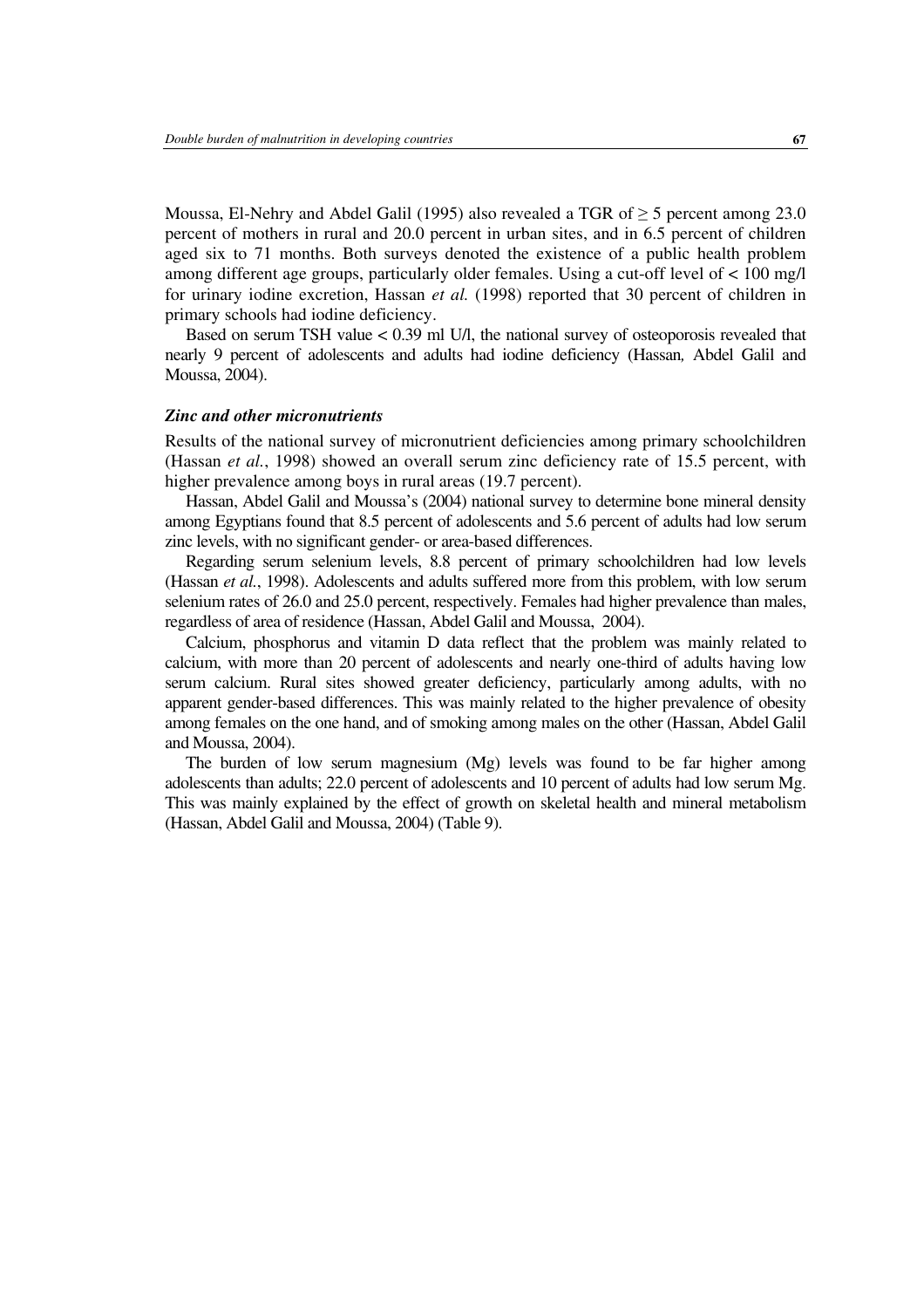| <b>Source</b> | Vitamin D<br>(< 14<br>$ng/dl$ ) % | Calcium<br>(< 8.4)<br>mg/dl $)$ % | Selenium <sup>2</sup><br>(< 9.6<br>$\mu$ g/dl) % | Zinc <sup>1</sup><br>( < 80<br>$\mu$ g/dl) % | No.     | Gender         | <b>Site</b> | Year | Age<br>group       |
|---------------|-----------------------------------|-----------------------------------|--------------------------------------------------|----------------------------------------------|---------|----------------|-------------|------|--------------------|
| Hassan        |                                   |                                   | 11.0                                             | 12.0                                         | 500     |                | Urban       | 1998 | $6 - 11$           |
| et al.        |                                   |                                   | 6.6                                              | 10.7                                         | 272     | Boys           |             |      | years              |
|               |                                   |                                   | 15.4                                             | 13.2                                         | 228     | Girls          |             |      |                    |
|               |                                   |                                   | 6.6                                              | 18.9                                         | 250     |                | Rural       |      |                    |
|               |                                   |                                   | 6.6                                              | 19.7                                         | 122     | Boys           |             |      |                    |
|               |                                   |                                   | 6.6                                              | 18.0                                         | 128     | Girls          |             |      |                    |
|               |                                   |                                   | 8.8                                              | 15.5                                         | 750     |                | Total       |      |                    |
|               |                                   |                                   | 6.6                                              | 15.2                                         | 394     | Boys           |             |      |                    |
|               |                                   |                                   | 11.0                                             | 15.6                                         | 356     | Girls          |             |      |                    |
| Hassan,       | 4.2                               | 21.6                              | 25.0                                             | 8.6                                          | 2664    |                | Urban       | 2004 | $>11 - 19$         |
| Abdel         | 5.1                               | 23.2                              | 18.2                                             | 7.4                                          | 1 2 8 3 | M. adolescents |             |      | years <sup>3</sup> |
| Galil<br>and  | 3.3                               | 20.0                              | 31.9                                             | 9.8                                          | 1 3 8 1 | F. adolescents |             |      |                    |
| Moussa,       | 3.3                               | 23.4                              | 27.3                                             | 8.3                                          | 1 0 5 7 |                | Rural       |      |                    |
|               | 4.8                               | 24.5                              | 26.7                                             | 7.9                                          | 613     | M. adolescents |             |      |                    |
|               | 1.7                               | 22.3                              | 27.8                                             | 8.7                                          | 444     | F. adolescents |             |      |                    |
|               | 3.8                               | 22.5                              | 26.2                                             | 8.5                                          | 3721    |                | Total       |      |                    |
|               | 5.0                               | 23.9                              | 22.5                                             | 7.7                                          | 1896    | M. adolescents |             |      |                    |
|               | 2.5                               | 21.2                              | 29.9                                             | 9.3                                          | 1825    | F. adolescents |             |      |                    |
|               | 2.0                               | 25.7                              | 24.6                                             | 4.6                                          | 1 503   |                | Urban       | 2004 | $20+$              |
|               | 0.9                               | 25.1                              | 18.6                                             | 4.3                                          | 692     | M. adults      |             |      | years <sup>3</sup> |
|               | 3.1                               | 26.2                              | 30.6                                             | 4.8                                          | 811     | F. adults      |             |      |                    |
|               | 3.8                               | 32.6                              | 26.0                                             | 6.6                                          | 621     |                | Rural       |      |                    |
|               | 5.2                               | 33.5                              | 16.4                                             | 7.5                                          | 297     | M. adults      |             |      |                    |
|               | 2.4                               | 31.6                              | 35.8                                             | 5.7                                          | 324     | F. adults      |             |      |                    |
|               | 2.95                              | 29.1                              | 25.4                                             | 5.6                                          | 2 1 2 4 |                | Total       |      |                    |
|               | 3.1                               | 29.3                              | 17.5                                             | 5.9                                          | 989     | M. adults      |             |      |                    |
|               | 2.8                               | 28.9                              | 33.2                                             | 5.3                                          | 1 1 3 5 | F. adults      |             |      |                    |

## TABLE 9 **Percentage distribution of studied populations according to serum cut-off of micronutrients**

<sup>1</sup> WHO/FAO, 1996 cut-off.

 $2$  Nelson, 1996 cut-off.

<sup>3</sup> Cut-off of serum zinc is >70 µg/dl, and of serum selenium <7.5 µg/dl (Hassan Abdel Galil and Moussa, 2004).

# **DIET-RELATED CHRONIC DISEASES4**

Non-communicable diseases (NCDs) are the primary cause of mortality and morbidity in countries of the Eastern Mediterranean Region (EMR). NCDs are emerging as a major health problem in Egypt, where 41 percent of all deaths are caused by chronic diseases. As life expectancy increases and the elderly population continues to grow, chronic diseases will place an ever-greater burden on society (WHO, 2004).

This section provides a brief overview of trends in the major NCDs (hypertension, diabetes, CVD, cancer and osteoporosis) in Egypt over the last 20 years. Consecutive national surveys are lacking for most diseases, and available data spotlight only the present situation. Data sets on NCDs are shown in Annex 3, and in the tables and figures throughout this section.

#### **Hypertension**

Hypertension is considered a major risk factor for CHD, cerebrovascular disease and chronic renal failure. HPE-HES 1987 estimated that the overall prevalence of hypertension among Egyptians over six years of age was 15.8 percent. Systolic hypertension (above 150 mm Hg) was found among 11.3 percent, and diastolic hypertension (above 90 mm Hg)

<sup>&</sup>lt;sup>4</sup> This section was investigated by F. Soliman.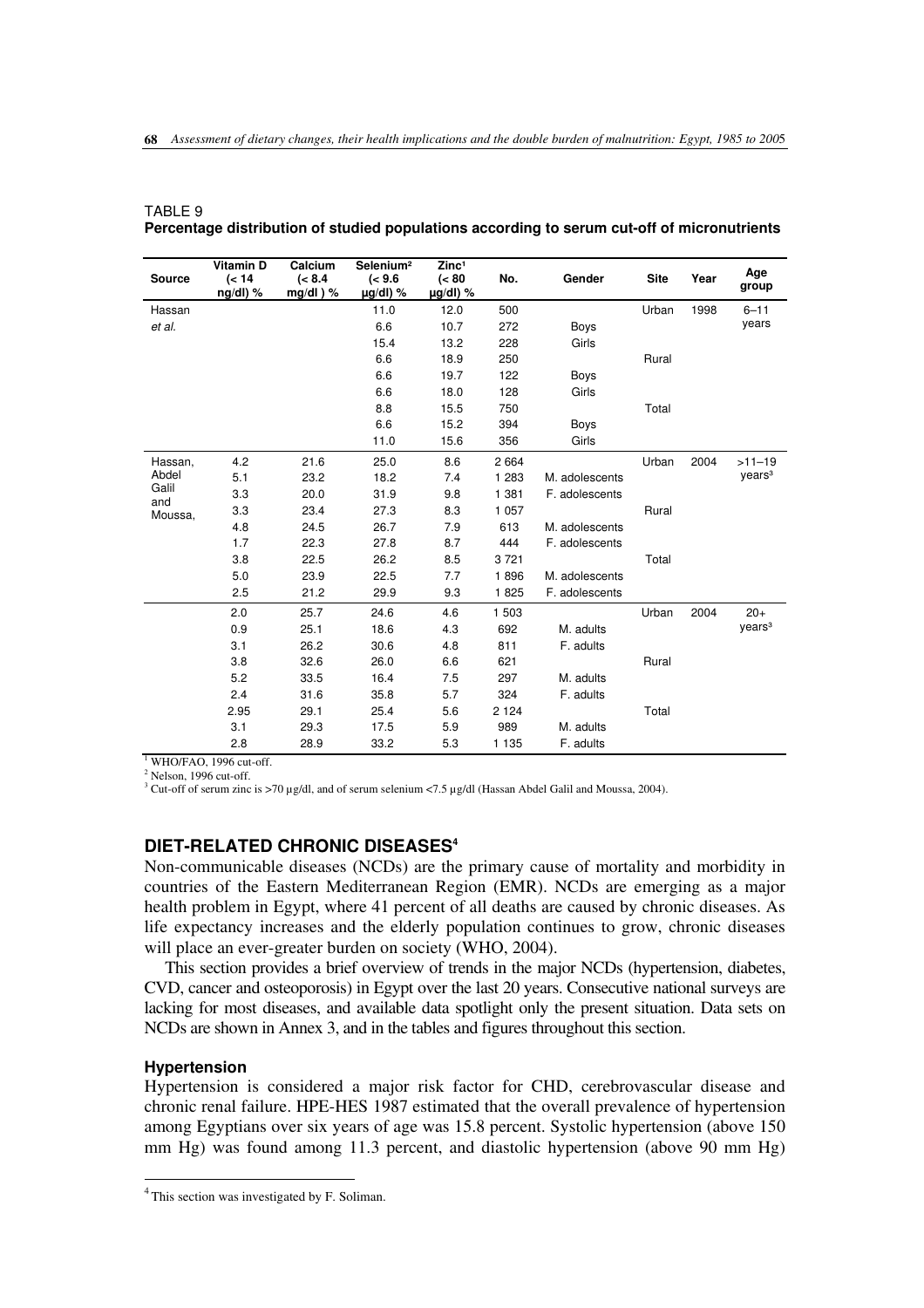among 4.7 percent of Egyptians. Systolic hypertension was more frequent among urban residents (Said, 1987).

The National Hypertension Project (NHP) of 1995 estimated the overall prevalence of hypertension among Egyptians  $\geq$  25 years of age at 26.3 percent (Figure 18). High systolic blood pressure  $( \geq 140 \text{ mm Hg})$  was reported among 17.2 percent, while 13.9 percent had high diastolic blood pressure  $(\geq 90 \text{ mm Hg})$ . Hypertension increased progressively with age, and was slightly more common in women than men. However, younger age groups have shown progressive increases of hypertension over the past 20 years. The NHP results indicated that hypertension is highly prevalent in Egypt, and that awareness, treatment and control of hypertension are relatively limited (Ibrahim *et al.,* 1995).

Adults with high normal blood pressure (130 to 139 mm Hg systolic blood pressure or 85 to 89 mm Hg diastolic blood pressure) are considered to be at high risk of developing hypertension; this group represented 17.5 percent of adults in 1995. The prevalence of hypercholesterolaemia and high levels of LDL-cholesterol was found to be higher among hypertensives than others (Ibrahim *et al.,* 1995).

Preliminary data from a diet, nutrition and prevention of chronic NCDs survey (Ismail, 2005) showed that the crude prevalence of hypertension among adolescents aged ten to 18 years is 1.4 percent (Table 10), with higher prevalence in Upper Egypt than Lower Egypt for both types of hypertension. Females in rural areas reported the lowest prevalence rates of both systolic and diastolic hypertension, while females in urban areas reported the highest prevalence of diastolic hypertension, followed by males of both areas. Generally, males in all age groups had higher systolic hypertension than females (Figure 19), especially in the older age group (16 to 18 years). Females had higher diastolic hypertension, except for in the older age group where both genders were equal. Findings on adolescents with high normal blood pressure denoted that about onequarter of Egyptian adolescents would develop hypertension over the following few years.

This case study uses studies of the status of hypertension among Egyptians covering the period from 1987 to 2005. They represent different age groups and use different cut-offs for hypertension, so it is not possible to derive trends from them.

Increasing prevalence of overweight and obesity among Egyptians constitutes a risk factor for hypertension. Increasing intakes of animal protein and low intakes of dietary calcium and magnesium probably contribute to the early development of hypertension in Egypt.



FIGURE 18 **National estimate of hypertension among Egyptians aged 25 years and more, 1995**

*Source:* Ibrahim *et al.,* 1995.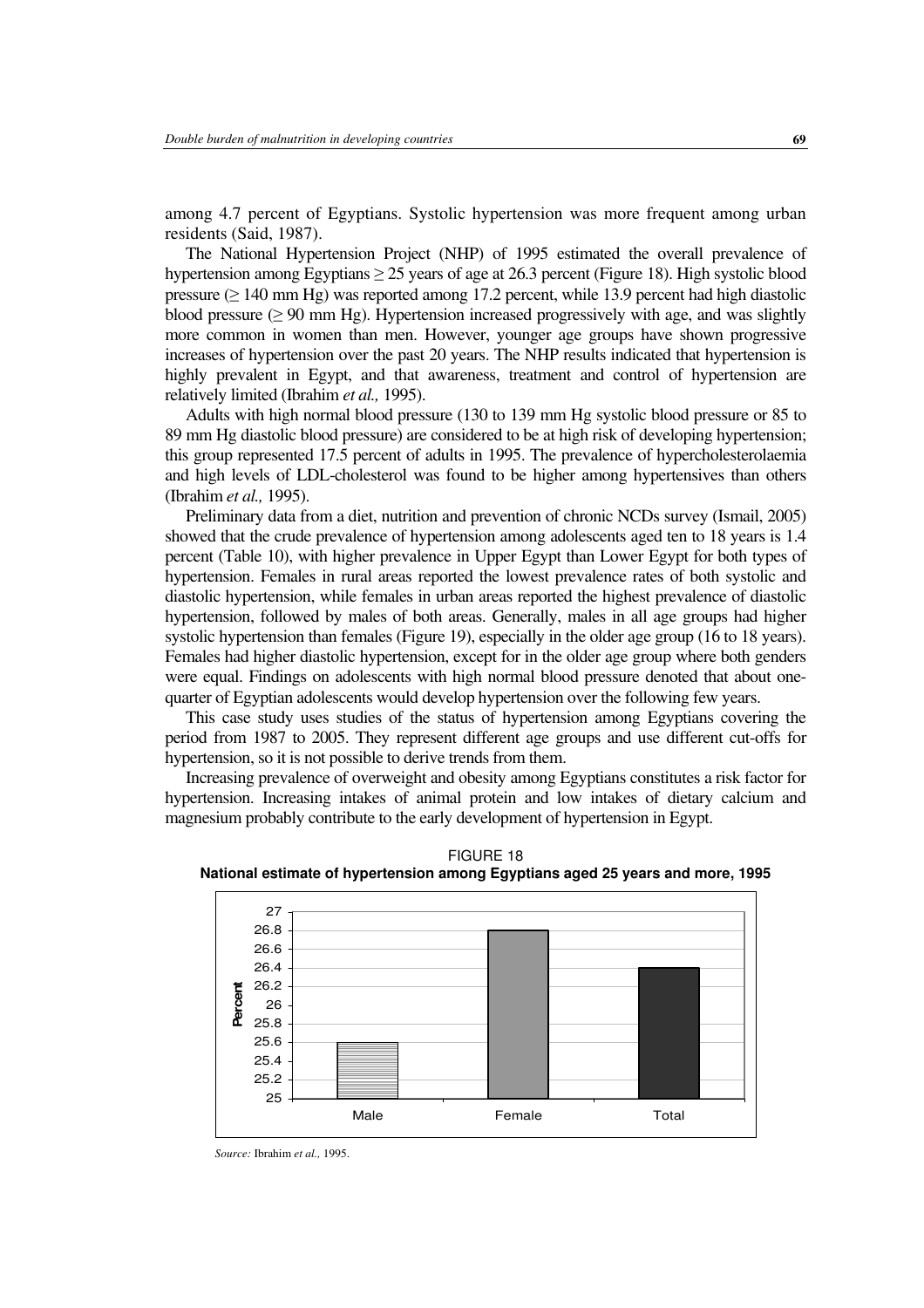#### TABLE 10 **Status of systolic blood pressure and diastolic blood pressure by area and gender among Egyptian adolescents, 2005**

|                      | <b>Systolic blood pressure</b> |           | Diastolic blood pressure   |             |  |
|----------------------|--------------------------------|-----------|----------------------------|-------------|--|
|                      | % high normal $1$              | % $high2$ | % high normal <sup>1</sup> | % high $^2$ |  |
| Urban                |                                |           |                            |             |  |
| Male                 | 13.3                           | 1.6       | 24.7                       | 1.4         |  |
| Female               | 10.7                           | 1.5       | 28.9                       | 1.7         |  |
| <b>Rural</b>         |                                |           |                            |             |  |
| Male                 | 10.5                           | 1.5       | 22.3                       | 1.6         |  |
| Female               | 12.4                           | 0.9       | 28.4                       | 0.8         |  |
| <b>Total</b>         |                                |           |                            |             |  |
| Male                 | 12.0                           | 1.5       | 23.8                       | 1.2         |  |
| Female               | 11.5                           | 1.2       | 28.7                       | 1.3         |  |
| <b>Overall total</b> | 11.8                           | 1.4       | 26.1                       | 1.4         |  |

<sup>1</sup>High normal blood pressure: 90th to < 95th percentile for age.

 $2$  High blood pressure: 95th to > 99th percentile for age.

*Source:* Ismail, 2005.

FIGURE 19 **Hypertension prevalence among Egyptian adolescents by age group and gender, 2005**



*Source:* Ismail, 2005.

#### **Diabetes**

Diabetes is considered a risk factor for CVD, renal impairment and blindness. In 1987, 1.3 percent of the people interviewed in a survey were aware that they had diabetes. Of these aware diabetics, 19.4 percent in both urban and rural areas were current smokers, and more male than female diabetics smoked. Regardless of area and sex, about half of the smokers smoked ten to 20 cigarettes a day (Said, 1987). In 1992, the overall prevalence of diagnosed diabetes among Egyptians over ten years of age was 4.3 percent, with higher rates among urban populations (Figure 20). Rural desert areas reported the lowest prevalence rate (Moursi, 1992).

In 1995, the combined prevalence of diagnosed and undiagnosed diabetes in the Egyptian population  $\geq$  20 years of age was estimated to be 9.3 percent (Figure 21). Approximately half of these people were already known to have diabetes, while the other half were discovered to have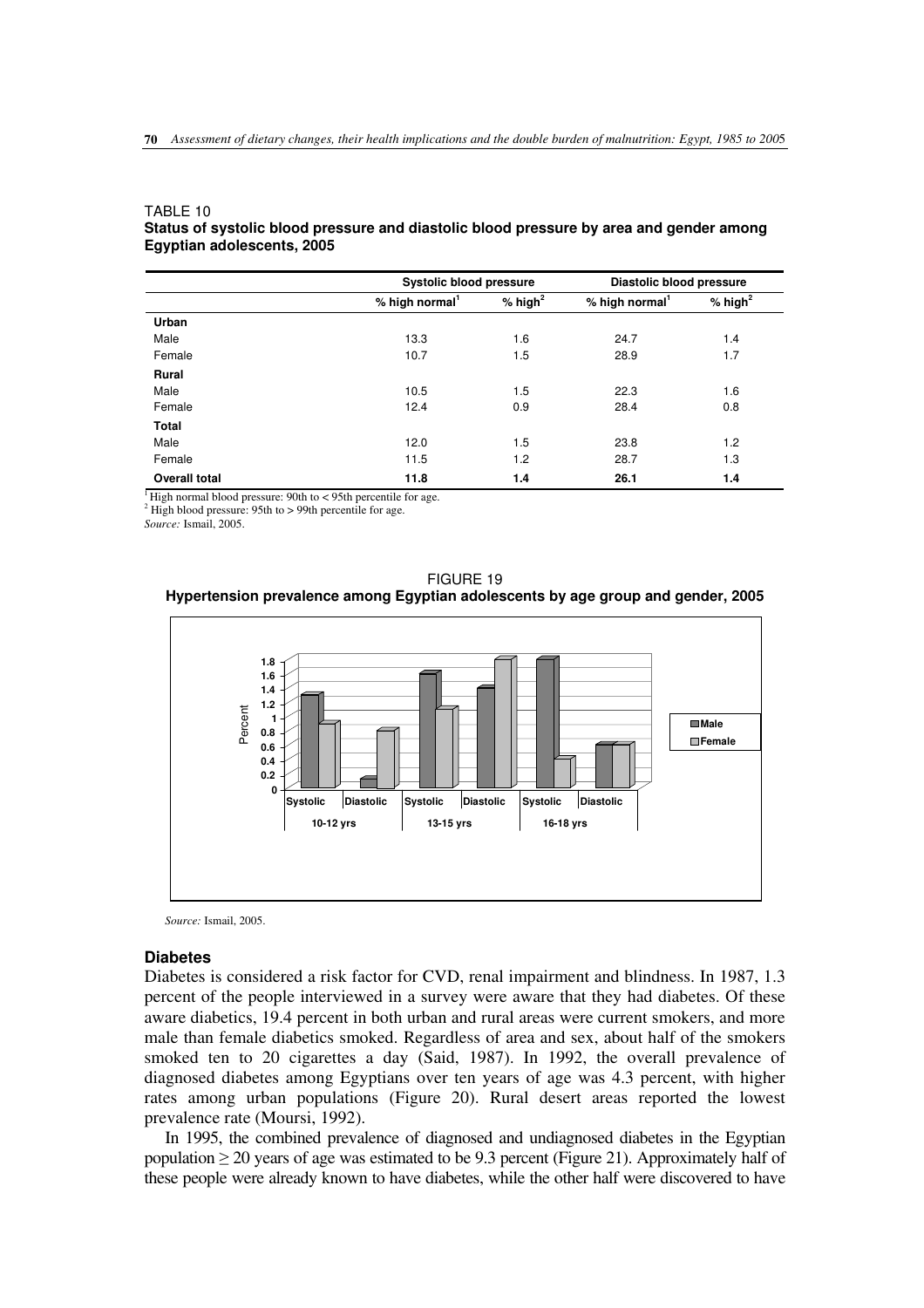diabetes during the survey; 9.6 percent had impaired glucose tolerance (IGT). IGT was more prevalent in rural than urban areas and in lower than higher socio-economic groups. As a group, diabetics represent the most obese segment of the population and have the highest WHRs (Hermann *et al.,* 1995).

In 2005, the total prevalence of diabetes among children aged ten to 18 years was 0.7 percent (Table 11). The prevalence was higher among females than males, and equal in urban and rural areas. Children with fasting blood glucose (FBG) levels between 100 and 125 mg/dl were considered pre-diabetic; they represented 16.4 percent of the total sample. Males were more likely than females to be pre-diabetic. The rate differed according to age group, with the older age group (16 to 18 years) showing higher percentages for both sexes. Pre-diabetic males were equally prevalent in urban and rural areas, while there were more pre-diabetic females in rural than urban areas (Ismail, 2005). The high prevalence of pre-diabetic adolescents is an alarming signal for an increase in the incidence of diabetes among Egyptians in the future.

Increasing central obesity among adults (Shaheen, Hathout and Tawfik, 2004) and adolescents (Ismail, 2005) could partially explain the apparent increase in the prevalence of type-2 diabetes.

The National Diabetic Institute of Egypt, in collaboration with the Ministry of Health and Population (MOHP) and WHO, is carrying out a national survey on diabetes in Egypt. Data have not yet been published.

| TABLE 11          |  |  |
|-------------------|--|--|
| <b>Prevalence</b> |  |  |

| 10ULL 11 |                                                                              |  |
|----------|------------------------------------------------------------------------------|--|
|          | Prevalence of diabetes and pre-diabetes among adolescents, by age and gender |  |

| Age group<br>(years) | Male                      |                                  |                             | Female                           | Total                     |                         |  |
|----------------------|---------------------------|----------------------------------|-----------------------------|----------------------------------|---------------------------|-------------------------|--|
|                      | Diabetic <sup>1</sup> (%) | Pre-diabetic <sup>2</sup><br>(%) | Diabetic <sup>1</sup> $(%)$ | Pre-diabetic <sup>2</sup><br>(%) | Diabetic <sup>1</sup> (%) | Pre-diabetic $2$<br>(%) |  |
| $10 - 12$            | 0.9                       | 14.9                             | 1.1                         | 15.9                             | 1.0                       | 15.5                    |  |
| $13 - 15$            | 0.5                       | 18.6                             | 0.5                         | 13.7                             | 0.5                       | 16.2                    |  |
| $16 - 18$            | 0.5                       | 21.8                             | 1.2                         | 20.8                             | 0.9                       | 21.1                    |  |
| $10 - 18$            | 0.6                       | 17.9                             | 0.8                         | 15.5                             | 0.7                       | 16.4                    |  |

 $\overline{\text{FBG}} \geq 126 \text{ mg/dl}.$ 

 $2$  FBG 100 to 125 mg/dl.

*Source:* Ismail, 2005.





*Source:* Moursi, 1995.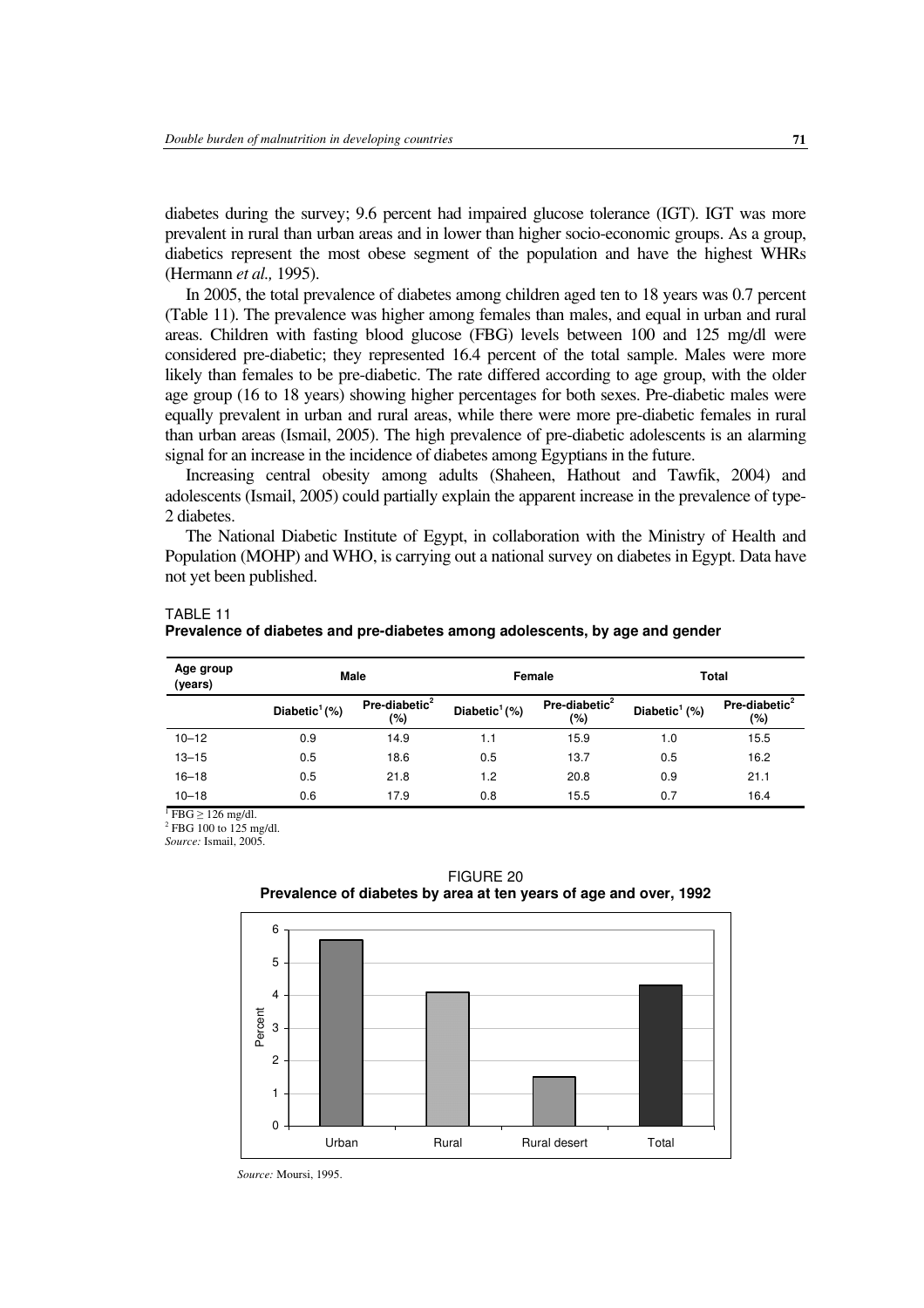

FIGURE 21 **Prevalence of diabetes by area and socio-economic status (SES) at 20 years of age and over, 1995**

#### **Cardiovascular disease**

In Egypt, the prevalence of CVD has multiplied over the last two decades. The possible causes of this increase are the progressive ageing of the population, urbanization, dietary changes, sedentary lifestyles, smoking and stress. Among elderly Egyptians, CVD is the most prevalent chronic disease, followed by rheumatic diseases and diabetes (Hassan *et al.,* 2001).

In September 2000, the Egyptian Central Agency for Public Mobilization and Statistics (CAPMAS) released a report showing that CVD was responsible for 42.6 percent of all deaths. Hospital records of the reasons for admission to the cardiac department of Cairo University in 1984 and 1998 show that the prevalence of CVD increased from 6.9 to 32.9 percent over that period.

NHP data from 1991 to 1994 show that the following cardiovascular risk factors are more frequent in urban than rural Egyptians: hypertension, hypercholesterolaemia, low HDLcholesterol, obesity, hypertriglyceridaemia, elevated LDL-cholesterol, increased fasting and postprandial blood sugar, and cigarette smoking (Ibrahim *et al.,* 1995).

The Lipid Profile among Egyptians (LPE) of 1997 to 1999 is Egypt's first national survey of lipid profiles and ischaemic heart disease (IHD) based on a strict probability sample (Abdel-Aziz, 2000). Data from LPE reveal that risk factors varied among geographic areas, between urban and rural sites and between males and females. Lack of exercise and the threateningly high incidence of smoking should receive much attention from all health authorities. The apparently low incidence of smoking among females may not be reliable, as many women who smoke deny doing so. Results from LPE showed that 6 percent of men and 4.7 percent of women had IHD. Almost 40 percent of the whole population have cholesterol levels that are higher than the upper limit of normal (Table 12). There have been gradual increases in serum total cholesterol and LDL-cholesterol, which peak between the ages of 45 and 65 years, and a coincident decline in HDL-cholesterol (Abdel Aziz, 2000).

The Diet, Nutrition and Prevention of Chronic Non-Communicable Disease Survey (Ismail, 2005) is the first national survey to assess risk factors for the development of chronic diseases among Egyptian adolescents. Preliminary data from this survey indicate that the overall proportion of adolescents with high total cholesterol is 6.0 percent; the proportion with high

*Source:* Hermann *et al.,* 1995.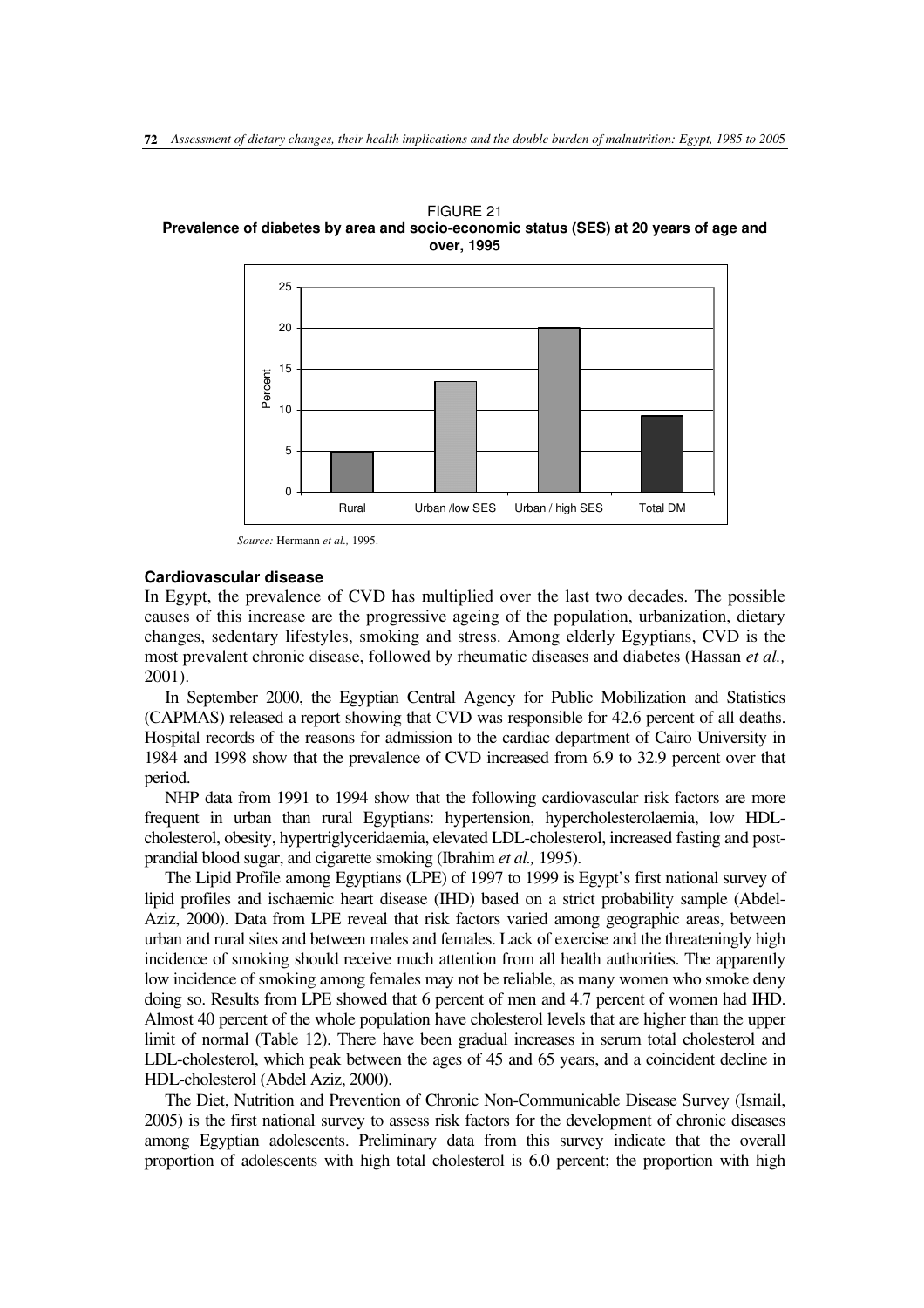LDL-cholesterol is 7.0 percent, with high triglycerides 7.8 percent, and with low HDLcholesterol 40.0 percent (Table 13).

Increasing hypertension, diabetes and central obesity, in addition to dyslipidaemia, should be considered among the risk factors leading to the increase of CVD in Egypt. Decreased intakes of cereals over the last 20 years, with increased consumption of animal protein and trans fat and low intakes of omega 3 fat (Hassanyn, 2000), together with inactivity and smoking (Abdel Aziz, 2000) may all be co-factors for hypercholesterolaemia, which is a leading cause of atherosclerosis and vascular diseases.

| TABLE 12                                                                                   |  |
|--------------------------------------------------------------------------------------------|--|
| Distribution of total cholesterol, LDL-cholesterol and triglycerides among Egyptian adults |  |

| Lipid parameter           | Male % | Female % | Total % |
|---------------------------|--------|----------|---------|
| Total cholesterol (mg/dl) |        |          |         |
| < 200                     | 55.1   | 53.0     | 53.8    |
| 200-300                   | 39.2   | 38.1     | 38.8    |
| > 300                     | 7.7    | 7.2      | 7.4     |
| LDL-cholesterol (mg/dl)   |        |          |         |
| < 150                     | 84.1   | 78.2     | 81.6    |
| 150-200                   | 16.2   | 14       | 15.1    |
| > 200                     | 3.6    | 3.1      | 3.3     |
| Triglycerides (mg/dl)     |        |          |         |
| < 200                     | 83.2   | 85.0     | 84.1    |
| 200-300                   | 10.5   | 11.6     | 11.3    |
| > 300                     | 4.7    | 4.5      | 4.6     |

*Source:* Abdel Aziz, 2000.

#### TABLE 13

#### **Distribution of total cholesterol, LDL-cholesterol, HDL-cholesterol and triglycerides among Egyptian adolescents**

| Lipid parameter           | Male % | Female % |
|---------------------------|--------|----------|
| Total cholesterol (mg/dl) |        |          |
| Acceptable: $<$ 170       | 79.7   | 73.7     |
| Borderline: -199          | 14.9   | 19.2     |
| $High:>= 200$             | 5.4    | 7.1      |
| LDL-cholesterol (mg/dl)   |        |          |
| Acceptable: $<$ 110       | 85.0   | 80.9     |
| Borderline: -129          | 8.6    | 10.9     |
| $High:>= 130$             | 6.9    | 8.1      |
| HDL-cholesterol(mg/dl)    |        |          |
| Normal: $>=$ 35           | 60.0   | 62.2     |
| Risky: $<$ 35             | 40.0   | 37.8     |
| Triglycerides (mg/dl)     |        |          |
| Normal: $>= 150$          | 91.1   | 93.3     |
| $High:$ > 150             | 8.9    | 6.7      |
| Source: Ismail, 2005.     |        |          |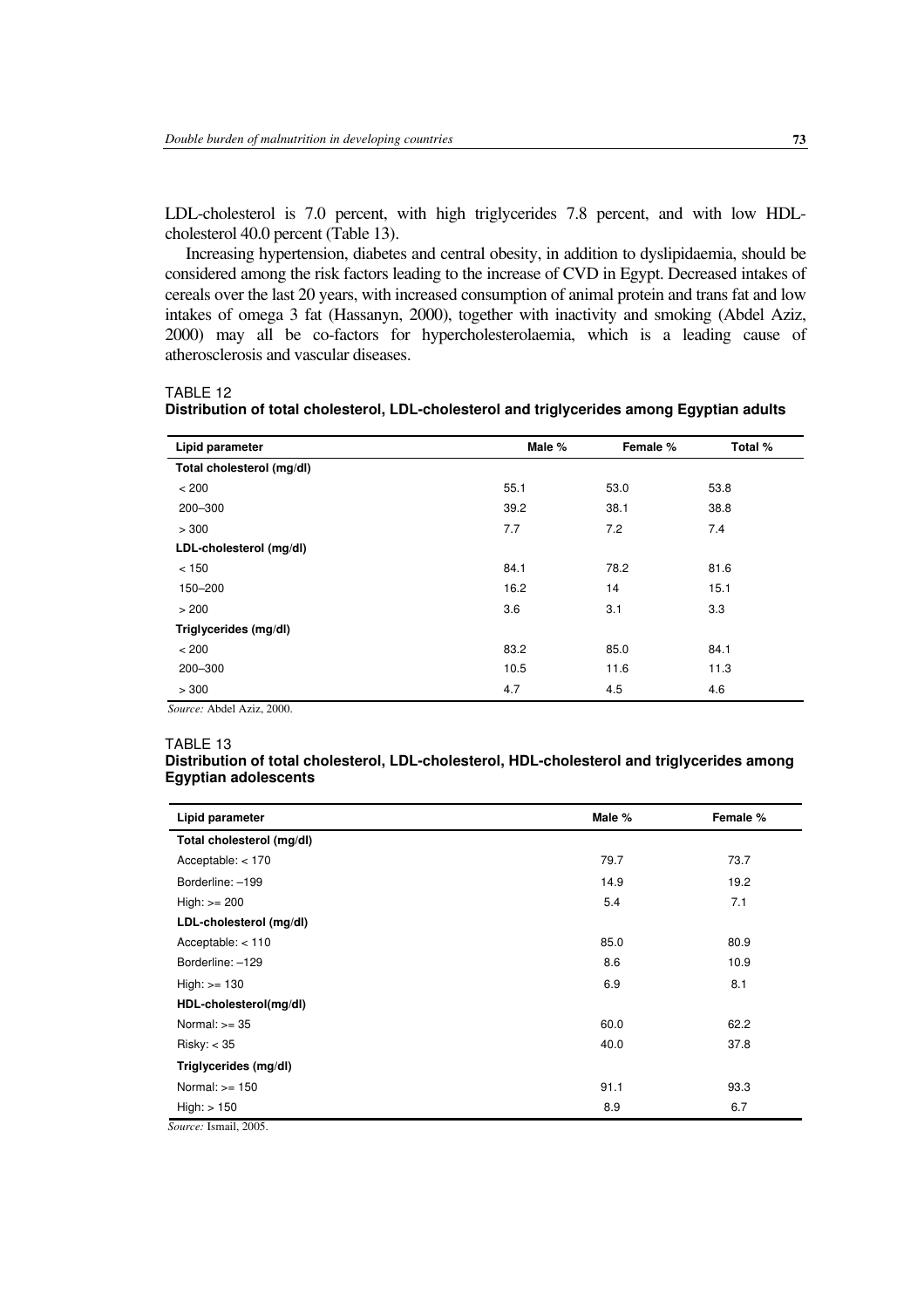

FIGURE 22 **Numbers of cases of NCDs, 2001 to 2003**

*Source:* National Centre of Health and Population Information, 2005.

FIGURE 23 **Trend in CVD mortality rate in Egypt, 1973 to 1995**



*Source:* National Centre of Health and Population Information, 2005.

FIGURE 24 **CHD crude death rate by gender, 1990 to 1999**



*Source:* CAPMAS, 2004.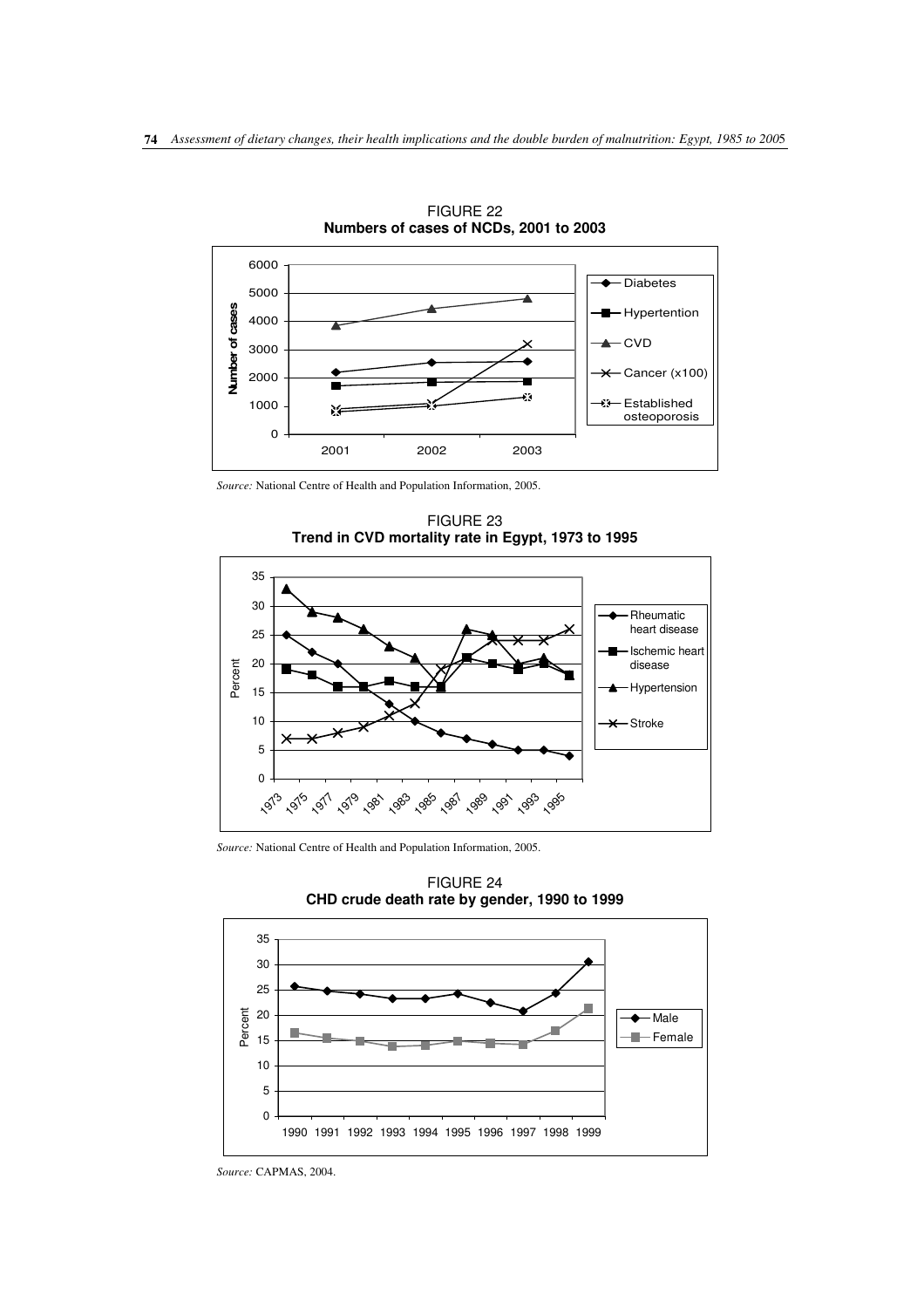### **Cancer**

In developing countries, cancer is the third most frequent cause of death, after infectious diseases and diseases of the circulatory system; in developed countries it ranks second, after diseases of the circulatory system (WHO/FAO, 2003). Dietary factors account for about 30 percent of all cancers in Western countries, and for up to about 20 percent in developing countries; diet is second to tobacco as a preventable cause. Approximately 20 million people suffer from cancer; a figure that is projected to rise to 30 million within 20 years.

Since 1998, MOHP and the Middle East Cancer Consortium (MECC) have been sponsoring the National Cancer Institute (NCI), which is part of MECC's Joint Cancer Registry. The NCI registry in Cairo is the largest hospital-based cancer registry in Egypt (GPCR Board, 2002).

According to NCI cancer statistics from 2003, the leading cancers in Egyptian patients are those of the breast, gastrointestinal tract, lymphoma and urinary bladder (Table 14). There is male predominance in cancer incidence, with a male–female ratio of 1.4: 1.0 (El-Bolkiny, Nouh and El-Bolkiny, 2005). The increasing prevalence of obesity among females is one of the reasons for increasing rates of breast cancer.

Liver cancer increased markedly from 0.2 percent in the mid-1970s to 7.5 percent in 2003, most probably owing to higher prevalence of hepatitis C infection. Observational data from NCI reveal that lung cancer is increasing, probably because of an increase in smoking. Mesothelloma (cancer of the pleura) is also increasing, which may be owing to asbestos inhalation.

Paediatric cancers are relatively common in Egypt and account for about 10 percent of all cancer cases. In 2003, the most common types of cancer among Egyptian children and adolescents up to 19 years of age where leukaemia (34 percent of cases) followed by lymphoma (17 percent of cases) (El Attar, in press).

| Site/type                 | 1970-1985 (%)               | 1985-1989 (%)                 | 1990-1997 (%)                               | 1997-2001 (%)                   | 2002-2003 (%)         |
|---------------------------|-----------------------------|-------------------------------|---------------------------------------------|---------------------------------|-----------------------|
| Gastrointestinal<br>tract | 17.2                        | 14.3                          | 22.2                                        | 18.4                            | 17.0                  |
| Urinary bladder           | 29.9                        | 27.1                          | 32.2                                        | 18.2                            | 10.4                  |
| <b>Breast</b>             | 14.0                        | 11.3                          | 13.5                                        | 24.3                            | 19                    |
| Lymphoma/<br>leukaemia    | 12.2                        | 19.2                          | 7.1                                         | 9.8                             | 15.6                  |
| Data obtained<br>from     | In-patient records          | Pathology registry<br>records | Pathology registry<br>records               | Hospital data<br>base           | Hospital data<br>base |
| Source                    | Sherif and<br>Ibrahim, 1987 | Mokhtar, 1991                 | El-Bolkiny, Nouh<br>and El-Bolkiny,<br>2005 | NCI, Cancer<br>Statistics, 2002 | El Attar, in press    |

### TABLE 14 **Most common diagnosed types of cancer, 1970 to 2003**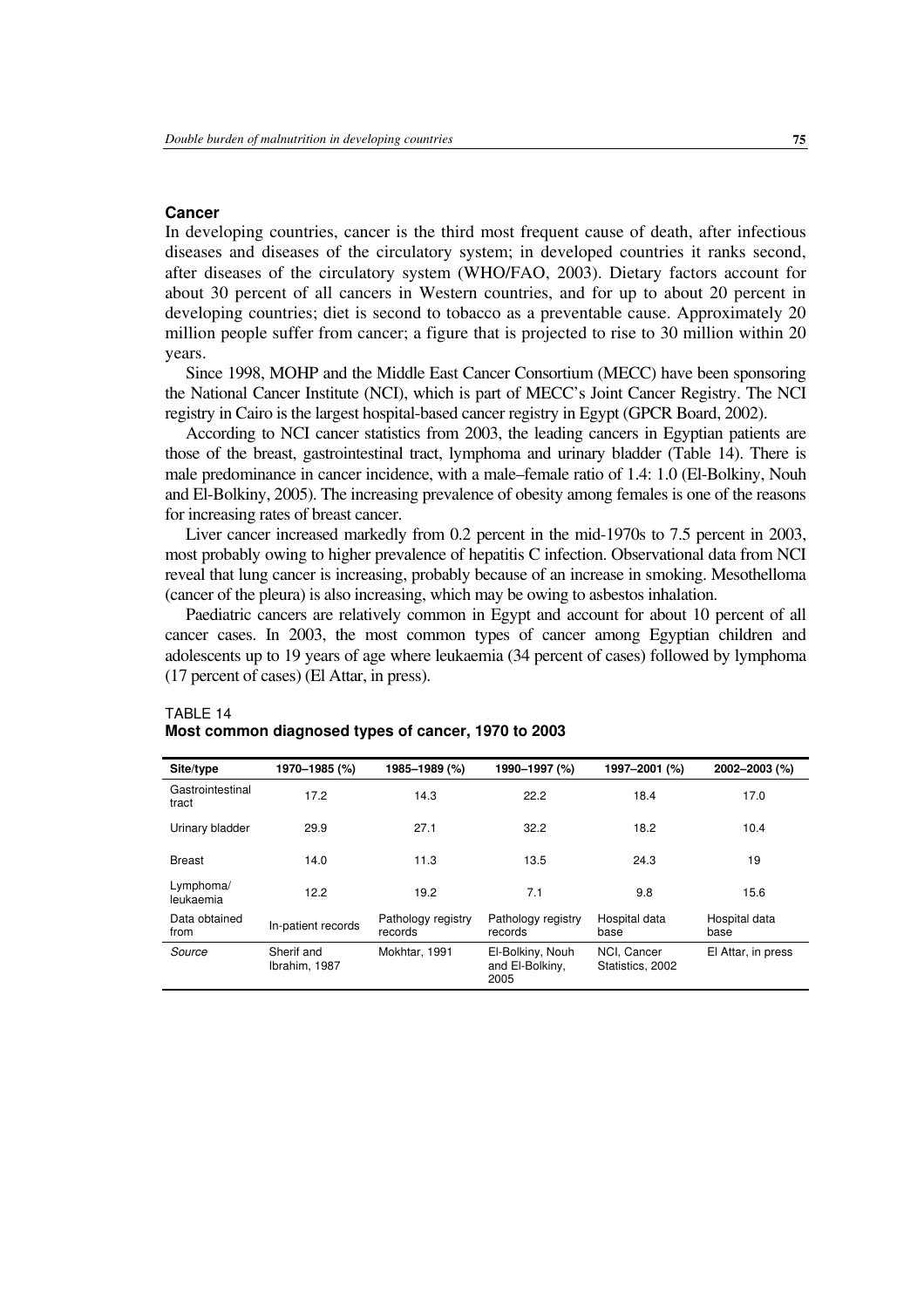| Site/type      | NCI, 1997 (%) | NCI, 2001 (%) |
|----------------|---------------|---------------|
| Leukaemia      | 36.7          | 20.9          |
| Lymphomas      | 32            | 15.7          |
| Neuroblastoma  | 1.6           | 3.7           |
| Wilm's         | 3.7           | 1.6           |
| Soft tissues   | 9.2           | 9.4           |
| Bone           | 8.8           | 4.9           |
| Liver          | 0.2           | 2.5           |
| CNS, brain     | 1.6           | 5.5           |
| Retinoblastoma | 1.3           | 3.1           |

TABLE 15 **Most commonly diagnosed types of paediatric cancer, 1997 and 2001**

*Sources:* NCI, Cancer Statistics, 1997; El Attar, in press.



FIGURE 25

Data obtained from: in-patient records, 1970 to 1985; pathology registry records, 1985 to 1989 and 1990 to 1997; hospital data base, 1997 to 2001 and 2002 to 2003.

*Sources:* Sherif and Ibrahim, 1987; Mokhtar, 1991; El-Bolkiny, Nouh and El-Bolkiny, 2005; NCI, Cancer Statistics, 2002; El Attar, in press.

### **Osteoporosis**

Osteoporosis is a disease of progressive bone loss associated with an increased risk of fractures. The disease often develops unnoticed over many years, with no symptoms or discomfort until fractures occur (AAOS, 2000). Diagnosis of osteopenia and osteoporosis in this case study is based on WHO 1994 classifications. Data from NNI national surveys to determine bone mass density (BMD) among adolescents and adults in 2004 (Table 16), and among the elderly in 2001 revealed that osteoporosis is a major health problem in Egypt.

About half of male adolescents (aged ten to 19 years) and more than one-quarter of females in the same age group were relatively osteopenic. The prevalence rates of relative osteoporosis were 16.7 and 0.9 percent for males and females, respectively, with no statistical difference between urban and rural areas. There was a statistically significant difference between male and female adolescents, but as age advanced the bone status of male adolescents improved, so that by the age of 18 years only 13 percent still had relative osteopenia. It is reported that nearly 70 to 80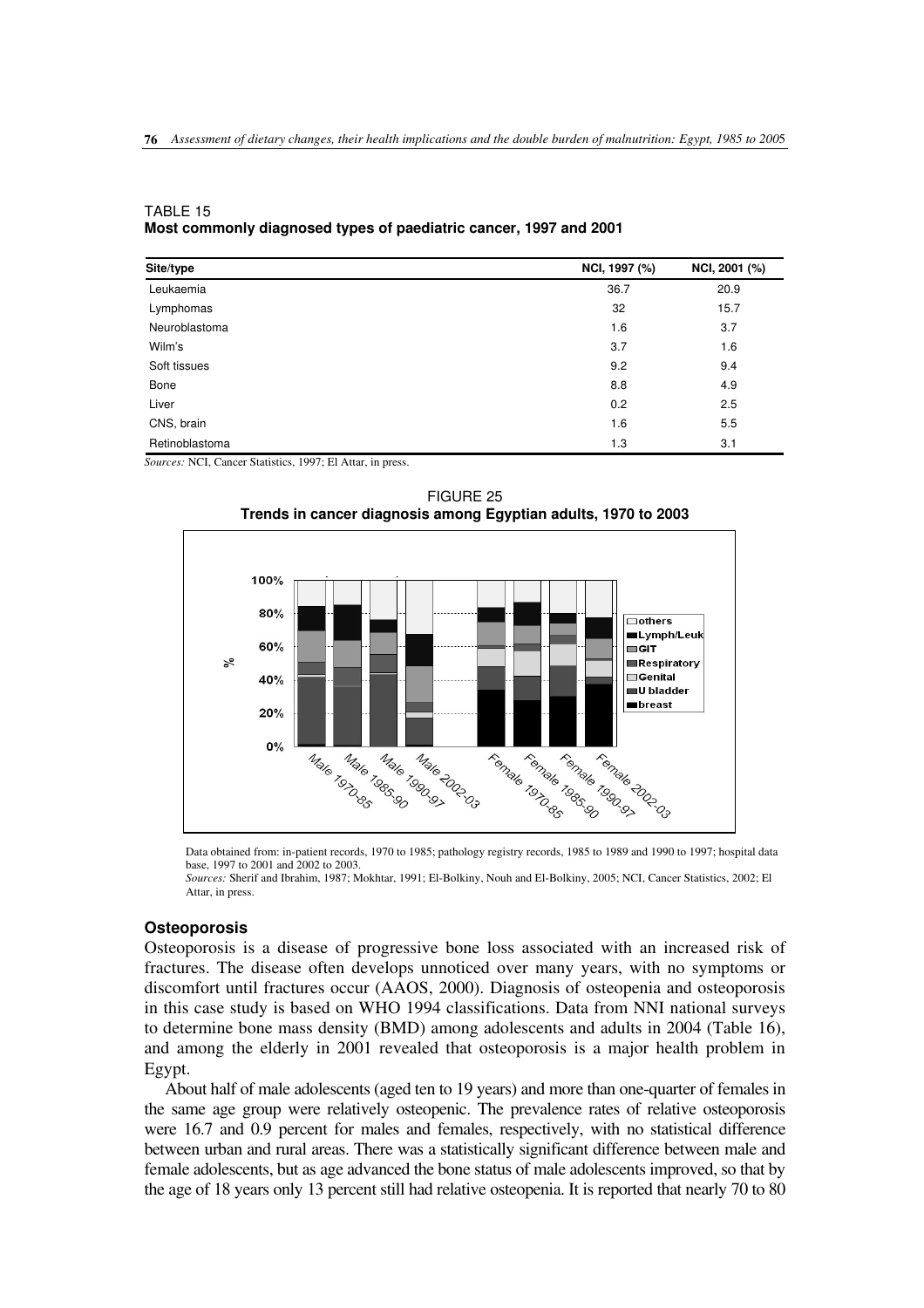percent of adult BMD is attained by the age of 18 years (Hassan, Abdel Galil and Moussa, 2004).

In the 40 to 50 years age group, 42 percent of females and 43 percent of males had low BMD. At the age of 60 years, about half of the males had osteoporosis, and half of the females had osteopenia, while a third of the elderly population (65 to over 80 years of age) are osteoporotic (Hassan, Abdel Galil and Moussa, 2001).

The unexpectedly high prevalence of low BMD among Egyptians, especially adult men, could be explained by increased smoking, reduced physical activity and increased consumption of soft drinks, in addition to low calcium intake, low omega 3 fat in diets and increasing animal protein intakes.

| Age group (years) | Gender | Osteopenia <sup>1</sup> % | Osteoporosis <sup>2</sup> % |
|-------------------|--------|---------------------------|-----------------------------|
| $20 - 30$         | Male   | 0.0                       | 12.5                        |
|                   | Female | 5.0                       | 8.6                         |
| $30 - 40$         | Male   | 11.8                      | 9.5                         |
|                   | Female | 5.2                       | 10.6                        |
| $40 - 50$         | Male   | 13.7                      | 11.8                        |
|                   | Female | 7.0                       | 13.8                        |
| $50 - 60$         | Male   | 15.9                      | 21.9                        |
|                   | Female | 11.4                      | 21.3                        |
| $\geq 60$         | Male   | 11.1                      | 55.6                        |
|                   | Female | 50.0                      | 0.0                         |
| Overall           | Male   | 14.1                      | 14.9                        |
|                   | Female | 6.5                       | 12.6                        |

**Prevalence of osteopenia and osteoporosis among adults, by age and gender**

 $1$ BMD > 1 -< 2.5 SD reference mean.

TABLE 16

 $^{2}$  BMD  $>$  2.5 SD reference mean.

N.B. Osteopenia and osteoporosis are relative in adolescents.

*Source:* Hassan, Abdel Galil and Moussa*,* 2004.

### **COMMUNICABLE DISEASE BURDEN5**

Table 17 provides numbers of reported cases of the most serious communicable diseases. It is clear from the available data that hepatitis has been the most widespread and serious communicable disease in Egypt over the last 25 years, followed by pulmonary tuberculosis and meningococcal meningitis. There is also high mortality among patients with tuberculosis (TB), meningitis and hepatitis, but the compulsory vaccination programme against hepatitis B and the new prophylactic and therapeutic measures to control the spread of hepatitis C might have diminished the mortality among hepatitis patients (WHO, 2005).

In contrast, the relatively high mortality rate among AIDS patients, which does not correspond to the total of reported cases, may be due to difficulties in identifying cases before they reach their terminal phases when patients are quarantined in fever hospitals. In addition, a high mortality rate for a specific year may include AIDS patients who were infected and diagnosed over many of the previous years.

It is worth mentioning that the success of the Egyptian vaccination programme against diphtheria and poliomyelitis was the main cause of decreases in reported cases over recent years; the programme aims to eradicate these diseases completely (Figure 35).

<sup>5</sup> This section was investigated by A. El-Hady Abbas, S. Khairy and M. Shehata.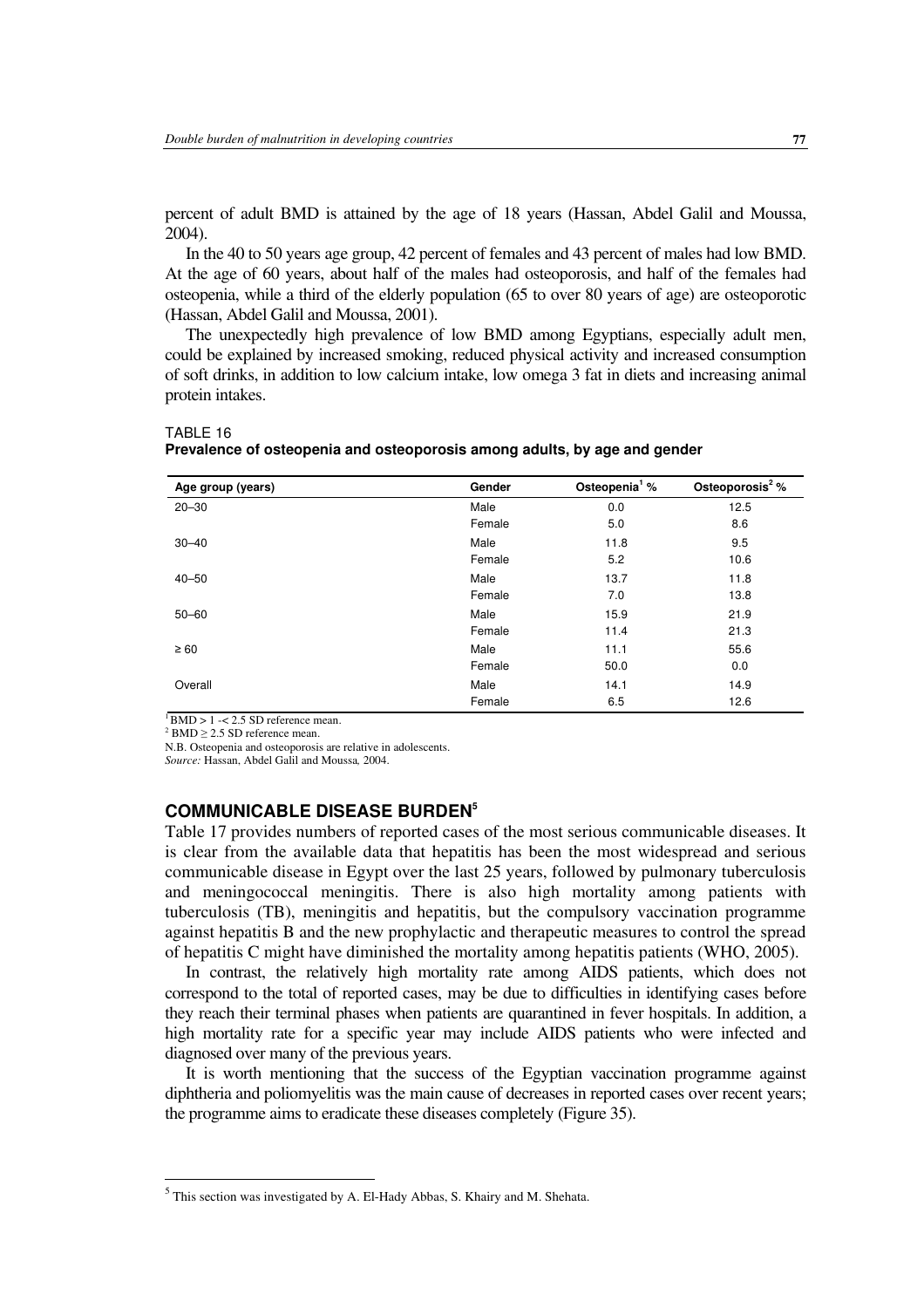Malaria is the most widespread and serious communicable disease in the world, and Egypt is among a group of countries with some remaining areas of transmission. The specific target for this disease is to eliminate the few remaining foci of malaria by 2006 (WHO, 2004).

| Year | Malaria (P) <sup>1</sup> | <b>Diphtheria</b> | Meningococcal<br>meningitis | <b>Poliomyelitis</b>    | Pulmonary<br>tuberculosis | <b>HIV/AIDS</b> | <b>Hepatitis</b> |
|------|--------------------------|-------------------|-----------------------------|-------------------------|---------------------------|-----------------|------------------|
| 1980 | 370                      | 333               | 296                         | 2 0 0 6                 | 1 381                     |                 |                  |
| 1981 |                          |                   |                             |                         |                           |                 |                  |
| 1982 | 365                      | 809               | 2 0 6 1                     | 2 1 1 3                 | 1596                      |                 | 18 188           |
| 1983 |                          |                   |                             |                         |                           |                 |                  |
| 1984 |                          |                   |                             |                         |                           |                 |                  |
| 1985 | 72                       | 663               | 848                         | 564                     | 1 1 4 3                   |                 | 17 185           |
| 1986 |                          |                   |                             |                         |                           |                 |                  |
| 1987 |                          |                   |                             |                         |                           |                 |                  |
| 1988 | 225                      | 184               | 3 3 2 7                     | 550                     | 1 2 3 1                   |                 | 15 188           |
| 1989 | 192                      | 110               | 3894                        | 474                     | 1 3 9 4                   |                 | 14 009           |
| 1990 | 75                       | 59                | 3976                        | 565                     | 2740                      | $\overline{7}$  | 14 209           |
| 1991 | 24                       | 55                | 1 2 1 0                     | 625                     | 1 5 3 1                   | 12              |                  |
| 1992 | 16                       | 44                | 1 1 6 5                     | 584                     | 8876                      | 23              | 15 108           |
| 1993 | 17                       | 29                | 896                         | 150                     | 3416                      | 29              |                  |
| 1994 | 527                      | 18                | 800                         | 120                     | 3 2 2 3                   | 22              |                  |
| 1995 | 313                      | 10                | 671                         | 47                      | 9708                      | 16              |                  |
| 1996 | 25                       | 6                 | 661                         | 100                     | 10 236                    | 14              |                  |
| 1997 | 11                       | 1                 | 167                         | 14                      | 11 040                    | 25              |                  |
| 1998 | 13                       | 3                 | 489                         | 35                      | 9650                      | 33              | 13 340           |
| 1999 | 61                       | 2                 | 419                         | 9                       | 8878                      | 34              |                  |
| 2000 | 17                       | 0                 | 278                         | $\overline{\mathbf{4}}$ | 7919                      | 44              | 14 671           |
| 2001 | 11                       | 0                 | 201                         | 5                       | 7900                      | 33              |                  |
| 2002 | 10                       | 0                 | 130                         | $\overline{7}$          | 8 2 2 3                   | 47              |                  |
| 2003 | 45                       | 0                 |                             | 1                       |                           |                 |                  |
| 2004 | 14                       | 0                 | 135                         | 1                       | 5378                      |                 |                  |

TABLE 17 **Numbers of reported cases of communicable diseases in Egypt, 1980 to 2004**

 $1$  Malaria P = parasitological confirmed malaria.

*Source:* WHO, 2005.



FIGURE 26 **Numbers of reported cases of diphtheria and poliomyelitis in Egypt, 1988 to 2004**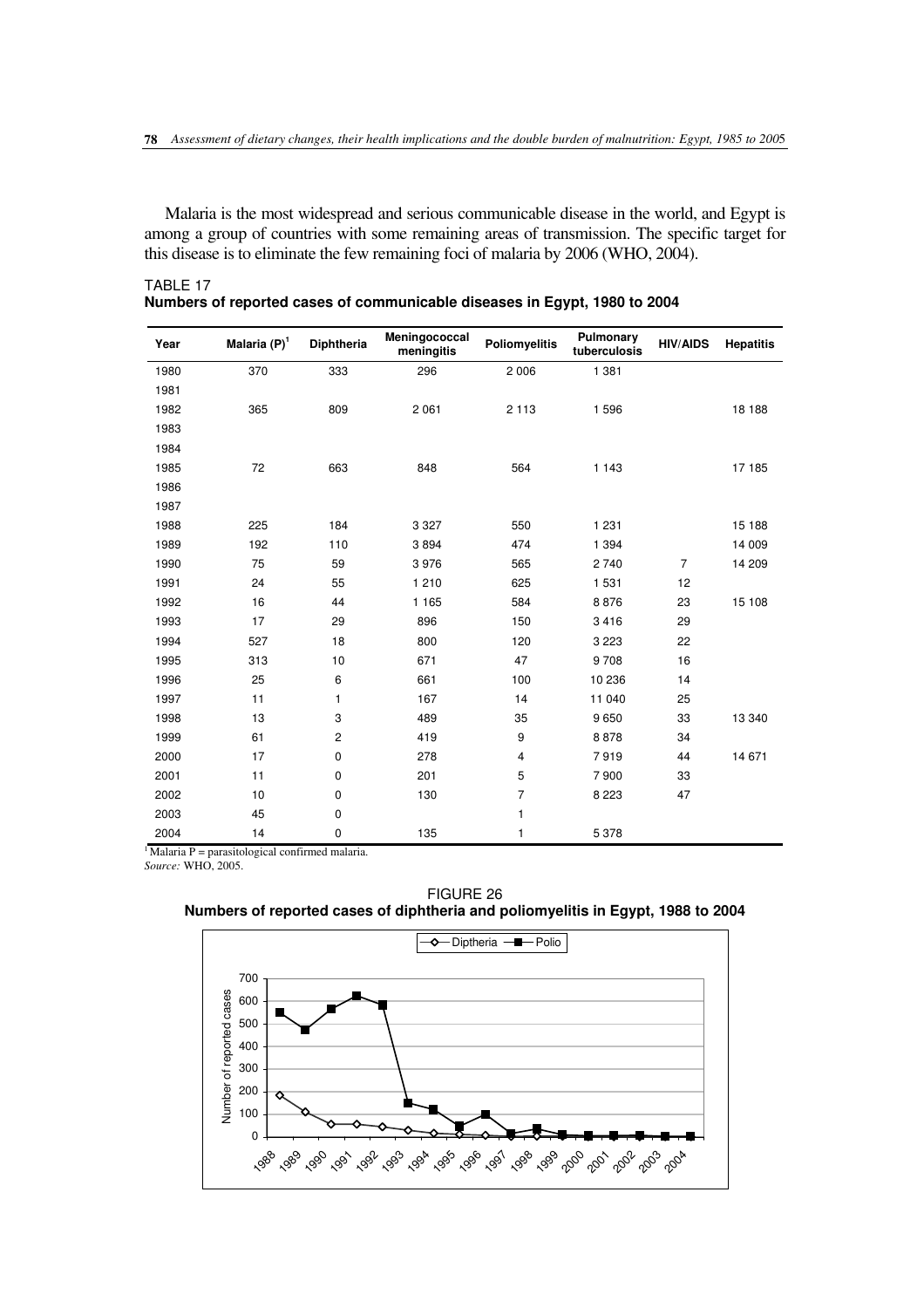The prevalence of antibody to hepatitis C virus (anti-HCV) was determined in a crosssectional survey of a village in Upper Egypt (Medhat *et al.,* 2000). Prevalence was higher among males than females, at 11.3 and 6.5 percent, respectively,  $p < 0.001$ . It was greater among those over 30 years of age than among those up to 30 years of age (20.0 percent versus 3.6 percent,  $p <$ 0.001). Hepatitis C virus RNA was detected in 62.8 percent of the anti-HCV-positive subjects, without significant variation by age, gender, education or marital status.

Abd El-Aziz *et al.* (2000) conducted a cross-sectional survey of the prevalence of anti-HCV in a rural community in the Nile Delta. Overall, 973 (24.3 percent) out of 3 999 residents were anti-HCV-positive, and the age- and gender-adjusted seroprevalence was 23.7 percent. Anti-HCV prevalence increased sharply with age, from 9.3 percent in those aged 20 years and under to more than 50 percent in those over 35 years. Of the 905 anti-HCV-positive samples tested, 65 percent were also positive for HCV-RNA. Active schistosomal infection was not associated with anti-HCV status, but a history of antischistosomal injection therapy was reported by 19 percent of anti-HCV positives.

The population of Egypt has a heavy burden of liver disease, mostly due to chronic infection with HCV. The overall prevalence of anti-HCV in the general population is about 15 to 20 percent. Egyptian parenteral antischistosomal therapy (PAT) mass-treatment campaigns discontinued only in the 1980s, and show a very high potential for transmission of blood-borne pathogens. A cohort-specific exposure index for PAT was calculated and compared with cohortspecific HCV prevalence rates in four regions. The data suggested that PAT had a major role in the spread of HCV throughout Egypt (Frank *et al.,* 2000).

#### **Infections among children**

The morbidity load in Egypt, particularly in preschool children, is due mainly to diarrhoea and respiratory tract infections, as shown by statistics from MOHP, as well as many community-based research studies. Detailed studies of urban children under the age of three years revealed that diarrhoea was the cause of morbidity in 37.7 percent of cases in underprivileged areas in Cairo, and of 24.7 percent of cases in Alexandria; respiratory tract infections were responsible for 29.4 and 36.4 percent of cases in the two cities, respectively (Moussa *et al.,* 1983).

Similar studies in rural areas (Galal*,* 1987) revealed that infants from birth to six months of age were ill for 25 percent of the time observed. Gastrointestinal and respiratory infections constituted, respectively, 37.9 and 31.8 percent of all infant illness. In the same study, toddlers aged 18 to 30 months fell ill an average of almost ten times a year, the total time span of illness averaging 11 percent of the year, but reaching as high as 30 percent. Approximately 40 percent of ailments were gastrointestinal in nature, and one-third respiratory infections.

The National Diarrhoeal Disease Control Programme reported that cases admitted to Bab El-Shaeiria hospitals with acute diarrhoea and dehydration were reduced by 71 percent in 1984 and by up to 75 percent in 1990. Existing data indicate that acute respiratory infection and diarrhoeal diseases were responsible for 30 and 16 percent, respectively, of infant deaths in 1999 (UNICEF, 2003).

#### **Parasitic infestation**

Moussa (1989) studied the relation between parasite infestation and malnutrition among schoolchildren aged six to 12 years in different nutritional grades, based on weight-for-age categories. The results revealed that urinary bilharziasis and ancylostoma were most prevalent among the group with third degree undernutrition; ascariasis was highest among the overweight group (but did not exceed 15 percent). Amoebiasis was least prevalent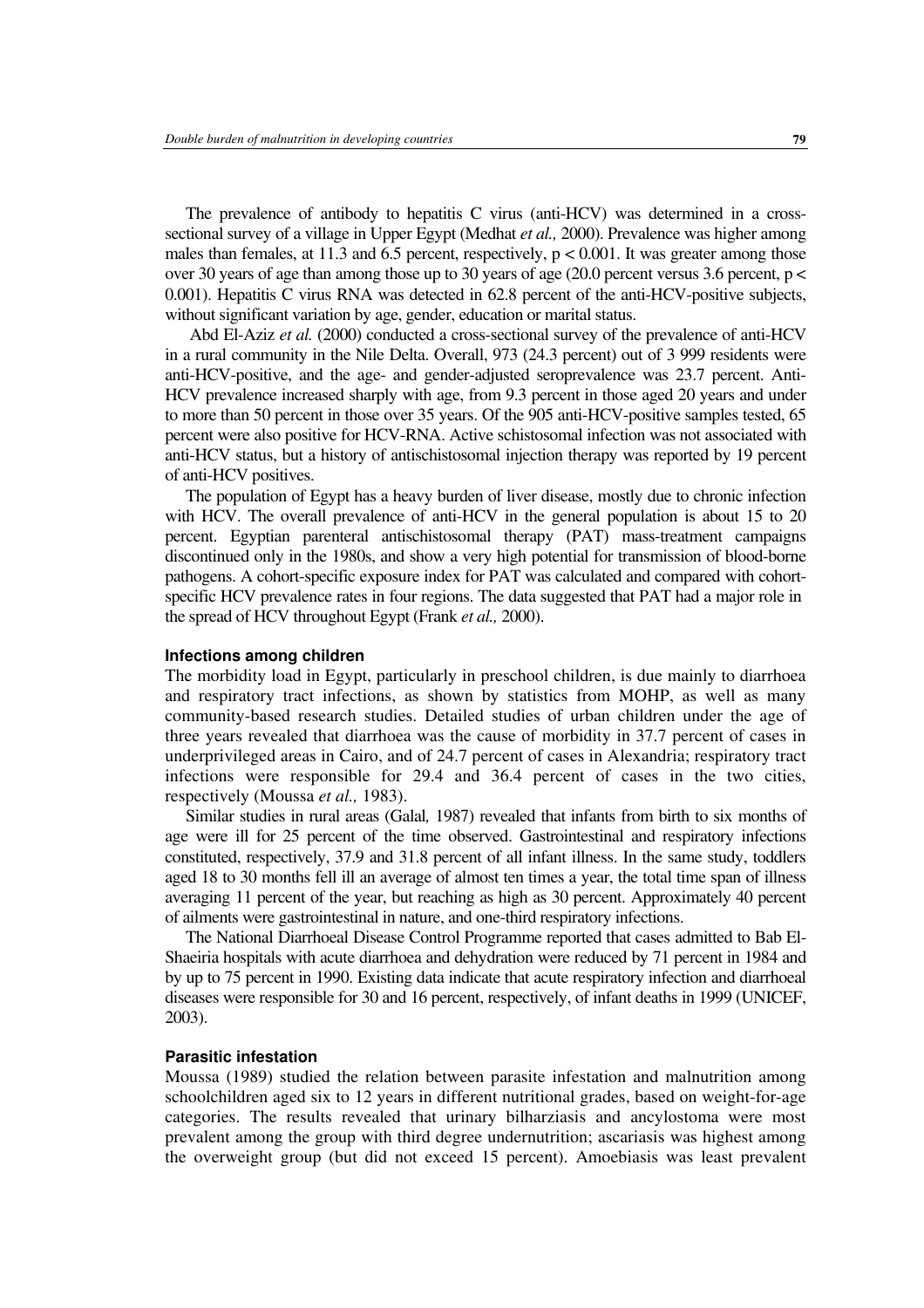among the group of normal weight-for-age, and most prevalent among the overweight group.

The results of a survey to assess micronutrient deficiencies among primary schoolchildren in three governorates – Cairo, El-Sharquia and Quena – revealed that the highest prevalence of ascaris infestation was among rural boys in El-Sharquia governorate (14.3 percent). Oxyuris infestation was prevalent in the three governorates, with the highest prevalence in El-Sharquia (15.6 percent), followed by Cairo (11.1 percent) and Quena (6.9 percent). The highest prevalence of *Schistosoma hematobium* (urinary bilharziasis) was 10 percent among rural boys in Quena governorate (Hassan *et al.*, 1998).

# **POLICIES AND STRATEGIES TO IMPROVE NUTRITIONAL STATUS<sup>6</sup> Ministry of Health and Population strategies**

### *Health strategies*

In order to improve the health status of the Egyptian population, MOHP has developed several strategies, including the following:

- *Preventive care system:* the specific areas of intervention are immunization, quarantine measures, safe water supply, food hygiene, public cleanliness, environmental hygiene and infestation control.
- *Primary health care:* through which medical services are provided to the general population and to vulnerable groups (pregnant and lactating mothers and children under five years of age).
- *Curative care services:* where sick people find medical treatment.

### *Nutrition strategies*

Before 1992, ad hoc programmes addressed the problem of malnutrition. Following the International Conference on Nutrition (ICN), held in Rome in December 1992 and sponsored by FAO and WHO, nutrition programmes in Egypt have been enhanced.

Egypt presented a country paper at the conference and took part in post-ICN condensed nutrition activities. A ministerial decree of 1994 formulated a high-level inter-ministerial committee representing the ministries of agriculture, health, planning, information, supply, education and academia. The outcome was the development of the Egyptian National Strategy for Nutrition, which has nine main policy areas. Each policy area includes a problem statement, a goal, measurable objectives, actions, authorities responsible for undertaking the different activities, resources, legislation (if required), and monitoring and evaluation indicators.

The main policy areas are:

- incorporating nutrition objectives, considerations and components into development policies and programmes;
- improving household food security;
- protecting consumers through improved food quality and safety;
- preventing and managing infectious diseases;
- promoting breastfeeding;
- caring for the socio-economically deprived and nutritionally vulnerable;
- preventing and controlling specific micronutrient deficiencies;

<sup>6</sup> This section was investigated by A. Gohar and I. Ismail.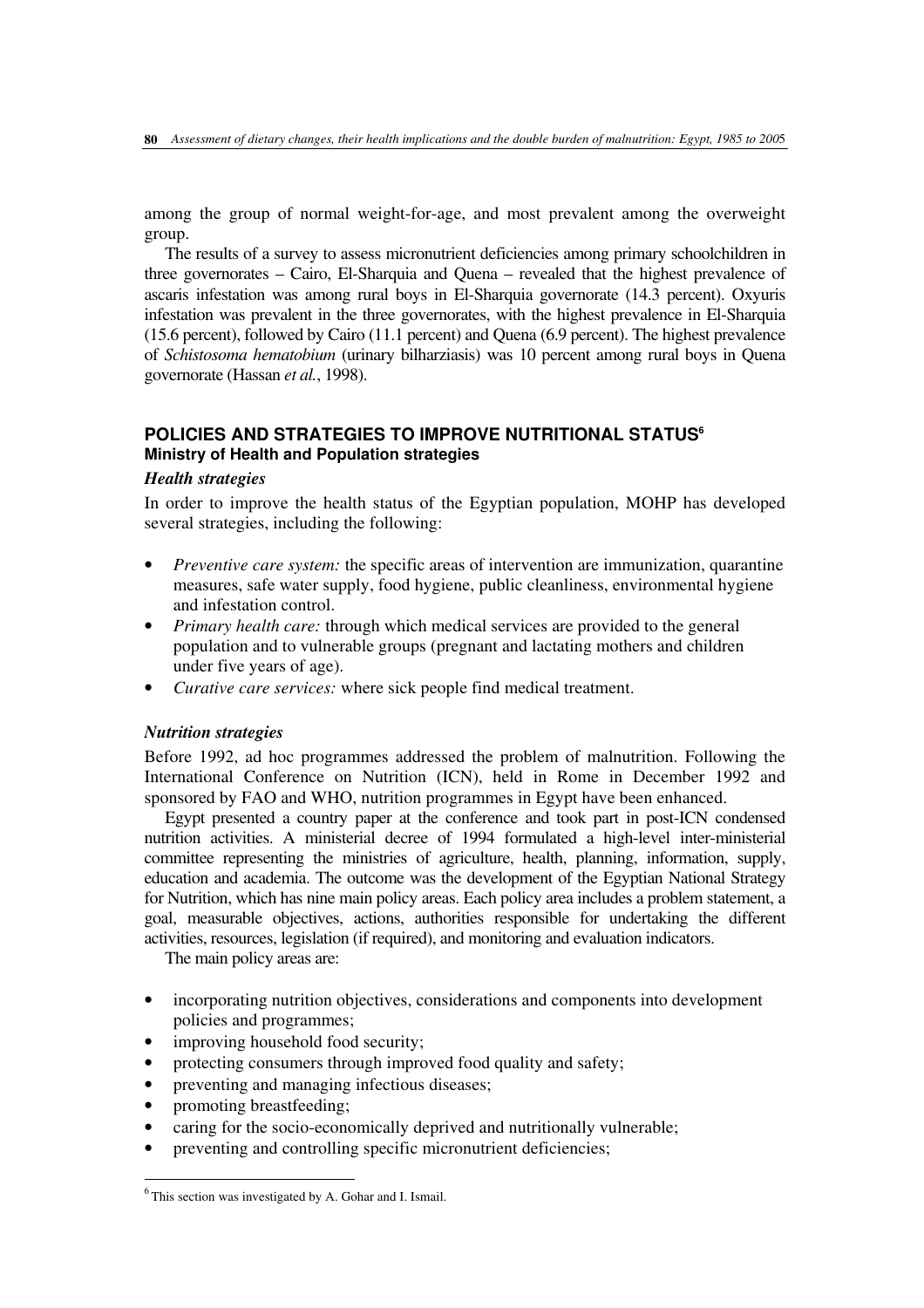- promoting appropriate diets and healthy lifestyles;
- assessing, analysing and monitoring nutrition situations.

Most of the programmes directed at improving the nutritional status of the population fell under the umbrella of this national strategy.

#### **Programmes to improve food security**

In addition to health/nutrition care, the availability of food items is also very important in efforts to improve nutrition status. The following are some of the main programmes aimed at increasing food availability in Egypt.

### *Food ration and subsidy programmes*

The main objective of the food subsidy programme was to improve household food security and to prevent malnutrition and chronic energy deficiency. The current food rationing programme was established more than 50 years ago. In addition to price subsidies, specific forms of price intervention include market interventions in the form of subsidized food imports sold through the existing cooperative system. The most recent examples of this are meat imports from the Sudan, which are sold at less than half the price of locally produced meat. According to the present rationing programme, each individual receives – through the family card – a monthly ration of sugar, tea, oil, lentils, broad beans, rice and macaroni that meets a significant proportion of the family's needs. The subsidy of wheat bread is the most important component of this programme, but the food subsidy programme has several drawbacks and constraints as the cost of food price subsidies represents a serious drain on Egypt's national economy and constitutes a major block to the development programme.

#### *Programmes to increase food production*

As part of a national land reclamation project, the government has initiated projects all over Egypt. These include the Toshka project in Upper Egypt, which was started in January 1997 and aims to double the area of arable land in Egypt within a period of 15 years. The project's estimated cost was about US\$86.5 billion to cover the 20 years from 1997 to 2017.

### **Programmes to improve nutritional status and to prevent and control malnutrition and morbidity**

#### *Programmes to prevent diet-related NCDs*

Many programmes have been directed at improving the nutritional status of the Egyptian population and preventing NCDs. These programmes included the following strategies:

- *Nutrition education:* Community nutrition education was carried out through health facilities, schools, non-governmental organizations (NGOs) and the media with the aims of increasing the population's awareness of the programme, enhancing its knowledge and modifying its nutritional behaviours.
- *Food-based dietary guidelines:* With support from the United Nations Children's Fund (UNICEF), NNI produced food-based dietary guidelines for Egypt. These guidelines are directed at educated people, nutrition educators in the health sectors, NGOs and others. They include simple practical messages for healthy eating and lifestyles.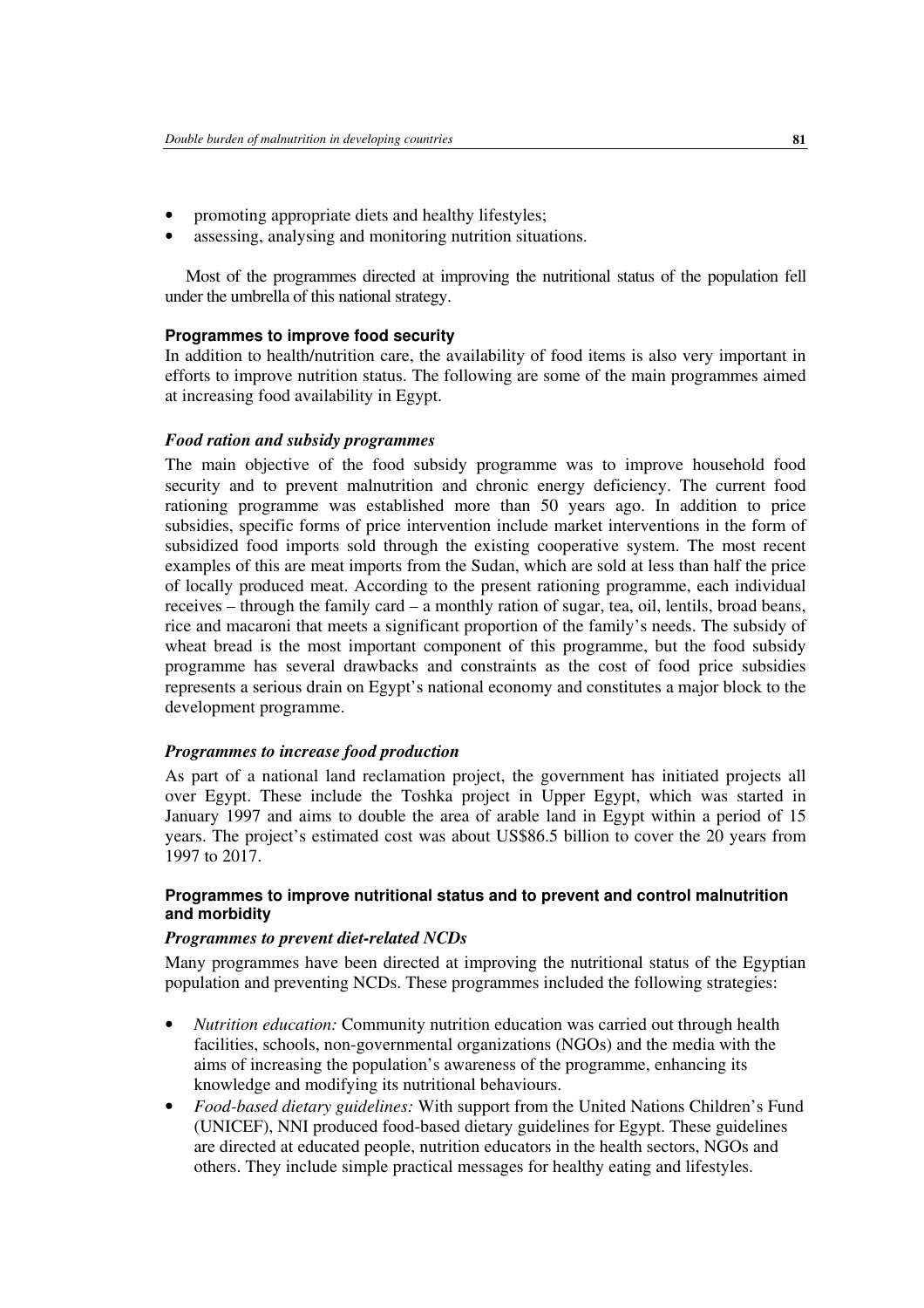- *Nutrition capacity building:* NNI and MOHP are building capacity through training programmes for health providers, physicians, nurses and community workers.
- *Specialized clinics:* NNI has set up specialized clinics for the prevention, early detection and management of nutritional diseases, particularly obesity, its comorbidities and stunting.

## *Programmes for improving nutritional status*

Many programmes directed at improving the nutritional status of Egyptian populations have been carried out over the last 20 years. The following paragraphs describe some of these.

*The national programme for supporting breastfeeding practices:* Exclusive breastfeeding for the first six months of age, continuing breastfeeding up to two years of age, and healthy complementary feeding practices were the main thrusts of breastfeeding promotion activities. Among the many activities implemented to achieve these aims were the formulation of a national committee for the promotion of breastfeeding practices, the establishment of a national policy to support and encourage breastfeeding, implementation of the Baby-Friendly Hospital Initiative in 120 maternity health facilities, and implementation of the international code for the marketing of breastmilk substitutes.

*Child Survival and Integrated Management of Childhood Illness:* MOHP conducted many projects to improve the health and nutrition status of children under five years of age; these included the Control Diarrhoeal Diseases Programme, Child Survival (1985 to 1995) and Integrated Management of Childhood Illness (1995 to 2005).

*The national programme for improving the nutritional status of school-age children:* The Ministry of Education implemented school feeding programmes to enhance schoolchildren's physical and mental development. The programmes include the following:

- Iron-fortified biscuits: one packet of 80 g biscuits fortified with iron salt is given to each child in primary schools.
- The School Pie Programme: the ministries of education and agriculture provide pies on 110 days a year to half a million primary schoolchildren in seven governorates (Fayoum, Monofia, Behaira, Port Said, North Sinai, Damitta and Beni Swef). The World Food Programme (WFP) contributes to this programme by extending the period of meal distributions to 150 days.
- Cooked meals: The main target groups for this are handicapped students.
- Cold/dry meals: The main target groups for these are students in secondary, industrial, agricultural, technical and sports schools.

The number of students involved in these programmes increased from 3 019 130 in 1991/1992 to 11 210 258 in 2004/2005. Government contributions and external aid increased from LE 35 806 594 in 1991/1992 to LE 353 600 000 in 2004/2005.

# *Programmes for the prevention and control of micronutrient deficiencies*

*The National Programme for the Prevention and Control of IDA:* Among MOHP's activities directed at preventing and controlling IDA are: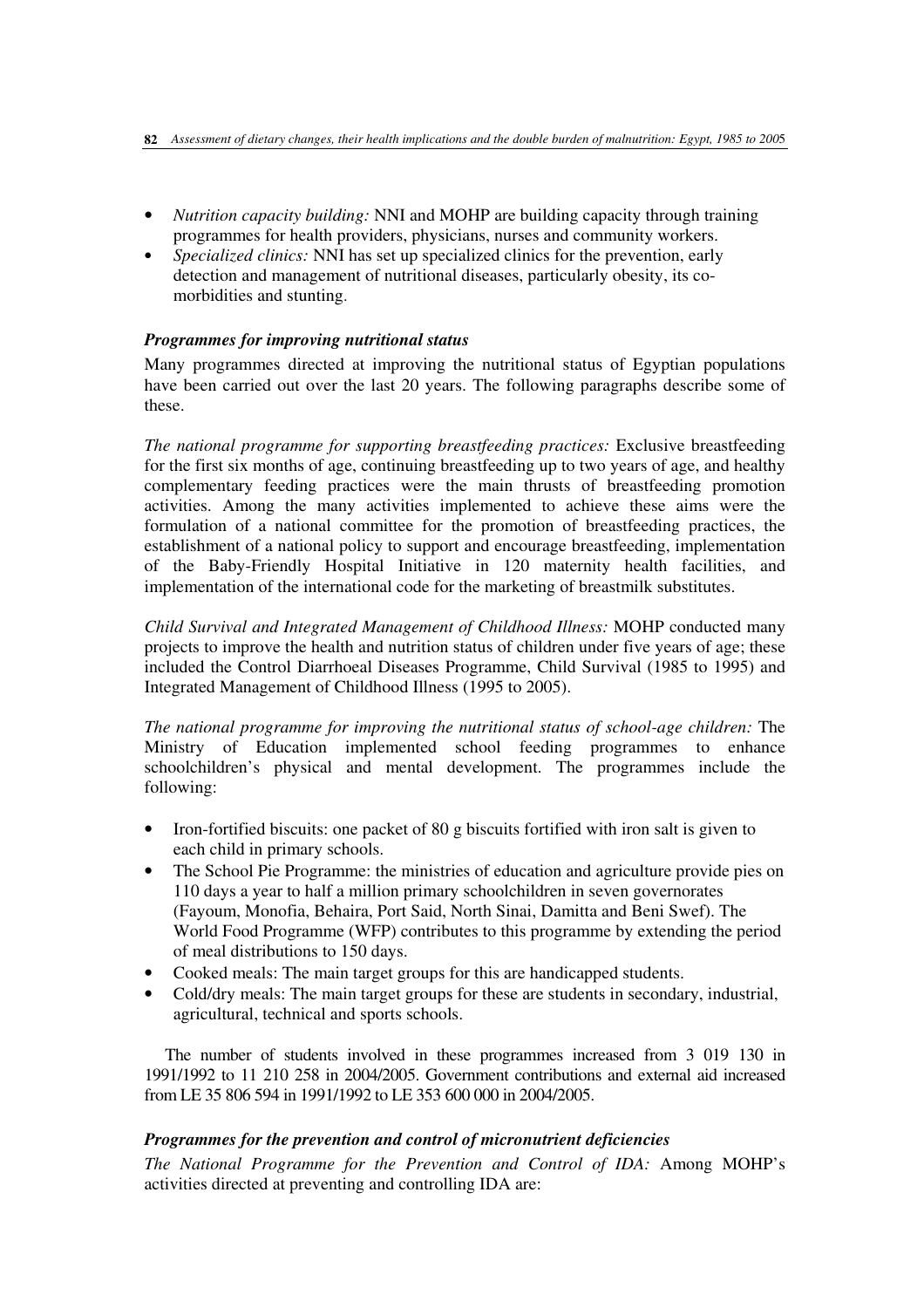- health and nutrition education;
- iron supplementation to pregnant women;
- iron supplementation to adolescents and schoolchildren (primary and secondary);
- programmes to prevent and control infection and infestation.

*The National Programme for the Prevention and Control of IDD:* With support from UNICEF, MOHP and NNI have implemented many programmes to prevent IDD, which is a public health problem in Egypt. These programmes include:

- iodized oil supplementation in New Valley governorate (which has the highest IDD prevalence);
- formation of the National IDD Committee in 1993;
- the universal salt iodization programme, launched by MOHP in 1996 with the support of UNICEF;
- four social marketing campaigns to promote iodized salt, which were conducted by NNI, MOHP and UNICEF with the aim of increasing household-level use of iodized salt in governorates where this was low – Gharbia, Fayoum, Quena and Assuit. As a result, household-level use of iodized salt rose from 56 percent in 2000 to 79 percent in 2003 (EIDHS, 2003);
- early detection of neonatal hypothyroidism through a neonatal screening programme that aims to test every child before it reaches one week of age.

*The National Programme for the Prevention and Control of Vitamin A Deficiency:* After NNI had conducted its national survey of vitamin A status, a national plan to eliminate VAD was implemented. This plan involved the following activities:

- nutrition education and dietary modification;
- the Vitamin A Supplementation Programme for postpartum women;
- vitamin A supplementation to children at ages nine and 18 months.

### **CONCLUSION7**

Egypt is a developing country that is facing the double burden of malnutrition. Over recent years, annual per capita income has increased from LE 4 822.4 in 1998/1999, to LE 5 537.6 in 2000/2001 and to LE 5 652.8 in 2002/2003.

Health indicators have also improved over the last 25 years. The under-five mortality rate decreased from 102 per 1 000 live births in 1980 to 1985, to 46 in 1998 to 2003. With infant mortality decreasing from 73 to 38 over the same period. These data indicate that childhood mortality is becoming concentrated in early infancy. Overall, 88 percent of children are immunized against all major preventable childhood diseases. Life expectancy has increased, for males from 52.7 years in 1976 to 67.9 in 2003, and for females from 57.7 years in 1976 to 72.3 in 2003.

The changed consumption patterns of the Egyptian population during the last two decades can be explained as reflecting changes in socio-economic status, changes in feeding habits, urbanization and globalization. The dietary changes that have occurred in Egypt have been associated with increasing proportions of energy-dense foods and saturated fat. Food patterns

 $<sup>7</sup>$  This section was investigated by A. Gohar and I. Ismail.</sup>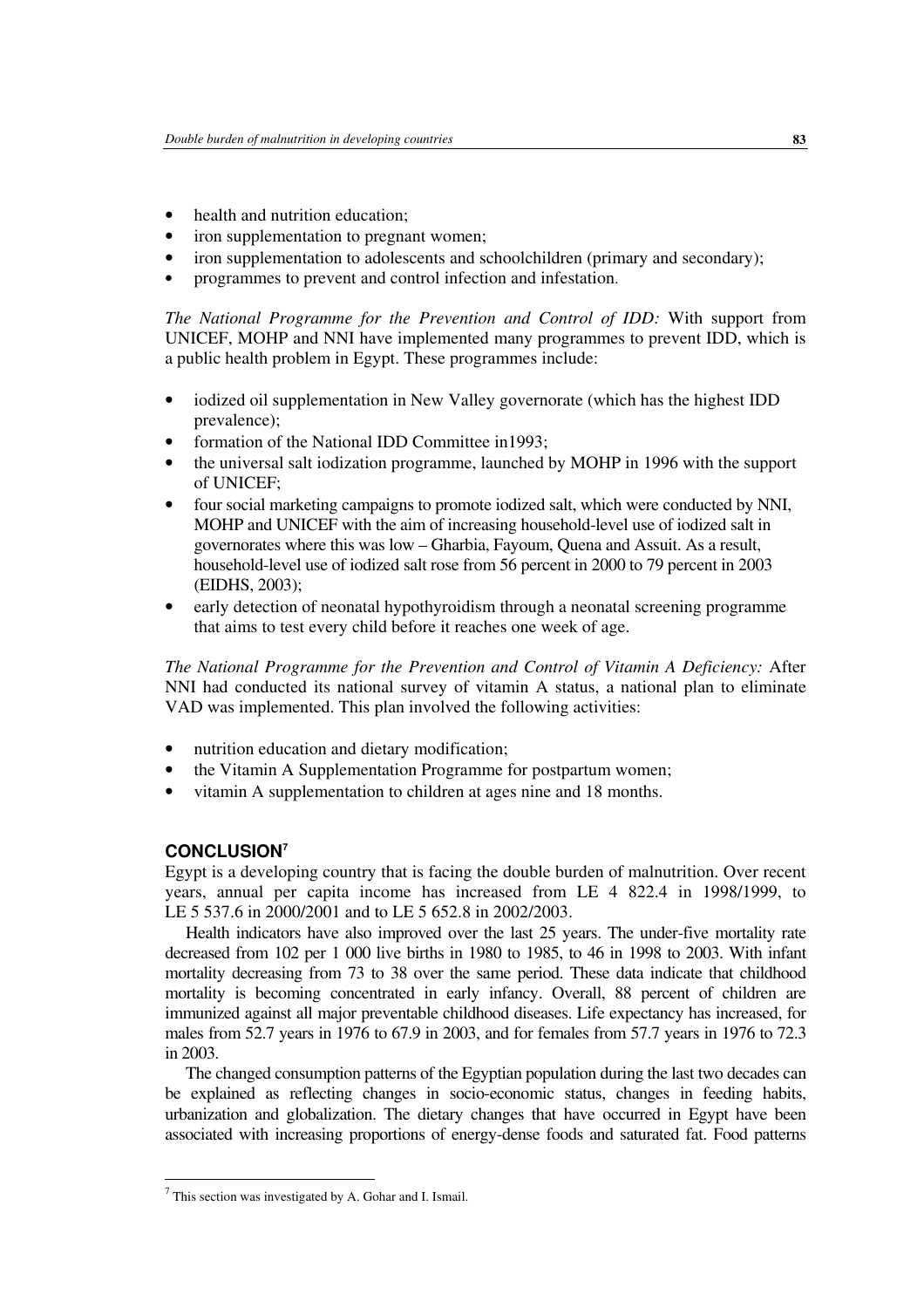have changed towards increasing intakes of fats and oils, high-fat products, sugar, meat and refined carbohydrates, and decreasing cereal consumption.

The total energy intake declined from 3 057 kcal in 1981 to 2 460 kcal in 2000, and the mean protein intake increased from 88.7 g to 91.5 g. In 1981, cereals contributed 61.2 percent of total energy intake, and animal protein only 8.1 percent. In 2000, cereals' contribution had declined to 52.0 percent, while animal protein's had increased to 20 percent. Animal protein's contribution to total protein intake also increased, from 27.7 percent in 1981 to 35.5 percent in 2000. This represents a significant increase in consumption of animal protein, while the contributions of vegetarian food groups to energy and protein intakes are decreasing; this may play a role in the emergence of diet-related chronic diseases in Egypt.

Although mothers' total energy intake decreased from 2 602 kcal in 2000 to 1 995 kcal in 2004, this did not seem to have any influence on the prevalence of obesity among females. This can be explained by the complexity of obesity pathogenesis. Most of the mothers – more than 90 percent – did not practice any regular physical activity.

Food prices and availability have influenced the food consumption of Egyptian populations. Increased income leads to people increasing their consumption of meat and animal protein; after prices increased rapidly following devaluation of the Egyptian pound in 2001, the consumption of all food groups decreased in 2004.

The food adequacy data from NNI national surveys show that the percentage of children receiving more than 100 percent of their energy RDAs increased from about 14 percent in 1995 to about 46.9 percent in 2000. These data, when added to the decrease in physical activity, explain the high prevalence of obesity in adolescence.

Although data show that about 90 percent of children and 70 percent of mothers consume more than 100 percent of the RDA for iron, the prevalence of anaemia in Egypt is still very high. This could be because most of the iron consumed is of plant origin, which decreases the bioavailability of iron.

Changing life styles, with more psychological stress, less physical activity and more highdensity food, and changing eating habits, such as eating heavy meals late at night, are leading to increased prevalence of overweight and obesity among Egyptian populations. This in turn is leading to increased prevalence of diet-related chronic NCDs – diabetes, hypertension and certain types of cancer. The alarming results are that diet-related diseases are becoming more prevalent among younger age groups.

It is evident that future surveys should standardize their methodologies, have unified guidelines and be implemented regularly. This will make it easier to analyse, compare and track changes over time.

Changing the conceptual framework for implementing nutrition education programmes so that more attention is paid to raising Egyptians' nutrition awareness could help the prevention of diet-related diseases and their consequences. Such programmes must target adolescents and young adults, especially females, in order to reduce the high prevalence of NCDs in Egypt. Micronutrient deficiencies, especially IDA, still need strategies such as food fortification and nutrition education to increase the bioavailability of iron in foods. It is also recommended that distribution and application of the existing food-based dietary guidelines be strengthened.

#### **Obstacles and constraints faced by this report**

The following challenges were encountered during the preparation of this report:

• Raw data from most NNI and ARC surveys were not available, so data had to be obtained from the published reports.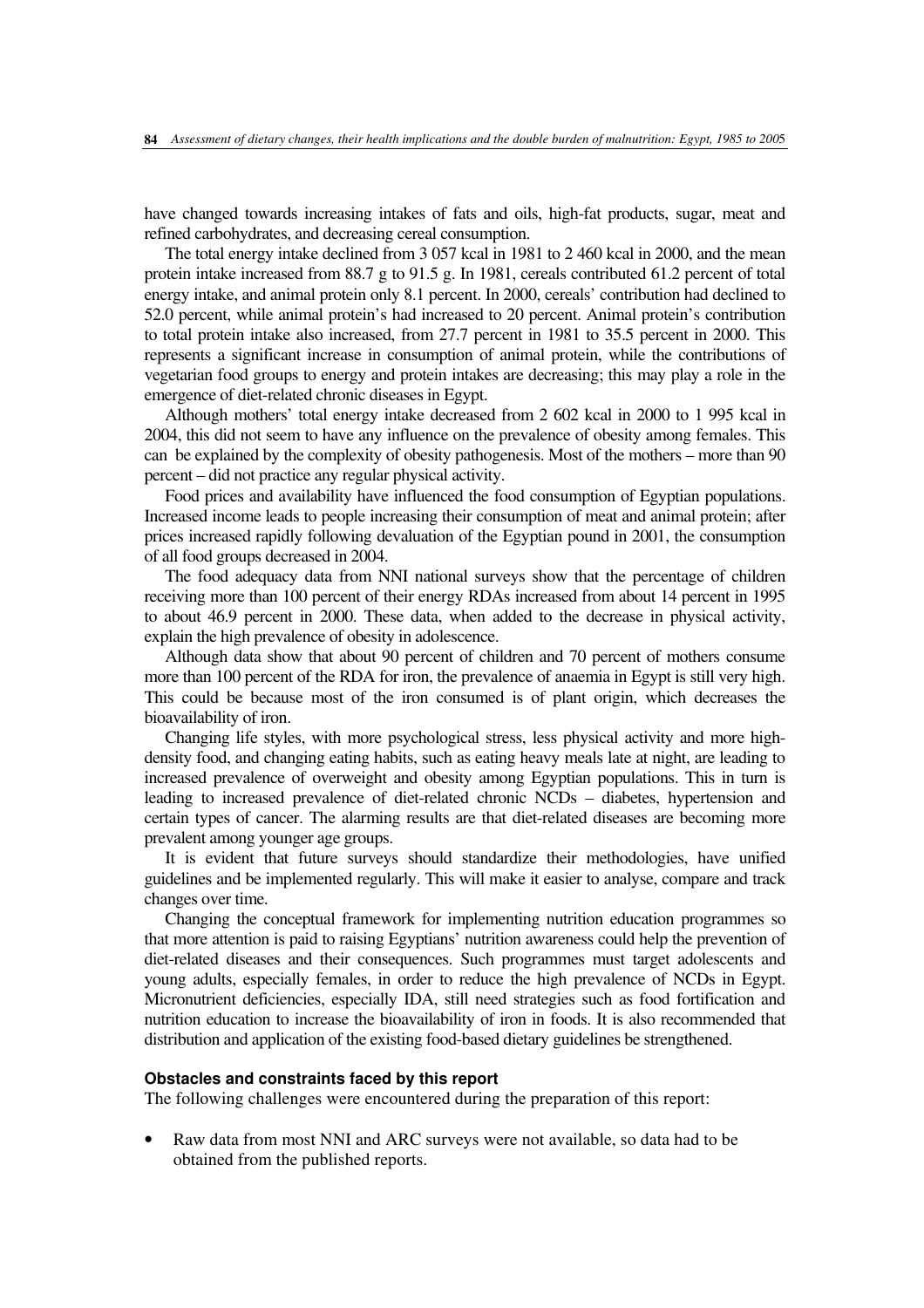- The NNI and ARC surveys used different types of analysis as regards RDAs, food composition tables and use of the truncated method (removing data pertaining to consumption of > 100 percent RDA). Differences in methodology made it very difficult to compare both sets of data.
- The dietary consumption surveys conducted by NNI had differing objectives and target groups, making it difficult to derive trends in food consumption patterns.

### **SUMMARY OF THE CAPACITY BUILDING NEEDED TO IMPROVE NUTRITIONAL STATUS IN EGYPT Institutional needs**

### *National nutrition policy*

There is a great need to implement a national nutrition policy with objectives that are modified according to changes in food patterns and food habits. Healthy eating and healthy lifestyles should be addressed in all health facilities and school curricula.

### *New component in primary health care to address obesity and diet-related NCDs*

The role of the primary health care unit in preventing and treating obesity and NCDs must be addressed over the coming years, as the prevalence of diet-related diseases is increasing.

### *Strengthening of the nutrition surveillance system*

A nutrition surveillance system was established in Egypt between 1995 and 1997. There is a great need to redesign and strengthen this system for the early detection and proper management of malnutrition disorders.

### **Capacity building and training needs**

Improving nutrition status requires a well-trained health staff who are capable of communicating with communities to spread information about healthy food and to educate people on the prevention of NCDs. There should be continuous training programmes for health staff, with emphasis on intra- and intersectoral collaboration.

#### **Communication, education and advocacy activities**

- Communication programmes are important in supporting strategies to prevent nutrient deficiencies. Information on causes, consequences and measures to control and prevent IDA, IDD and VAD should be disseminated through mother-and-child health centres, primary and secondary schools and the mass media.
- Education and communication programmes are needed to raise awareness of the risks of obesity and diet-related NCDs and to change the health and nutrition behaviour of women. Such programmes should be implemented for adolescent girls in schools and at mother-and-child health centres.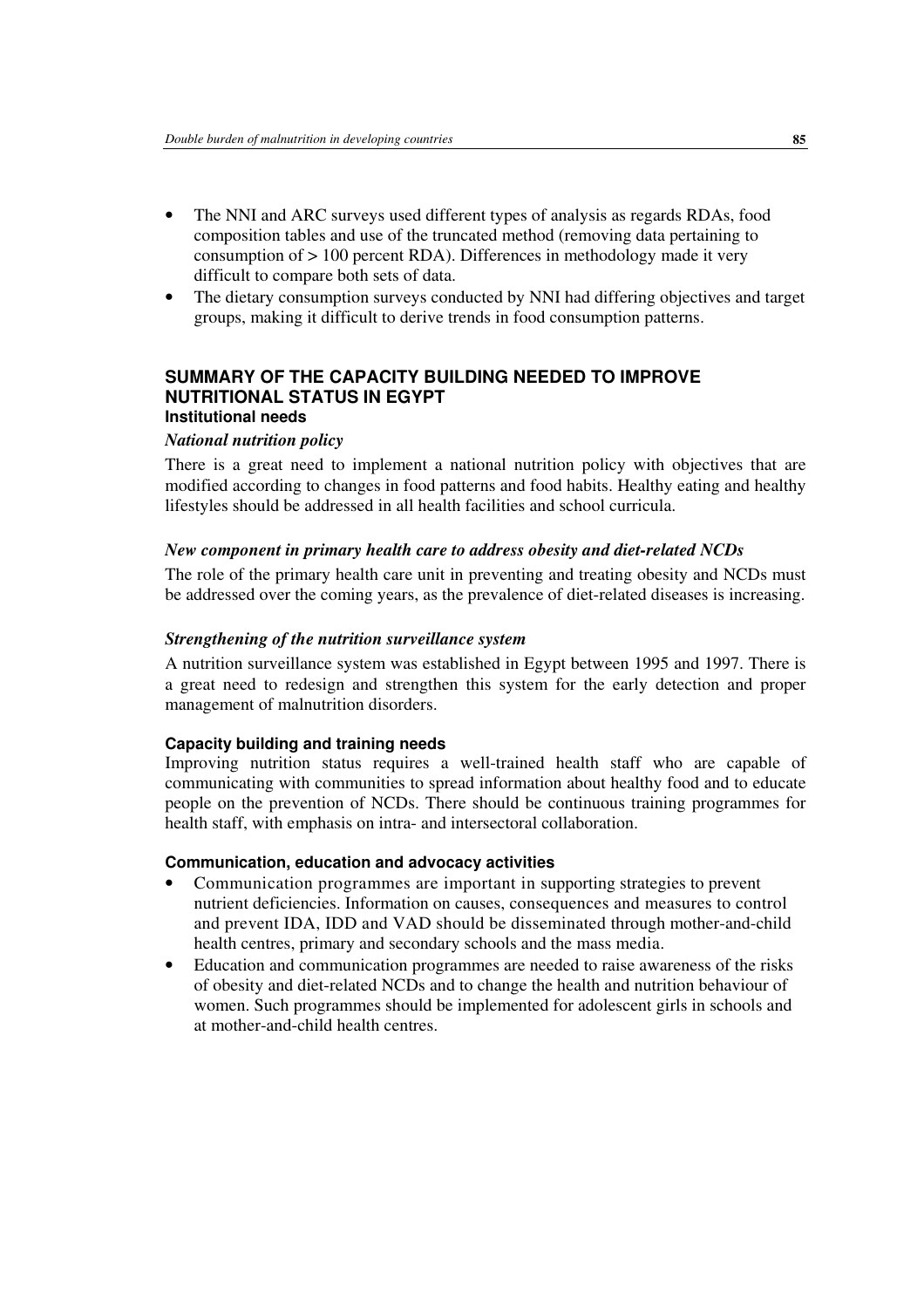#### **REFERENCES**

**AAOS.** 2000. *Osteoporosis: your osteoporotic connection.* American Academy of Osteopedic Surgeons (AAOS).

**Abd El-Aziz, F., Habib, M., Mohamed, M., Abd El-Hamid, M., Gamil, F., Madkour, S., Mikhail, N., Thomas, D., Fix, A., Strickland, T., Anwar, W. & Sallam, I.** 2000. Hepatitis C in a community in the Nile Delta: population description and HCV prevalence. *Hepatology,* 32(1): 111–115.

**Abdel Aziz, O.** 2000. Lipid profile among Egyptians (LPE) and its impact on ischemic heart disease. A national project. On behalf of the Egyptian Atherosclerosis Investigation Team. *Egypt Heart J.,* 52(1): 1–6. **Abdel Fattah, H.E., Abd-Alla, M.A. & Al-Saeid, H.M.** 2000. *Prevention of hypertension in adolescents.* Ain Shams University, Egypt. (M.D. thesis)

**Aly, H., Dakroury, A., Said, A., Moussa, W., Shaheen, F., Ghoneme, F., Hassein, M., Hathout, M., Shehata, M. & Gomaa, H.** 1981. *National food consumption study, final report.* Cairo, NNI, Ministry of Health.

**ARC.** 2001/2002. *Final report of the effect of agricultural improvement programmes on the food consumption pattern of the Egyptian family 1999.* Cairo, Agricultural Research Centre (ARC). (in Arabic) **CAPMAS.** 2004. *Statistical Year Book.* Cairo. Central Agency for Public Mobilization and Statistics (CAPMAS).

**EDHS.** 1988. *Egypt Demographic and Health Survey.* Cairo, National Population Council.

**EDHS.** 1992. *Egypt Demographic and Health Survey.* Cairo, National Population Council.

**EDHS.** 1995. *Egypt Demographic and Health Survey.* Cairo, National Population Council.

**EDHS.** 2000. *Egypt Demographic and Health Survey.* Cairo, National Population Council.

**EHDR.** 2004. *Egypt Human Development Report.* United Nations Development Programme (UNDP) and Institute of National Planning, Egypt.

**EIDHS.** 2003. *Egypt Interim Demographic and Health Survey.* Cairo, National Population Council.

**El Attar.** In press. *Cancer Statistics.* Cairo University, National Cancer Institute.

**El-Bolkiny, M.N., Nouh, M.A. & El-Bolkiny, T.N.** 2005. *Topographic pathology of cancer.* Third edition. Cairo University, National Cancer Institute.

**El-Sahn, F.** 2004. *Maternal nutrition in Egypt. A critical review.* Cairo, NNI.

**El-Sayed, N.** 2002. *Profile of micronutrient status in Egypt: compilation of studies and programs.* Cairo, MOHP, Primary Health Care Department.

**El-Sayed, N., Nofal, L., El-Sahn, F., Farahat, M., Noweir, A. & El-Sayed, A.** 2002. *A national survey to assess the current status of anemia and vitamin A deficiency in Egypt.* Cairo, High Institute of Public Health, MOHP, Primary Health Care Department, in collaboration with UNICEF.

**El-Tawela, S.** 1997. *Child well-being in Egypt. Results of Egypt multiple indicator cluster survey, final report.* American University in Cairo, Social Research Report Center.

**FAO/WHO.** 1975. *Recommended dietary allowances.* Rome and Geneva.

**FAO/WHO.** 2002. *Human vitamin and mineral requirements.* Report of a Joint FAO/WHO Expert Consultation. Rome.

**FAO/WHO/UNU.** 1985. *Energy and protein requirements.* Report of a Joint FAO/WHO/UNU Expert Consultation. Geneva.

**Frank, C., Mohamed, M., Strickland, T., Lavanchy, D., Arthur, R., Magder, L., El-Khoby, T., Abdel-Wahab, Y., Ohn, E., Anwar, W. & Sallam, I.** 2000. The role of parenteral antishistosomal therapy in the spread of hepatitis C virus in Egypt. *The Lancet*, 355: 887–891.

**Galal, O.** 1987. *The Collaborative Research Support Program (CRSP) on Food Intake and Human Function. Final Report.* Grant No. Dan – 1309-G-SS-1070-00. Washington, DC, United States Agency for International Development.

**Galal, O.** 2002. The nutrition transition in Egypt: obesity undernutrition and the food consumption context. *Public Health Nutrition,* 5(1A): 141–148

**GPCR Board.** 2002. *Cancer profile in Garbia, Egypt*, by A.S. Ibrahim, I.K. Hussein, A. Hablas, I. Abdel Bar and M. Ramadan. Garbia, Egypt, Garbia Population-Based Cancer Registry (GPCR), MECC, MOHP. **Harrison, G.G.** 1998. Experience with dietary assessment in the Middle East. *Public Health Reviews,* 26: 55–63.

**Harrison, G.G.** 2000. Monitoring micronutrient deficiency conditions. *Public Health Reviews*, 28: 105–115. **Harrison, G.G., Galal, O., Ibrahim, N., Stormer, A., Khorshid, A. & Leslie, J.** 2000. Underreporting of food intake by dietary recall is not universal: a comparison of data from Egyptian and American women. *J. Nutrition,* 130: 2049–2054.

**Hassan, H.A., Abdel Galil, A. & Moussa, W.** 2004. *National survey for the determination of BMD among adolescents and adults,* Cairo, NNI.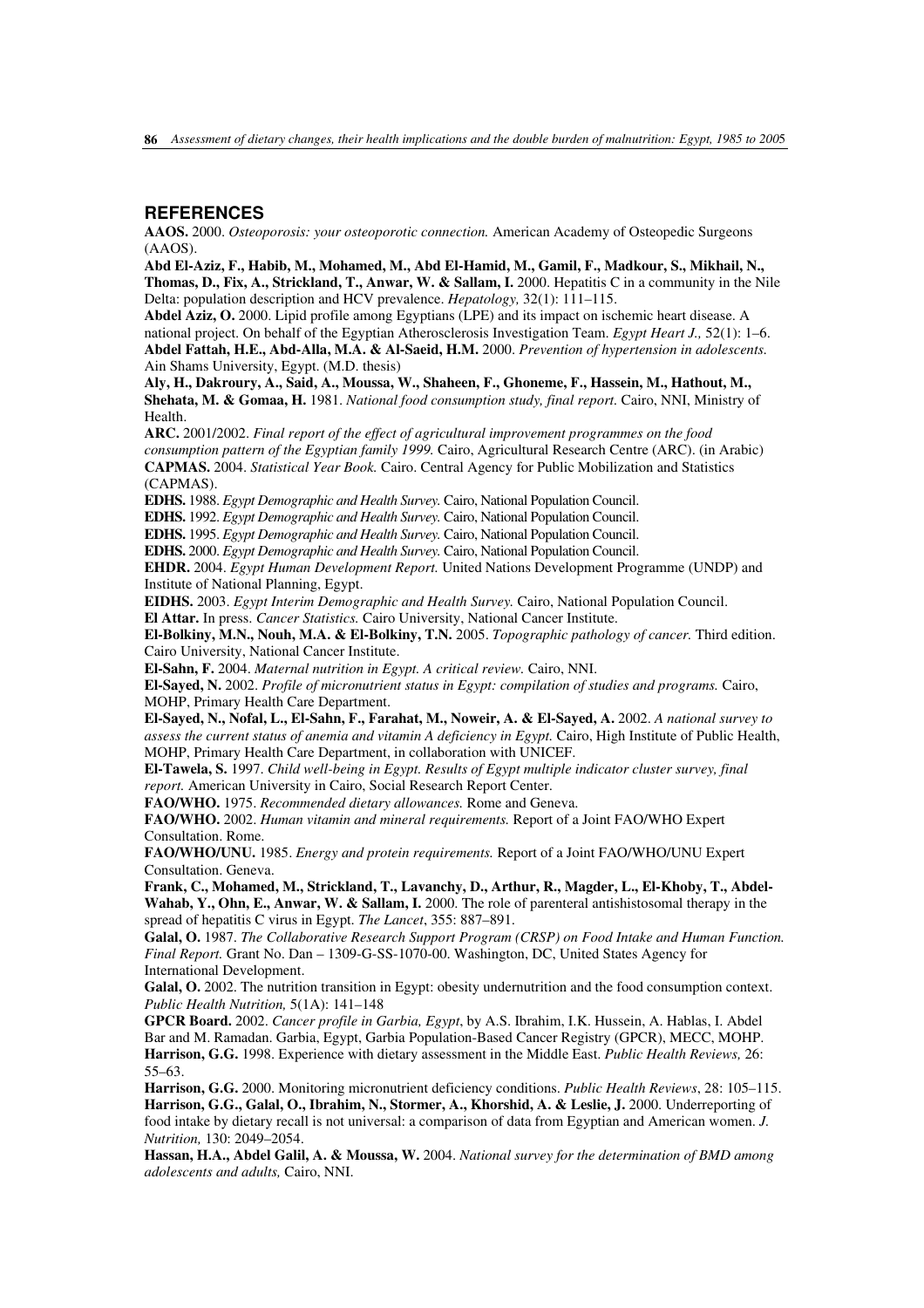**Hassan, H.A., Shaheen, F., El Nahry, F., Hussein, M.A., Abdel Galil, A. & Hegazy, I.** 1998. *Nutritional deficiencies among primary school children in Egypt.* Cairo, NNI/WHO.

**Hassan, H.A.**, **Gargas, S.M., Abdel Galil, A. & Darwish, A.H.** 2001. *Focusing on the health requirements and style of living to improve the health of elderly people in different cultural sectors in Egypt*. Final Report. Cairo, NNI.

**Hassan, H.A., Moussa, W.A., Tawfik, A.A., Ghobrial, M.A., Youssef, A.N. Abd El-Hady, A.A.** 2003. *Nutrition country profile.* Rome, FAO.

**Hassanyn, S.A.** 2000. *Food consumption pattern and nutrients intake among different population groups in Egypt.* Final Report (part 1). Cairo, NNI, WHO/EMRO.

**Herman, W.H., Ali, M.A., Aubert, W.H., Engelgau, M.M., Kenny, S.J., Gunter, E.W., Malarcher, A.M. Brechner, R.J., Wetterhall, S.F., De Stefano, F., Thompson, T.J., Smith, P.J., Badran, A., Sous, E.S., Habib, M., Hegazy, M., Abdel Shakour, S., Ibrahim, A.S. & El-Behairy, A.** 1995. Diabetes mellitus in Egypt: risk factors and prevalence. *International Science Diabetic Medicine,*12: 1126–1131.

**Hussein, M.A., Moussa, W.A. & Shaheen, F.M.** 1993. *Socio-cultural and dietary determinants of obesity in privileged and underprivileged areas.* Final Report. Cairo, NNI/WHO.

**Hussein, M.A., Hassan, H.A., Moustafa, S., Rondos, A.G. & El Ghorab, M.** 1989. *The effect of increasing food cost on the behavior of families towards feeding their members.* Final Report. Cairo, NNI/Catholic Relief Services.

**Hussein, M.A., Awadalla, M.Z., Shaheen, F.M., Hassan, H.A. & Ismail, M.** 1992. *Report on prevalence of iodine deficiency disorders in Egypt.* Cairo, NNI/WHO.

**Ibrahim, S. & Eid, N.** 1996. Impact of Egyptian socio-economic environment on dietary pattern and adequacy. *Bull. Inst. Cairo, Egypt,* 16(1): 11–33.

**Ibrahim, N., Youssef, I.A. & Galal, O.** 2002. *Food consumption pattern in Egypt.* Final Report. Cairo. (in Arabic)

**Ibrahim, M.M., Rizk, H., Apple, L.J., El-Aroussy, W., Helmy, S., Sharaf, Y,, Ashour, Z., Kandil, H., Rocella, E. & Whelton, P.K.** 1995. *Hypertension, prevalence awareness, treatment, and control in Egypt. Results from the Egyptian National Hypertension Project (NHP).* Cairo, for the NHP Investigation Team. **Ismail, M.** 2005. *Diet, Nutrition and Prevention of Chronic Non-Communicable Diseases Survey*, phase 1. For the Diet, Nutrition and Prevention of Chronic Non-Communicable Diseases (DNPCNCD) investigation

team. Cairo, NNI. **Joint National Committee on Detection, Evaluation and Treatment of High Blood Pressure.** 1993. Fifth report. *Arch. Inter. Med.,*153: 154.

**Khorshed, A., Ibrahim, N. & Galal, O.** 1995. *Development of food consumption monitoring system in Egypt.* Final Report. Cairo, Ministry of Agriculture, FTRI/ARC.

**Khorshed, A., Ibrahim, N., Galal, O. & Harrison, G.** 1998. Development of food consumption monitoring system in Egypt. *Adv. Agric. Res. Egypt,* 1(3): 163–217.

**Medhat, A., Nafeh, M., Shehata, M., Mikhail, N., Swifee, Y., Abdel-Hamid, M., Watts, S., Strickland, T., Anwar, W. & Sallam, I.** 2000. Hepatitis C in a community in upper Egypt: Cross-sectional survey. *Am. J. Trop. Med. Hyg.,* 63(5/6): 236–241.

**Ministry of Agriculture/FTRI.** 1995. *Egypt Food Consumption Survey.* Cairo

**Mokhtar, N.** 1991. *Cancer pathology registry (1985–1989).* University of Cairo, Department of Pathology. National Cancer Institute.

**Moursi, A.** 1992. *Diabetes mellitus* in Egypt. *World Health Statistics Quarterly,* 45: 334–337.

**Moussa, W.A.** 1989. *Nutritional status in Egypt. Health Profile of Egypt, Health Examination Survey (HPE– HES).* Final Report. Publication No. 38/1. Cairo, MOHP.

**Moussa, W.A., El-Nehry, F. & Abdel Galil, A.** 1995. *National survey for assessment of vitamin A status in Egypt.* Final report. Cairo, NNI/UNICEF.

**Moussa, W.A., Aly, H.E., Goma, H., Michael, K.G. & Said, A.K.** 1983. The role of infection in causation of malnutrition in urban areas of Egypt with special reference to diarrheal disease. *Urban Health Policy,* 44: 7.

**Moussa, W.A., Shaheen, F.M., El–Nehry, F. & Abdel Galil, A.** 1997. Vitamin A status in Egypt. In *Proceedings of the XVIII IVACG meeting,* Cairo.

**Nassar, H., Moussa, W., Kamel, A. & Miniawi, A.** 1992. *Review of trends, policies and programmes affecting nutrition and health in Egypt* (1970–1990). Cairo, MOHP.

**National Centre of Health and Population Information.** 2005. Statistics. Cairo, MOHP.

**Said, A.K.** 1987. Personal habits, health, status and medical care, Final Report, Health Profile of Egypt, Health Interview Survey (HPE, HIS). *In* M.R. Biswas and M. Gabr, eds. *Nutrition in the nineties.* Publication N36/3. Cairo, MOHP.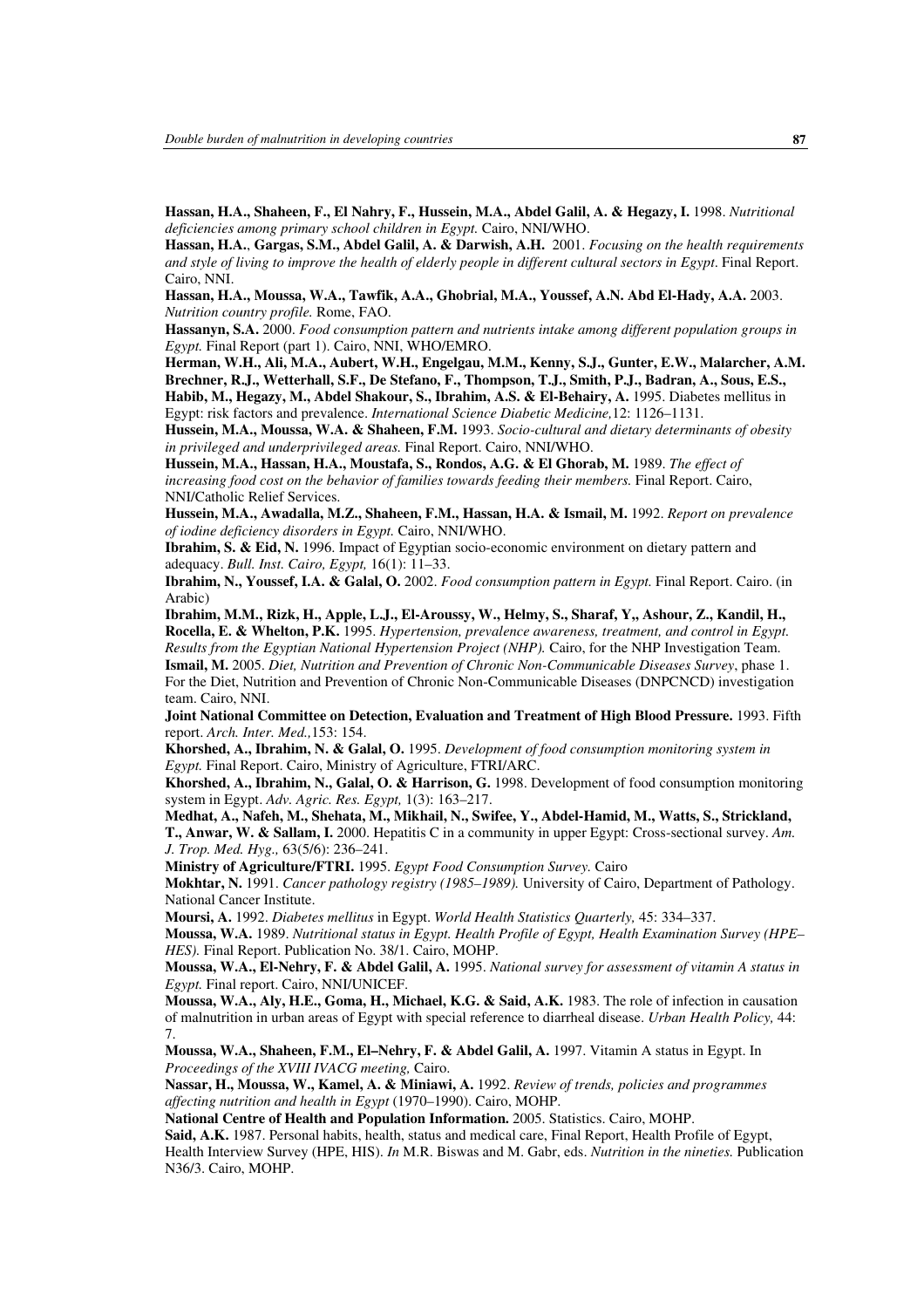**Shaheen, F.M., Hathout, M. & Tawfik, A.A.** 2004. *National Survey of Obesity in Egypt*. Final report. Cairo, NNI.

**Shaheen, F.M. & Tawfik, A.A.** 2000. Intrahousehold food distribution among Egyptian families. Paper presented to the 17th International Conference on Nutrition. Vienna.

**Shaheen, F.M., Tawfik, A.A., Samy, A. & Moussa, W.** 2000. *Intrahousehold food distribution among Egyptian families.* Final Report. Cairo, NNI/WHO.

**Sherif, M. & Ibrahim, A.S.** 1987. *The profile of cancer in Egypt.* Cairo, National Cancer Institute.

**UNICEF.** 2003. *The state of the world's children 2004. Girls' education and development.* New York. **WHO.** 1983. *Measuring changes. Nutritional status guidelines for assessing the nutritional impact of supplementary feeding programmes for vulnerable groups.* Geneva.

**WHO.** 1989. *Preventing and controlling iron-deficiency anaemia through primary health care. A guide for health administrators and programme managers.* Geneva.

**WHO.** 1990. *Diet, nutrition and the prevention of chronic diseases.* Report of WHO Study Group. Technical Report Series No. 797. Geneva.

**WHO.** 1993. *Diabetes prevention and control. a call for action.* Alexandria, Egypt, WHO Regional Office for the Eastern Mediterranean. WHO/EM/3/E/G.

**WHO.** 1994. *WHO Study Group – Assessment of fracture risk and its application to screening for postmenopausal osteoporosis.* WHO Technical Report Series No. 843. Geneva. 129 pp.

**WHO.** 1995. *Physical status. The use and interpretation of anthropometry,* pp. 268–369*.* Report of a WHO Expert Committee. Technical Report Series No. 854. Geneva.

**WHO.** 2000. *Obesity. Preventing and managing the global epidemic.* Report of a WHO consultation WHO Technical Report Series No. 894. Geneva.

**WHO.** 2003. *Global strategy on diet, physical activity and health.* Available at: www.who.int/dietphysicalactivity/en/.

**WHO.** 2004. *Report on the workshop on the WHO STEPwise surveillance system (for Egypt, the Sudan and the Republic of Yemen).* Cairo, 4 to 6 September 2003. WHO EM/NCD/040/E.

**WHO.** 2005. Administration centre data. Cairo, WHO Eastern Mediterranean Regional Office.

**WHO/FAO.** 2003. *Diet, nutrition and the prevention of chronic diseases.* Report of a Joint WHO/FAO Expert Consultation. WHO Technical Report Series No. 916. Geneva.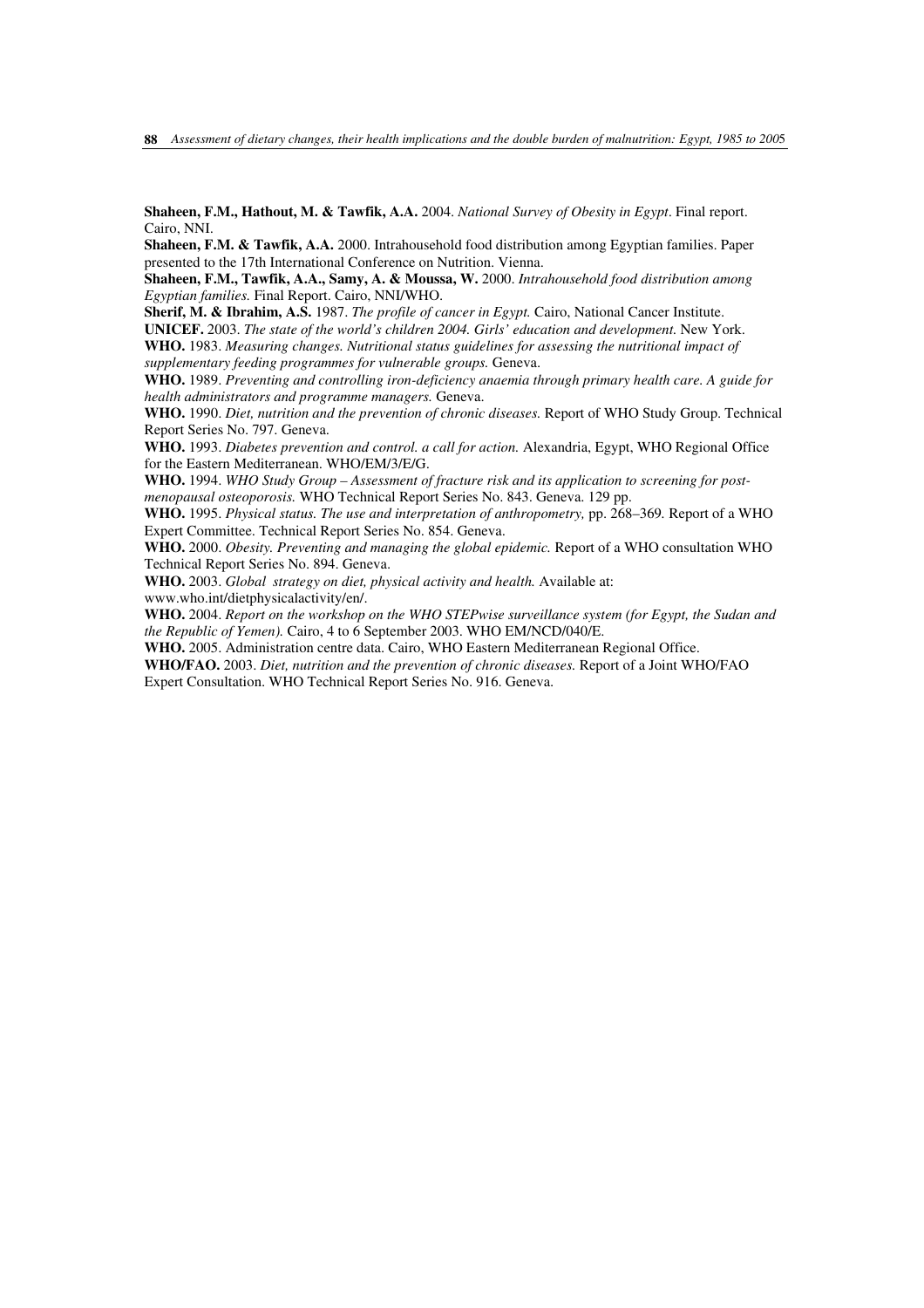### **ANNEXES**

The NNI and FTRI/ARC surveys used different methods for analysing food intake data. In NNI surveys, data were converted into nutrient intakes using the Food Composition Table of Egypt, which is maintained by NNI and dates from 1996. To analyse the adequacy of nutrient intake, the NNI surveys used the RDAs from FAO/WHO/UNU (1985) for protein and energy, WHO (1989) for iron and FAO/WHO (1975) for vitamins A and C, except in the 2004 survey, for which FAO/WHO (2002) recommendations for vitamins and minerals were used.

The food intake data of ARC/FTRI surveys were converted into nutrient intakes using a modification of the USDA standard reference database (the Food Intake and Analysis System, Version 2.3, University of Texas), which was adjusted to remove the influence of enrichment/fortification and to include more than 1 000 Egypt-specific recipes (Khorshed *et al.,* 1998). Nutrient intake adequacy was expressed using current versions of the United States RDAs (published by the National Academy Press from 1989 onwards).

Because of these important methodological differences between the surveys conducted by NNI and FTRI/ARC, each set is presented separately in these annexes. However, both used internally consistent methodology, so trends over time in the data are reliable.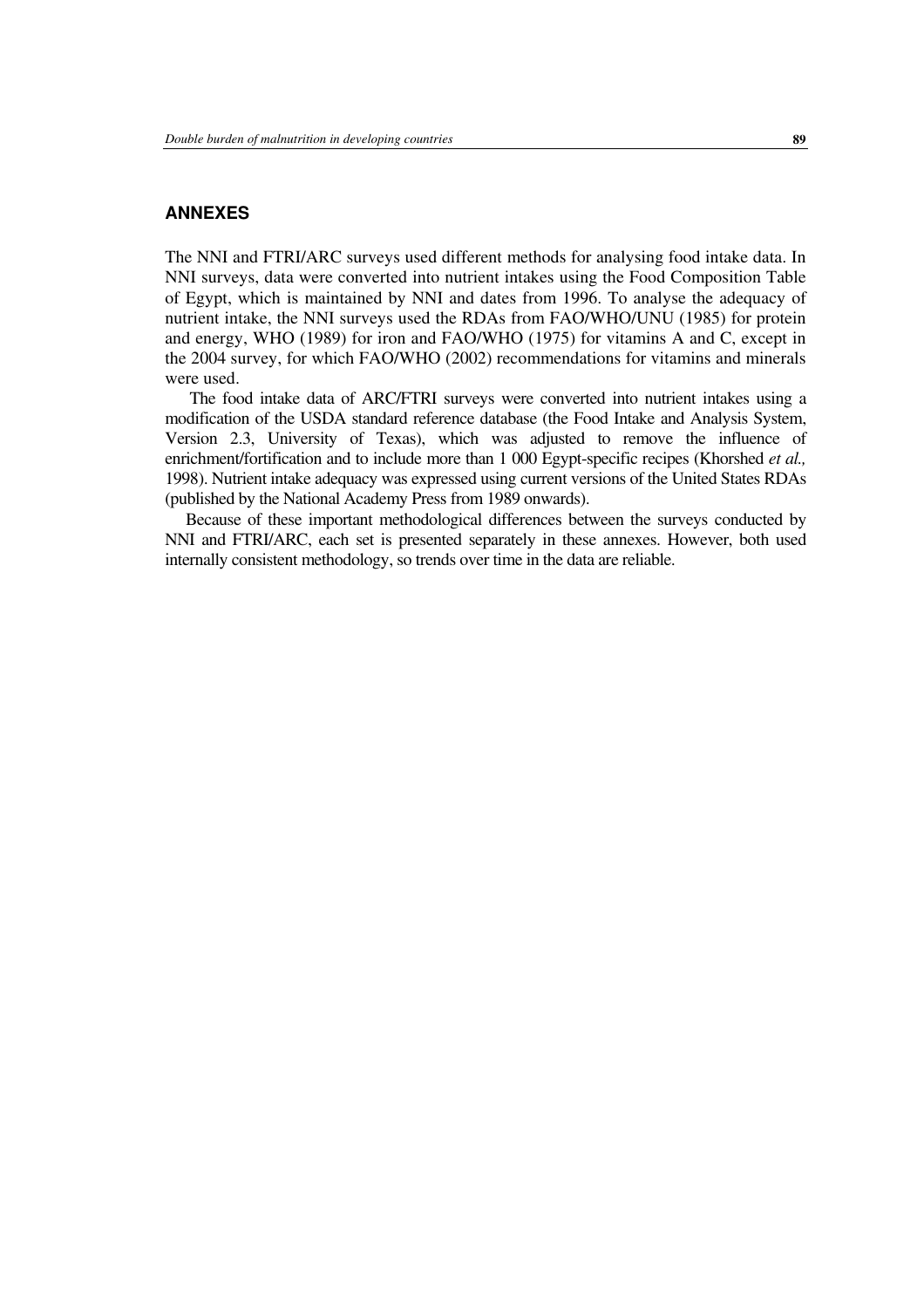| Survey name                                                                                                | Year          | Sample<br>size                  | Age range                                               | Representation                                                                                      | <b>Method of</b><br>analysis                                                                                   | Institution   | <b>Source</b>                                    |
|------------------------------------------------------------------------------------------------------------|---------------|---------------------------------|---------------------------------------------------------|-----------------------------------------------------------------------------------------------------|----------------------------------------------------------------------------------------------------------------|---------------|--------------------------------------------------|
| <b>National Food</b><br>Consumption<br>Survey                                                              | 1981          | 6 3 0 0<br>households           | 2-6 years<br>$10-19$ years<br>Adults $\geq 20$<br>years | National                                                                                            | Dietary <sup>1</sup><br>Anthropometry <sup>2</sup>                                                             | <b>NNI</b>    | Aly et al.,<br>1981                              |
| Effect of<br>increasing<br>food cost on<br>families'<br>behaviour<br>regarding<br>feeding their<br>members | 1989          | 2022<br>363                     | Individuals<br>Households                               | Regional (Cairo<br>- Assuit. El-<br>Behera)                                                         | Dietarv <sup>1</sup>                                                                                           | <b>NNI</b>    | Hussein, et<br>al.,<br>1989                      |
| Household<br>food budget<br>survey                                                                         | 1990/<br>1991 | 1500<br>82 109                  | Households<br>Individuals                               | National                                                                                            | Questionnaire                                                                                                  | <b>CAPMAS</b> |                                                  |
| Assessment<br>of IDD status<br>among<br>schoolchildren                                                     | 1992          | 9538<br>11 466<br>9854          | $6-11$ years<br>$12 - 14$ years<br>$15-18$ years        | National (22<br>governorates)                                                                       | Total goitre<br>rate<br>Lab <sup>3</sup><br>- urinary iodine                                                   | <b>NNI</b>    | Hussein et<br>al., 1992                          |
| Assessment<br>of vitamin A<br>status in<br>Egypt                                                           | 1995          | 1628<br>855 M<br>775 F<br>1629F | $0.5 - 5.99$ years                                      | National (five<br>governorates<br>representing<br>different regions<br>of urban and<br>rural Egypt) | Dietary <sup>1</sup><br>Anthropometry <sup>2</sup><br>Lab <sup>3</sup><br>- haemoglobin<br>- plasma<br>retinol | <b>NNI</b>    | Moussa, El-<br>Nehry and<br>Abdel Galil,<br>1995 |

# **ANNEX 1:FOOD INTAKE AND NUTRITIONAL STATUS**

| <b>Survey name</b>                                            | Year          | Sample size                | Age range                                     | Representation                                                                                                                        | <b>Method of</b><br>analysis                       | Institution                                                      | <b>Source</b>                              |
|---------------------------------------------------------------|---------------|----------------------------|-----------------------------------------------|---------------------------------------------------------------------------------------------------------------------------------------|----------------------------------------------------|------------------------------------------------------------------|--------------------------------------------|
| <b>EDHS</b>                                                   | 1995          | 9766 M/F<br>265 F<br>6314F | $0-5$ years<br>$15-19$ years<br>$15-49$ years | National (26<br>governorates)                                                                                                         | Anthropometry <sup>2</sup>                         | National<br>Population<br>Council                                | EDHS.<br>1995                              |
| Development<br>of food<br>consumption<br>monitoring<br>system | 1995          | 3 1 8 6<br>households      | 2–6 years<br><b>Mothers</b>                   | National (five<br>governorates<br>representing<br>urban and rural<br>areas: Cairo,<br>Ismalia,<br>Dhakahlia,<br>Aswan, New<br>Valley) | Anthropometry <sup>2</sup><br>Dietarv <sup>1</sup> | Food<br>Technology<br>Research<br>Institute                      | Khorshed.<br>Ibrahim<br>and Galal,<br>1995 |
| Household<br>food budget<br>survey                            | 1995/<br>1996 | 14 805<br>73 939           | Households<br>Individuals                     | National                                                                                                                              | Questionnaire                                      | <b>CAPMAS</b>                                                    |                                            |
| Child well-<br>being in Egypt                                 | 1997          | 814 M<br>815F              | $0-5$ years                                   | National (six<br>governorates:<br>Alexandria,<br>Assuit, Aswan,<br>Great Cairo,<br>Quena, Sohag)                                      | Anthropometry <sup>2</sup>                         | American<br>University in<br>Cairo, Social<br>Research<br>Center | El-Tawela,<br>1997                         |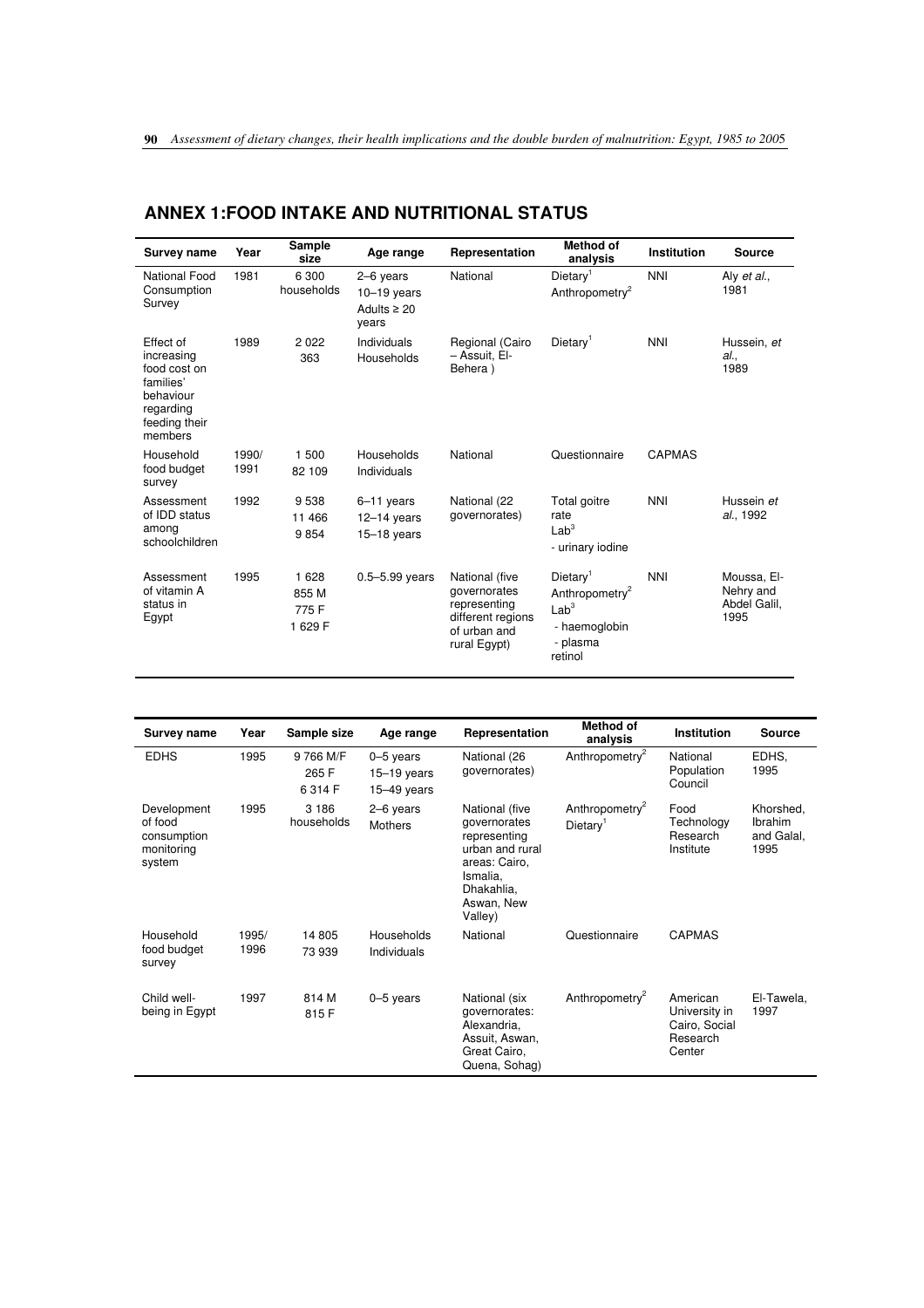# **ANNEX 1: FOOD INTAKE AND NUTRITIONAL STATUS (CONTINUED)**

| <b>Survey name</b>                                                                                                                                             | Year | Sample<br>size | Age range                           | Representation                       | <b>Method of</b><br>analysis                                                                                              | <b>Institution</b>                                     | <b>Source</b>         |
|----------------------------------------------------------------------------------------------------------------------------------------------------------------|------|----------------|-------------------------------------|--------------------------------------|---------------------------------------------------------------------------------------------------------------------------|--------------------------------------------------------|-----------------------|
| <b>EDHS</b>                                                                                                                                                    | 1997 | 3 3 2 8        | $6 - 60$<br>months                  | National (26<br>qovernorates)        | Anthropometry <sup>2</sup>                                                                                                | National<br>Population<br>Council                      | EDHS.<br>1997         |
| Assessment of<br>protein energy<br>malnutrition, iron<br>deficiency<br>anaemia and<br>vitamin A<br>deficiency in<br>Menia, Assuit<br>and Sohag<br>governorates | 1997 | 2 700<br>2 700 | Mothers<br>Children 6-<br>71 months | Regional<br>(Menia Sohag,<br>Assuit) | Anthropometry <sup>2</sup><br>Dietary<br>Laboratory <sup>3</sup><br>- haemoglobin<br>- plasma retinol<br>- stool analysis | High<br>Institute of<br>Public<br>Health<br>Alexandria | Eŀ-<br>Sayed,<br>2002 |

| Survey name                                                                  | Year          | Sample<br>size    | Age range                   | Representation                                                | <b>Method of</b><br>analysis                                                                                                                                                                                         | <b>Institution</b>                                            | <b>Source</b>             |
|------------------------------------------------------------------------------|---------------|-------------------|-----------------------------|---------------------------------------------------------------|----------------------------------------------------------------------------------------------------------------------------------------------------------------------------------------------------------------------|---------------------------------------------------------------|---------------------------|
| Nutritional<br>deficiencies<br>among primary<br>schoolchildren               | 1998          | 3 0 0 0           | $6-12$ years                | Regional (three<br>governorates:<br>Cairo, Quena,<br>Sherkia) | Anthropometry <sup>2</sup><br>Dietarv <sup>1</sup><br>Laboratory <sup>3</sup><br>- haemoglobin<br>- serum ferritin<br>- serum zinc<br>- serum retinol<br>- serum<br>selenium<br>- urinary iodine<br>- stool analysis | <b>NNI</b>                                                    | Hassan<br>et al.,<br>1998 |
| Transition to<br>adulthood:<br>national survey<br>of Egyptian<br>adolescents | 1999          | 9 1 2 8<br>13 271 | $10-19$ years<br>Households | National (21<br>qovernorates)                                 | Anthropometry <sup>2</sup><br>Dietary <sup>1</sup><br>Laboratory <sup>3</sup><br>- haemoglobin                                                                                                                       | Agriculture<br>Research<br>Centre                             | ARC.<br>2001/<br>2002     |
| Household food<br>budget survey                                              | 1999/2<br>000 | 47 949<br>226 107 | Households<br>Individuals   | National                                                      | Questionnaire                                                                                                                                                                                                        | <b>CAPMAS</b>                                                 |                           |
| Egyptian<br>adolescent<br>anaemia<br>prevention<br>programme                 | 1992/2<br>000 | 700               | Schoolchildr<br>en          | Regional<br>(Aswan)                                           | Questionnaire                                                                                                                                                                                                        | Ministry of<br>Health,<br>health<br>insurance<br>organization |                           |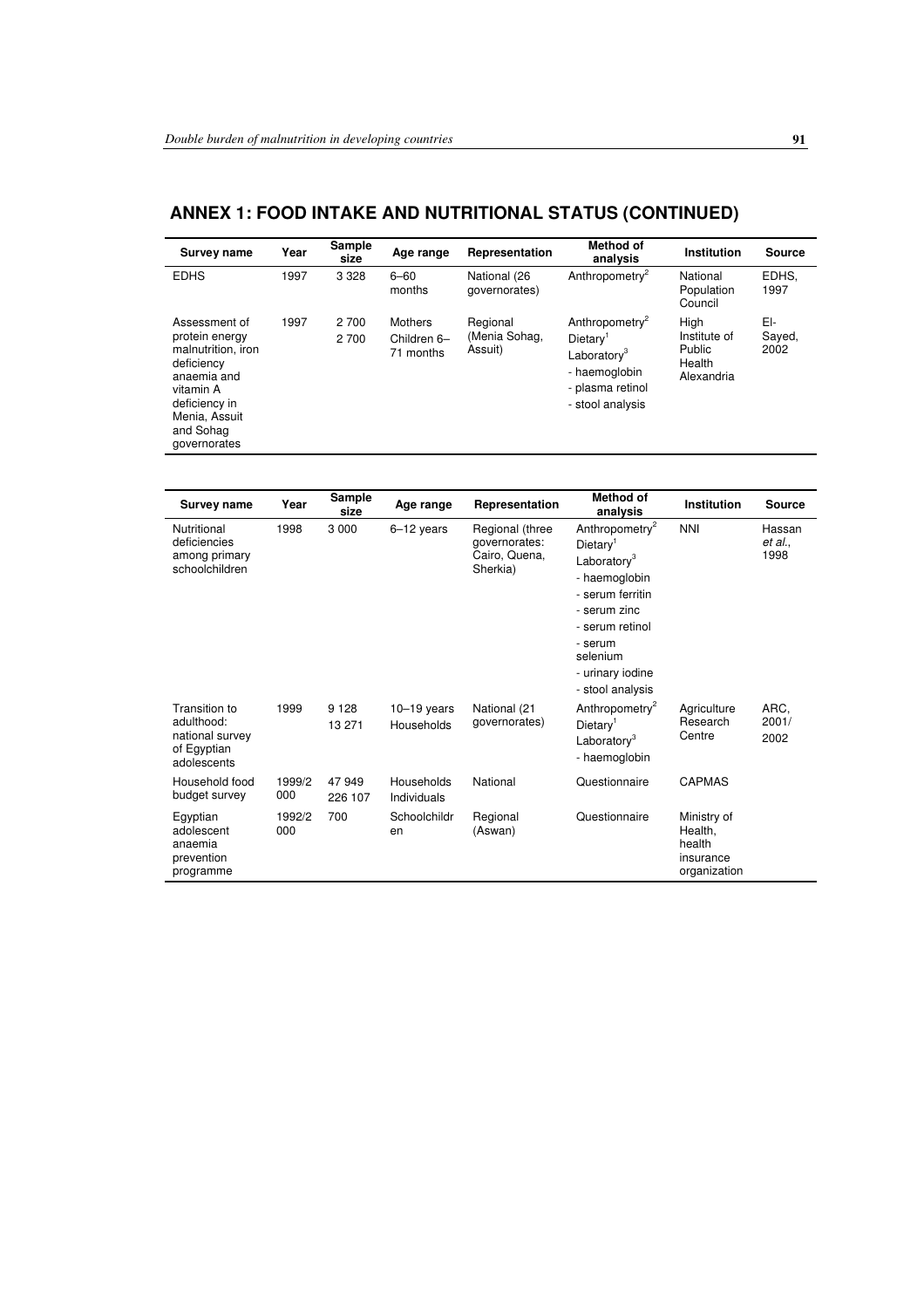| Survey<br>name                                                                                          | Year | Sample size                                                            | Age range                                                                        | Representation                                                                                                                                | Method of<br>analysis                                                            | <b>Institution</b>                | Source                            |
|---------------------------------------------------------------------------------------------------------|------|------------------------------------------------------------------------|----------------------------------------------------------------------------------|-----------------------------------------------------------------------------------------------------------------------------------------------|----------------------------------------------------------------------------------|-----------------------------------|-----------------------------------|
| Intra-<br>household<br>food<br>distribution<br>among<br>Egyptian<br>families                            | 2000 | 720<br>885<br>532 M<br>554 F<br>1 270 M<br>1470 F                      | 2–6 years<br>6-12 years<br>$12 - 19$ years<br>$20 - 65$ years<br>$20 - 48$ years | Subnational:<br>Cairo, Kalyobia<br>and Beheira                                                                                                | Dietary <sup>1</sup><br>Anthropometry <sup>2</sup>                               | <b>NNI</b>                        | Shaheen<br>and<br>Tawfik,<br>2000 |
| Food<br>consumption<br>pattern and<br>nutrition<br>intake<br>among<br>different<br>population<br>groups | 2000 | 9 134 M/F<br>384 M/F<br>1 151 M/F<br>942 M/F<br>3 047 M/F<br>4 562 M/F | $<$ 24 years<br>$2-6$ years<br>$6-10$ years<br>$10-18$ years<br>$\geq$ 18 years  | National (six<br>governorates<br>representing<br>urban and rural<br>areas: Cairo,<br>Alexandria,<br>Sharkia,<br>Beheria,<br>Fayoum,<br>Sohag) | Anthropometric<br>measurement <sup>2</sup><br>Dietary<br>assessment <sup>1</sup> | <b>NNI</b>                        | Hassanyn,<br>2000                 |
| <b>EDHS</b>                                                                                             | 2000 | 15 573 M/F                                                             | $0-5$ years<br>5–10 years<br>$10-20$ years<br>$20 - 65$ years<br>$\geq 65$ years | National (26<br>governorates)                                                                                                                 | Anthropometry <sup>2</sup><br>Laboratory <sup>3</sup><br>- haemoglobin           | National<br>Population<br>Council | EDHS,<br>2000                     |

# **ANNEX 1: FOOD INTAKE AND NUTRITIONAL STATUS (CONTINUED)**

| <b>Survey name</b>                                                                                             | Year | Sample<br>size            | Age range                                 | Representation                                                                                                                           | <b>Method of</b><br>analysis                                                                                                                                                                                                                                                       | Institution | <b>Source</b>              |
|----------------------------------------------------------------------------------------------------------------|------|---------------------------|-------------------------------------------|------------------------------------------------------------------------------------------------------------------------------------------|------------------------------------------------------------------------------------------------------------------------------------------------------------------------------------------------------------------------------------------------------------------------------------|-------------|----------------------------|
| Iron<br>supplement<br>distribution<br>system: A trial<br>for primary<br>schoolchildren                         | 2000 | 1 950 girls<br>1 250 boys | $11-14$ years                             | Regional (Giza)                                                                                                                          | Laboratory <sup>3</sup><br>-haemoglobin<br>Focus group<br>discussions                                                                                                                                                                                                              | NNI/MOHP    | Shaheen<br>et al.,<br>2000 |
| School-based<br>delivery<br>system for<br>iron<br>supplement<br>programme in<br>Egyptian<br>primary<br>schools | 2000 | 7 2 5 6                   | Schoolchildren<br>$(11-14 \text{ years})$ | Regional<br>(Sharkia, Kafr El<br>sheikh)                                                                                                 | Focus group<br>Laboratory <sup>3</sup><br>- haemoglobin                                                                                                                                                                                                                            | NNI/MOHP    | Shaheen<br>et al.,<br>2000 |
| Health and<br>nutritional<br>status of the<br>elderly                                                          | 2001 | 4876                      | $\geq 65$ years                           | National (six<br>governorates<br>representing<br>urban and rural<br>areas: Cairo,<br>Alexandria, Port<br>Said, Garbia,<br>Fayoum, Aswan) | Anthropometry <sup>2</sup><br>Dietarv <sup>1</sup><br>Laboratory <sup>3</sup><br>- haemoglobin<br>- fasting blood<br>sugar<br>- serum retinol<br>- total<br>cholesterol<br>- liver<br>enzymes<br>- renal function<br><b>Tests</b><br>- plasma<br>oestrogen<br>- urinary<br>calcium | <b>NNI</b>  | Hassan et<br>al., 2001     |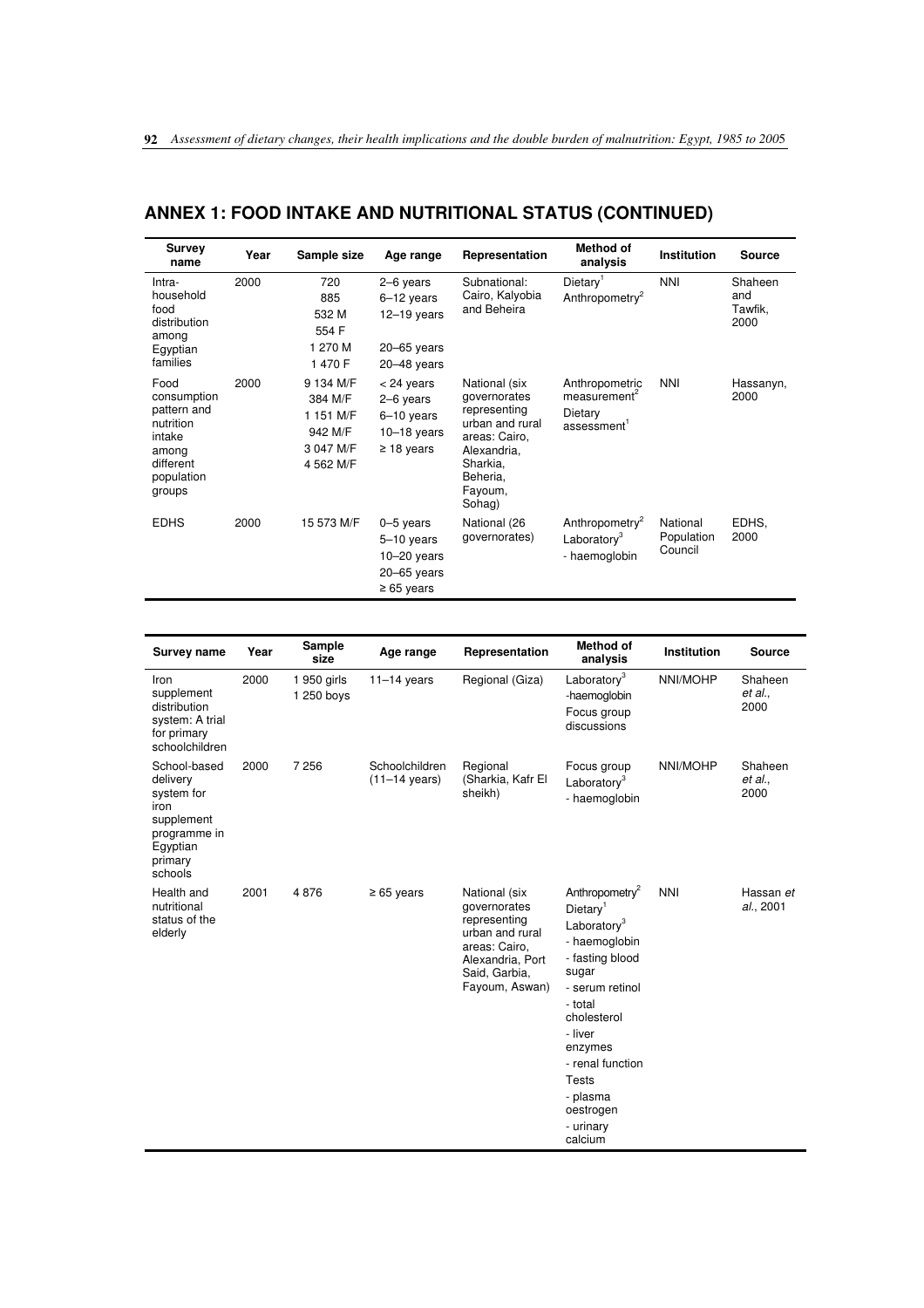| <b>Survey</b><br>name                                                                 | Year          | Sample<br>size                  | Age range                      | Representation                                          | <b>Method of</b><br>analysis                                                               | <b>Institution</b>                                                                                | <b>Source</b>                                    |
|---------------------------------------------------------------------------------------|---------------|---------------------------------|--------------------------------|---------------------------------------------------------|--------------------------------------------------------------------------------------------|---------------------------------------------------------------------------------------------------|--------------------------------------------------|
| Survey to<br>assess<br>current<br>status of<br>anaemia<br>and vitamin<br>A deficiency | 2002          | 3 0 0 0<br>3 0 0 0              | F adults<br>2-6 years          | National<br>(Alexandria,<br>Beheria, Garbia,<br>Assuit) | Anthropometry <sup>2</sup><br>Laboratory <sup>3</sup><br>- haemoglobin<br>- plasma retinol | High Institute<br>of Public<br>Health/MOHP/<br><b>Health Care</b><br>Department/<br><b>UNICEF</b> | EI<br>Sayed et<br>al., 2002                      |
| <b>EDHS</b>                                                                           | 2003          | 5761<br>3014M<br>2748F<br>8078F | $< 5$ years<br>$15 - 49$ years | National (26<br>qovernorates)                           | Anthropometry<br>Laboratory <sup>3</sup><br>- haemoglobin                                  | National<br>Population<br>Council                                                                 | EDHS.<br>2003                                    |
| Social<br>marketing<br>campaign<br>for iodized<br>salt                                | 2003/<br>2004 | 1 208<br>3 1 1 4                | Market<br>Household            | Regional<br>(Quena)                                     | Focus group<br>discussion                                                                  | <b>NNI</b>                                                                                        | Hassan,<br>Abdel<br>Galil and<br>Moussa,<br>2004 |

# **ANNEX 1: FOOD INTAKE AND NUTRITIONAL STATUS (CONTINUED)**

| <b>Survey name</b>                                                                         | Year | Sample<br>size                                  | Age range                                                                                                                                                       | Representation                                                                                                                                                               | <b>Method of</b><br>analysis                                                                                                                                                                                                                                                                                      | <b>Institution</b> | <b>Source</b>                                           |
|--------------------------------------------------------------------------------------------|------|-------------------------------------------------|-----------------------------------------------------------------------------------------------------------------------------------------------------------------|------------------------------------------------------------------------------------------------------------------------------------------------------------------------------|-------------------------------------------------------------------------------------------------------------------------------------------------------------------------------------------------------------------------------------------------------------------------------------------------------------------|--------------------|---------------------------------------------------------|
| Prevalence of<br>obesity in<br>Egypt                                                       | 2004 | 31 798<br>4 1 5 4<br>2433<br>6 1 9 0<br>19 0 21 | Individual<br>$2-6$ years<br>$6-12$ years<br>12-19 years<br>$\geq$ 20 years                                                                                     | National (eight<br>governorates<br>representing<br>urban and rural<br>areas: Cairo,<br>Gharbia, Quena,<br>Beniswef, Marsa<br>Matrouh, El wadi<br>El Gadid,<br>Beheria, Swey) | Anthropometric<br>measurement                                                                                                                                                                                                                                                                                     | <b>NNI</b>         | Shaheen,<br>Hathout<br>and<br>Tawfik,<br>2004           |
| Determination<br>of bone mass<br>density<br>among<br>adolescents<br>and adults in<br>Egypt | 2004 | 2 5 2 0<br>2446<br>2028<br>2039<br>2021         | Households<br>20-60 years<br>F adults 20-<br>60 years<br>M adults 20-<br>60 years<br>M<br>adolescents<br>$10 - 19$ years<br>F<br>adolescents<br>$10 - 19$ years | National (Cairo,<br>Red Sea,<br>Sohag, Sharkia)                                                                                                                              | Dietarv <sup>1</sup><br>Anthropometry <sup>2</sup><br>- BMD (DXA<br>densitometry)<br>Laboratory <sup>3</sup><br>- haemoglobin<br>- calcium<br>- phosphorus<br>- alkaline<br>phosphates<br>- osteocalcin<br>- oestrogen<br>- testosterone<br>- cholesterol<br>- retinol<br>- vitamin D<br>- zinc/selenium<br>- TSH | <b>NNI</b>         | Hassan,<br><b>Abdel Galil</b><br>and<br>Moussa,<br>2004 |

<sup>1</sup> Method used for dietary analysis was 24-hour recall, comparing the raw composition of the diet in the analysis with the NNI food

composition tables. <sup>2</sup> Anthropometry analysis was according to age: for two to 12 years – weight, height z-score (weight-for-age, weight-for-height, height-

for-age); for 12 to 19 years – BMI for age, height for age;  $\geq$  20 years – BMI.<br><sup>3</sup> The laboratory method used was selected according to the objectives of the study.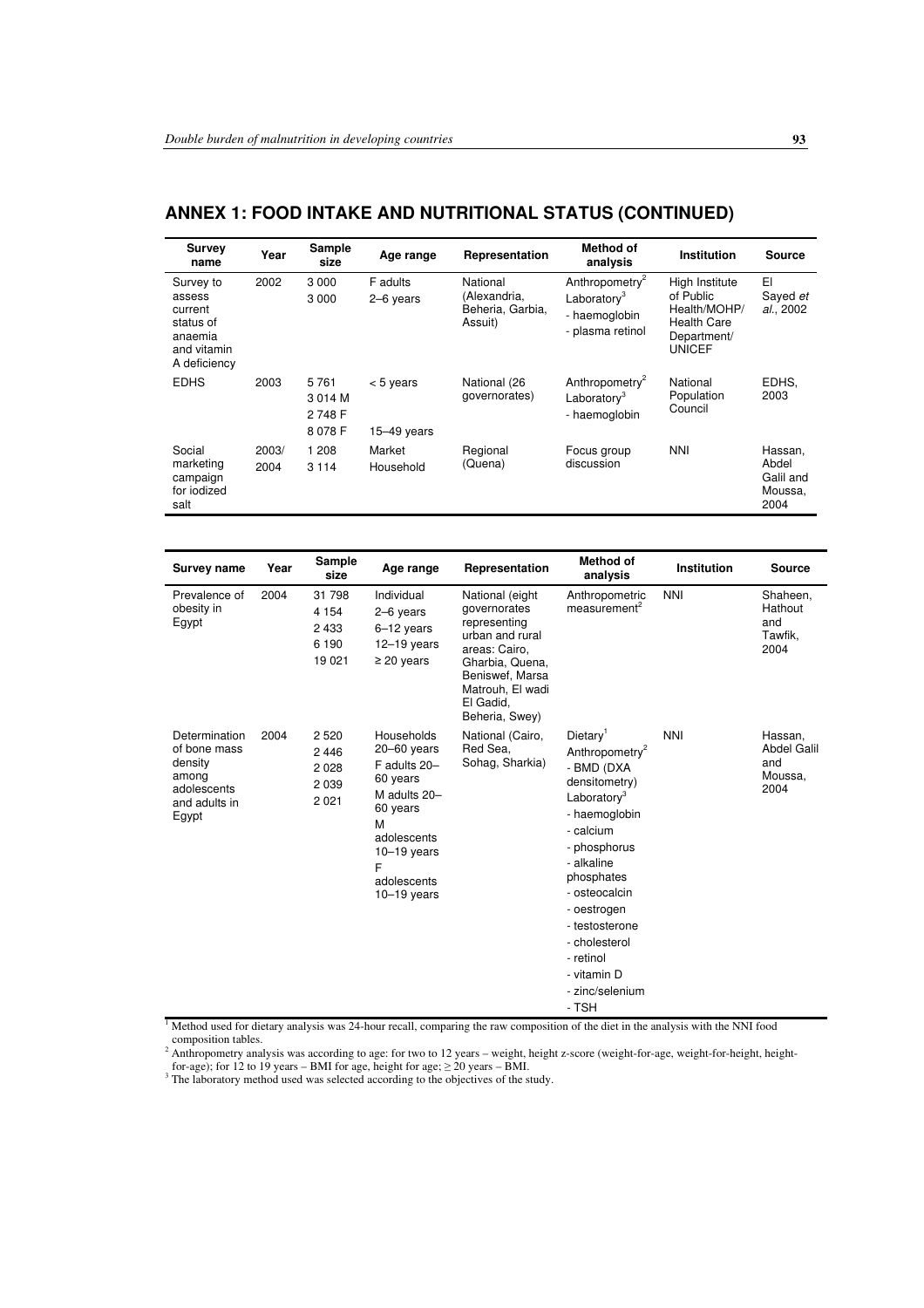## **ANNEX 2: DIETARY ASSESSMENT**

The methods used to measure the food consumption of the families surveyed can be classified into two major categories: dietary pattern methods, for example, those that use food frequency questionnaires; and quantitative daily consumption methods, which are based on recall or records of the quantities of foods and beverages consumed over a oneday period – the 24-hour recall method.

### *Dietary pattern: food frequency questionnaire*

This method obtained qualitative descriptive information about the usual frequency of food and beverage consumption for the whole family per day or per week; food items were categorized according to whether they were consumed – for example – fewer than three times a week, or at least three times a week.

The food groups included in this questionnaire were:

- cereals and starchy roots;
- legumes and pulses;
- oils and fats;
- meat, fish and poultry;
- milk and dairy products;
- vegetables and fruits;
- sugar.

### *24-hour recall method*

In this method, every surveyed person was asked to recall his or her exact food and beverage intake for the previous 24-hour period. Quantities of foods and beverages consumed were estimated in household measures and grams.

The information obtained covered all eating events, in sequence, beginning with the first of the day; each event was classified as major or minor and all the food items consumed were recorded.

Each food and beverage consumed was described in detail, including cooking methods and the amounts of each ingredient used. Household measures were converted into grams by referring to a list of weights of commonly used household measures in Egypt, which was developed by NNI. NNI's food composition tables were used to determine the energy and nutrient intakes of each individual.

Adequacy of the diet consumed was assessed by comparing the energy and nutrient intakes of each person with his or her RDAs (FAO/WHO/UNU, 1985; WHO, 1989).

A food coding system was used, in which the first two digits denoted the food group, the second two digits denoted the food item, and the third two digits denoted the preparation method.

Weights of foods and beverages were converted into energy and nutrient intakes by a computer program developed from an energy and nutrient database.

Analysis was based on:

- energy and nutrients as percentages of RDAs (< 50 percent, 50 to 75 percent, 75 to 100 percent, and  $\geq 100$  percent);
- iron bioavailability was assessed according to the daily quantity of haem iron sources consumed – meat, poultry and fish – in grams, or of ascorbic acid in milligrams:
	- − low bioavailability: < 30 g of haem iron sources, or < 25 mg of ascorbic acid;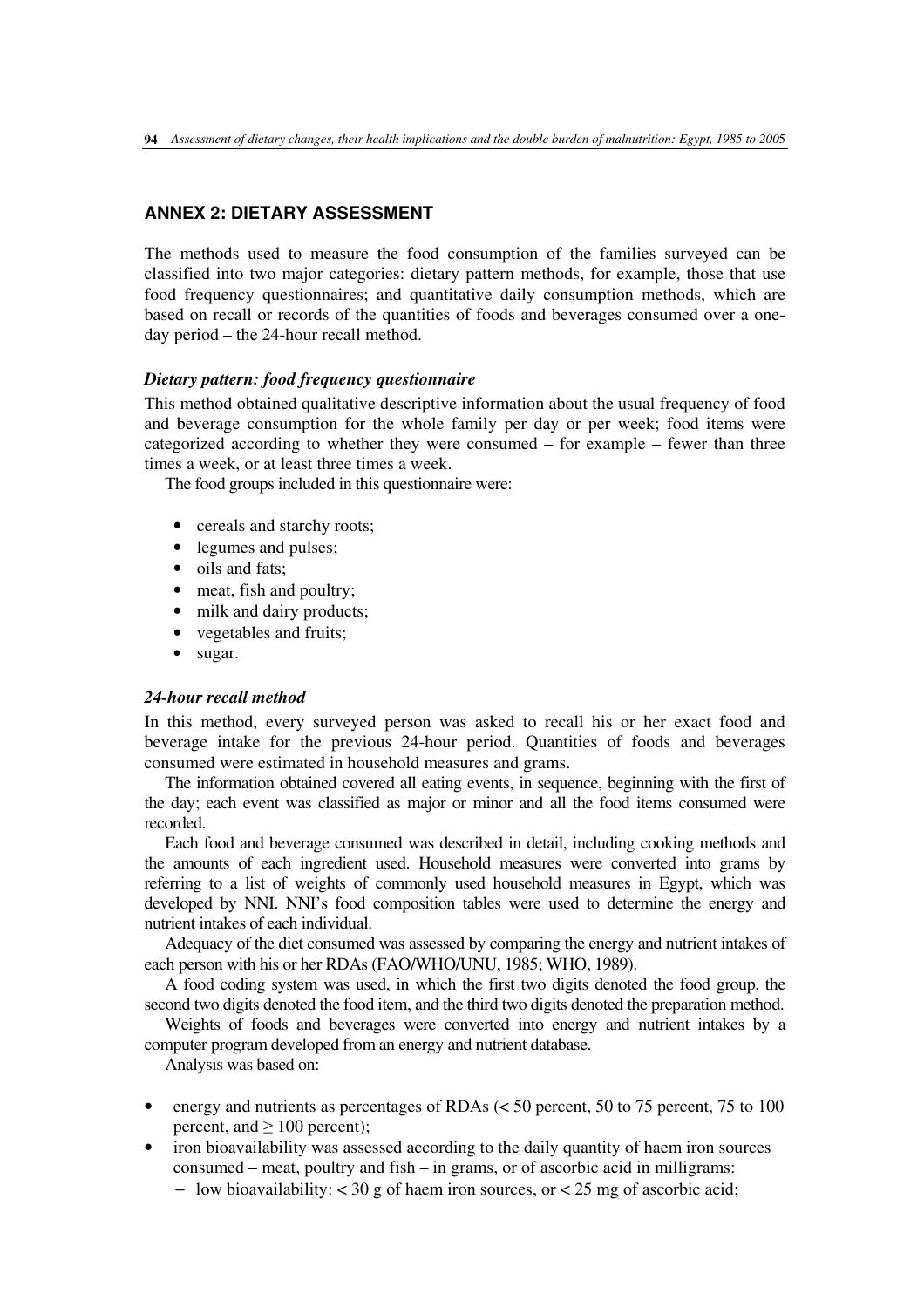- − intermediate bioavailability: 30 to 90 g of haem iron sources, or 25 to 75 mg of ascorbic acid;
- − high bioavailability: 90 g of haem iron sources, or > 75 mg of ascorbic acid;
- the vitamin A content of the diet was based on the retinol activity equivalent, which is equivalent to 1 µg of all trans retinol, to 6 µg of all trans betacarotene, and to 12 µg of other provitamin A carotenes.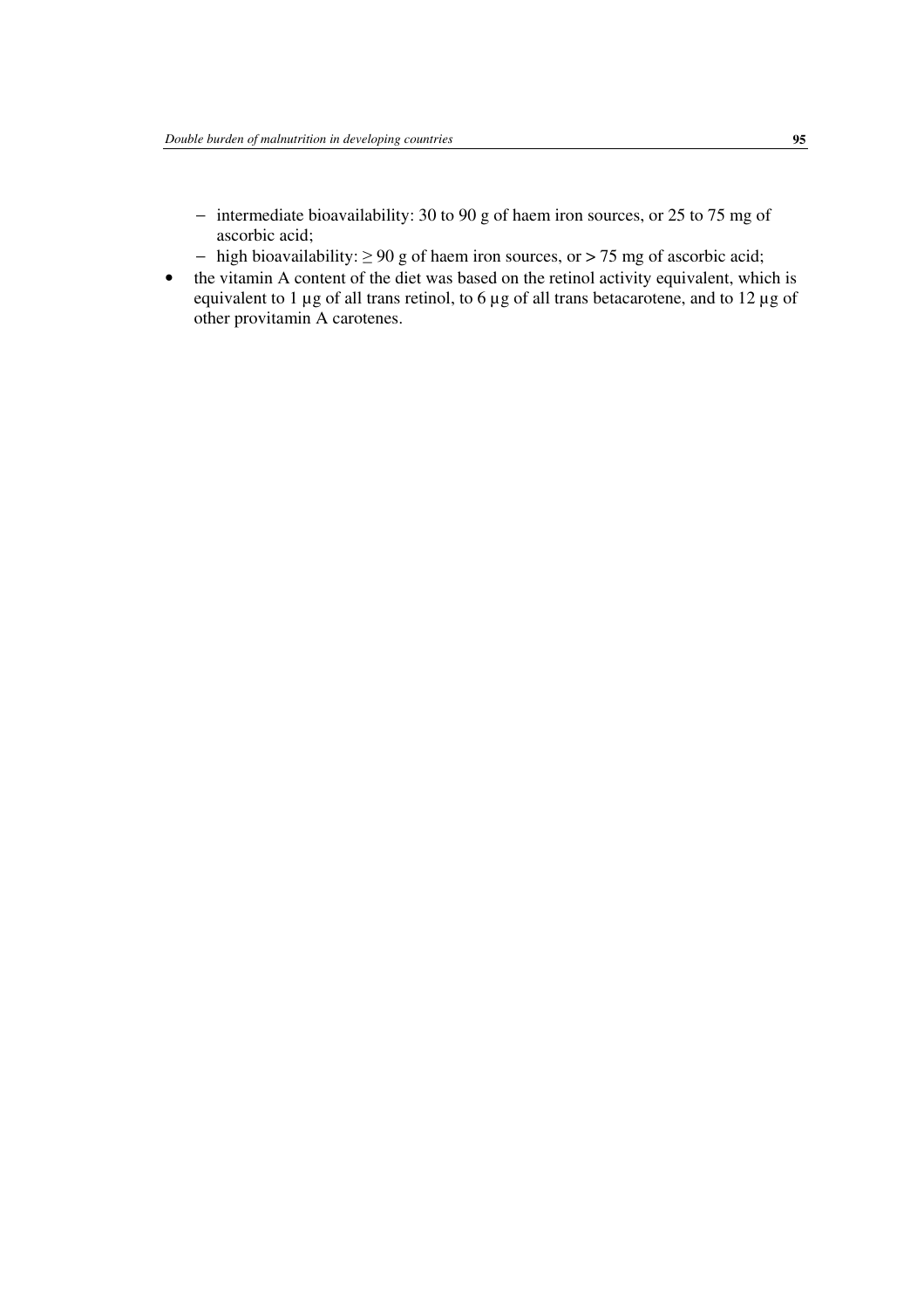| Survey name and<br>source                                                                               | Year          | Sample<br>size                                                              | Age<br>range       | Representation                                                                                                                            | Method of analysis used                                                                                                                                                                                                                                                                                                                                                                                                                                                                       |
|---------------------------------------------------------------------------------------------------------|---------------|-----------------------------------------------------------------------------|--------------------|-------------------------------------------------------------------------------------------------------------------------------------------|-----------------------------------------------------------------------------------------------------------------------------------------------------------------------------------------------------------------------------------------------------------------------------------------------------------------------------------------------------------------------------------------------------------------------------------------------------------------------------------------------|
| Health Profile of<br>Egypt-Health<br><b>Examination Survey</b><br>(HPE-HES)<br>Said, 1987               | 1987          | 14 151<br>48.0% F<br>52.0% M                                                | $> 6$ years        | National<br>33.7% urban areas<br>66.3% rural areas                                                                                        | Measurement of blood pressure<br>Questionnaire, self-reported<br>treatment with antihypertensive<br>medication                                                                                                                                                                                                                                                                                                                                                                                |
| National<br>Hypertension<br>Project (NHP)<br>Ibrahim et al., 1995                                       | 1991          | 6 733                                                                       | $25 - 95$<br>years | National (six<br>governorates: Cairo,<br>Bani Sweif, Aswan,<br>Sharkia, Port Said,<br>El Wadi El Gedid)                                   | Measurements of blood pressure<br>(average of four)<br>Hypertension defined as average<br>systolic blood pressure ≥ 140<br>mmHg, and/or diastolic $\geq 90$<br>mmHg, and/or self-reported<br>treatment with antihypertensive<br>medication                                                                                                                                                                                                                                                    |
| Prevalence of<br>Hypertension in<br>Adolescents<br>Abdel Fattah, Abd-<br>Alla and Al-Saeid,<br>2000     | 2000          | 5 1 3 3<br>2660M<br>2473F<br>Most<br>primary<br>and<br>secondary<br>schools | $14 - 20$<br>years | Regional (Qalyubia<br>governorate)                                                                                                        | Measurements of blood pressure<br>(average of three)<br>Blood pressure classified<br>according to Fifth Joint National<br>Committee on Detection,<br>Evaluation and Treatment of<br>High Blood Pressure (JNCV)<br>(1993) for the young age group,<br>as a percentile correlated with<br>height                                                                                                                                                                                                |
| Diet, Nutrition and<br>Prevention of<br>Chronic Non-<br>Communicable<br><b>Diseases</b><br>Ismail, 2005 | 2003/<br>2004 | 6 0 0 0                                                                     | $12 - 18$<br>years | National, urban and<br>rural areas (seven<br>governorates: Giza,<br>Kalyubia, Kafr al<br>Shekh, Al Sharkia,<br>Aswan, Suhag, Al<br>Menia) | Full medical history<br>Dietary history<br>Anthropometric measurement<br>(weight and height) for BMI<br>Blood pressure measurement<br>Blood pressure classified<br>according to Fifth Joint National<br>Committee on Detection,<br>Evaluation and Treatment of<br>High Blood Pressure (JNCV)<br>(1993) for the young age group,<br>as a percentile correlated with<br>height<br>Blood sugar: fasting and post-<br>prandial<br>Serum lipids: cholesterol, LDL-<br>ch, HDL-ch and triglycerides |

# **ANNEX 3: DIET-RELATED CHRONIC DISEASES, DATA SETS**